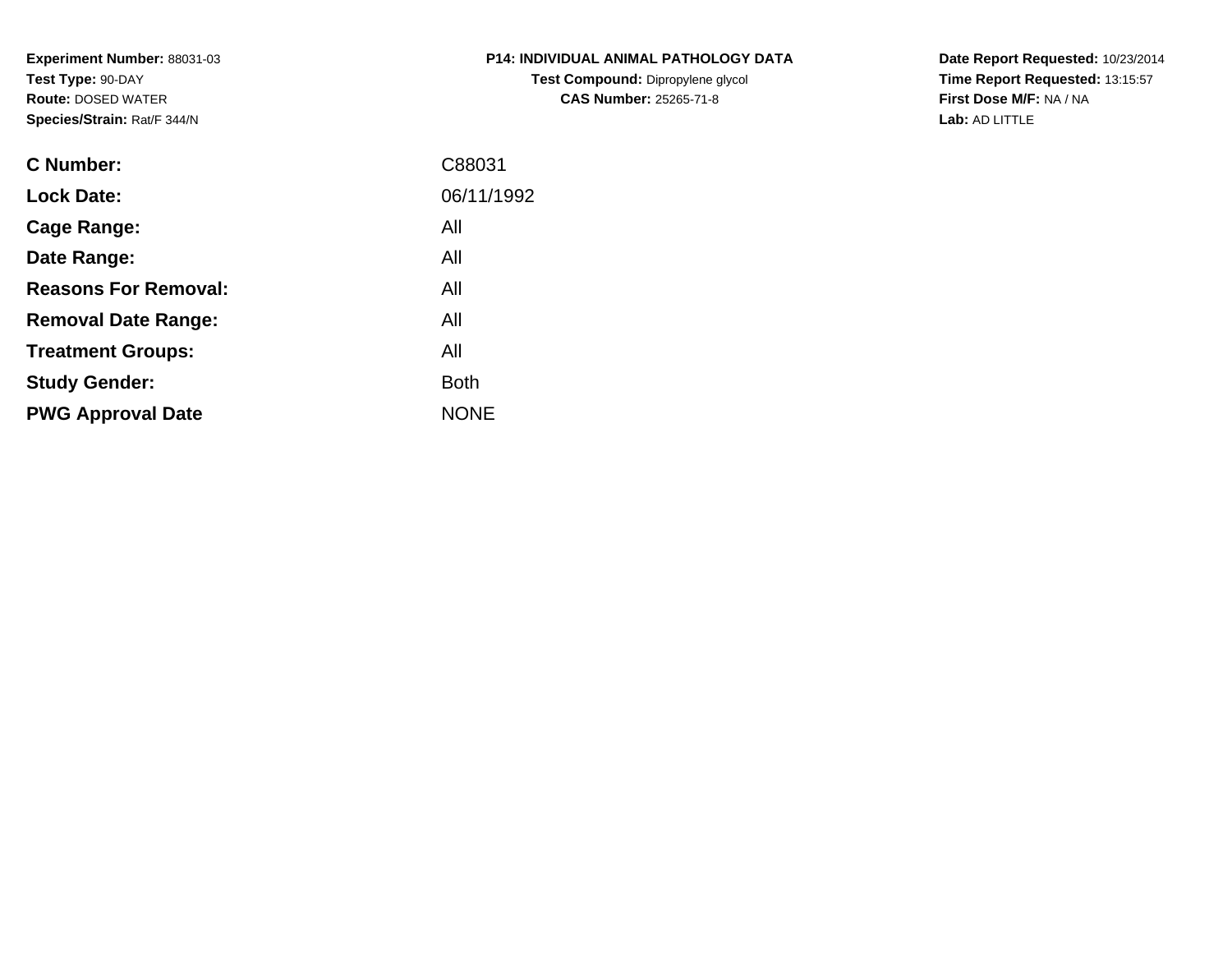| <b>Experiment Number: 88031-03</b><br>Test Type: 90-DAY<br><b>Route: DOSED WATER</b><br>Species/Strain: Rat/F 344/N | <b>P14: INDIVIDUAL ANIMAL PATHOLOGY DATA</b><br>Test Compound: Dipropylene glycol<br><b>CAS Number: 25265-71-8</b> |                                   | Date Report Requested: 10/23/2014<br>Time Report Requested: 13:15:57<br>First Dose M/F: NA / NA<br>Lab: AD LITTLE |
|---------------------------------------------------------------------------------------------------------------------|--------------------------------------------------------------------------------------------------------------------|-----------------------------------|-------------------------------------------------------------------------------------------------------------------|
| <b>ANIMAL ID: 121</b>                                                                                               | <b>TRT#: 1</b>                                                                                                     | <b>SEX: Male</b>                  | DAY ON TEST: 95                                                                                                   |
|                                                                                                                     | <b>DOSE: VEHICLE CONTROL</b>                                                                                       | <b>DISP: Terminal Sacrifice</b>   | HISTO: 90-1263-121                                                                                                |
|                                                                                                                     |                                                                                                                    | ORGAN AND ACCOUNTABLE SITE STATUS |                                                                                                                   |
| <b>NORMAL</b>                                                                                                       |                                                                                                                    |                                   |                                                                                                                   |
| * Adrenal Cortex                                                                                                    | * Adrenal Medulla                                                                                                  | * Blood Vessel                    | * Bone                                                                                                            |
| * Bone Marrow                                                                                                       | * Brain                                                                                                            | * Epididymis                      | * Esophagus                                                                                                       |
| * Heart                                                                                                             | * Intestine Large, Cecum                                                                                           | * Intestine Large, Colon          | * Intestine Large, Rectum                                                                                         |
| * Intestine Small, Duodenum                                                                                         | * Intestine Small, Ileum                                                                                           | * Intestine Small, Jejunum        | * Islets, Pancreatic                                                                                              |
| * Liver                                                                                                             | * Lung                                                                                                             | * Lymph Node, Mesenteric          | * Mammary Gland                                                                                                   |
| * Nose                                                                                                              | * Pancreas                                                                                                         | * Parathyroid Gland               | * Pituitary Gland                                                                                                 |
| * Preputial Gland                                                                                                   | * Prostate                                                                                                         | * Salivary Glands                 | * Seminal Vesicle                                                                                                 |
| * Skin                                                                                                              | * Spleen                                                                                                           | * Stomach. Forestomach            | * Stomach, Glandular                                                                                              |
| * Testes                                                                                                            | * Thymus                                                                                                           | * Thyroid Gland                   | * Trachea                                                                                                         |
| * Urinary Bladder                                                                                                   |                                                                                                                    |                                   |                                                                                                                   |
| <b>OBSERVATIONS</b>                                                                                                 |                                                                                                                    |                                   |                                                                                                                   |
| * Kidney                                                                                                            | <b>Renal Tubule</b>                                                                                                | Regeneration                      | Minimal                                                                                                           |
| * Lymph Node, Mandibular                                                                                            |                                                                                                                    | Hemorrhage                        | Mild                                                                                                              |
| PRIMARY CAUSE OF DEATH                                                                                              |                                                                                                                    |                                   |                                                                                                                   |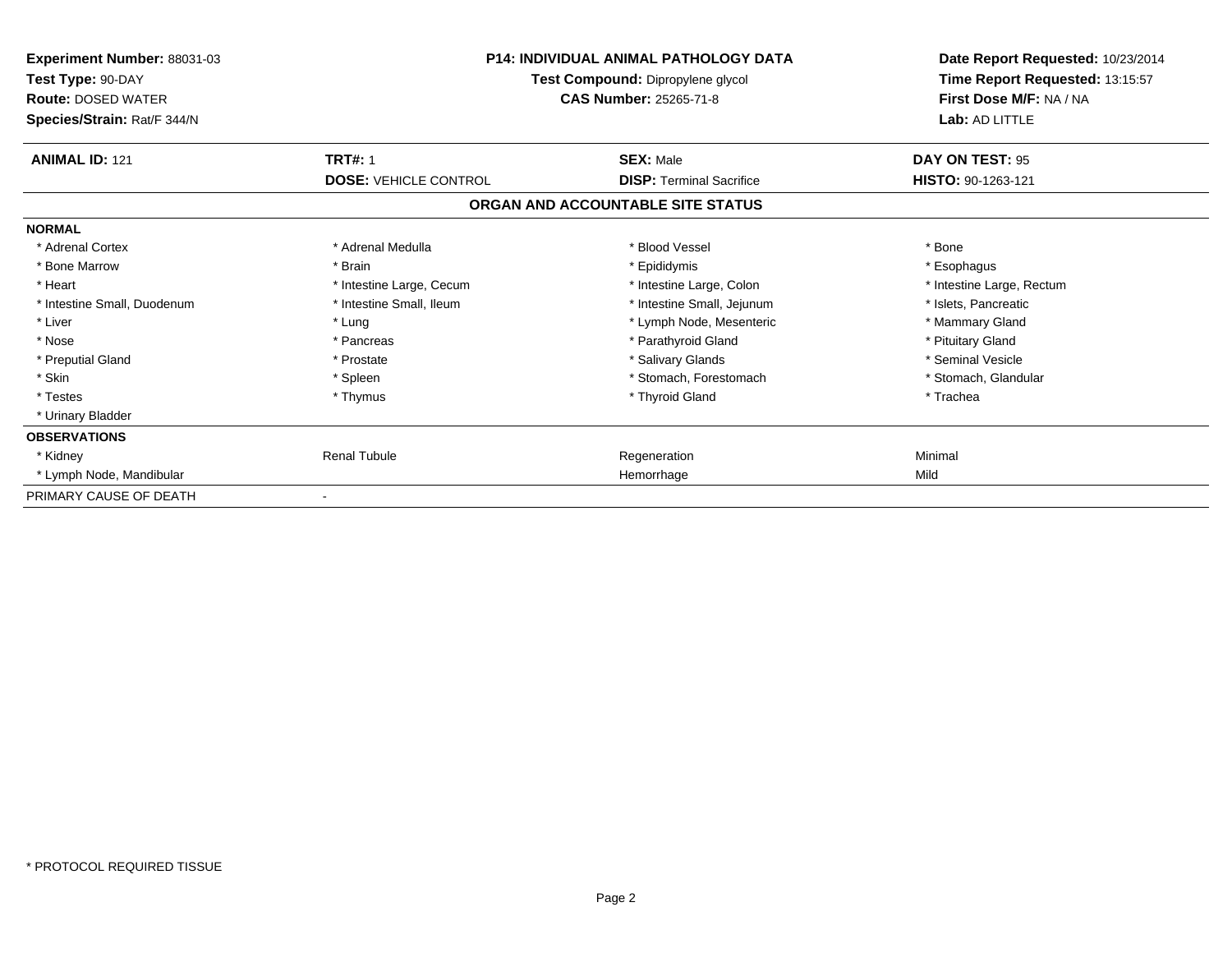| Experiment Number: 88031-03<br>Test Type: 90-DAY<br><b>Route: DOSED WATER</b><br>Species/Strain: Rat/F 344/N | <b>P14: INDIVIDUAL ANIMAL PATHOLOGY DATA</b><br>Test Compound: Dipropylene glycol<br><b>CAS Number: 25265-71-8</b> |                                                     | Date Report Requested: 10/23/2014<br>Time Report Requested: 13:15:57<br>First Dose M/F: NA / NA<br>Lab: AD LITTLE |
|--------------------------------------------------------------------------------------------------------------|--------------------------------------------------------------------------------------------------------------------|-----------------------------------------------------|-------------------------------------------------------------------------------------------------------------------|
| <b>ANIMAL ID: 122</b>                                                                                        | <b>TRT#: 1</b><br><b>DOSE: VEHICLE CONTROL</b>                                                                     | <b>SEX: Male</b><br><b>DISP:</b> Terminal Sacrifice | DAY ON TEST: 95<br>HISTO: 90-1263-122                                                                             |
|                                                                                                              |                                                                                                                    | ORGAN AND ACCOUNTABLE SITE STATUS                   |                                                                                                                   |
| <b>NORMAL</b>                                                                                                |                                                                                                                    |                                                     |                                                                                                                   |
| * Adrenal Cortex                                                                                             | * Adrenal Medulla                                                                                                  | * Blood Vessel                                      | * Bone                                                                                                            |
| * Bone Marrow                                                                                                | * Brain                                                                                                            | * Epididymis                                        | * Esophagus                                                                                                       |
| * Heart                                                                                                      | * Intestine Large, Cecum                                                                                           | * Intestine Large, Colon                            | * Intestine Large, Rectum                                                                                         |
| * Intestine Small, Duodenum                                                                                  | * Intestine Small, Ileum                                                                                           | * Intestine Small, Jejunum                          | * Islets, Pancreatic                                                                                              |
| * Liver                                                                                                      | * Lung                                                                                                             | * Lymph Node, Mesenteric                            | * Mammary Gland                                                                                                   |
| * Nose                                                                                                       | * Pancreas                                                                                                         | * Parathyroid Gland                                 | * Pituitary Gland                                                                                                 |
| * Preputial Gland                                                                                            | * Prostate                                                                                                         | * Salivary Glands                                   | * Seminal Vesicle                                                                                                 |
| * Skin                                                                                                       | * Spleen                                                                                                           | * Stomach, Forestomach                              | * Stomach, Glandular                                                                                              |
| * Testes                                                                                                     | * Thymus                                                                                                           | * Thyroid Gland                                     | * Trachea                                                                                                         |
| * Urinary Bladder                                                                                            |                                                                                                                    |                                                     |                                                                                                                   |
| <b>OBSERVATIONS</b>                                                                                          |                                                                                                                    |                                                     |                                                                                                                   |
| * Kidney                                                                                                     | <b>Renal Tubule</b>                                                                                                | Regeneration                                        | Minimal                                                                                                           |
| * Lymph Node, Mandibular                                                                                     |                                                                                                                    | Hemorrhage                                          | Mild                                                                                                              |
| PRIMARY CAUSE OF DEATH                                                                                       |                                                                                                                    |                                                     |                                                                                                                   |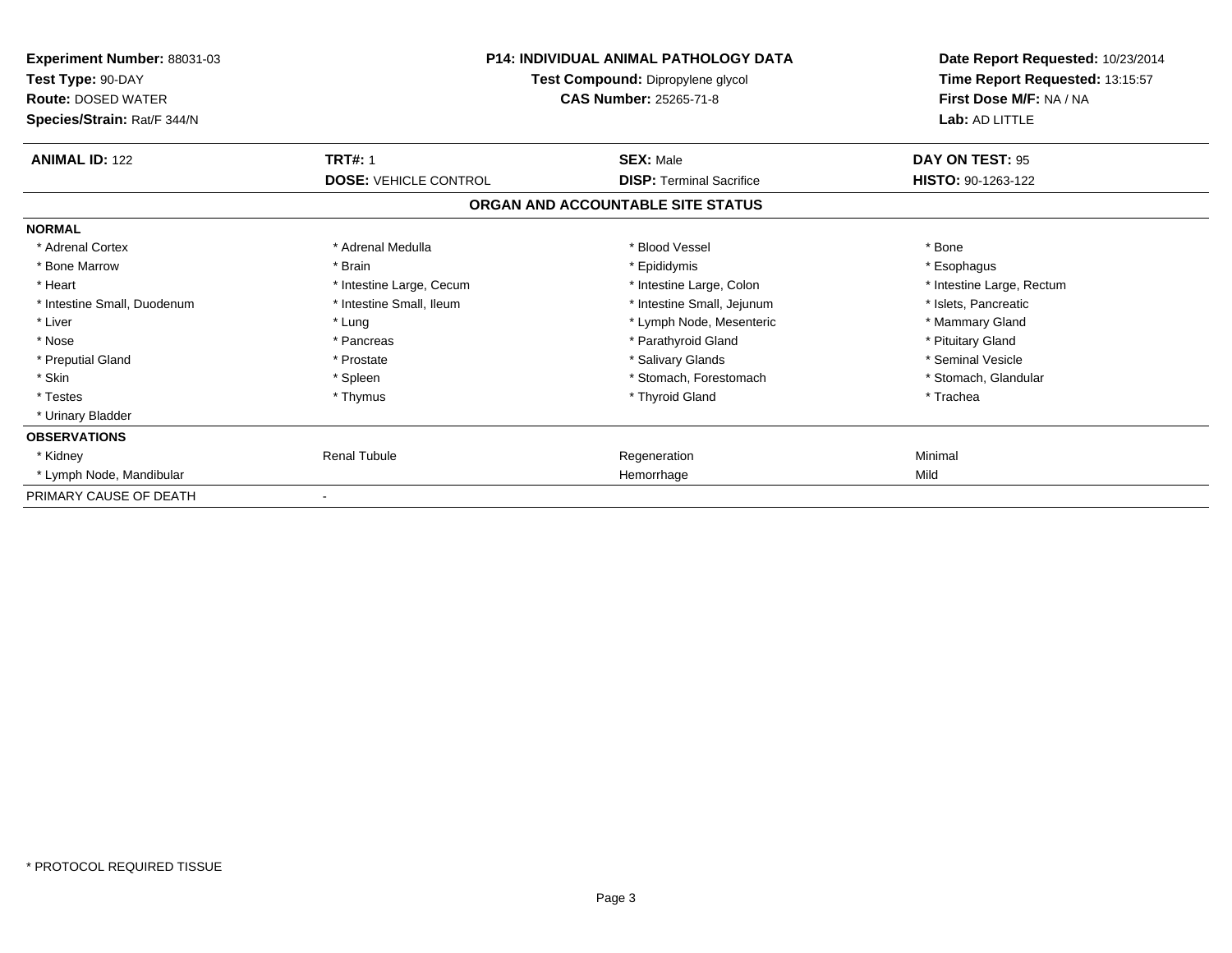| <b>Experiment Number: 88031-03</b><br>Test Type: 90-DAY<br><b>Route: DOSED WATER</b><br>Species/Strain: Rat/F 344/N | <b>P14: INDIVIDUAL ANIMAL PATHOLOGY DATA</b><br>Test Compound: Dipropylene glycol<br><b>CAS Number: 25265-71-8</b> |                                   | Date Report Requested: 10/23/2014<br>Time Report Requested: 13:15:57<br>First Dose M/F: NA / NA<br>Lab: AD LITTLE |
|---------------------------------------------------------------------------------------------------------------------|--------------------------------------------------------------------------------------------------------------------|-----------------------------------|-------------------------------------------------------------------------------------------------------------------|
| <b>ANIMAL ID: 123</b>                                                                                               | <b>TRT#: 1</b>                                                                                                     | <b>SEX: Male</b>                  | DAY ON TEST: 95                                                                                                   |
|                                                                                                                     | <b>DOSE: VEHICLE CONTROL</b>                                                                                       | <b>DISP:</b> Terminal Sacrifice   | HISTO: 90-1263-123                                                                                                |
|                                                                                                                     |                                                                                                                    | ORGAN AND ACCOUNTABLE SITE STATUS |                                                                                                                   |
| <b>NORMAL</b>                                                                                                       |                                                                                                                    |                                   |                                                                                                                   |
| * Adrenal Cortex                                                                                                    | * Adrenal Medulla                                                                                                  | * Blood Vessel                    | * Bone                                                                                                            |
| * Bone Marrow                                                                                                       | * Brain                                                                                                            | * Epididymis                      | * Esophagus                                                                                                       |
| * Heart                                                                                                             | * Intestine Large, Cecum                                                                                           | * Intestine Large, Colon          | * Intestine Large, Rectum                                                                                         |
| * Intestine Small, Duodenum                                                                                         | * Intestine Small, Ileum                                                                                           | * Intestine Small, Jejunum        | * Islets, Pancreatic                                                                                              |
| * Kidney                                                                                                            | * Liver                                                                                                            | * Lung                            | * Lymph Node, Mandibular                                                                                          |
| * Lymph Node, Mesenteric                                                                                            | * Mammary Gland                                                                                                    | * Nose                            | * Pancreas                                                                                                        |
| * Parathyroid Gland                                                                                                 | * Pituitary Gland                                                                                                  | * Preputial Gland                 | * Prostate                                                                                                        |
| * Salivary Glands                                                                                                   | * Seminal Vesicle                                                                                                  | * Skin                            | * Spleen                                                                                                          |
| * Stomach, Forestomach                                                                                              | * Stomach, Glandular                                                                                               | * Testes                          | * Thymus                                                                                                          |
| * Thyroid Gland                                                                                                     | * Trachea                                                                                                          | * Urinary Bladder                 |                                                                                                                   |
| PRIMARY CAUSE OF DEATH                                                                                              |                                                                                                                    |                                   |                                                                                                                   |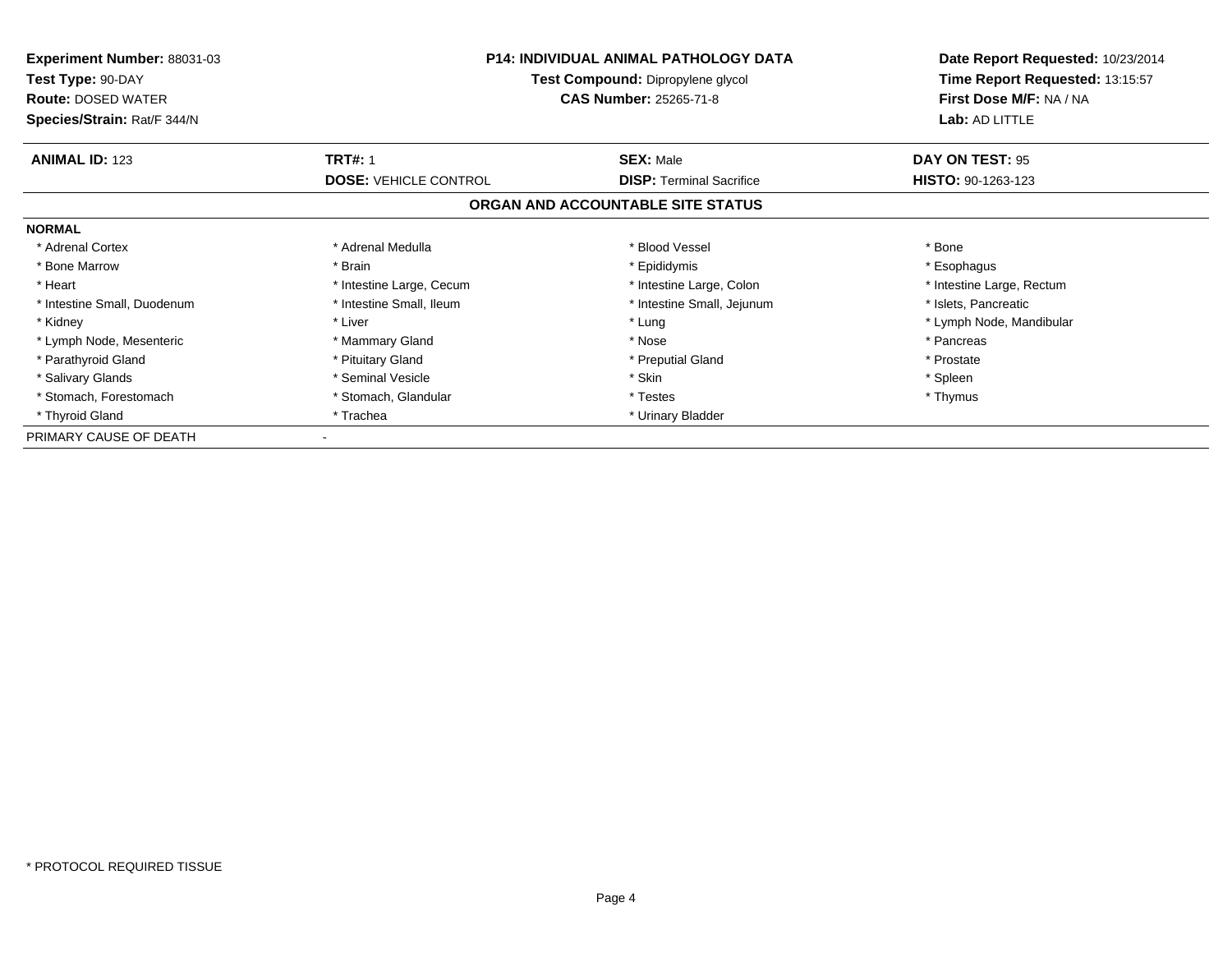| Experiment Number: 88031-03<br>Test Type: 90-DAY<br><b>Route: DOSED WATER</b> | <b>P14: INDIVIDUAL ANIMAL PATHOLOGY DATA</b><br>Test Compound: Dipropylene glycol<br><b>CAS Number: 25265-71-8</b> |                                   | Time Report Requested: 13:15:57<br>First Dose M/F: NA / NA |  | Date Report Requested: 10/23/2014 |
|-------------------------------------------------------------------------------|--------------------------------------------------------------------------------------------------------------------|-----------------------------------|------------------------------------------------------------|--|-----------------------------------|
| Species/Strain: Rat/F 344/N                                                   |                                                                                                                    |                                   | Lab: AD LITTLE                                             |  |                                   |
| <b>ANIMAL ID: 124</b>                                                         | <b>TRT#: 1</b>                                                                                                     | <b>SEX: Male</b>                  | DAY ON TEST: 95                                            |  |                                   |
|                                                                               | <b>DOSE: VEHICLE CONTROL</b>                                                                                       | <b>DISP: Terminal Sacrifice</b>   | HISTO: 90-1263-124                                         |  |                                   |
|                                                                               |                                                                                                                    | ORGAN AND ACCOUNTABLE SITE STATUS |                                                            |  |                                   |
| <b>NORMAL</b>                                                                 |                                                                                                                    |                                   |                                                            |  |                                   |
| * Adrenal Cortex                                                              | * Adrenal Medulla                                                                                                  | * Blood Vessel                    | * Bone                                                     |  |                                   |
| * Bone Marrow                                                                 | * Brain                                                                                                            | * Epididymis                      | * Esophagus                                                |  |                                   |
| * Intestine Large, Cecum                                                      | * Intestine Large, Colon                                                                                           | * Intestine Large, Rectum         | * Intestine Small, Duodenum                                |  |                                   |
| * Intestine Small, Ileum                                                      | * Intestine Small, Jejunum                                                                                         | * Islets. Pancreatic              | * Liver                                                    |  |                                   |
| * Lung                                                                        | * Lymph Node, Mesenteric                                                                                           | * Mammary Gland                   | * Nose                                                     |  |                                   |
| * Pancreas                                                                    | * Parathyroid Gland                                                                                                | * Pituitary Gland                 | * Preputial Gland                                          |  |                                   |
| * Prostate                                                                    | * Salivary Glands                                                                                                  | * Seminal Vesicle                 | * Skin                                                     |  |                                   |
| * Spleen                                                                      | * Stomach, Forestomach                                                                                             | * Stomach, Glandular              | * Testes                                                   |  |                                   |
| * Thymus                                                                      | * Thyroid Gland                                                                                                    | * Trachea                         | * Urinary Bladder                                          |  |                                   |
| <b>OBSERVATIONS</b>                                                           |                                                                                                                    |                                   |                                                            |  |                                   |
| * Heart                                                                       |                                                                                                                    | Cardiomyopathy                    | Minimal                                                    |  |                                   |
| * Kidney                                                                      | <b>Renal Tubule</b>                                                                                                | Regeneration                      | Minimal                                                    |  |                                   |
| * Lymph Node, Mandibular                                                      |                                                                                                                    | Hemorrhage                        | Mild                                                       |  |                                   |
| [Hemorrhage TGLS = 1-2]                                                       |                                                                                                                    |                                   |                                                            |  |                                   |
| PRIMARY CAUSE OF DEATH                                                        |                                                                                                                    |                                   |                                                            |  |                                   |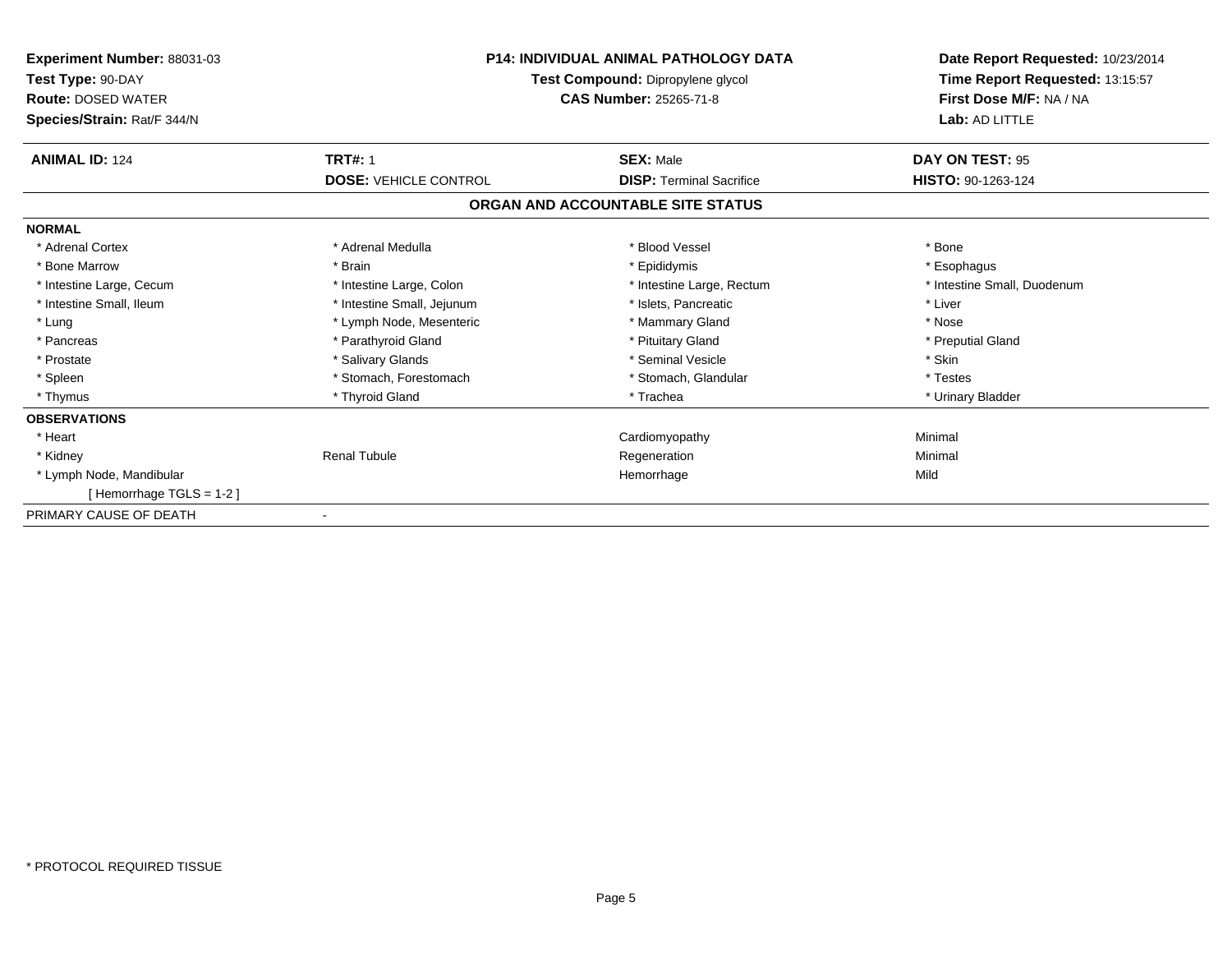| Experiment Number: 88031-03<br>Test Type: 90-DAY<br><b>Route: DOSED WATER</b><br>Species/Strain: Rat/F 344/N<br><b>ANIMAL ID: 125</b> | <b>TRT#: 1</b>               | <b>P14: INDIVIDUAL ANIMAL PATHOLOGY DATA</b><br>Test Compound: Dipropylene glycol<br><b>CAS Number: 25265-71-8</b><br><b>SEX: Male</b> | Date Report Requested: 10/23/2014<br>Time Report Requested: 13:15:57<br>First Dose M/F: NA / NA<br>Lab: AD LITTLE<br>DAY ON TEST: 95 |
|---------------------------------------------------------------------------------------------------------------------------------------|------------------------------|----------------------------------------------------------------------------------------------------------------------------------------|--------------------------------------------------------------------------------------------------------------------------------------|
|                                                                                                                                       | <b>DOSE: VEHICLE CONTROL</b> | <b>DISP: Terminal Sacrifice</b>                                                                                                        | HISTO: 90-1263-125                                                                                                                   |
|                                                                                                                                       |                              | ORGAN AND ACCOUNTABLE SITE STATUS                                                                                                      |                                                                                                                                      |
| <b>NORMAL</b>                                                                                                                         |                              |                                                                                                                                        |                                                                                                                                      |
| * Adrenal Cortex                                                                                                                      | * Adrenal Medulla            | * Blood Vessel                                                                                                                         | * Bone                                                                                                                               |
| * Bone Marrow                                                                                                                         | * Brain                      | * Epididymis                                                                                                                           | * Esophagus                                                                                                                          |
| * Intestine Large, Cecum                                                                                                              | * Intestine Large, Colon     | * Intestine Large, Rectum                                                                                                              | * Intestine Small, Duodenum                                                                                                          |
| * Intestine Small, Ileum                                                                                                              | * Intestine Small, Jejunum   | * Islets, Pancreatic                                                                                                                   | * Liver                                                                                                                              |
| * Lymph Node, Mesenteric                                                                                                              | * Mammary Gland              | * Parathyroid Gland                                                                                                                    | * Pituitary Gland                                                                                                                    |
| * Preputial Gland                                                                                                                     | * Prostate                   | * Salivary Glands                                                                                                                      | * Seminal Vesicle                                                                                                                    |
| * Skin                                                                                                                                | * Spleen                     | * Stomach, Forestomach                                                                                                                 | * Stomach, Glandular                                                                                                                 |
| * Testes                                                                                                                              | * Thymus                     | * Thyroid Gland                                                                                                                        | * Trachea                                                                                                                            |
| * Urinary Bladder                                                                                                                     |                              |                                                                                                                                        |                                                                                                                                      |
| <b>OBSERVATIONS</b>                                                                                                                   |                              |                                                                                                                                        |                                                                                                                                      |
| * Heart                                                                                                                               |                              | Cardiomyopathy                                                                                                                         | Minimal                                                                                                                              |
| * Kidney                                                                                                                              | <b>Renal Tubule</b>          | Regeneration                                                                                                                           | Minimal                                                                                                                              |
| * Lung                                                                                                                                | Alveolar Epith               | Hyperplasia                                                                                                                            | Focal, Mild                                                                                                                          |
| * Lymph Node, Mandibular                                                                                                              |                              | Hemorrhage                                                                                                                             | Mild                                                                                                                                 |
| [Hemorrhage TGLS = 1-2]                                                                                                               |                              |                                                                                                                                        |                                                                                                                                      |
| * Nose                                                                                                                                |                              | Fungus                                                                                                                                 | Mild                                                                                                                                 |
|                                                                                                                                       |                              | Inflammation                                                                                                                           | Acute, Mild                                                                                                                          |
| * Pancreas                                                                                                                            | Acinus                       | Atrophy                                                                                                                                | Focal, Minimal                                                                                                                       |
| PRIMARY CAUSE OF DEATH                                                                                                                | $\blacksquare$               |                                                                                                                                        |                                                                                                                                      |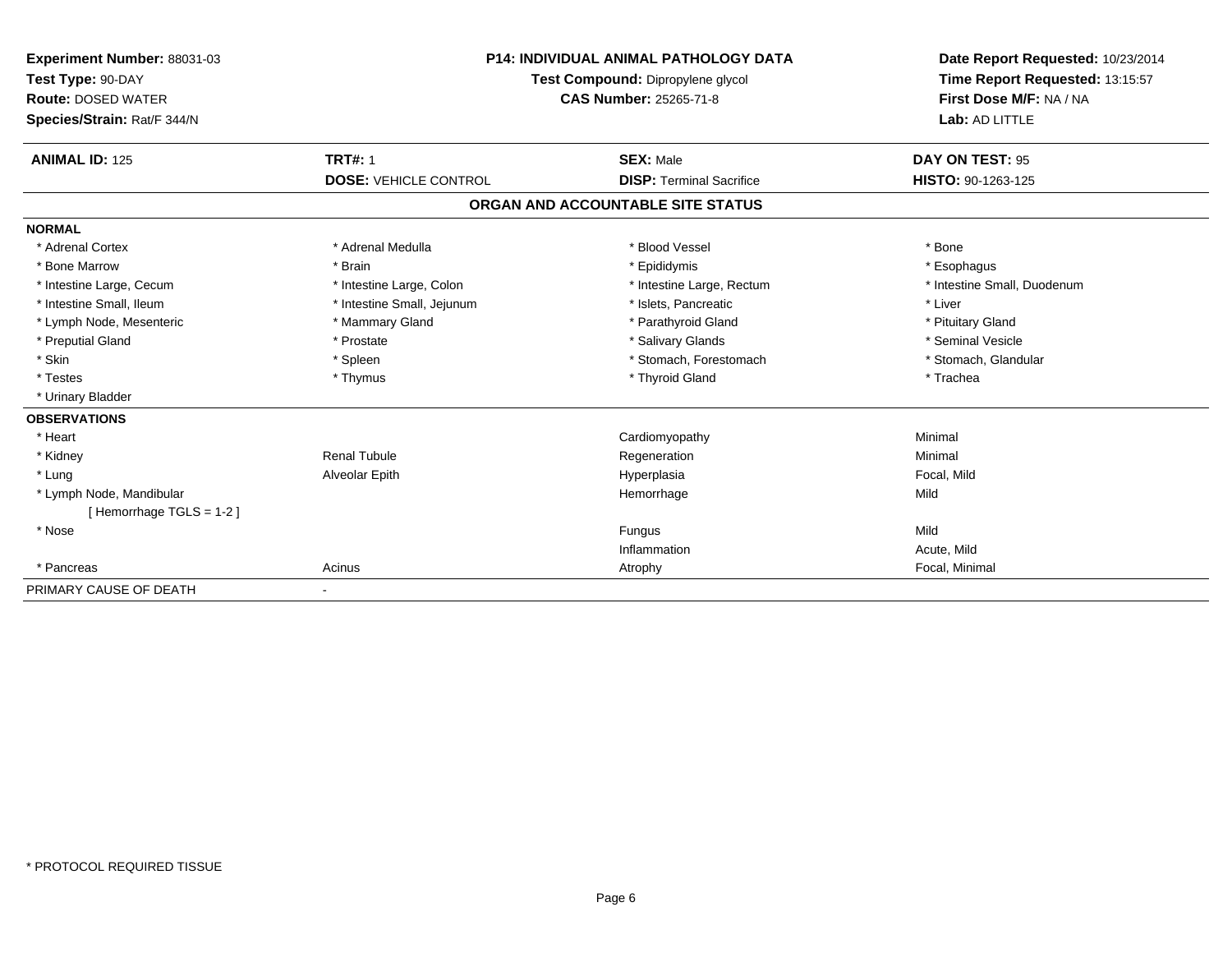| Experiment Number: 88031-03<br>Test Type: 90-DAY<br><b>Route: DOSED WATER</b><br>Species/Strain: Rat/F 344/N |                              | <b>P14: INDIVIDUAL ANIMAL PATHOLOGY DATA</b><br>Test Compound: Dipropylene glycol<br><b>CAS Number: 25265-71-8</b> | Date Report Requested: 10/23/2014<br>Time Report Requested: 13:15:57<br>First Dose M/F: NA / NA<br>Lab: AD LITTLE |
|--------------------------------------------------------------------------------------------------------------|------------------------------|--------------------------------------------------------------------------------------------------------------------|-------------------------------------------------------------------------------------------------------------------|
| <b>ANIMAL ID: 126</b>                                                                                        | <b>TRT#: 1</b>               | <b>SEX: Male</b>                                                                                                   | DAY ON TEST: 95                                                                                                   |
|                                                                                                              | <b>DOSE: VEHICLE CONTROL</b> | <b>DISP: Terminal Sacrifice</b>                                                                                    | <b>HISTO: 90-1263-126</b>                                                                                         |
|                                                                                                              |                              | ORGAN AND ACCOUNTABLE SITE STATUS                                                                                  |                                                                                                                   |
| <b>NORMAL</b>                                                                                                |                              |                                                                                                                    |                                                                                                                   |
| * Adrenal Cortex                                                                                             | * Adrenal Medulla            | * Blood Vessel                                                                                                     | * Bone                                                                                                            |
| * Bone Marrow                                                                                                | * Brain                      | * Epididymis                                                                                                       | * Esophagus                                                                                                       |
| * Intestine Large, Cecum                                                                                     | * Intestine Large, Colon     | * Intestine Large, Rectum                                                                                          | * Intestine Small, Duodenum                                                                                       |
| * Intestine Small. Ileum                                                                                     | * Intestine Small, Jejunum   | * Islets. Pancreatic                                                                                               | * Liver                                                                                                           |
| * Lung                                                                                                       | * Lymph Node, Mandibular     | * Lymph Node, Mesenteric                                                                                           | * Mammary Gland                                                                                                   |
| * Nose                                                                                                       | * Pancreas                   | * Parathyroid Gland                                                                                                | * Pituitary Gland                                                                                                 |
| * Preputial Gland                                                                                            | * Salivary Glands            | * Seminal Vesicle                                                                                                  | * Skin                                                                                                            |
| * Spleen                                                                                                     | * Stomach, Forestomach       | * Stomach, Glandular                                                                                               | * Testes                                                                                                          |
| * Thymus                                                                                                     | * Thyroid Gland              | * Trachea                                                                                                          | * Urinary Bladder                                                                                                 |
| <b>OBSERVATIONS</b>                                                                                          |                              |                                                                                                                    |                                                                                                                   |
| * Heart                                                                                                      |                              | Cardiomyopathy                                                                                                     | Minimal                                                                                                           |
| * Kidney                                                                                                     |                              | <b>Infiltration Cellular</b>                                                                                       | Lymphocyte, Minimal                                                                                               |
| * Prostate                                                                                                   |                              | Inflammation                                                                                                       | Subacute, Mild                                                                                                    |
| PRIMARY CAUSE OF DEATH                                                                                       |                              |                                                                                                                    |                                                                                                                   |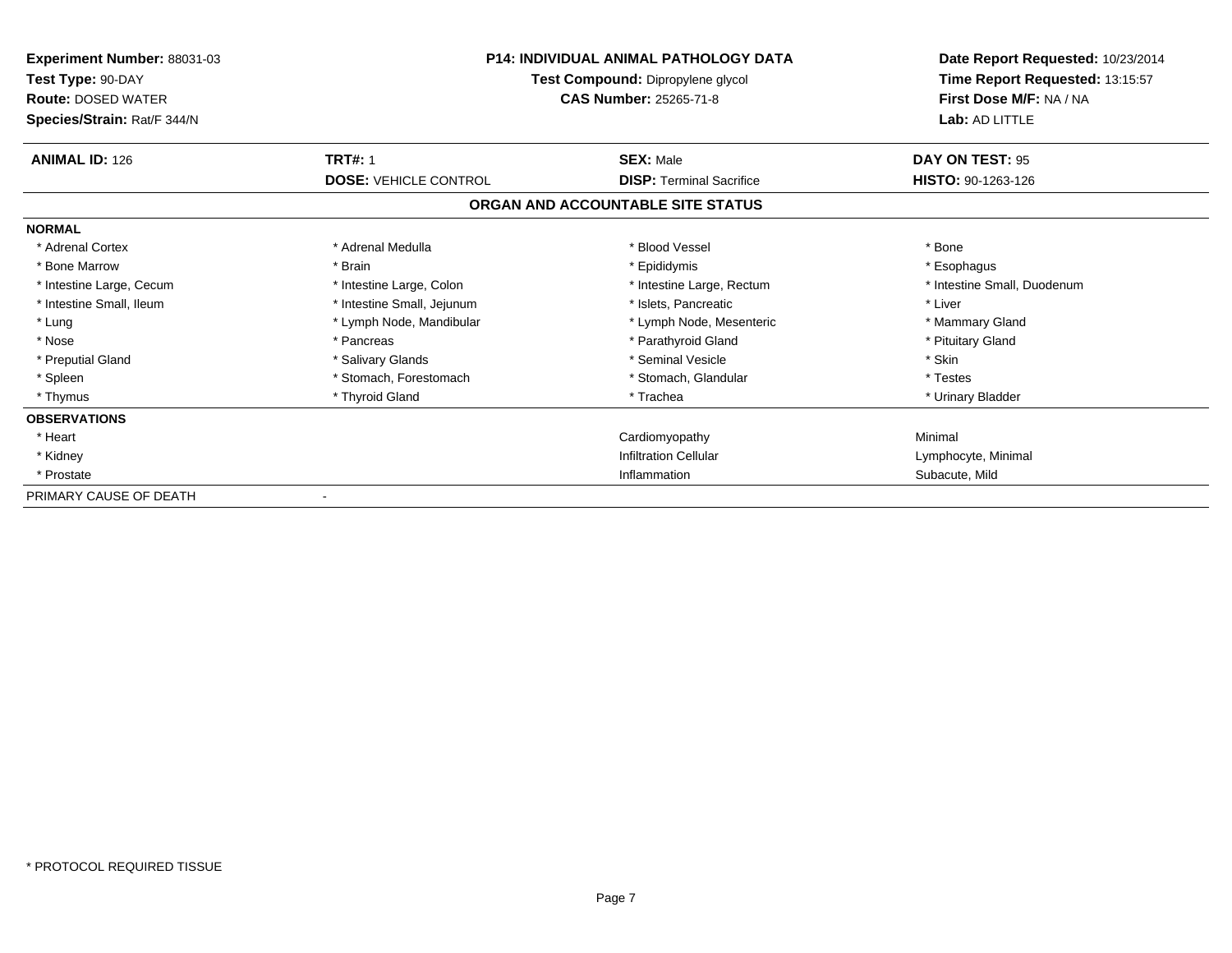| Experiment Number: 88031-03<br>Test Type: 90-DAY<br><b>Route: DOSED WATER</b><br>Species/Strain: Rat/F 344/N | <b>P14: INDIVIDUAL ANIMAL PATHOLOGY DATA</b><br>Test Compound: Dipropylene glycol<br>CAS Number: 25265-71-8 |                                   | Date Report Requested: 10/23/2014<br>Time Report Requested: 13:15:57<br>First Dose M/F: NA / NA<br>Lab: AD LITTLE |
|--------------------------------------------------------------------------------------------------------------|-------------------------------------------------------------------------------------------------------------|-----------------------------------|-------------------------------------------------------------------------------------------------------------------|
| <b>ANIMAL ID: 127</b>                                                                                        | <b>TRT#: 1</b>                                                                                              | <b>SEX: Male</b>                  | DAY ON TEST: 95                                                                                                   |
|                                                                                                              | <b>DOSE: VEHICLE CONTROL</b>                                                                                | <b>DISP: Terminal Sacrifice</b>   | HISTO: 90-1263-127                                                                                                |
|                                                                                                              |                                                                                                             | ORGAN AND ACCOUNTABLE SITE STATUS |                                                                                                                   |
| <b>NORMAL</b>                                                                                                |                                                                                                             |                                   |                                                                                                                   |
| * Adrenal Cortex                                                                                             | * Adrenal Medulla                                                                                           | * Blood Vessel                    | * Bone                                                                                                            |
| * Bone Marrow                                                                                                | * Brain                                                                                                     | * Epididymis                      | * Esophagus                                                                                                       |
| * Intestine Large, Cecum                                                                                     | * Intestine Large, Colon                                                                                    | * Intestine Large, Rectum         | * Intestine Small, Duodenum                                                                                       |
| * Intestine Small, Ileum                                                                                     | * Intestine Small, Jejunum                                                                                  | * Islets, Pancreatic              | * Kidney                                                                                                          |
| * Liver                                                                                                      | * Lung                                                                                                      | * Lymph Node, Mandibular          | * Lymph Node, Mesenteric                                                                                          |
| * Mammary Gland                                                                                              | * Nose                                                                                                      | * Pancreas                        | * Parathyroid Gland                                                                                               |
| * Pituitary Gland                                                                                            | * Preputial Gland                                                                                           | * Prostate                        | * Salivary Glands                                                                                                 |
| * Seminal Vesicle                                                                                            | * Skin                                                                                                      | * Spleen                          | * Stomach, Forestomach                                                                                            |
| * Stomach, Glandular                                                                                         | * Testes                                                                                                    | * Thymus                          | * Thyroid Gland                                                                                                   |
| * Trachea                                                                                                    | * Urinary Bladder                                                                                           |                                   |                                                                                                                   |
| <b>OBSERVATIONS</b>                                                                                          |                                                                                                             |                                   |                                                                                                                   |
| * Heart                                                                                                      |                                                                                                             | Cardiomyopathy                    | Mild                                                                                                              |
| PRIMARY CAUSE OF DEATH                                                                                       |                                                                                                             |                                   |                                                                                                                   |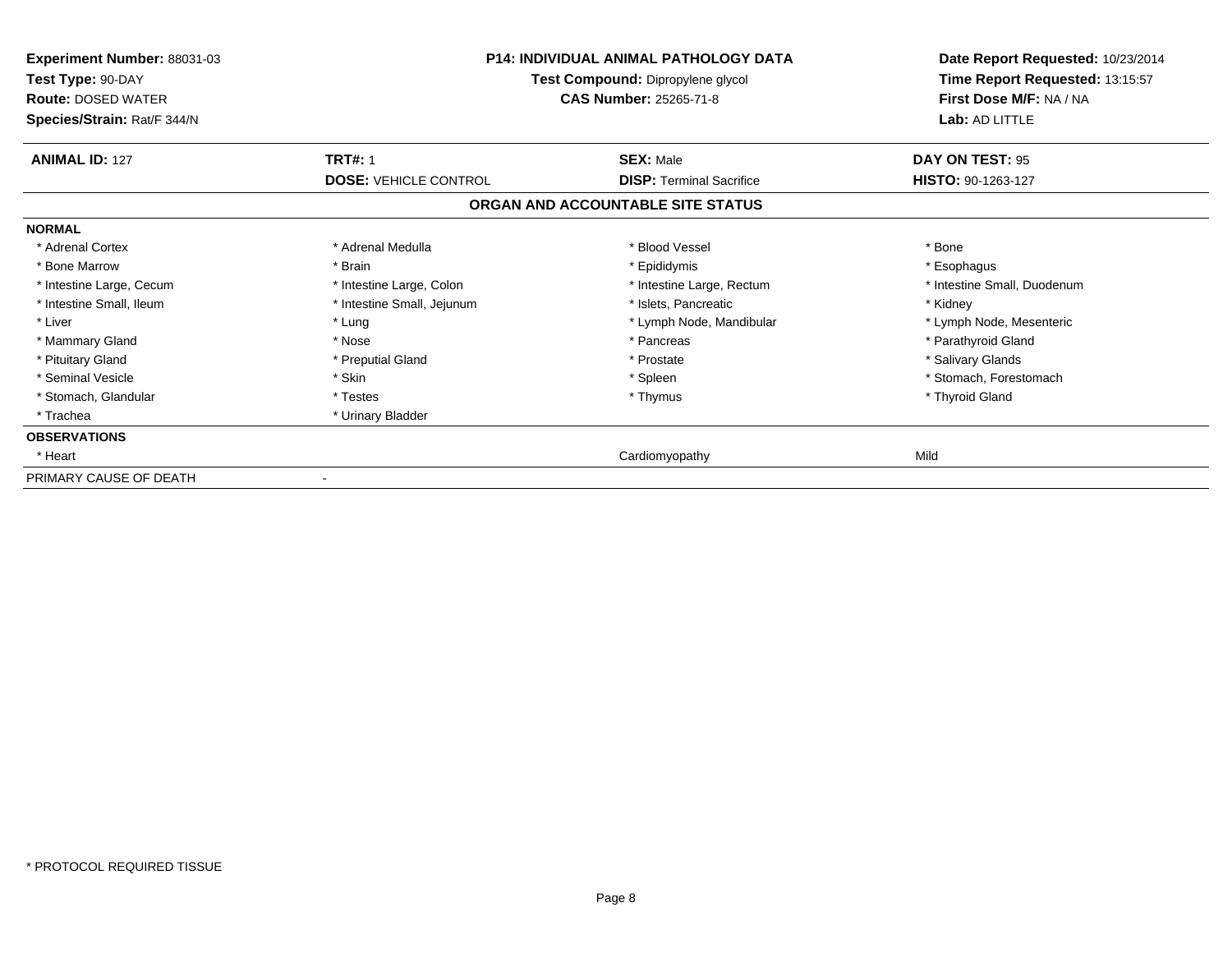| <b>Experiment Number: 88031-03</b><br>Test Type: 90-DAY<br><b>Route: DOSED WATER</b><br>Species/Strain: Rat/F 344/N | <b>P14: INDIVIDUAL ANIMAL PATHOLOGY DATA</b><br>Test Compound: Dipropylene glycol<br><b>CAS Number: 25265-71-8</b> |                                   | Date Report Requested: 10/23/2014<br>Time Report Requested: 13:15:57<br>First Dose M/F: NA / NA<br>Lab: AD LITTLE |
|---------------------------------------------------------------------------------------------------------------------|--------------------------------------------------------------------------------------------------------------------|-----------------------------------|-------------------------------------------------------------------------------------------------------------------|
| <b>ANIMAL ID: 128</b>                                                                                               | <b>TRT#: 1</b>                                                                                                     | <b>SEX: Male</b>                  | DAY ON TEST: 95                                                                                                   |
|                                                                                                                     | <b>DOSE: VEHICLE CONTROL</b>                                                                                       | <b>DISP: Terminal Sacrifice</b>   | HISTO: 90-1263-128                                                                                                |
|                                                                                                                     |                                                                                                                    | ORGAN AND ACCOUNTABLE SITE STATUS |                                                                                                                   |
| <b>NORMAL</b>                                                                                                       |                                                                                                                    |                                   |                                                                                                                   |
| * Adrenal Cortex                                                                                                    | * Adrenal Medulla                                                                                                  | * Blood Vessel                    | * Bone                                                                                                            |
| * Bone Marrow                                                                                                       | * Brain                                                                                                            | * Epididymis                      | * Esophagus                                                                                                       |
| * Intestine Large, Cecum                                                                                            | * Intestine Large, Colon                                                                                           | * Intestine Large, Rectum         | * Intestine Small, Duodenum                                                                                       |
| * Intestine Small, Ileum                                                                                            | * Intestine Small, Jejunum                                                                                         | * Islets, Pancreatic              | * Kidney                                                                                                          |
| * Liver                                                                                                             | * Lung                                                                                                             | * Lymph Node, Mandibular          | * Lymph Node, Mesenteric                                                                                          |
| * Mammary Gland                                                                                                     | * Nose                                                                                                             | * Pancreas                        | * Pituitary Gland                                                                                                 |
| * Preputial Gland                                                                                                   | * Salivary Glands                                                                                                  | * Seminal Vesicle                 | * Skin                                                                                                            |
| * Spleen                                                                                                            | * Stomach, Forestomach                                                                                             | * Stomach, Glandular              | * Testes                                                                                                          |
| * Thymus                                                                                                            | * Thyroid Gland                                                                                                    | * Trachea                         | * Urinary Bladder                                                                                                 |
| <b>MISSING</b>                                                                                                      |                                                                                                                    |                                   |                                                                                                                   |
| * Parathyroid Gland                                                                                                 |                                                                                                                    |                                   |                                                                                                                   |
| <b>OBSERVATIONS</b>                                                                                                 |                                                                                                                    |                                   |                                                                                                                   |
| * Heart                                                                                                             |                                                                                                                    | Cardiomyopathy                    | Mild                                                                                                              |
| * Prostate                                                                                                          |                                                                                                                    | Inflammation                      | Subacute, Mild                                                                                                    |
| PRIMARY CAUSE OF DEATH                                                                                              | $\blacksquare$                                                                                                     |                                   |                                                                                                                   |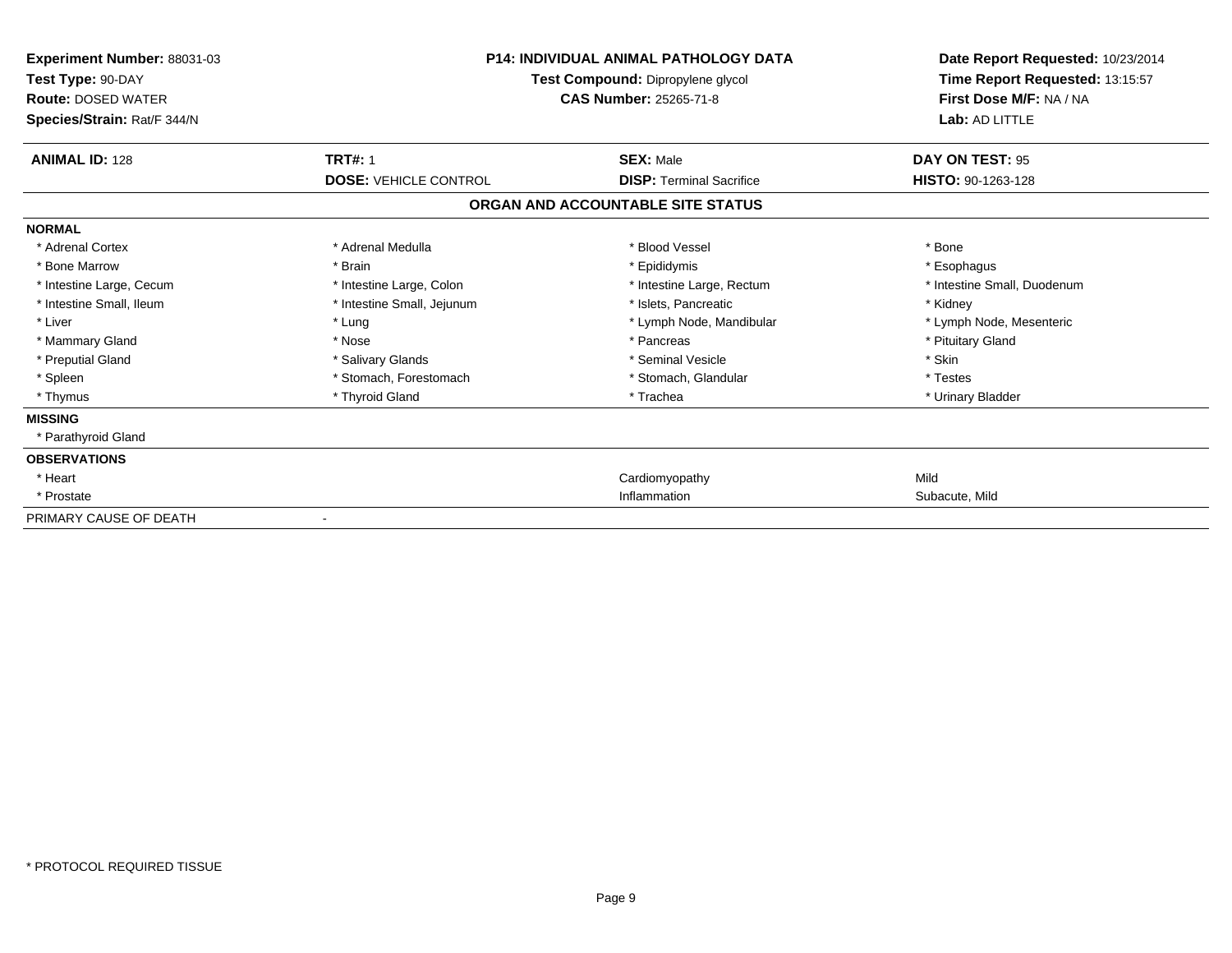| Experiment Number: 88031-03<br>Test Type: 90-DAY<br><b>Route: DOSED WATER</b><br>Species/Strain: Rat/F 344/N | <b>P14: INDIVIDUAL ANIMAL PATHOLOGY DATA</b><br>Test Compound: Dipropylene glycol<br><b>CAS Number: 25265-71-8</b> |                                   | Date Report Requested: 10/23/2014<br>Time Report Requested: 13:15:57<br>First Dose M/F: NA / NA<br>Lab: AD LITTLE |
|--------------------------------------------------------------------------------------------------------------|--------------------------------------------------------------------------------------------------------------------|-----------------------------------|-------------------------------------------------------------------------------------------------------------------|
| <b>ANIMAL ID: 129</b>                                                                                        | <b>TRT#: 1</b>                                                                                                     | <b>SEX: Male</b>                  | DAY ON TEST: 95                                                                                                   |
|                                                                                                              | <b>DOSE: VEHICLE CONTROL</b>                                                                                       | <b>DISP: Terminal Sacrifice</b>   | HISTO: 90-1263-129                                                                                                |
|                                                                                                              |                                                                                                                    | ORGAN AND ACCOUNTABLE SITE STATUS |                                                                                                                   |
| <b>NORMAL</b>                                                                                                |                                                                                                                    |                                   |                                                                                                                   |
| * Adrenal Cortex                                                                                             | * Adrenal Medulla                                                                                                  | * Blood Vessel                    | * Bone                                                                                                            |
| * Bone Marrow                                                                                                | * Brain                                                                                                            | * Epididymis                      | * Esophagus                                                                                                       |
| * Intestine Large, Cecum                                                                                     | * Intestine Large, Colon                                                                                           | * Intestine Large, Rectum         | * Intestine Small, Duodenum                                                                                       |
| * Intestine Small, Ileum                                                                                     | * Intestine Small, Jejunum                                                                                         | * Islets. Pancreatic              | * Liver                                                                                                           |
| * Lung                                                                                                       | * Lymph Node, Mandibular                                                                                           | * Lymph Node, Mesenteric          | * Mammary Gland                                                                                                   |
| * Nose                                                                                                       | * Pancreas                                                                                                         | * Parathyroid Gland               | * Pituitary Gland                                                                                                 |
| * Preputial Gland                                                                                            | * Prostate                                                                                                         | * Salivary Glands                 | * Seminal Vesicle                                                                                                 |
| * Skin                                                                                                       | * Spleen                                                                                                           | * Stomach, Forestomach            | * Stomach, Glandular                                                                                              |
| * Testes                                                                                                     | * Thymus                                                                                                           | * Thyroid Gland                   | * Trachea                                                                                                         |
| * Urinary Bladder                                                                                            |                                                                                                                    |                                   |                                                                                                                   |
| <b>OBSERVATIONS</b>                                                                                          |                                                                                                                    |                                   |                                                                                                                   |
| * Heart                                                                                                      |                                                                                                                    | Cardiomyopathy                    | Mild                                                                                                              |
| * Kidney                                                                                                     | <b>Renal Tubule</b>                                                                                                | Regeneration                      | Minimal                                                                                                           |
| PRIMARY CAUSE OF DEATH                                                                                       |                                                                                                                    |                                   |                                                                                                                   |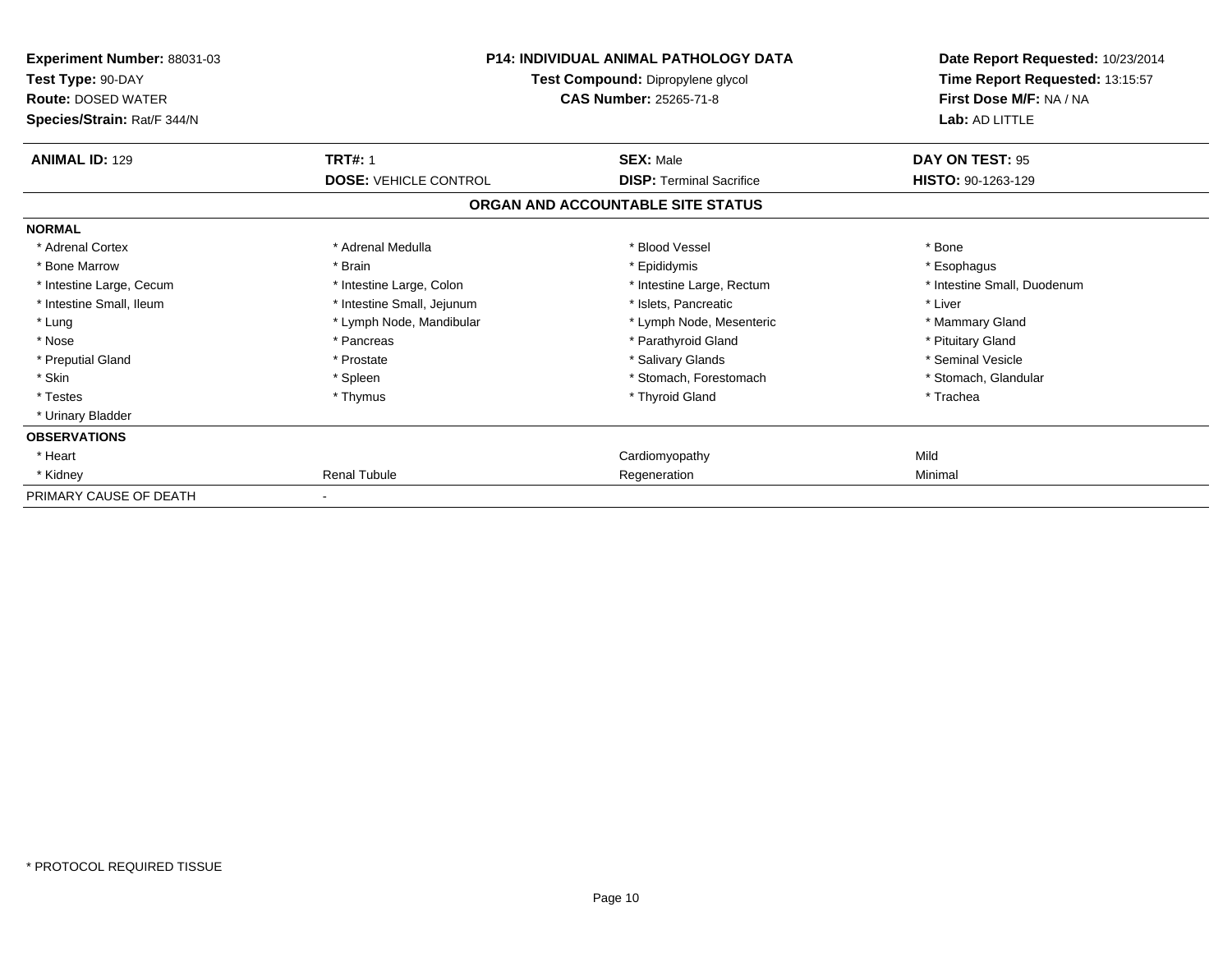| Experiment Number: 88031-03<br>Test Type: 90-DAY<br><b>Route: DOSED WATER</b><br>Species/Strain: Rat/F 344/N | <b>P14: INDIVIDUAL ANIMAL PATHOLOGY DATA</b><br>Test Compound: Dipropylene glycol<br><b>CAS Number: 25265-71-8</b> |                                                     | Date Report Requested: 10/23/2014<br>Time Report Requested: 13:15:57<br>First Dose M/F: NA / NA<br>Lab: AD LITTLE |
|--------------------------------------------------------------------------------------------------------------|--------------------------------------------------------------------------------------------------------------------|-----------------------------------------------------|-------------------------------------------------------------------------------------------------------------------|
| <b>ANIMAL ID: 130</b>                                                                                        | <b>TRT#: 1</b><br><b>DOSE: VEHICLE CONTROL</b>                                                                     | <b>SEX: Male</b><br><b>DISP:</b> Terminal Sacrifice | DAY ON TEST: 95<br><b>HISTO: 90-1263-130</b>                                                                      |
|                                                                                                              |                                                                                                                    | ORGAN AND ACCOUNTABLE SITE STATUS                   |                                                                                                                   |
| <b>NORMAL</b>                                                                                                |                                                                                                                    |                                                     |                                                                                                                   |
| * Adrenal Medulla                                                                                            | * Blood Vessel                                                                                                     | * Bone                                              | * Bone Marrow                                                                                                     |
| * Brain                                                                                                      | * Epididymis                                                                                                       | * Esophagus                                         | * Intestine Large, Cecum                                                                                          |
| * Intestine Large, Colon                                                                                     | * Intestine Large, Rectum                                                                                          | * Intestine Small, Duodenum                         | * Intestine Small. Ileum                                                                                          |
| * Intestine Small, Jejunum                                                                                   | * Islets, Pancreatic                                                                                               | * Liver                                             | * Lung                                                                                                            |
| * Lymph Node, Mandibular                                                                                     | * Lymph Node, Mesenteric                                                                                           | * Mammary Gland                                     | * Nose                                                                                                            |
| * Pancreas                                                                                                   | * Parathyroid Gland                                                                                                | * Pituitary Gland                                   | * Preputial Gland                                                                                                 |
| * Prostate                                                                                                   | * Salivary Glands                                                                                                  | * Seminal Vesicle                                   | * Skin                                                                                                            |
| * Spleen                                                                                                     | * Stomach, Forestomach                                                                                             | * Stomach, Glandular                                | * Testes                                                                                                          |
| * Thymus                                                                                                     | * Thyroid Gland                                                                                                    | * Trachea                                           | * Urinary Bladder                                                                                                 |
| <b>OBSERVATIONS</b>                                                                                          |                                                                                                                    |                                                     |                                                                                                                   |
| * Adrenal Cortex                                                                                             | Capsule                                                                                                            | Fibrosis                                            | Focal, Mild                                                                                                       |
| * Heart                                                                                                      |                                                                                                                    | Cardiomyopathy                                      | Minimal                                                                                                           |
| * Kidney                                                                                                     | <b>Renal Tubule</b>                                                                                                | Regeneration                                        | Minimal                                                                                                           |
| PRIMARY CAUSE OF DEATH                                                                                       |                                                                                                                    |                                                     |                                                                                                                   |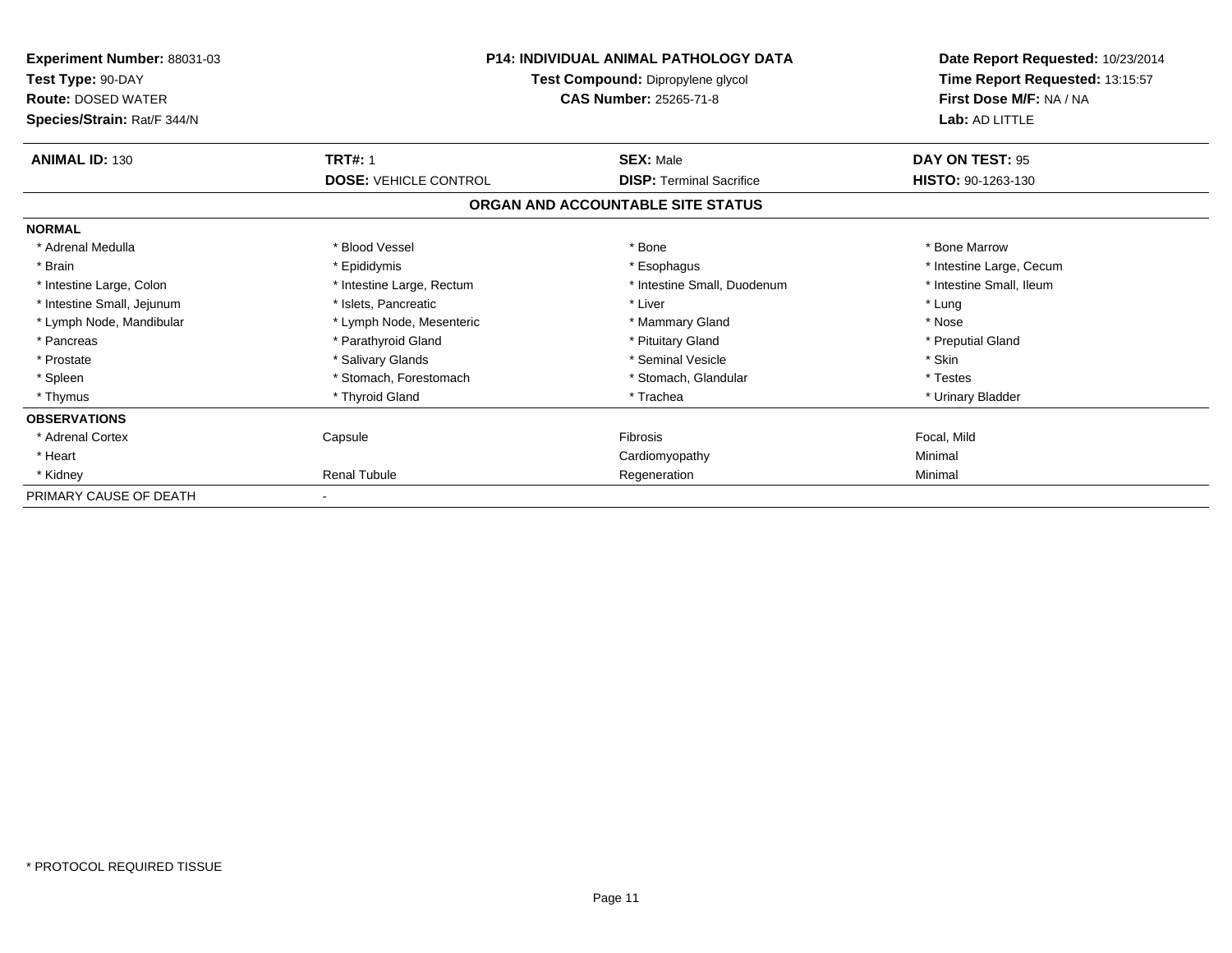| Experiment Number: 88031-03 | <b>P14: INDIVIDUAL ANIMAL PATHOLOGY DATA</b> |                                   | Date Report Requested: 10/23/2014 |
|-----------------------------|----------------------------------------------|-----------------------------------|-----------------------------------|
| Test Type: 90-DAY           |                                              | Test Compound: Dipropylene glycol | Time Report Requested: 13:15:57   |
| <b>Route: DOSED WATER</b>   |                                              | <b>CAS Number: 25265-71-8</b>     | First Dose M/F: NA / NA           |
| Species/Strain: Rat/F 344/N |                                              |                                   | Lab: AD LITTLE                    |
| <b>ANIMAL ID: 131</b>       | TRT#: 2                                      | <b>SEX: Male</b>                  | DAY ON TEST: 95                   |
|                             | <b>DOSE: 0.5%</b>                            | <b>DISP: Terminal Sacrifice</b>   | <b>HISTO: 90-1263-131</b>         |
|                             |                                              | ORGAN AND ACCOUNTABLE SITE STATUS |                                   |
| <b>NORMAL</b>               |                                              |                                   |                                   |
| Kidney                      |                                              |                                   |                                   |
| <b>OBSERVATIONS</b>         |                                              |                                   |                                   |
| * Adrenal Cortex            |                                              | Hypertrophy                       | Minimal                           |
| PRIMARY CAUSE OF DEATH      |                                              |                                   |                                   |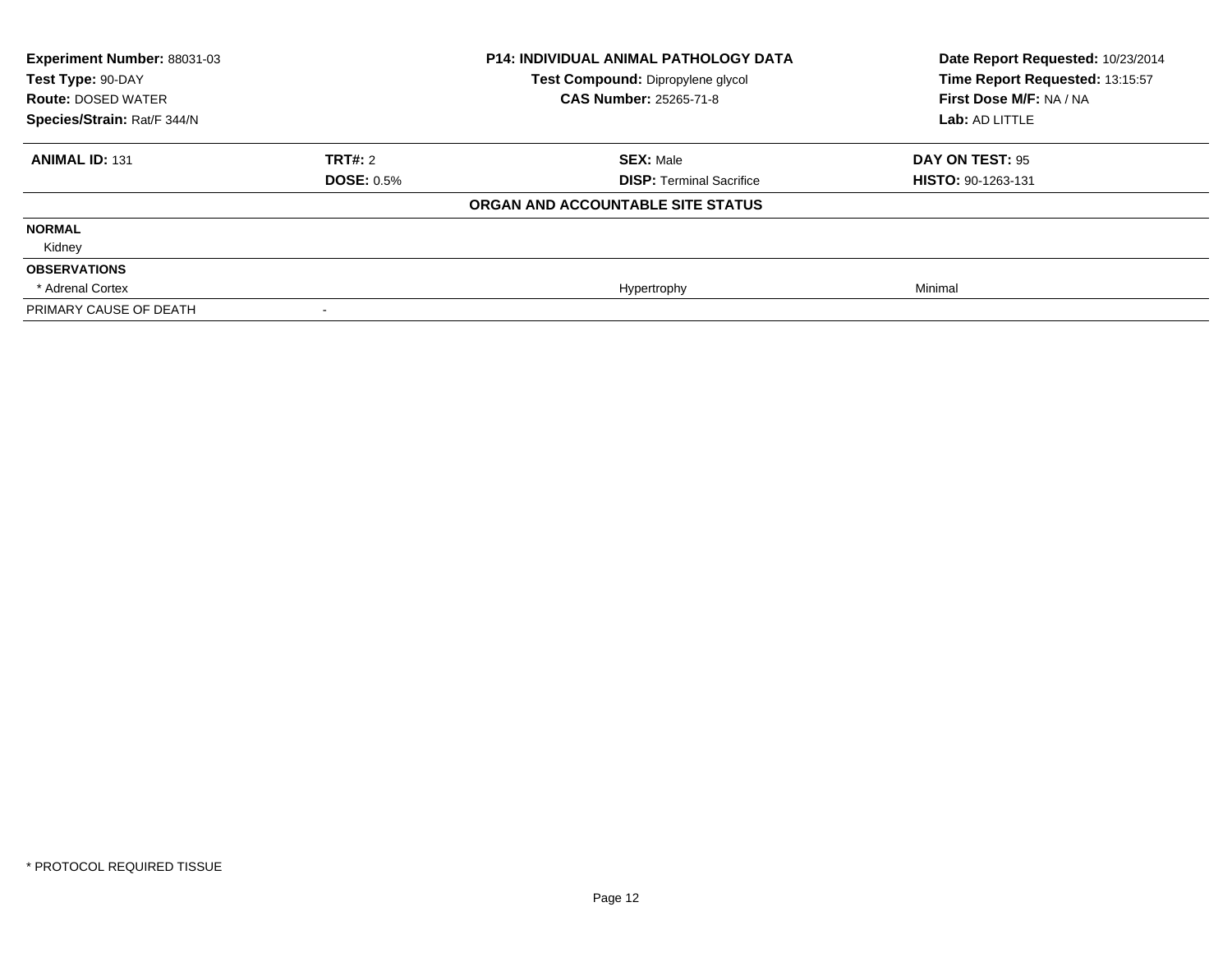| <b>Experiment Number: 88031-03</b><br>Test Type: 90-DAY<br><b>Route: DOSED WATER</b><br>Species/Strain: Rat/F 344/N |                   | <b>P14: INDIVIDUAL ANIMAL PATHOLOGY DATA</b><br>Test Compound: Dipropylene glycol<br><b>CAS Number: 25265-71-8</b> | Date Report Requested: 10/23/2014<br>Time Report Requested: 13:15:57<br>First Dose M/F: NA / NA<br>Lab: AD LITTLE |
|---------------------------------------------------------------------------------------------------------------------|-------------------|--------------------------------------------------------------------------------------------------------------------|-------------------------------------------------------------------------------------------------------------------|
|                                                                                                                     |                   |                                                                                                                    |                                                                                                                   |
| <b>ANIMAL ID: 132</b>                                                                                               | TRT#: 2           | <b>SEX: Male</b>                                                                                                   | DAY ON TEST: 95                                                                                                   |
|                                                                                                                     | <b>DOSE: 0.5%</b> | <b>DISP: Terminal Sacrifice</b>                                                                                    | <b>HISTO: 90-1263-132</b>                                                                                         |
|                                                                                                                     |                   | ORGAN AND ACCOUNTABLE SITE STATUS                                                                                  |                                                                                                                   |
| <b>NORMAL</b>                                                                                                       |                   |                                                                                                                    |                                                                                                                   |
| Kidney                                                                                                              |                   |                                                                                                                    |                                                                                                                   |
| <b>OBSERVATIONS</b>                                                                                                 |                   |                                                                                                                    |                                                                                                                   |
| * Adrenal Cortex                                                                                                    |                   | Hypertrophy                                                                                                        | Minimal                                                                                                           |
| PRIMARY CAUSE OF DEATH                                                                                              |                   |                                                                                                                    |                                                                                                                   |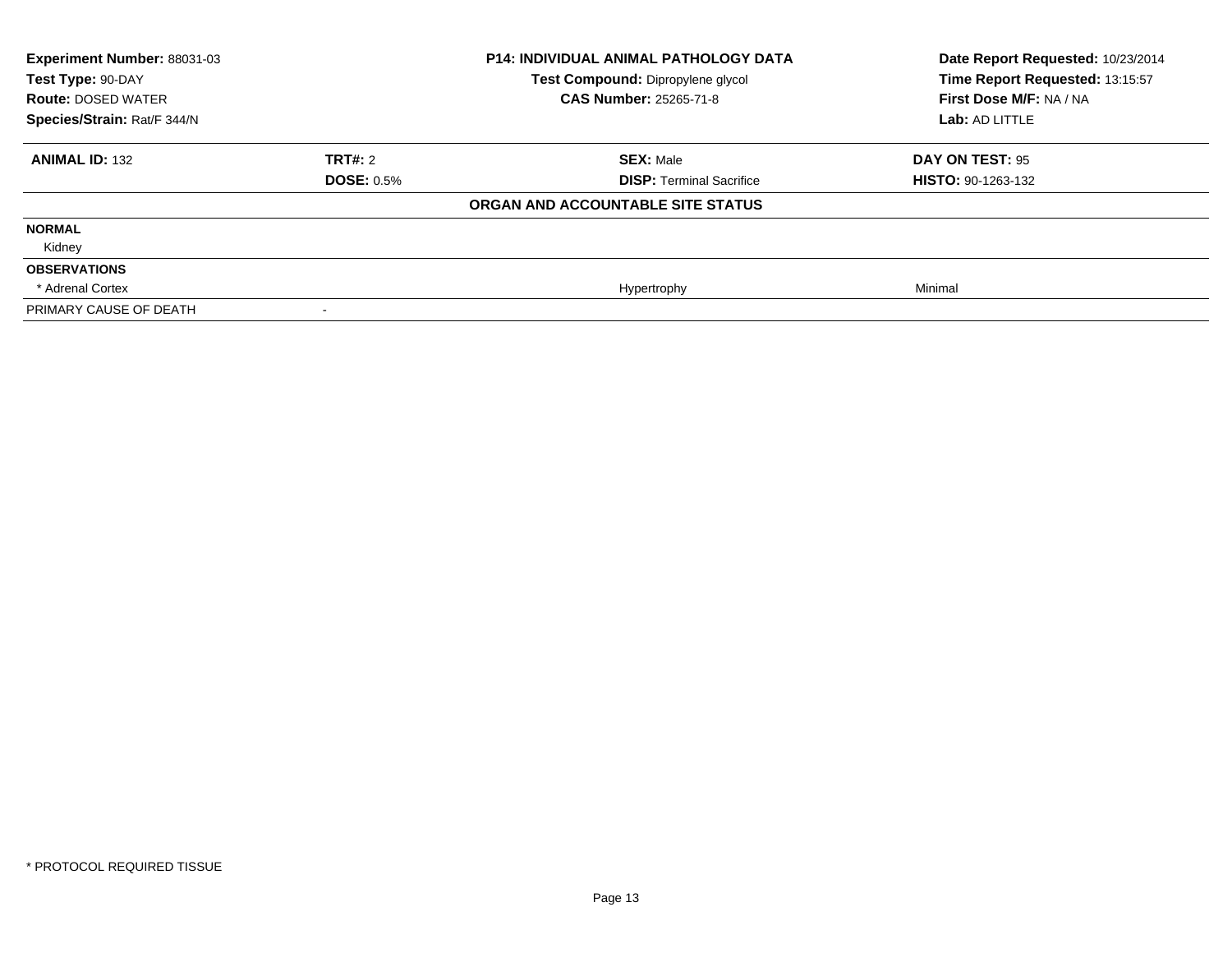| Experiment Number: 88031-03 | <b>P14: INDIVIDUAL ANIMAL PATHOLOGY DATA</b> |                                   | Date Report Requested: 10/23/2014 |
|-----------------------------|----------------------------------------------|-----------------------------------|-----------------------------------|
| Test Type: 90-DAY           |                                              | Test Compound: Dipropylene glycol | Time Report Requested: 13:15:57   |
| <b>Route: DOSED WATER</b>   |                                              | <b>CAS Number: 25265-71-8</b>     | First Dose M/F: NA / NA           |
| Species/Strain: Rat/F 344/N |                                              |                                   | Lab: AD LITTLE                    |
| <b>ANIMAL ID: 133</b>       | <b>TRT#: 2</b>                               | <b>SEX: Male</b>                  | DAY ON TEST: 95                   |
|                             | <b>DOSE: 0.5%</b>                            | <b>DISP:</b> Terminal Sacrifice   | <b>HISTO: 90-1263-133</b>         |
|                             |                                              | ORGAN AND ACCOUNTABLE SITE STATUS |                                   |
| <b>NORMAL</b>               |                                              |                                   |                                   |
| * Adrenal Cortex            | Kidney                                       |                                   |                                   |
| PRIMARY CAUSE OF DEATH      |                                              |                                   |                                   |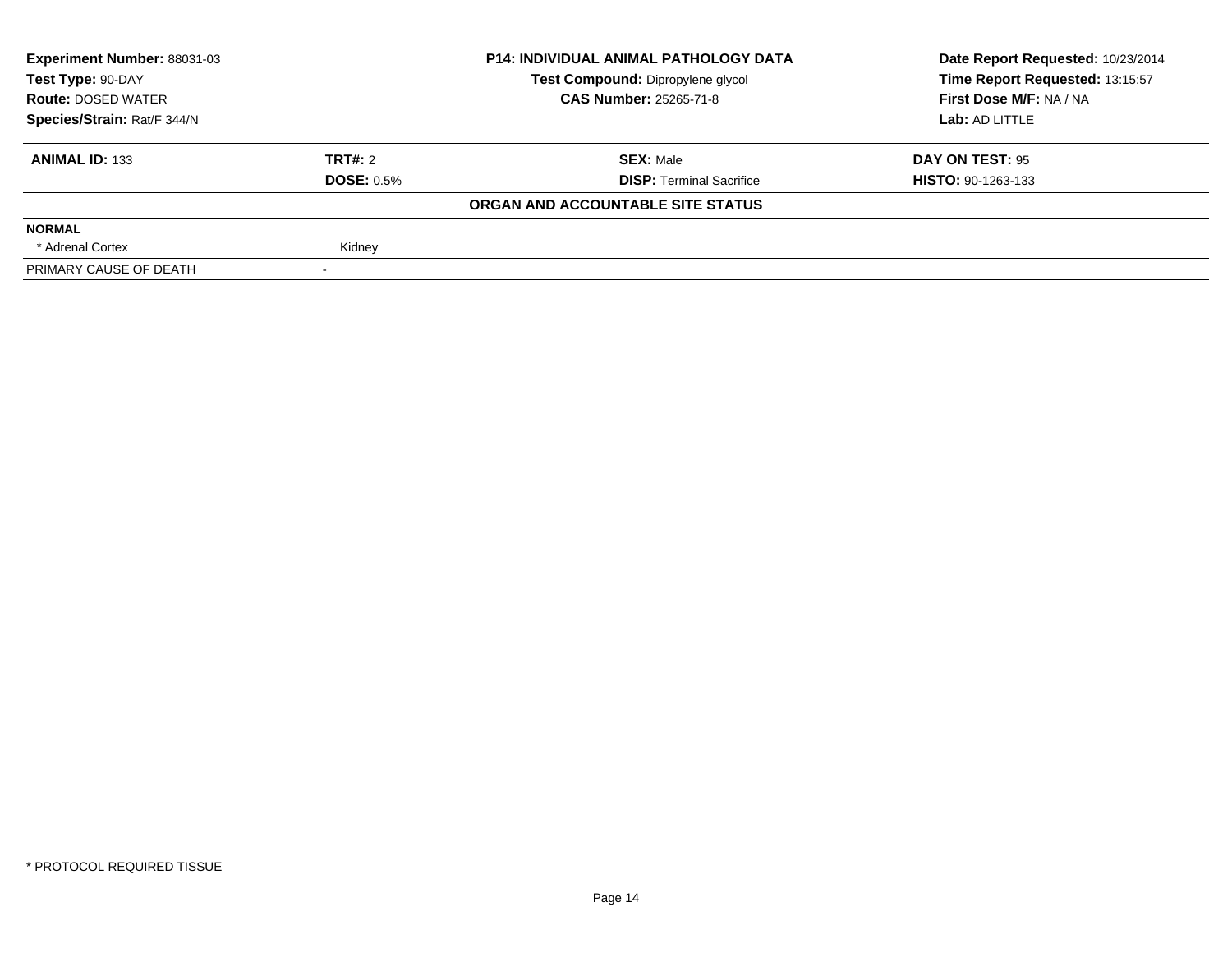| Experiment Number: 88031-03 |                     | <b>P14: INDIVIDUAL ANIMAL PATHOLOGY DATA</b> | Date Report Requested: 10/23/2014<br>Time Report Requested: 13:15:57 |
|-----------------------------|---------------------|----------------------------------------------|----------------------------------------------------------------------|
| Test Type: 90-DAY           |                     | Test Compound: Dipropylene glycol            |                                                                      |
| <b>Route: DOSED WATER</b>   |                     | <b>CAS Number: 25265-71-8</b>                | First Dose M/F: NA / NA                                              |
| Species/Strain: Rat/F 344/N |                     |                                              | Lab: AD LITTLE                                                       |
| <b>ANIMAL ID: 134</b>       | TRT#: 2             | <b>SEX: Male</b>                             | DAY ON TEST: 95                                                      |
|                             | <b>DOSE: 0.5%</b>   | <b>DISP:</b> Terminal Sacrifice              | <b>HISTO: 90-1263-134</b>                                            |
| <b>OBSERVATIONS</b>         |                     |                                              |                                                                      |
| * Adrenal Cortex            |                     | Hypertrophy                                  | Minimal                                                              |
| Kidney                      | <b>Renal Tubule</b> | Regeneration                                 | Minimal                                                              |
| PRIMARY CAUSE OF DEATH      |                     |                                              |                                                                      |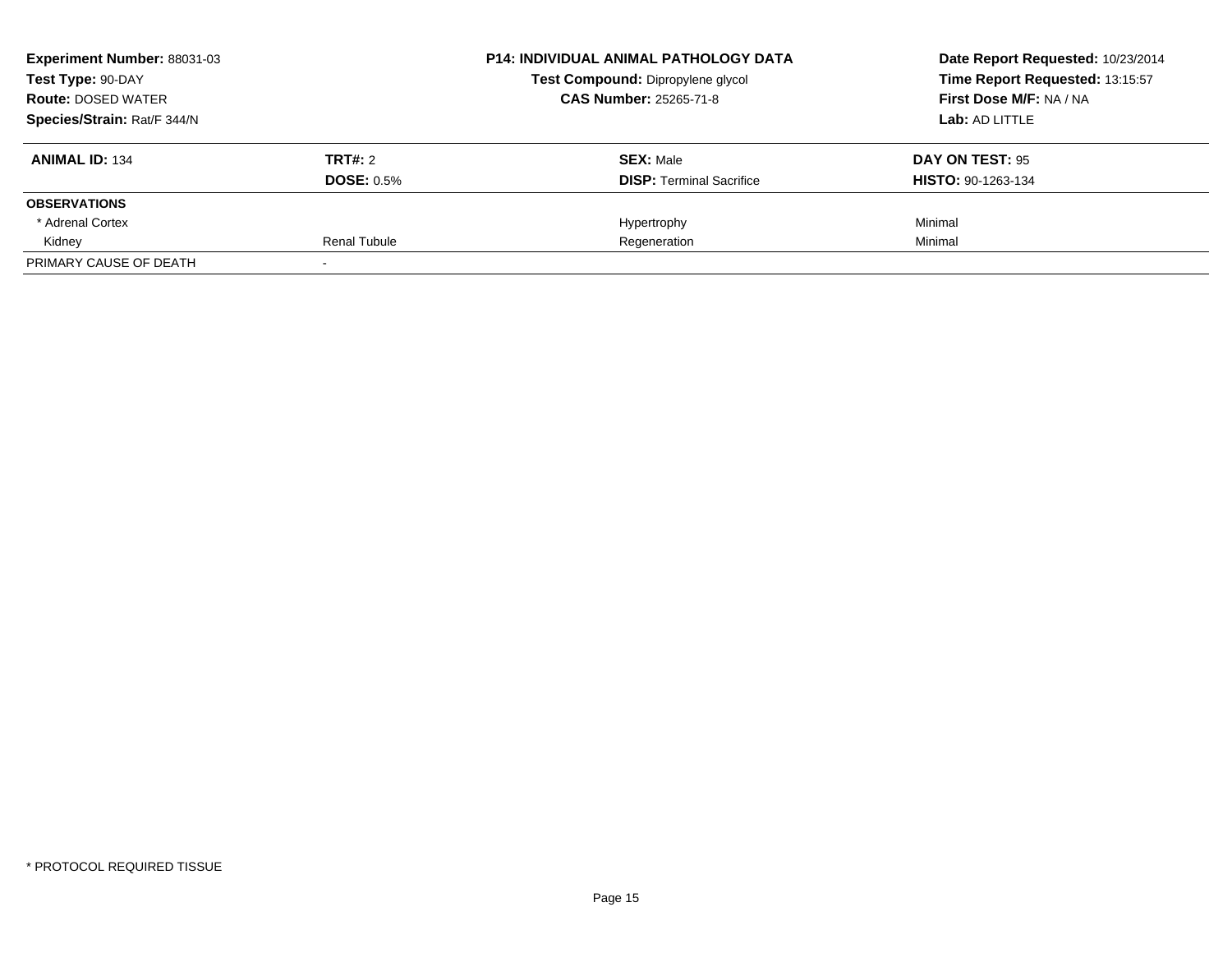| Experiment Number: 88031-03               | <b>P14: INDIVIDUAL ANIMAL PATHOLOGY DATA</b> | Date Report Requested: 10/23/2014 |                                 |
|-------------------------------------------|----------------------------------------------|-----------------------------------|---------------------------------|
| Test Type: 90-DAY                         |                                              | Test Compound: Dipropylene glycol | Time Report Requested: 13:15:57 |
| <b>Route: DOSED WATER</b>                 |                                              | <b>CAS Number: 25265-71-8</b>     | First Dose M/F: NA / NA         |
| Species/Strain: Rat/F 344/N               |                                              |                                   | Lab: AD LITTLE                  |
| <b>ANIMAL ID: 135</b>                     | TRT#: 2                                      | <b>SEX: Male</b>                  | DAY ON TEST: 95                 |
|                                           | <b>DOSE: 0.5%</b>                            | <b>DISP:</b> Terminal Sacrifice   | <b>HISTO: 90-1263-135</b>       |
|                                           |                                              | ORGAN AND ACCOUNTABLE SITE STATUS |                                 |
| <b>NORMAL</b>                             |                                              |                                   |                                 |
| * Adrenal Cortex                          | Kidney                                       |                                   |                                 |
| <b>OBSERVATIONS</b>                       |                                              |                                   |                                 |
| Liver                                     |                                              | Hepatodiaphragmatic Nodule        | Multiple                        |
| [Hepatodiaphragmatic Nodule TGLS = 1,2-5] |                                              |                                   |                                 |
| PRIMARY CAUSE OF DEATH                    |                                              |                                   |                                 |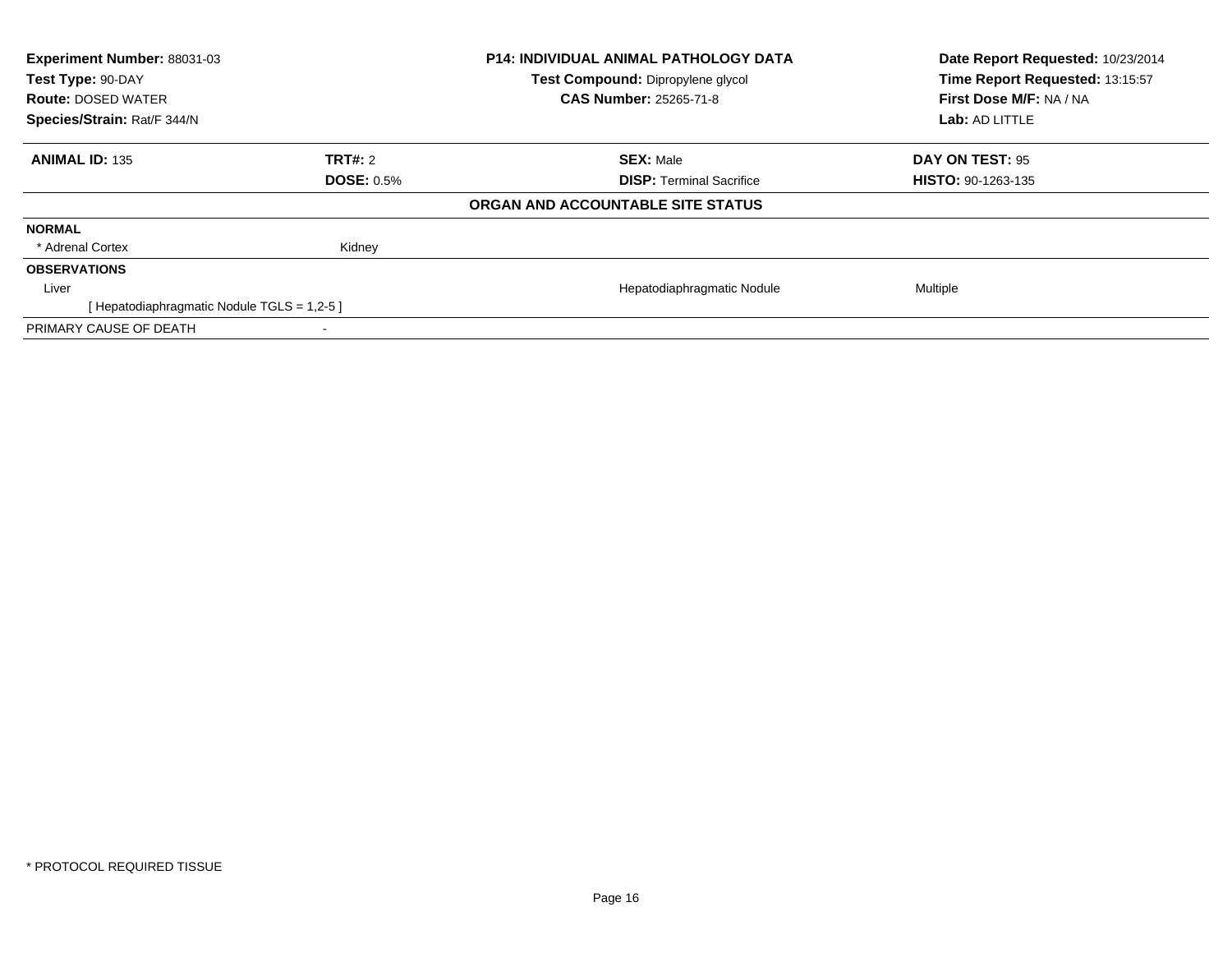| Experiment Number: 88031-03<br>Test Type: 90-DAY |                   | <b>P14: INDIVIDUAL ANIMAL PATHOLOGY DATA</b><br>Test Compound: Dipropylene glycol | Date Report Requested: 10/23/2014<br>Time Report Requested: 13:15:57 |
|--------------------------------------------------|-------------------|-----------------------------------------------------------------------------------|----------------------------------------------------------------------|
| <b>Route: DOSED WATER</b>                        |                   | CAS Number: 25265-71-8                                                            | First Dose M/F: NA / NA                                              |
| Species/Strain: Rat/F 344/N                      |                   |                                                                                   | Lab: AD LITTLE                                                       |
| <b>ANIMAL ID: 136</b>                            | TRT#: 2           | <b>SEX: Male</b>                                                                  | DAY ON TEST: 95                                                      |
|                                                  | <b>DOSE: 0.5%</b> | <b>DISP: Terminal Sacrifice</b>                                                   | <b>HISTO: 90-1263-136</b>                                            |
|                                                  |                   | ORGAN AND ACCOUNTABLE SITE STATUS                                                 |                                                                      |
| <b>NORMAL</b>                                    |                   |                                                                                   |                                                                      |
| Kidney                                           |                   |                                                                                   |                                                                      |
| <b>OBSERVATIONS</b>                              |                   |                                                                                   |                                                                      |
| * Adrenal Cortex                                 |                   | Hypertrophy                                                                       | Mild                                                                 |
| PRIMARY CAUSE OF DEATH                           |                   |                                                                                   |                                                                      |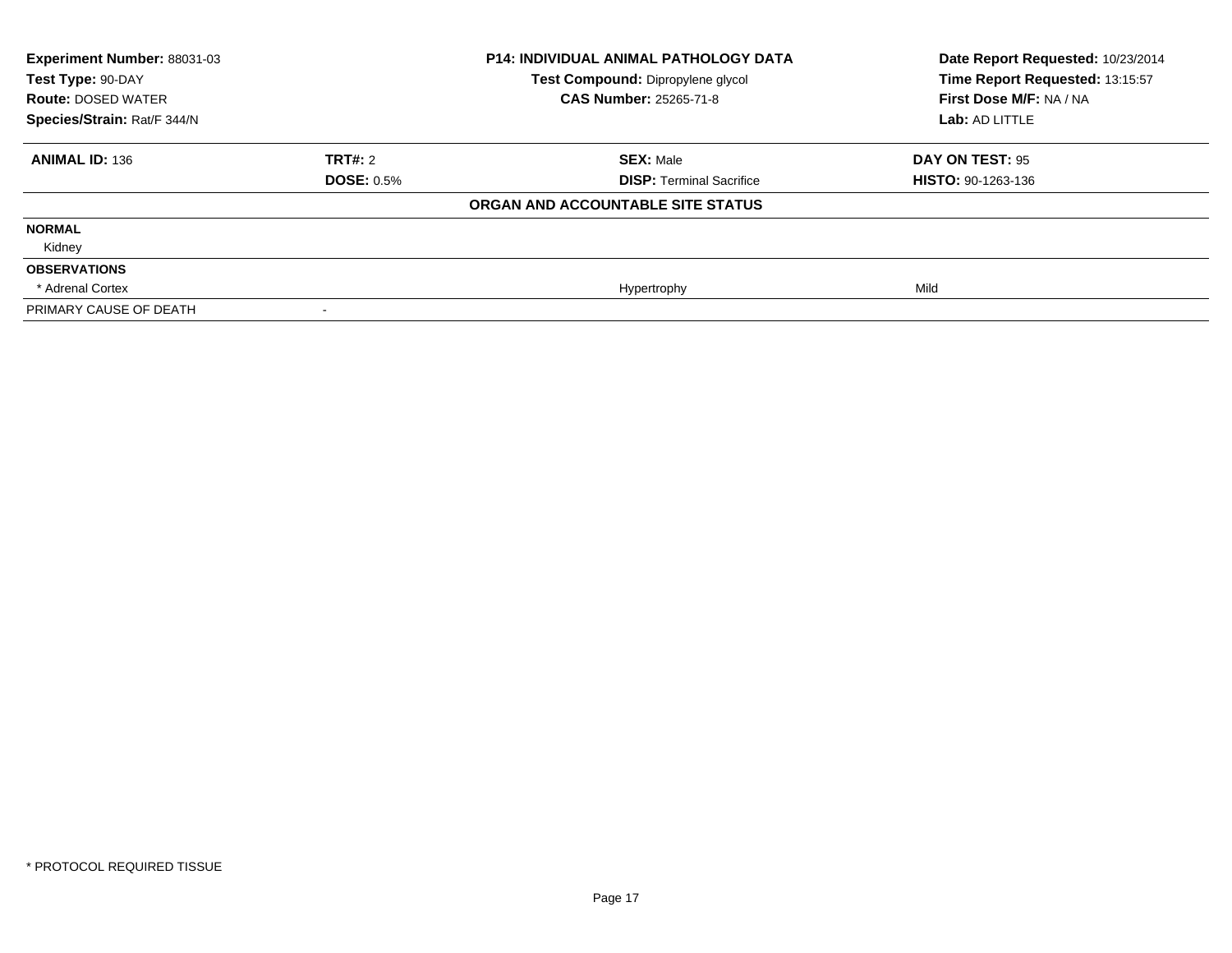| Experiment Number: 88031-03 | <b>P14: INDIVIDUAL ANIMAL PATHOLOGY DATA</b> |                                   | Date Report Requested: 10/23/2014 |  |
|-----------------------------|----------------------------------------------|-----------------------------------|-----------------------------------|--|
| Test Type: 90-DAY           |                                              | Test Compound: Dipropylene glycol | Time Report Requested: 13:15:57   |  |
| <b>Route: DOSED WATER</b>   |                                              | <b>CAS Number: 25265-71-8</b>     | First Dose M/F: NA / NA           |  |
| Species/Strain: Rat/F 344/N |                                              |                                   | Lab: AD LITTLE                    |  |
| <b>ANIMAL ID: 137</b>       | <b>TRT#: 2</b>                               | <b>SEX: Male</b>                  | DAY ON TEST: 95                   |  |
|                             | <b>DOSE: 0.5%</b>                            | <b>DISP: Terminal Sacrifice</b>   | <b>HISTO: 90-1263-137</b>         |  |
|                             |                                              | ORGAN AND ACCOUNTABLE SITE STATUS |                                   |  |
| <b>NORMAL</b>               |                                              |                                   |                                   |  |
| Kidney                      | Liver                                        | Lymph Node, Mandibular            |                                   |  |
| <b>OBSERVATIONS</b>         |                                              |                                   |                                   |  |
| * Adrenal Cortex            |                                              | Hypertrophy                       | Mild                              |  |
| PRIMARY CAUSE OF DEATH      |                                              |                                   |                                   |  |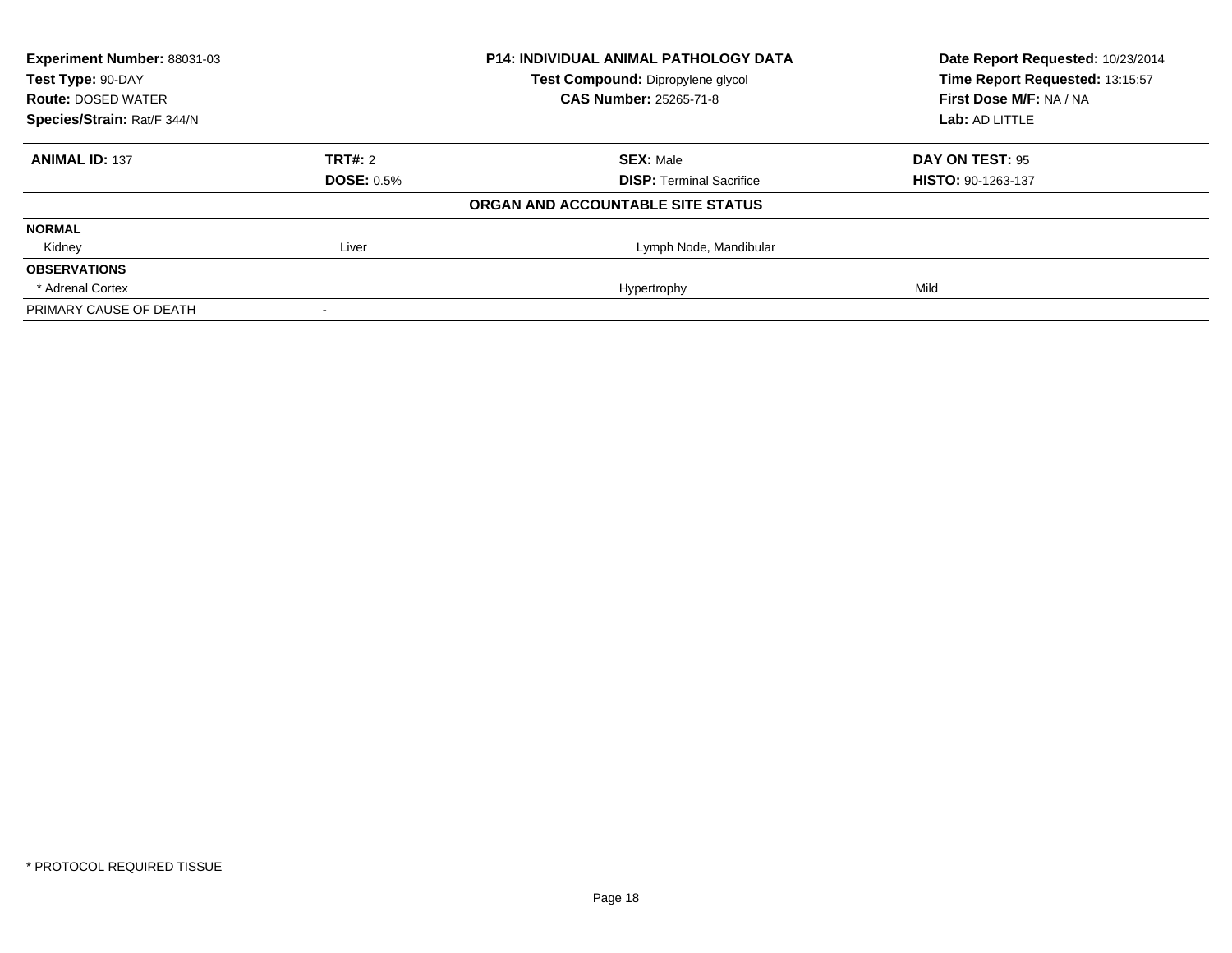| Experiment Number: 88031-03 | <b>P14: INDIVIDUAL ANIMAL PATHOLOGY DATA</b> |                                          | Date Report Requested: 10/23/2014 |
|-----------------------------|----------------------------------------------|------------------------------------------|-----------------------------------|
| Test Type: 90-DAY           |                                              | <b>Test Compound: Dipropylene glycol</b> | Time Report Requested: 13:15:57   |
| <b>Route: DOSED WATER</b>   |                                              | <b>CAS Number: 25265-71-8</b>            | <b>First Dose M/F: NA / NA</b>    |
| Species/Strain: Rat/F 344/N |                                              |                                          | Lab: AD LITTLE                    |
| <b>ANIMAL ID: 138</b>       | TRT#: 2                                      | <b>SEX: Male</b>                         | DAY ON TEST: 95                   |
|                             | <b>DOSE: 0.5%</b>                            | <b>DISP: Terminal Sacrifice</b>          | <b>HISTO: 90-1263-138</b>         |
| <b>OBSERVATIONS</b>         |                                              |                                          |                                   |
| * Adrenal Cortex            |                                              | Hypertrophy                              | Minimal                           |
| Kidney                      |                                              | <b>Infiltration Cellular</b>             | Lymphocyte, Minimal               |
|                             | <b>Renal Tubule</b>                          | Regeneration                             | Minimal                           |
| PRIMARY CAUSE OF DEATH      |                                              |                                          |                                   |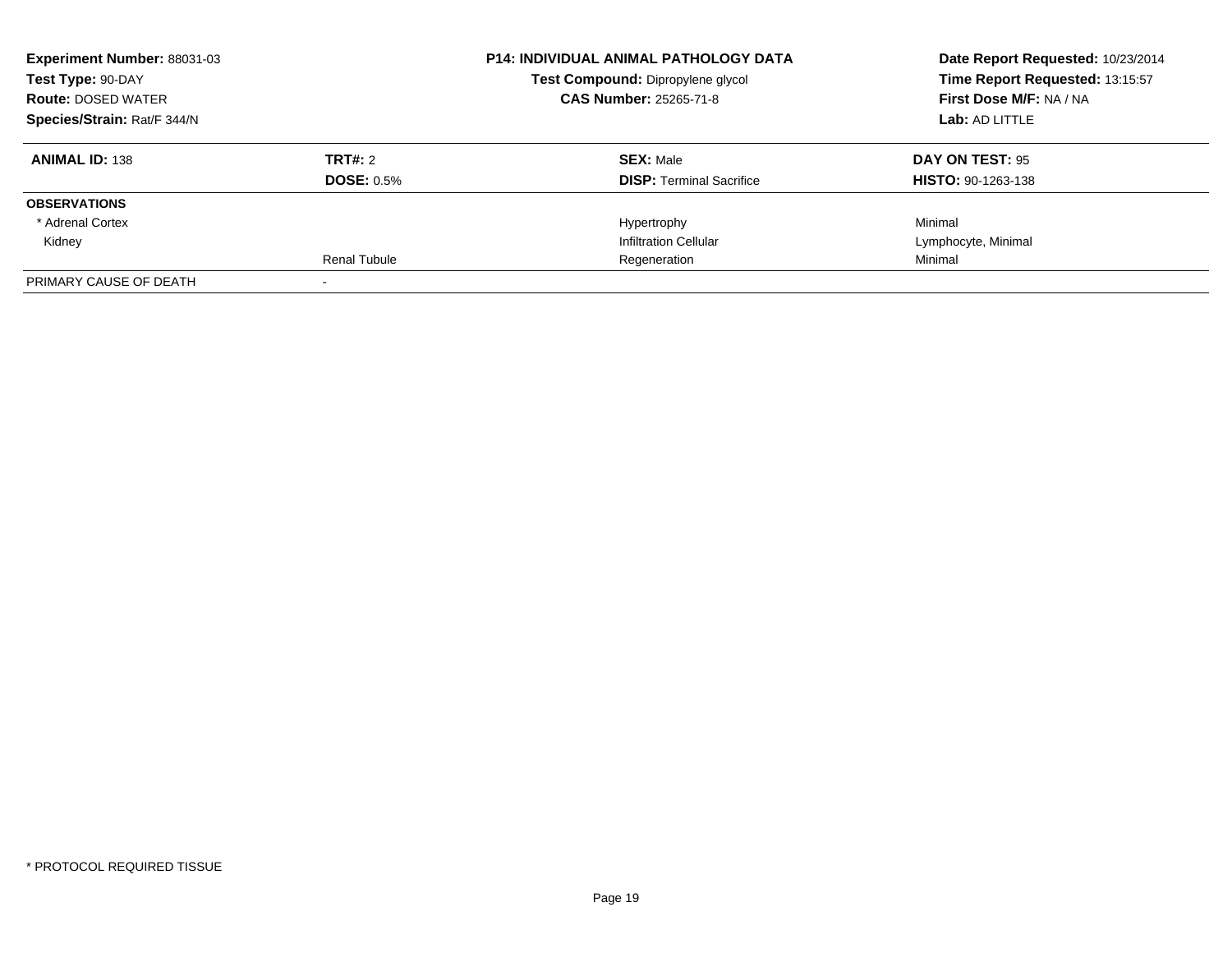| Experiment Number: 88031-03 | <b>P14: INDIVIDUAL ANIMAL PATHOLOGY DATA</b><br>Test Compound: Dipropylene glycol<br><b>CAS Number: 25265-71-8</b> | Date Report Requested: 10/23/2014 |                           |
|-----------------------------|--------------------------------------------------------------------------------------------------------------------|-----------------------------------|---------------------------|
| Test Type: 90-DAY           |                                                                                                                    | Time Report Requested: 13:15:57   |                           |
| <b>Route: DOSED WATER</b>   |                                                                                                                    |                                   | First Dose M/F: NA / NA   |
| Species/Strain: Rat/F 344/N |                                                                                                                    |                                   | Lab: AD LITTLE            |
| <b>ANIMAL ID: 139</b>       | TRT#: 2                                                                                                            | <b>SEX: Male</b>                  | DAY ON TEST: 95           |
|                             | <b>DOSE: 0.5%</b>                                                                                                  | <b>DISP:</b> Terminal Sacrifice   | <b>HISTO: 90-1263-139</b> |
|                             |                                                                                                                    | ORGAN AND ACCOUNTABLE SITE STATUS |                           |
| <b>NORMAL</b>               |                                                                                                                    |                                   |                           |
| * Adrenal Cortex            | Kidney                                                                                                             |                                   |                           |
| PRIMARY CAUSE OF DEATH      |                                                                                                                    |                                   |                           |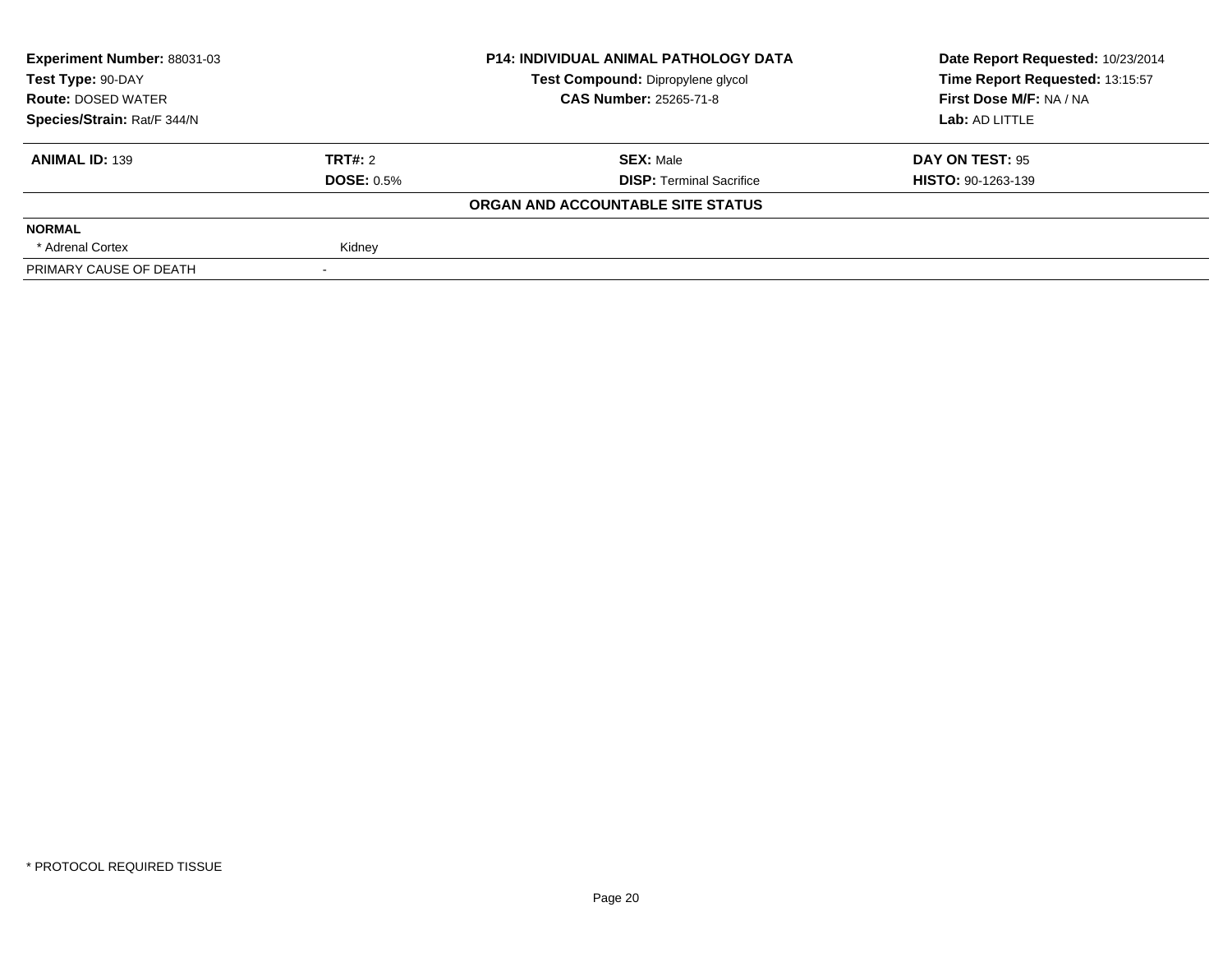| <b>Experiment Number: 88031-03</b><br>Test Type: 90-DAY<br><b>Route: DOSED WATER</b> |                   | <b>P14: INDIVIDUAL ANIMAL PATHOLOGY DATA</b><br>Test Compound: Dipropylene glycol<br><b>CAS Number: 25265-71-8</b> | Date Report Requested: 10/23/2014<br>Time Report Requested: 13:15:57<br>First Dose M/F: NA / NA |
|--------------------------------------------------------------------------------------|-------------------|--------------------------------------------------------------------------------------------------------------------|-------------------------------------------------------------------------------------------------|
| Species/Strain: Rat/F 344/N                                                          |                   |                                                                                                                    | Lab: AD LITTLE                                                                                  |
| <b>ANIMAL ID: 140</b>                                                                | TRT#: 2           | <b>SEX: Male</b>                                                                                                   | DAY ON TEST: 95                                                                                 |
|                                                                                      | <b>DOSE: 0.5%</b> | <b>DISP: Terminal Sacrifice</b>                                                                                    | <b>HISTO: 90-1263-140</b>                                                                       |
|                                                                                      |                   | ORGAN AND ACCOUNTABLE SITE STATUS                                                                                  |                                                                                                 |
| <b>NORMAL</b>                                                                        |                   |                                                                                                                    |                                                                                                 |
| Kidney                                                                               |                   |                                                                                                                    |                                                                                                 |
| <b>OBSERVATIONS</b>                                                                  |                   |                                                                                                                    |                                                                                                 |
| * Adrenal Cortex                                                                     |                   | Hypertrophy                                                                                                        | Minimal                                                                                         |
| PRIMARY CAUSE OF DEATH                                                               |                   |                                                                                                                    |                                                                                                 |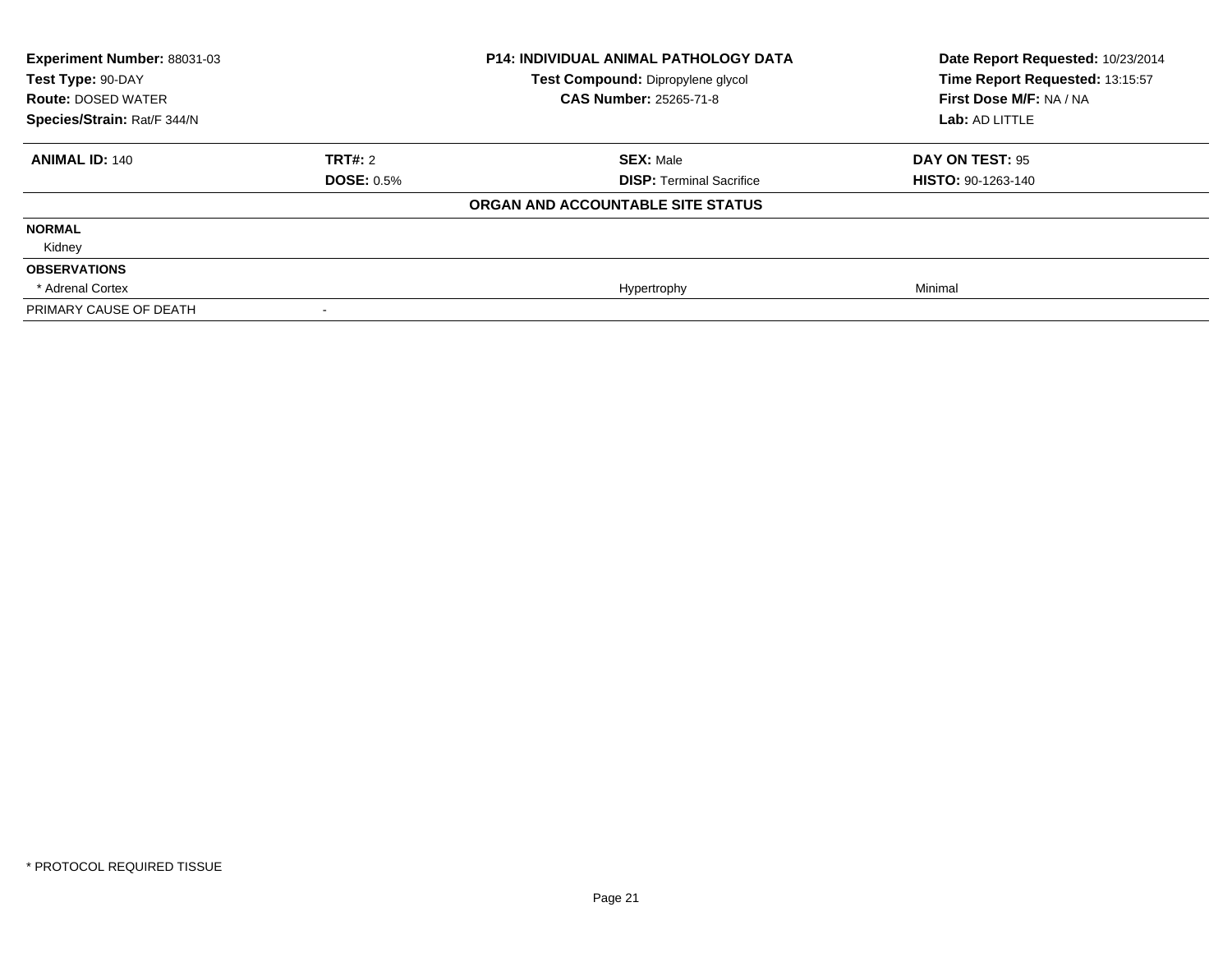| Experiment Number: 88031-03 | <b>P14: INDIVIDUAL ANIMAL PATHOLOGY DATA</b> |                                   | Date Report Requested: 10/23/2014 |
|-----------------------------|----------------------------------------------|-----------------------------------|-----------------------------------|
| Test Type: 90-DAY           |                                              | Test Compound: Dipropylene glycol | Time Report Requested: 13:15:57   |
| <b>Route: DOSED WATER</b>   |                                              | <b>CAS Number: 25265-71-8</b>     | First Dose M/F: NA / NA           |
| Species/Strain: Rat/F 344/N |                                              |                                   | Lab: AD LITTLE                    |
| <b>ANIMAL ID: 141</b>       | TRT#: 3                                      | <b>SEX: Male</b>                  | DAY ON TEST: 95                   |
|                             | <b>DOSE: 1.0%</b>                            | <b>DISP:</b> Terminal Sacrifice   | <b>HISTO: 90-1263-141</b>         |
|                             |                                              | ORGAN AND ACCOUNTABLE SITE STATUS |                                   |
| <b>NORMAL</b>               |                                              |                                   |                                   |
| Kidney                      | * Liver                                      |                                   |                                   |
| <b>OBSERVATIONS</b>         |                                              |                                   |                                   |
| * Adrenal Cortex            |                                              | Hypertrophy                       | Minimal                           |
| PRIMARY CAUSE OF DEATH      |                                              |                                   |                                   |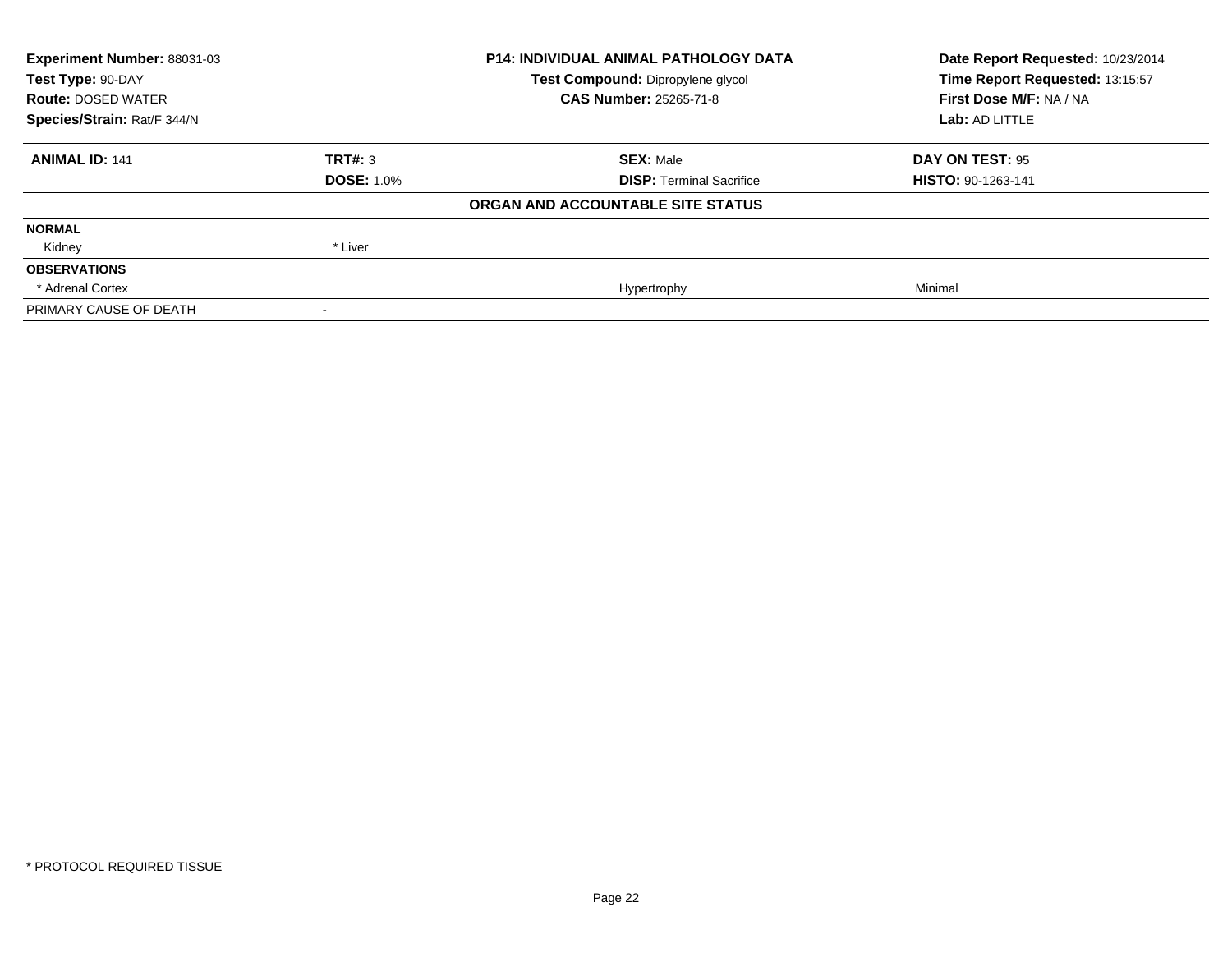| Experiment Number: 88031-03 | <b>P14: INDIVIDUAL ANIMAL PATHOLOGY DATA</b> |                                   | Date Report Requested: 10/23/2014 |
|-----------------------------|----------------------------------------------|-----------------------------------|-----------------------------------|
| Test Type: 90-DAY           |                                              | Test Compound: Dipropylene glycol | Time Report Requested: 13:15:57   |
| <b>Route: DOSED WATER</b>   |                                              | <b>CAS Number: 25265-71-8</b>     | First Dose M/F: NA / NA           |
| Species/Strain: Rat/F 344/N |                                              |                                   | Lab: AD LITTLE                    |
| <b>ANIMAL ID: 142</b>       | TRT#: 3                                      | <b>SEX: Male</b>                  | DAY ON TEST: 95                   |
|                             | <b>DOSE: 1.0%</b>                            | <b>DISP:</b> Terminal Sacrifice   | <b>HISTO: 90-1263-142</b>         |
|                             |                                              | ORGAN AND ACCOUNTABLE SITE STATUS |                                   |
| <b>NORMAL</b>               |                                              |                                   |                                   |
| * Adrenal Cortex            | * Liver                                      |                                   |                                   |
| <b>OBSERVATIONS</b>         |                                              |                                   |                                   |
| Kidney                      | <b>Renal Tubule</b>                          | Regeneration                      | Minimal                           |
| PRIMARY CAUSE OF DEATH      |                                              |                                   |                                   |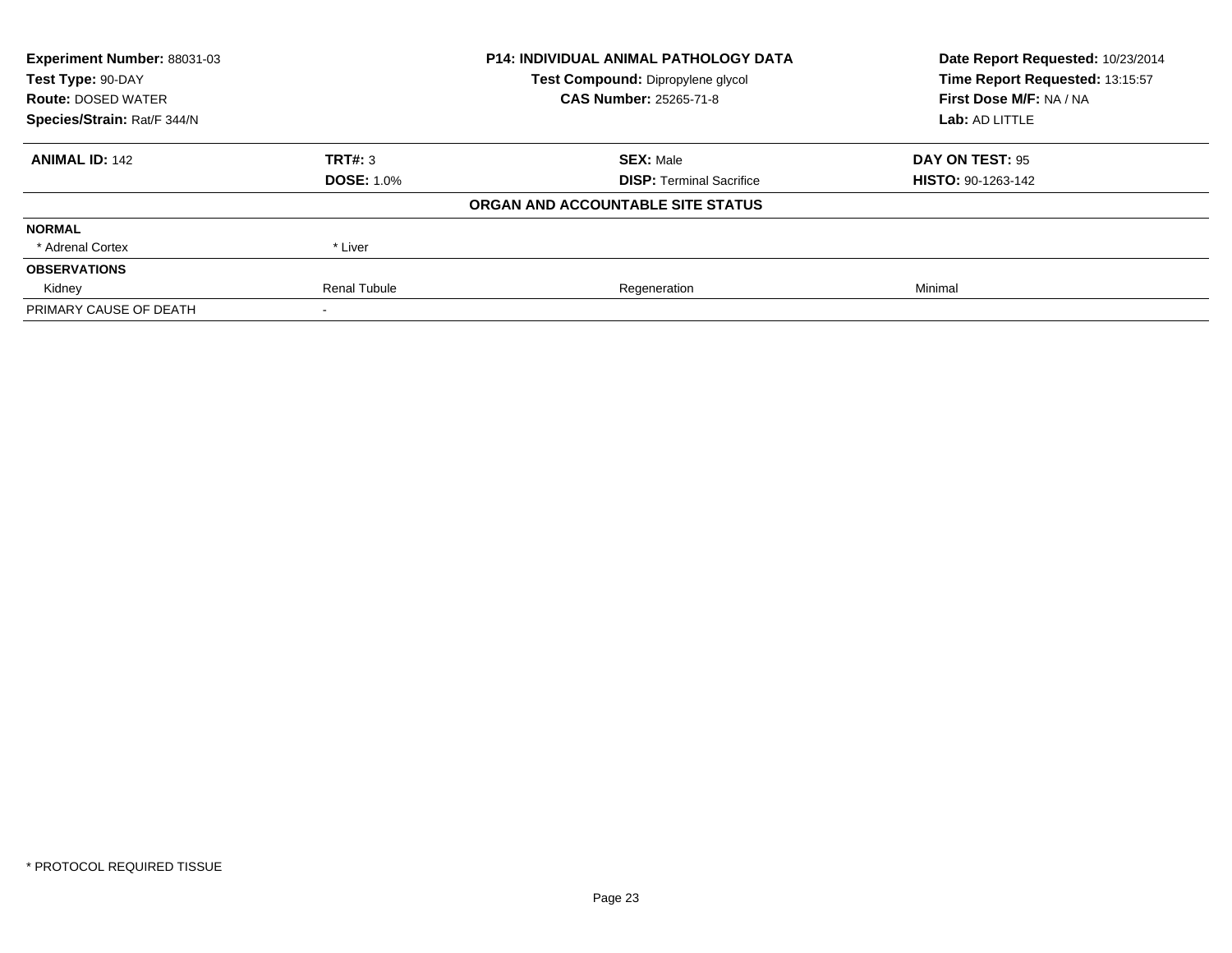| Experiment Number: 88031-03 |                     | <b>P14: INDIVIDUAL ANIMAL PATHOLOGY DATA</b> | Date Report Requested: 10/23/2014 |
|-----------------------------|---------------------|----------------------------------------------|-----------------------------------|
| Test Type: 90-DAY           |                     | Test Compound: Dipropylene glycol            | Time Report Requested: 13:15:57   |
| <b>Route: DOSED WATER</b>   |                     | <b>CAS Number: 25265-71-8</b>                | First Dose M/F: NA / NA           |
| Species/Strain: Rat/F 344/N |                     |                                              | Lab: AD LITTLE                    |
| <b>ANIMAL ID: 143</b>       | TRT#: 3             | <b>SEX: Male</b>                             | DAY ON TEST: 95                   |
|                             | <b>DOSE: 1.0%</b>   | <b>DISP:</b> Terminal Sacrifice              | <b>HISTO: 90-1263-143</b>         |
|                             |                     | ORGAN AND ACCOUNTABLE SITE STATUS            |                                   |
| <b>NORMAL</b>               |                     |                                              |                                   |
| * Adrenal Cortex            | * Liver             |                                              |                                   |
| <b>OBSERVATIONS</b>         |                     |                                              |                                   |
| Kidney                      | <b>Renal Tubule</b> | Regeneration                                 | Minimal                           |
| PRIMARY CAUSE OF DEATH      |                     |                                              |                                   |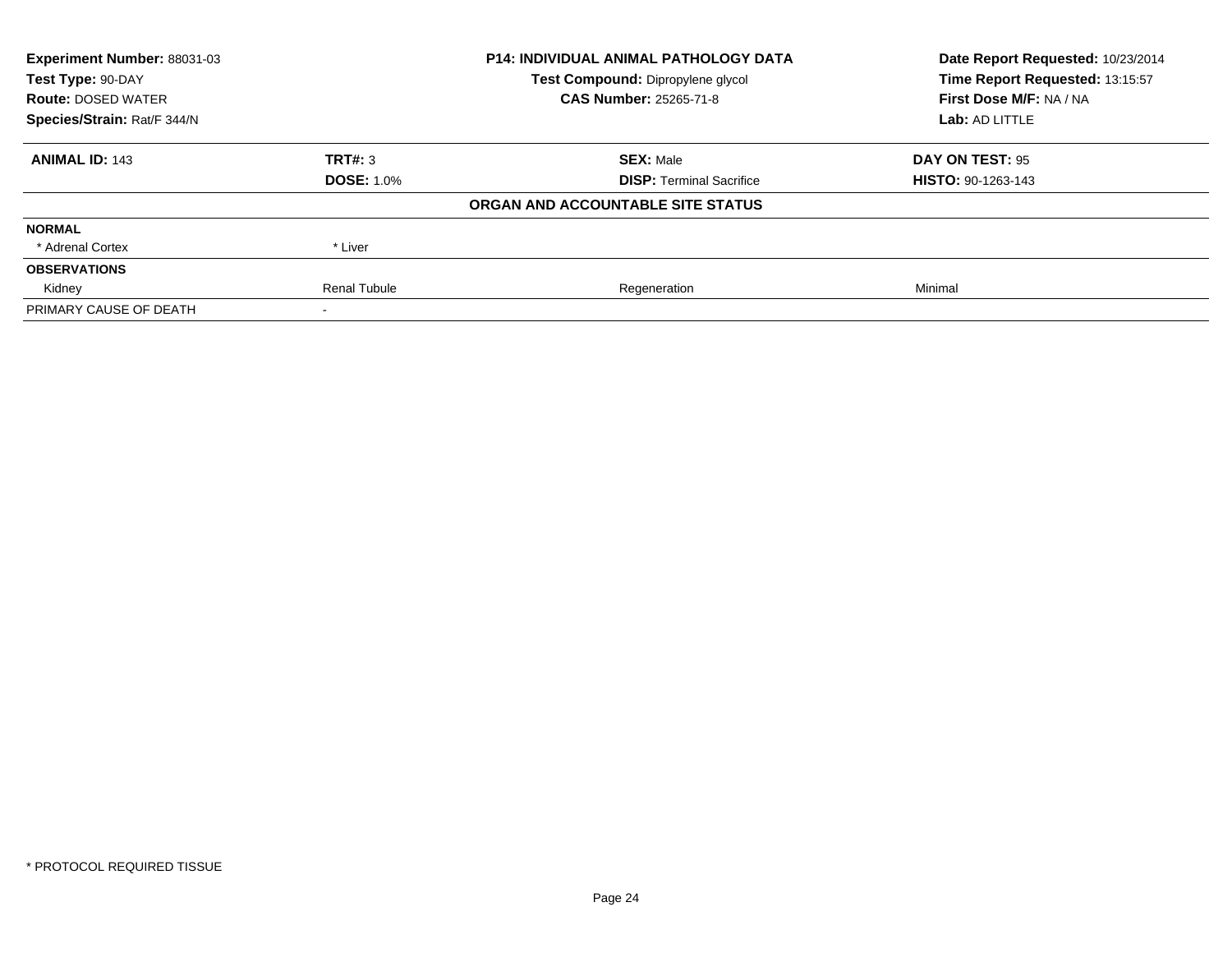| Experiment Number: 88031-03 |                     | <b>P14: INDIVIDUAL ANIMAL PATHOLOGY DATA</b> | Date Report Requested: 10/23/2014 |
|-----------------------------|---------------------|----------------------------------------------|-----------------------------------|
| Test Type: 90-DAY           |                     | Test Compound: Dipropylene glycol            | Time Report Requested: 13:15:57   |
| <b>Route: DOSED WATER</b>   |                     | <b>CAS Number: 25265-71-8</b>                | First Dose M/F: NA / NA           |
| Species/Strain: Rat/F 344/N |                     |                                              | Lab: AD LITTLE                    |
| <b>ANIMAL ID: 144</b>       | TRT#: 3             | <b>SEX: Male</b>                             | DAY ON TEST: 95                   |
|                             | <b>DOSE: 1.0%</b>   | <b>DISP: Terminal Sacrifice</b>              | <b>HISTO: 90-1263-144</b>         |
|                             |                     | ORGAN AND ACCOUNTABLE SITE STATUS            |                                   |
| <b>NORMAL</b>               |                     |                                              |                                   |
| * Liver                     |                     |                                              |                                   |
| <b>OBSERVATIONS</b>         |                     |                                              |                                   |
| * Adrenal Cortex            |                     | Hypertrophy                                  | Minimal                           |
| Kidney                      | <b>Renal Tubule</b> | Regeneration                                 | Minimal                           |
| PRIMARY CAUSE OF DEATH      |                     |                                              |                                   |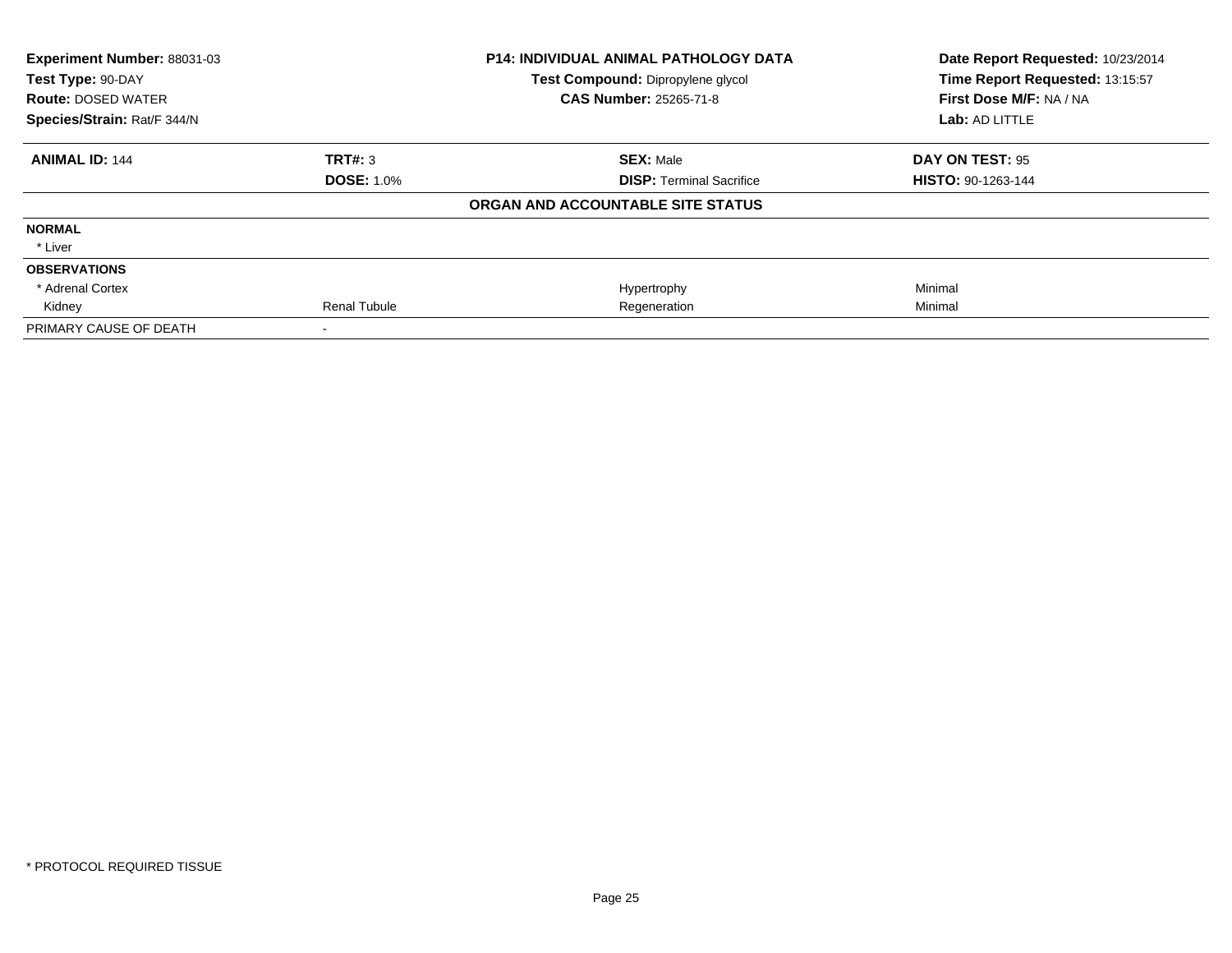| Experiment Number: 88031-03 |                     | <b>P14: INDIVIDUAL ANIMAL PATHOLOGY DATA</b> | Date Report Requested: 10/23/2014 |
|-----------------------------|---------------------|----------------------------------------------|-----------------------------------|
| Test Type: 90-DAY           |                     | Test Compound: Dipropylene glycol            | Time Report Requested: 13:15:57   |
| <b>Route: DOSED WATER</b>   |                     | <b>CAS Number: 25265-71-8</b>                | First Dose M/F: NA / NA           |
| Species/Strain: Rat/F 344/N |                     |                                              | Lab: AD LITTLE                    |
| <b>ANIMAL ID: 145</b>       | TRT#: 3             | <b>SEX: Male</b>                             | DAY ON TEST: 95                   |
|                             | <b>DOSE: 1.0%</b>   | <b>DISP: Terminal Sacrifice</b>              | <b>HISTO: 90-1263-145</b>         |
|                             |                     | ORGAN AND ACCOUNTABLE SITE STATUS            |                                   |
| <b>NORMAL</b>               |                     |                                              |                                   |
| * Liver                     |                     |                                              |                                   |
| <b>OBSERVATIONS</b>         |                     |                                              |                                   |
| * Adrenal Cortex            |                     | Hypertrophy                                  | Minimal                           |
| Kidney                      | <b>Renal Tubule</b> | Regeneration                                 | Minimal                           |
| PRIMARY CAUSE OF DEATH      |                     |                                              |                                   |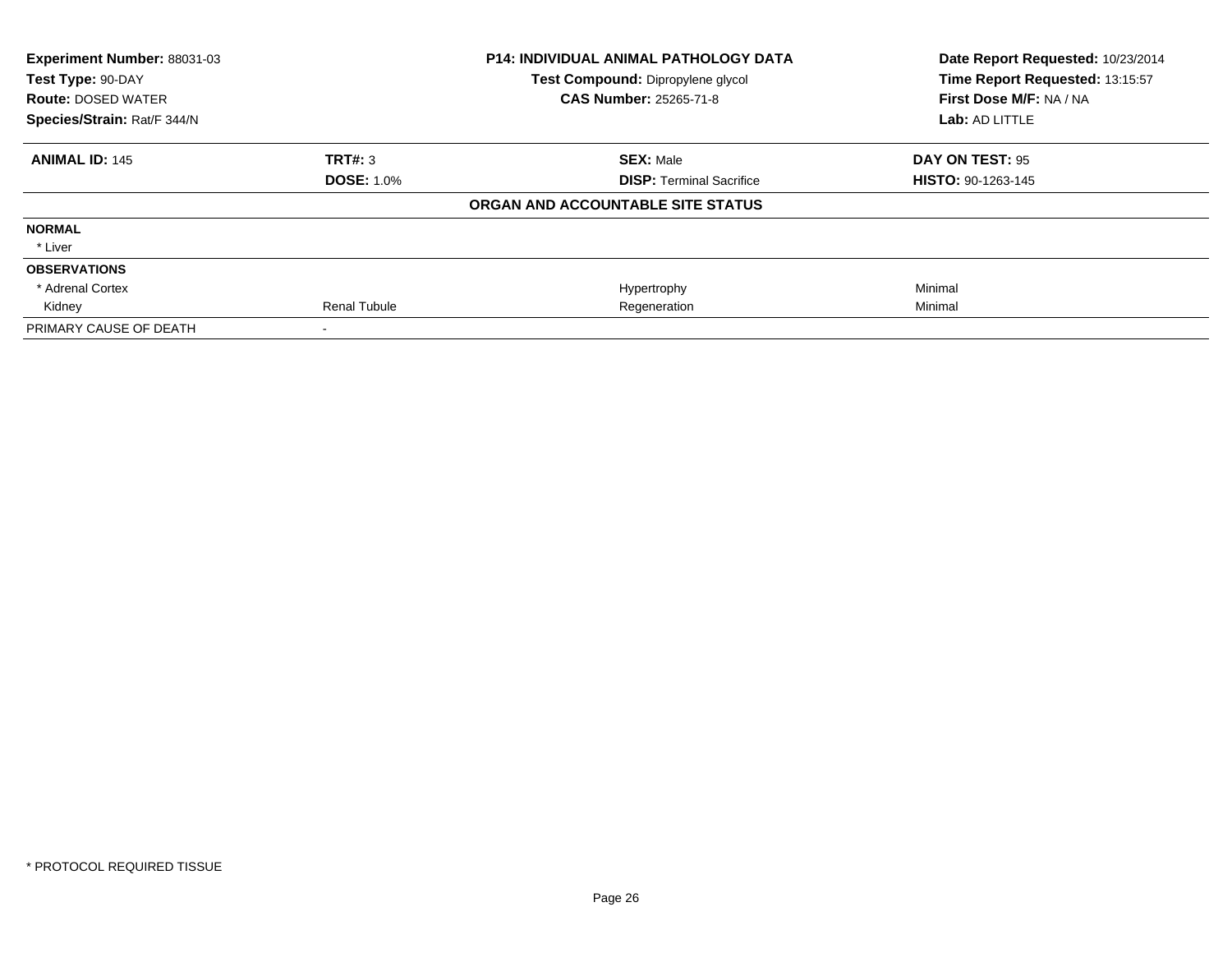| Experiment Number: 88031-03 | <b>P14: INDIVIDUAL ANIMAL PATHOLOGY DATA</b> |                                   | Date Report Requested: 10/23/2014 |
|-----------------------------|----------------------------------------------|-----------------------------------|-----------------------------------|
| Test Type: 90-DAY           |                                              | Test Compound: Dipropylene glycol | Time Report Requested: 13:15:57   |
| <b>Route: DOSED WATER</b>   |                                              | <b>CAS Number: 25265-71-8</b>     | First Dose M/F: NA / NA           |
| Species/Strain: Rat/F 344/N |                                              |                                   | Lab: AD LITTLE                    |
| <b>ANIMAL ID: 146</b>       | TRT#: 3                                      | <b>SEX: Male</b>                  | DAY ON TEST: 95                   |
|                             | <b>DOSE: 1.0%</b>                            | <b>DISP:</b> Terminal Sacrifice   | <b>HISTO: 90-1263-146</b>         |
|                             |                                              | ORGAN AND ACCOUNTABLE SITE STATUS |                                   |
| <b>NORMAL</b>               |                                              |                                   |                                   |
| * Adrenal Cortex            | Kidney                                       | * Liver                           |                                   |
| PRIMARY CAUSE OF DEATH      |                                              |                                   |                                   |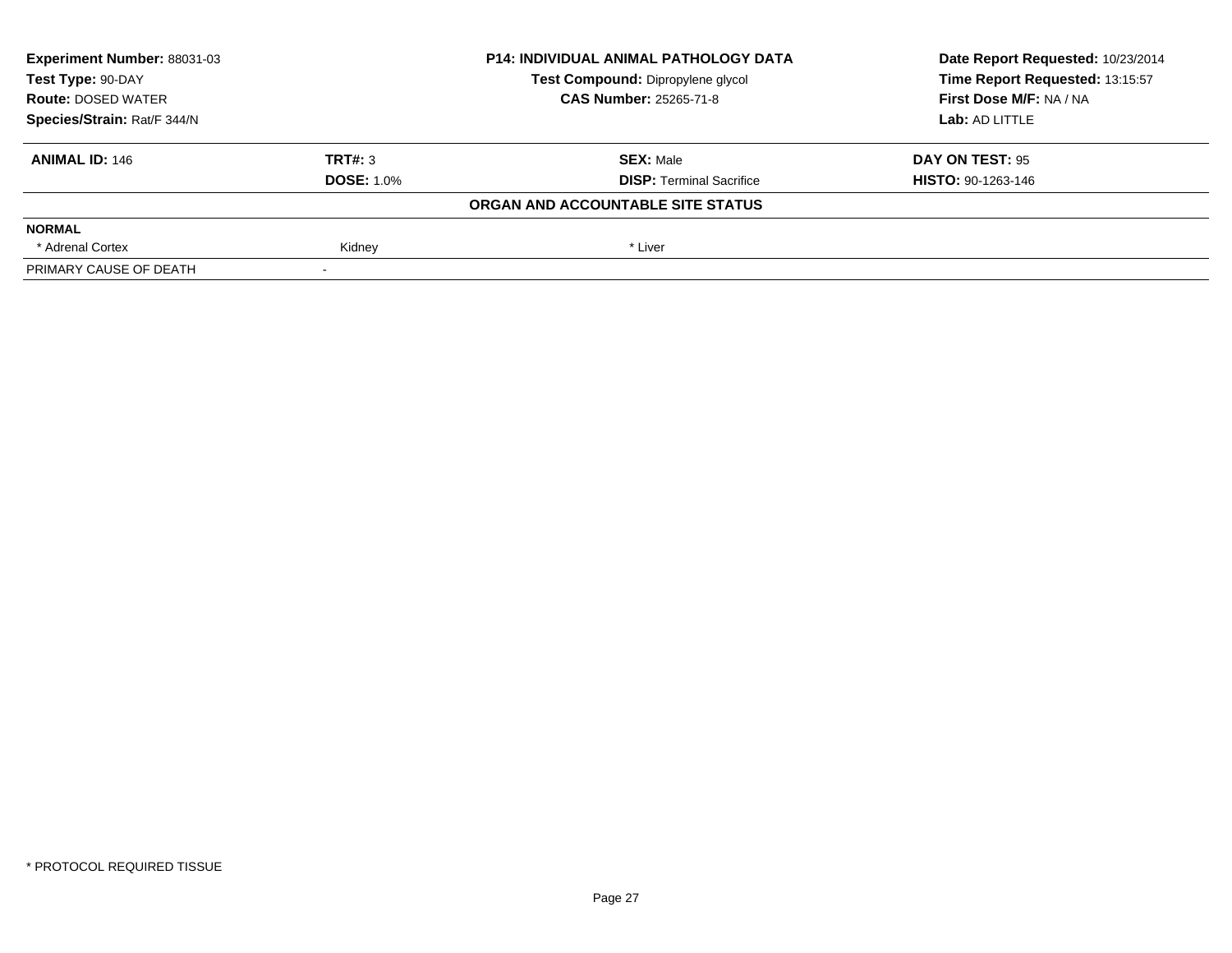| Experiment Number: 88031-03 |                     | <b>P14: INDIVIDUAL ANIMAL PATHOLOGY DATA</b> | Date Report Requested: 10/23/2014 |
|-----------------------------|---------------------|----------------------------------------------|-----------------------------------|
| Test Type: 90-DAY           |                     | Test Compound: Dipropylene glycol            | Time Report Requested: 13:15:57   |
| <b>Route: DOSED WATER</b>   |                     | <b>CAS Number: 25265-71-8</b>                | First Dose M/F: NA / NA           |
| Species/Strain: Rat/F 344/N |                     |                                              | Lab: AD LITTLE                    |
| <b>ANIMAL ID: 147</b>       | TRT#: 3             | <b>SEX: Male</b>                             | DAY ON TEST: 95                   |
|                             | <b>DOSE: 1.0%</b>   | <b>DISP: Terminal Sacrifice</b>              | <b>HISTO: 90-1263-147</b>         |
|                             |                     | ORGAN AND ACCOUNTABLE SITE STATUS            |                                   |
| <b>NORMAL</b>               |                     |                                              |                                   |
| * Liver                     |                     |                                              |                                   |
| <b>OBSERVATIONS</b>         |                     |                                              |                                   |
| * Adrenal Cortex            |                     | Hypertrophy                                  | Minimal                           |
| Kidney                      | <b>Renal Tubule</b> | Regeneration                                 | Minimal                           |
| PRIMARY CAUSE OF DEATH      |                     |                                              |                                   |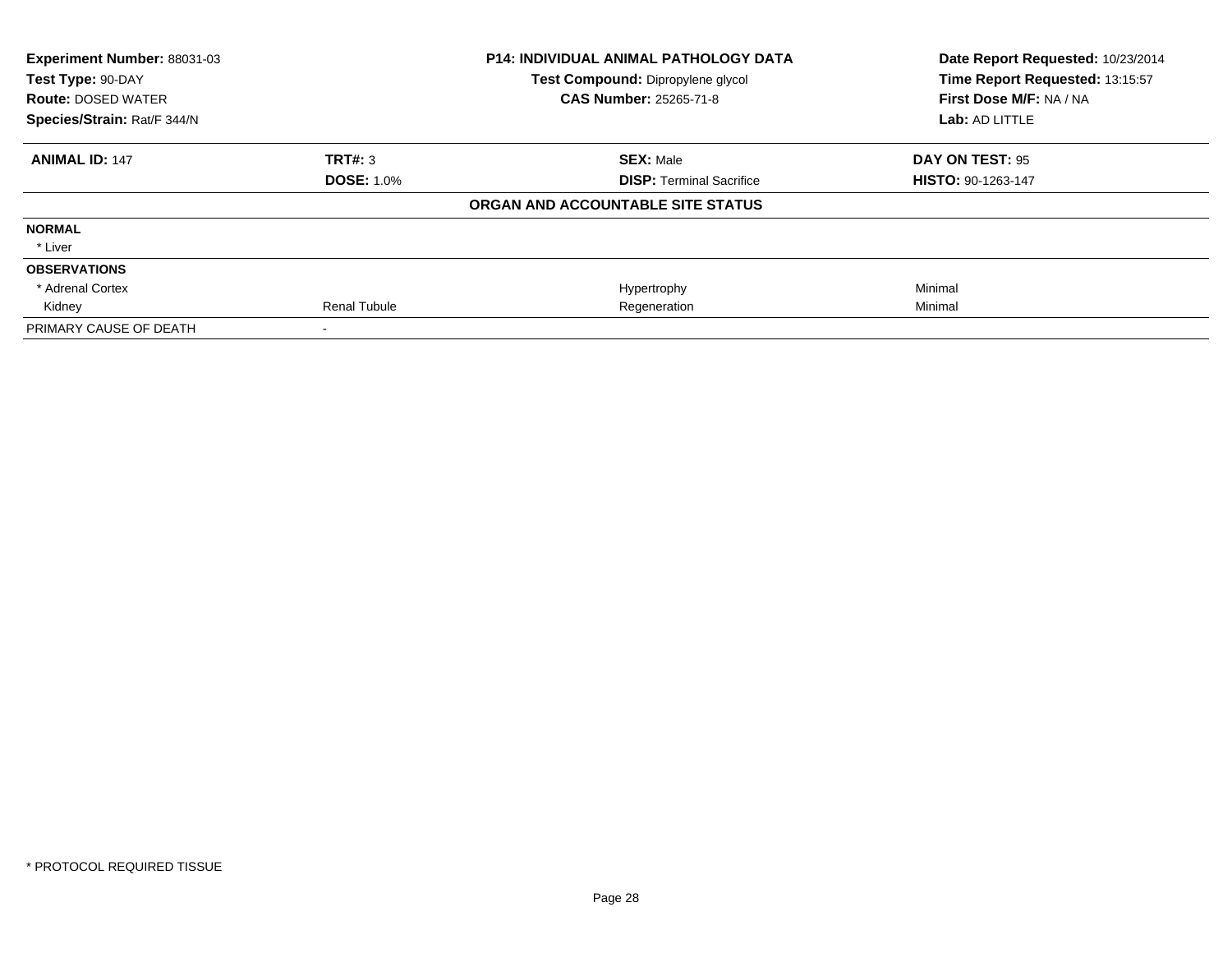| Experiment Number: 88031-03 | <b>P14: INDIVIDUAL ANIMAL PATHOLOGY DATA</b> |                                   | Date Report Requested: 10/23/2014 |
|-----------------------------|----------------------------------------------|-----------------------------------|-----------------------------------|
| Test Type: 90-DAY           |                                              | Test Compound: Dipropylene glycol | Time Report Requested: 13:15:57   |
| <b>Route: DOSED WATER</b>   |                                              | <b>CAS Number: 25265-71-8</b>     | First Dose M/F: NA / NA           |
| Species/Strain: Rat/F 344/N |                                              |                                   | Lab: AD LITTLE                    |
| <b>ANIMAL ID: 148</b>       | TRT#: 3                                      | <b>SEX: Male</b>                  | DAY ON TEST: 95                   |
|                             | <b>DOSE: 1.0%</b>                            | <b>DISP:</b> Terminal Sacrifice   | <b>HISTO: 90-1263-148</b>         |
|                             |                                              | ORGAN AND ACCOUNTABLE SITE STATUS |                                   |
| <b>NORMAL</b>               |                                              |                                   |                                   |
| * Adrenal Cortex            | * Liver                                      |                                   |                                   |
| <b>OBSERVATIONS</b>         |                                              |                                   |                                   |
| Kidney                      | <b>Renal Tubule</b>                          | Casts Protein                     | Minimal                           |
|                             | <b>Renal Tubule</b>                          | Regeneration                      | Minimal                           |
| PRIMARY CAUSE OF DEATH      |                                              |                                   |                                   |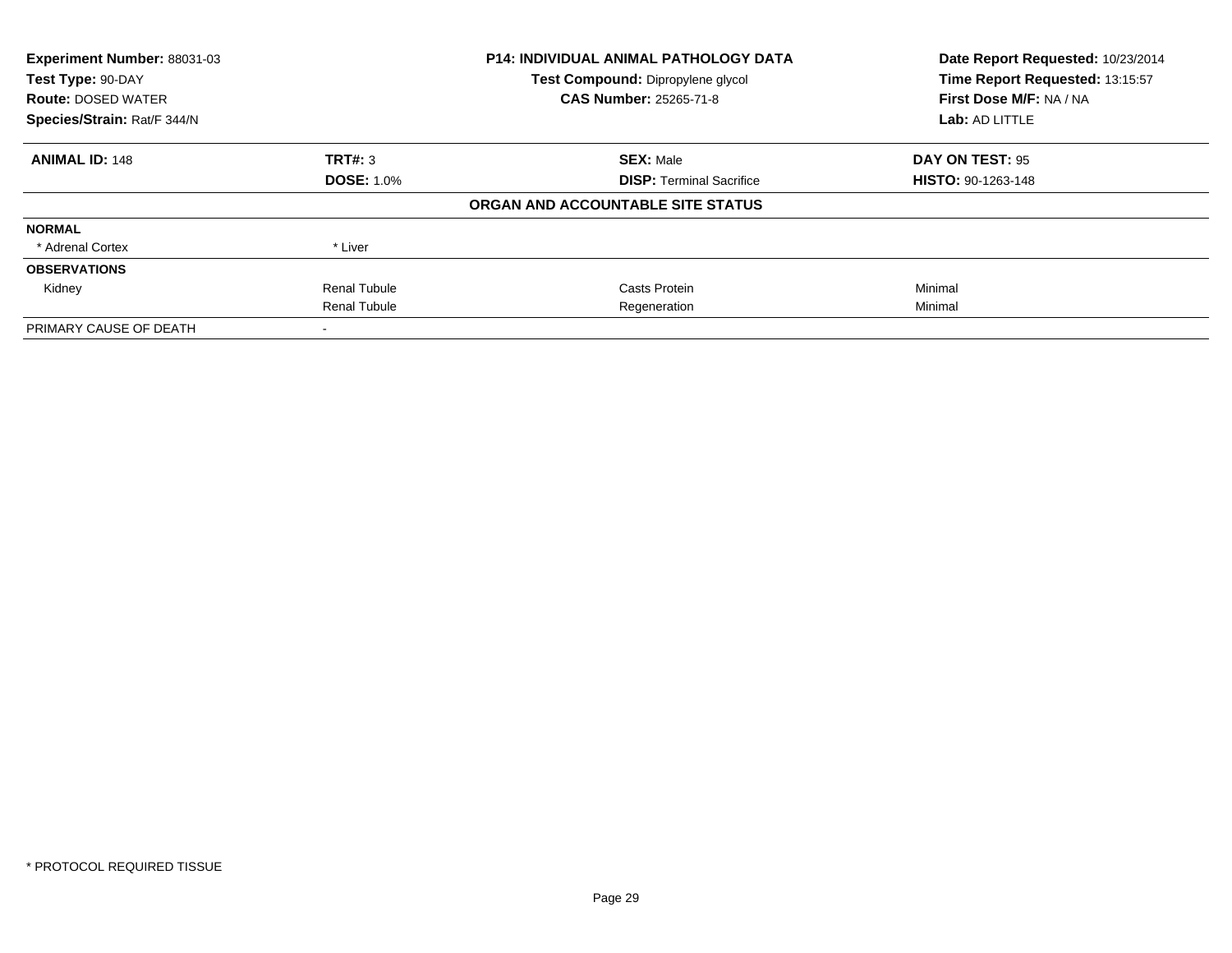| Experiment Number: 88031-03<br>Test Type: 90-DAY<br><b>Route: DOSED WATER</b><br>Species/Strain: Rat/F 344/N |                     | <b>P14: INDIVIDUAL ANIMAL PATHOLOGY DATA</b><br>Test Compound: Dipropylene glycol<br><b>CAS Number: 25265-71-8</b> | Date Report Requested: 10/23/2014<br>Time Report Requested: 13:15:57<br>First Dose M/F: NA / NA<br>Lab: AD LITTLE |
|--------------------------------------------------------------------------------------------------------------|---------------------|--------------------------------------------------------------------------------------------------------------------|-------------------------------------------------------------------------------------------------------------------|
|                                                                                                              |                     |                                                                                                                    |                                                                                                                   |
| <b>ANIMAL ID: 149</b>                                                                                        | <b>TRT#: 3</b>      | <b>SEX: Male</b>                                                                                                   | DAY ON TEST: 95                                                                                                   |
|                                                                                                              | <b>DOSE: 1.0%</b>   | <b>DISP:</b> Terminal Sacrifice                                                                                    | <b>HISTO: 90-1263-149</b>                                                                                         |
|                                                                                                              |                     | ORGAN AND ACCOUNTABLE SITE STATUS                                                                                  |                                                                                                                   |
| <b>NORMAL</b>                                                                                                |                     |                                                                                                                    |                                                                                                                   |
| * Liver                                                                                                      |                     |                                                                                                                    |                                                                                                                   |
| <b>OBSERVATIONS</b>                                                                                          |                     |                                                                                                                    |                                                                                                                   |
| * Adrenal Cortex                                                                                             |                     | Hypertrophy                                                                                                        | Minimal                                                                                                           |
| Kidney                                                                                                       | <b>Renal Tubule</b> | Casts Protein                                                                                                      | Minimal                                                                                                           |
|                                                                                                              |                     | <b>Infiltration Cellular</b>                                                                                       | Lymphocyte, Minimal                                                                                               |
|                                                                                                              | <b>Renal Tubule</b> | Regeneration                                                                                                       | Minimal                                                                                                           |
| PRIMARY CAUSE OF DEATH                                                                                       |                     |                                                                                                                    |                                                                                                                   |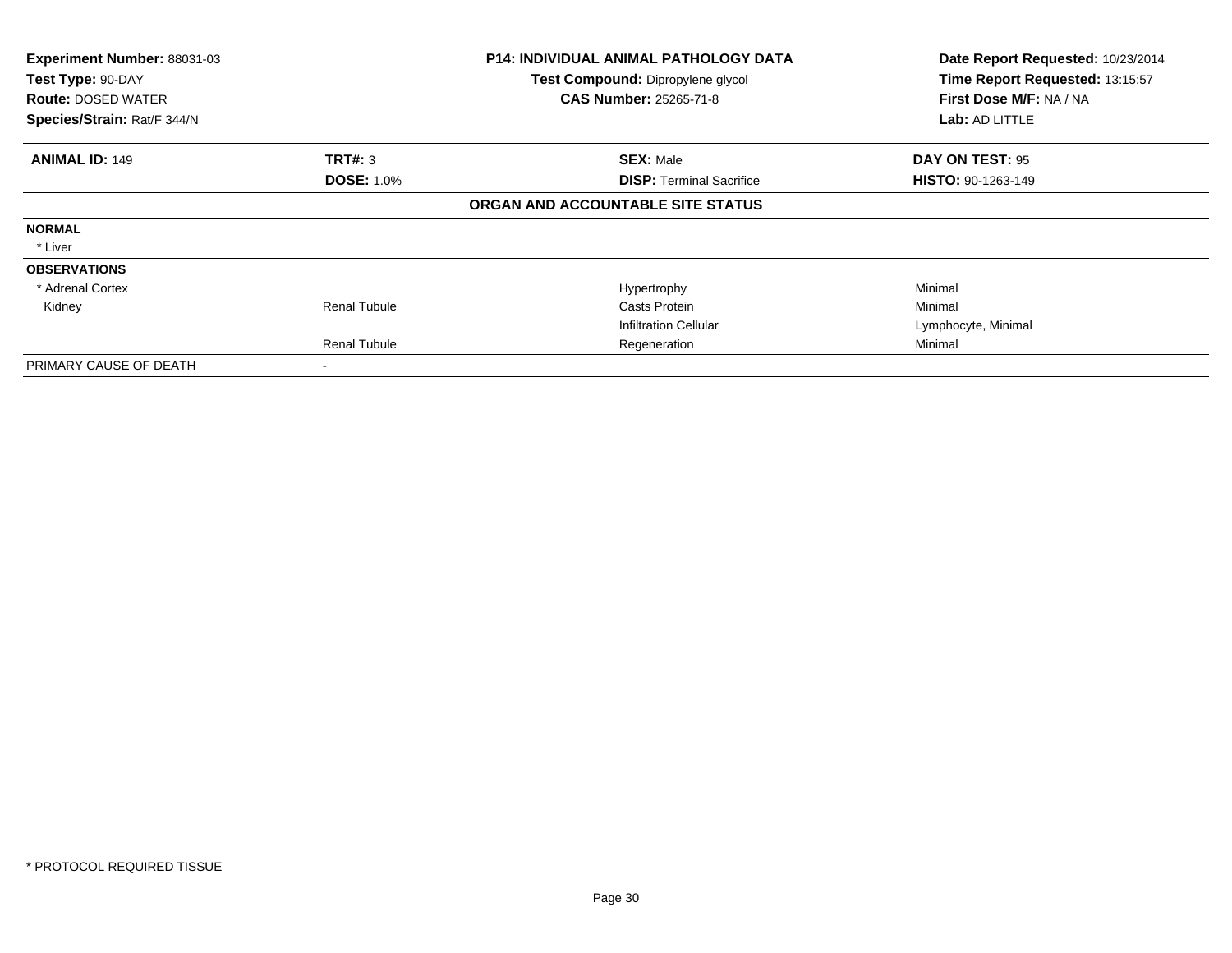| Experiment Number: 88031-03<br>Test Type: 90-DAY |                     | <b>P14: INDIVIDUAL ANIMAL PATHOLOGY DATA</b> | Date Report Requested: 10/23/2014<br>Time Report Requested: 13:15:57 |
|--------------------------------------------------|---------------------|----------------------------------------------|----------------------------------------------------------------------|
|                                                  |                     | <b>Test Compound: Dipropylene glycol</b>     |                                                                      |
| <b>Route: DOSED WATER</b>                        |                     | <b>CAS Number: 25265-71-8</b>                | First Dose M/F: NA / NA                                              |
| Species/Strain: Rat/F 344/N                      |                     |                                              | <b>Lab: AD LITTLE</b>                                                |
| <b>ANIMAL ID: 150</b>                            | TRT#: 3             | <b>SEX: Male</b>                             | DAY ON TEST: 95                                                      |
|                                                  | <b>DOSE: 1.0%</b>   | <b>DISP:</b> Terminal Sacrifice              | <b>HISTO: 90-1263-150</b>                                            |
|                                                  |                     | ORGAN AND ACCOUNTABLE SITE STATUS            |                                                                      |
| <b>NORMAL</b>                                    |                     |                                              |                                                                      |
| * Adrenal Cortex                                 | * Liver             | Stomach, Forestomach                         |                                                                      |
| <b>OBSERVATIONS</b>                              |                     |                                              |                                                                      |
| Kidney                                           | <b>Renal Tubule</b> | Casts Protein                                | Minimal                                                              |
| Lymph Node, Mandibular                           |                     | Hemorrhage                                   | Minimal                                                              |
| [Hemorrhage TGLS = $1-2$ ]                       |                     |                                              |                                                                      |
| PRIMARY CAUSE OF DEATH                           |                     |                                              |                                                                      |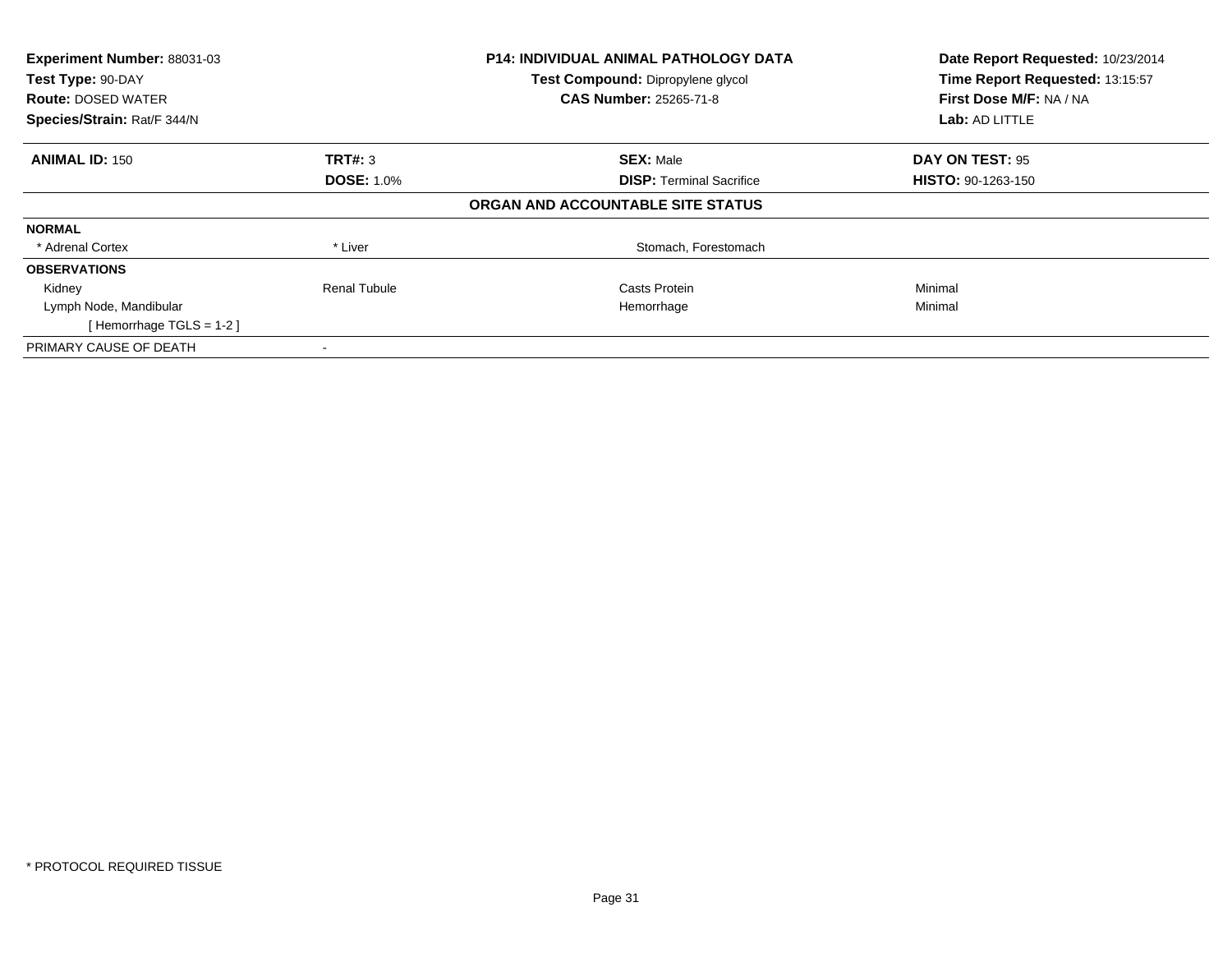| Experiment Number: 88031-03 | <b>P14: INDIVIDUAL ANIMAL PATHOLOGY DATA</b> |                                   | Date Report Requested: 10/23/2014 |
|-----------------------------|----------------------------------------------|-----------------------------------|-----------------------------------|
| Test Type: 90-DAY           |                                              | Test Compound: Dipropylene glycol | Time Report Requested: 13:15:57   |
| <b>Route: DOSED WATER</b>   |                                              | <b>CAS Number: 25265-71-8</b>     | First Dose M/F: NA / NA           |
| Species/Strain: Rat/F 344/N |                                              |                                   | Lab: AD LITTLE                    |
| <b>ANIMAL ID: 151</b>       | <b>TRT#: 4</b>                               | <b>SEX: Male</b>                  | DAY ON TEST: 95                   |
|                             | <b>DOSE: 2.0%</b>                            | <b>DISP:</b> Terminal Sacrifice   | <b>HISTO: 90-1263-151</b>         |
|                             |                                              | ORGAN AND ACCOUNTABLE SITE STATUS |                                   |
| <b>NORMAL</b>               |                                              |                                   |                                   |
| * Adrenal Cortex            |                                              |                                   |                                   |
| <b>OBSERVATIONS</b>         |                                              |                                   |                                   |
| Kidney                      | <b>Renal Tubule</b>                          | Regeneration                      | Minimal                           |
| * Liver                     |                                              | Congestion                        | Minimal                           |
|                             |                                              | <b>Fatty Change</b>               | Minimal                           |
| PRIMARY CAUSE OF DEATH      |                                              |                                   |                                   |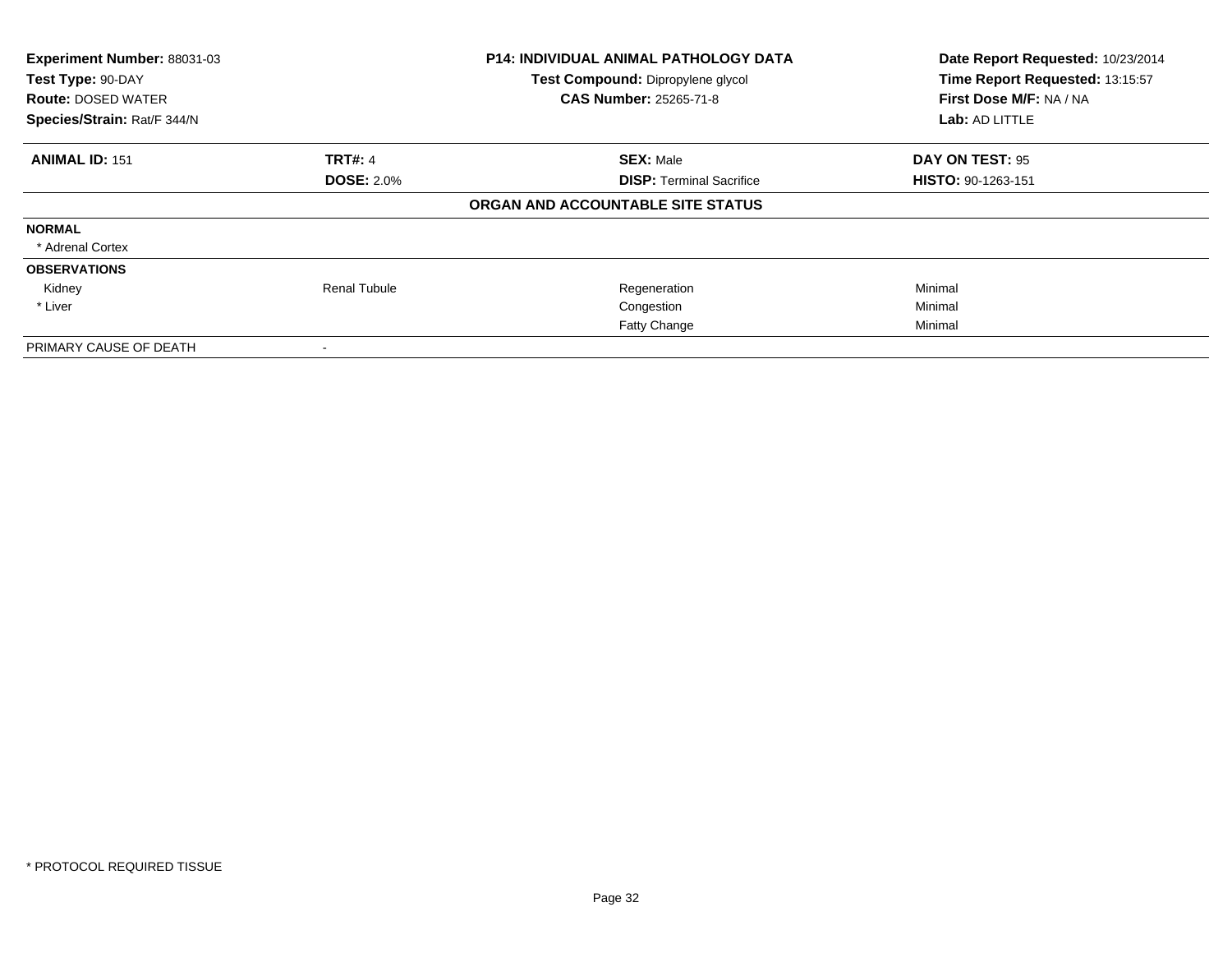| Experiment Number: 88031-03 | <b>P14: INDIVIDUAL ANIMAL PATHOLOGY DATA</b> |                                   | Date Report Requested: 10/23/2014 |
|-----------------------------|----------------------------------------------|-----------------------------------|-----------------------------------|
| Test Type: 90-DAY           |                                              | Test Compound: Dipropylene glycol | Time Report Requested: 13:15:57   |
| <b>Route: DOSED WATER</b>   |                                              | <b>CAS Number: 25265-71-8</b>     | First Dose M/F: NA / NA           |
| Species/Strain: Rat/F 344/N |                                              |                                   | Lab: AD LITTLE                    |
| <b>ANIMAL ID: 152</b>       | <b>TRT#: 4</b>                               | <b>SEX: Male</b>                  | DAY ON TEST: 95                   |
|                             | <b>DOSE: 2.0%</b>                            | <b>DISP:</b> Terminal Sacrifice   | <b>HISTO: 90-1263-152</b>         |
|                             |                                              | ORGAN AND ACCOUNTABLE SITE STATUS |                                   |
| <b>NORMAL</b>               |                                              |                                   |                                   |
| * Adrenal Cortex            | Kidney                                       | * Liver                           |                                   |
| PRIMARY CAUSE OF DEATH      |                                              |                                   |                                   |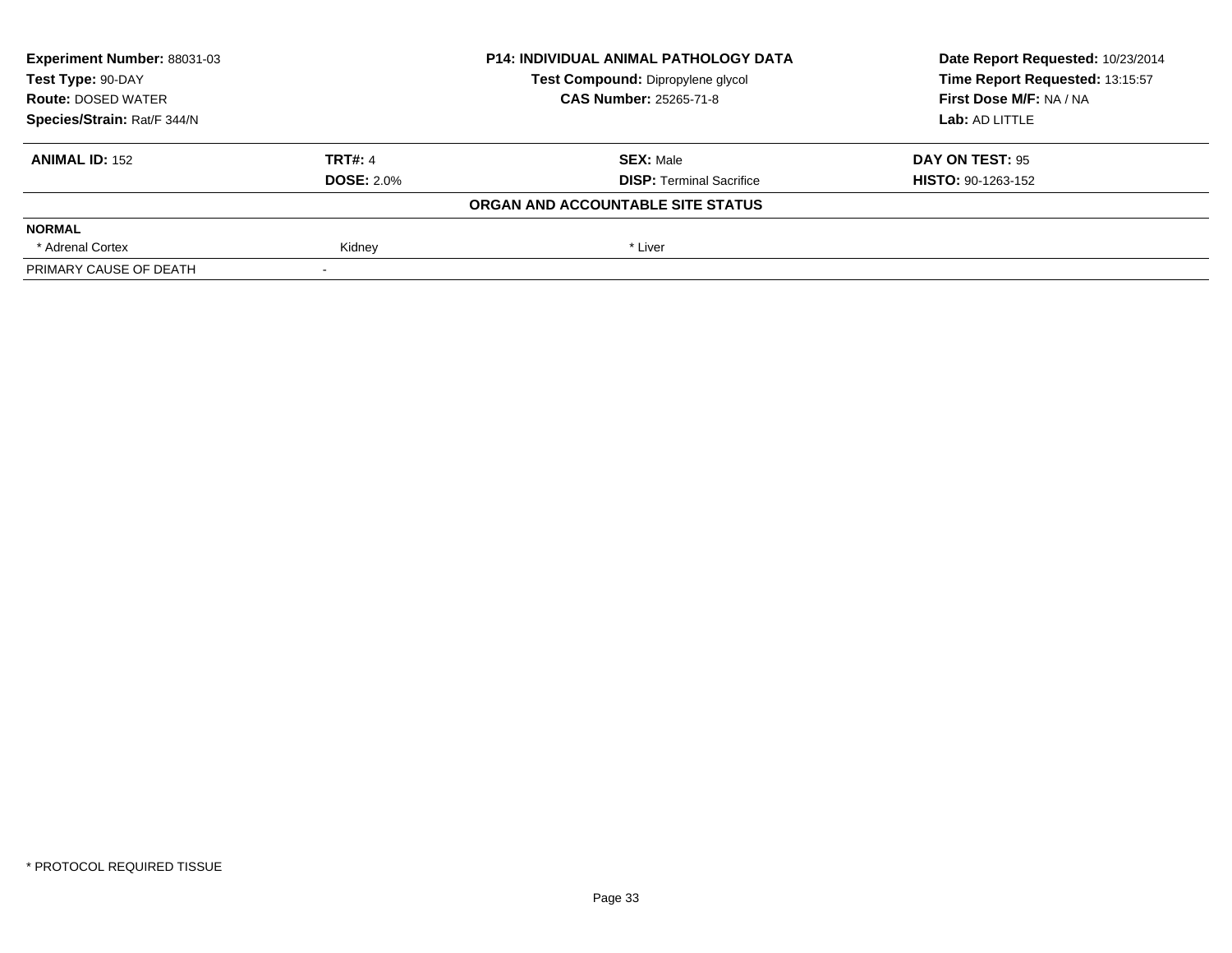| Experiment Number: 88031-03 |                     | <b>P14: INDIVIDUAL ANIMAL PATHOLOGY DATA</b> | Date Report Requested: 10/23/2014 |
|-----------------------------|---------------------|----------------------------------------------|-----------------------------------|
| Test Type: 90-DAY           |                     | Test Compound: Dipropylene glycol            | Time Report Requested: 13:15:57   |
| <b>Route: DOSED WATER</b>   |                     | <b>CAS Number: 25265-71-8</b>                | First Dose M/F: NA / NA           |
| Species/Strain: Rat/F 344/N |                     |                                              | Lab: AD LITTLE                    |
| <b>ANIMAL ID: 153</b>       | <b>TRT#: 4</b>      | <b>SEX: Male</b>                             | DAY ON TEST: 95                   |
|                             | <b>DOSE: 2.0%</b>   | <b>DISP:</b> Terminal Sacrifice              | <b>HISTO: 90-1263-153</b>         |
|                             |                     | ORGAN AND ACCOUNTABLE SITE STATUS            |                                   |
| <b>NORMAL</b>               |                     |                                              |                                   |
| * Adrenal Cortex            |                     |                                              |                                   |
| <b>OBSERVATIONS</b>         |                     |                                              |                                   |
| Kidney                      | <b>Renal Tubule</b> | Casts Protein                                | Minimal                           |
|                             | <b>Renal Tubule</b> | Regeneration                                 | Minimal                           |
| * Liver                     |                     | <b>Fatty Change</b>                          | Minimal                           |
| PRIMARY CAUSE OF DEATH      |                     |                                              |                                   |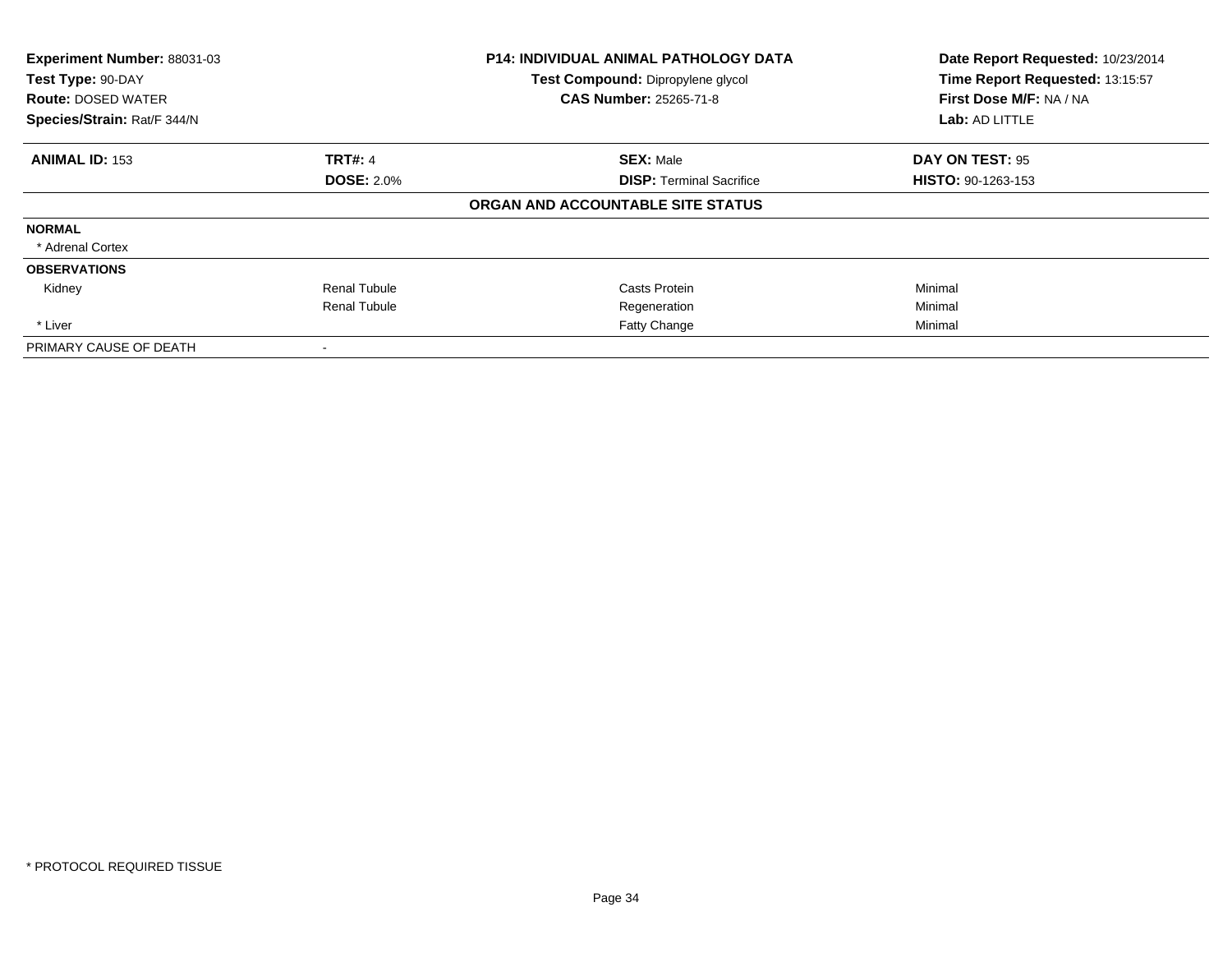| Experiment Number: 88031-03      |                          | <b>P14: INDIVIDUAL ANIMAL PATHOLOGY DATA</b> | Date Report Requested: 10/23/2014 |
|----------------------------------|--------------------------|----------------------------------------------|-----------------------------------|
| Test Type: 90-DAY                |                          | Test Compound: Dipropylene glycol            | Time Report Requested: 13:15:57   |
| <b>Route: DOSED WATER</b>        |                          | <b>CAS Number: 25265-71-8</b>                | First Dose M/F: NA / NA           |
| Species/Strain: Rat/F 344/N      |                          |                                              | Lab: AD LITTLE                    |
| <b>ANIMAL ID: 154</b>            | <b>TRT#: 4</b>           | <b>SEX: Male</b>                             | DAY ON TEST: 95                   |
|                                  | <b>DOSE: 2.0%</b>        | <b>DISP: Terminal Sacrifice</b>              | HISTO: 90-1263-154                |
|                                  |                          | ORGAN AND ACCOUNTABLE SITE STATUS            |                                   |
| <b>NORMAL</b>                    |                          |                                              |                                   |
| * Adrenal Cortex                 |                          |                                              |                                   |
| <b>OBSERVATIONS</b>              |                          |                                              |                                   |
| Kidney                           | <b>Renal Tubule</b>      | Casts Protein                                | Minimal                           |
| * Liver                          |                          | <b>Fatty Change</b>                          | Minimal                           |
| Lymph Node                       | Renal                    | Hemorrhage                                   | Moderate                          |
|                                  | Lumbar                   | Pigmentation                                 | Multifocal, Minimal               |
| [Hemorrhage TGLS = $1-13$ ]      |                          |                                              |                                   |
| [ Pigmentation TGLS = $2-14$ ]   |                          |                                              |                                   |
| PRIMARY CAUSE OF DEATH           | $\overline{\phantom{a}}$ |                                              |                                   |
| Animal Note: TAIL TATOO PIGMENT. |                          |                                              |                                   |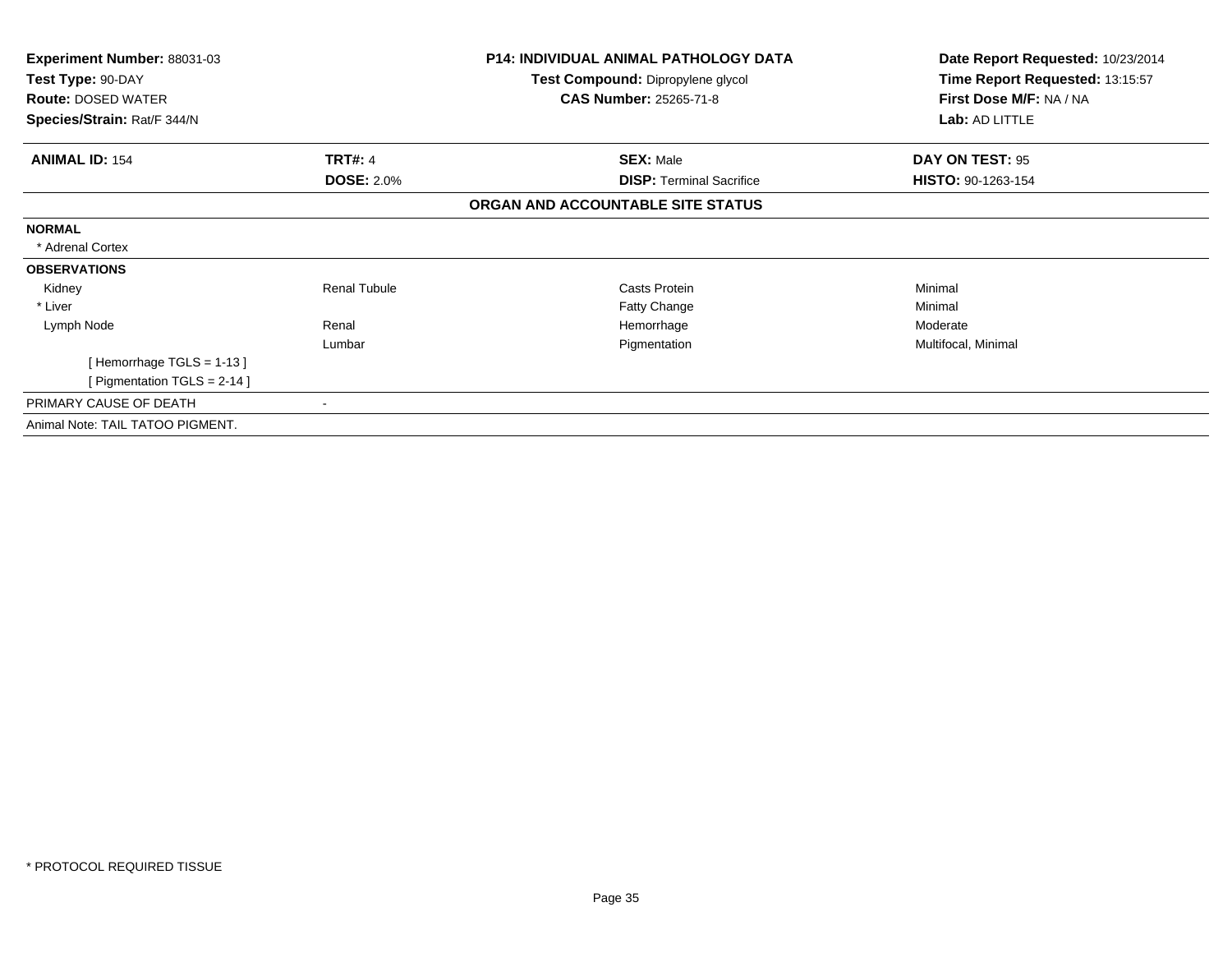| <b>Experiment Number: 88031-03</b><br>Test Type: 90-DAY<br><b>Route: DOSED WATER</b><br>Species/Strain: Rat/F 344/N |                     | <b>P14: INDIVIDUAL ANIMAL PATHOLOGY DATA</b><br>Test Compound: Dipropylene glycol<br><b>CAS Number: 25265-71-8</b> | Date Report Requested: 10/23/2014<br>Time Report Requested: 13:15:57<br>First Dose M/F: NA / NA<br>Lab: AD LITTLE |
|---------------------------------------------------------------------------------------------------------------------|---------------------|--------------------------------------------------------------------------------------------------------------------|-------------------------------------------------------------------------------------------------------------------|
| <b>ANIMAL ID: 155</b>                                                                                               | <b>TRT#: 4</b>      | <b>SEX: Male</b>                                                                                                   | <b>DAY ON TEST: 95</b>                                                                                            |
|                                                                                                                     | <b>DOSE: 2.0%</b>   | <b>DISP:</b> Terminal Sacrifice                                                                                    | <b>HISTO: 90-1263-155</b>                                                                                         |
| <b>OBSERVATIONS</b>                                                                                                 |                     |                                                                                                                    |                                                                                                                   |
| * Adrenal Cortex                                                                                                    |                     | Hypertrophy                                                                                                        | Minimal                                                                                                           |
| Kidney                                                                                                              |                     | <b>Infiltration Cellular</b>                                                                                       | Lymphocyte, Minimal                                                                                               |
|                                                                                                                     | <b>Renal Tubule</b> | Regeneration                                                                                                       | Minimal                                                                                                           |
| * Liver                                                                                                             |                     | Fatty Change                                                                                                       | Minimal                                                                                                           |
| PRIMARY CAUSE OF DEATH                                                                                              |                     |                                                                                                                    |                                                                                                                   |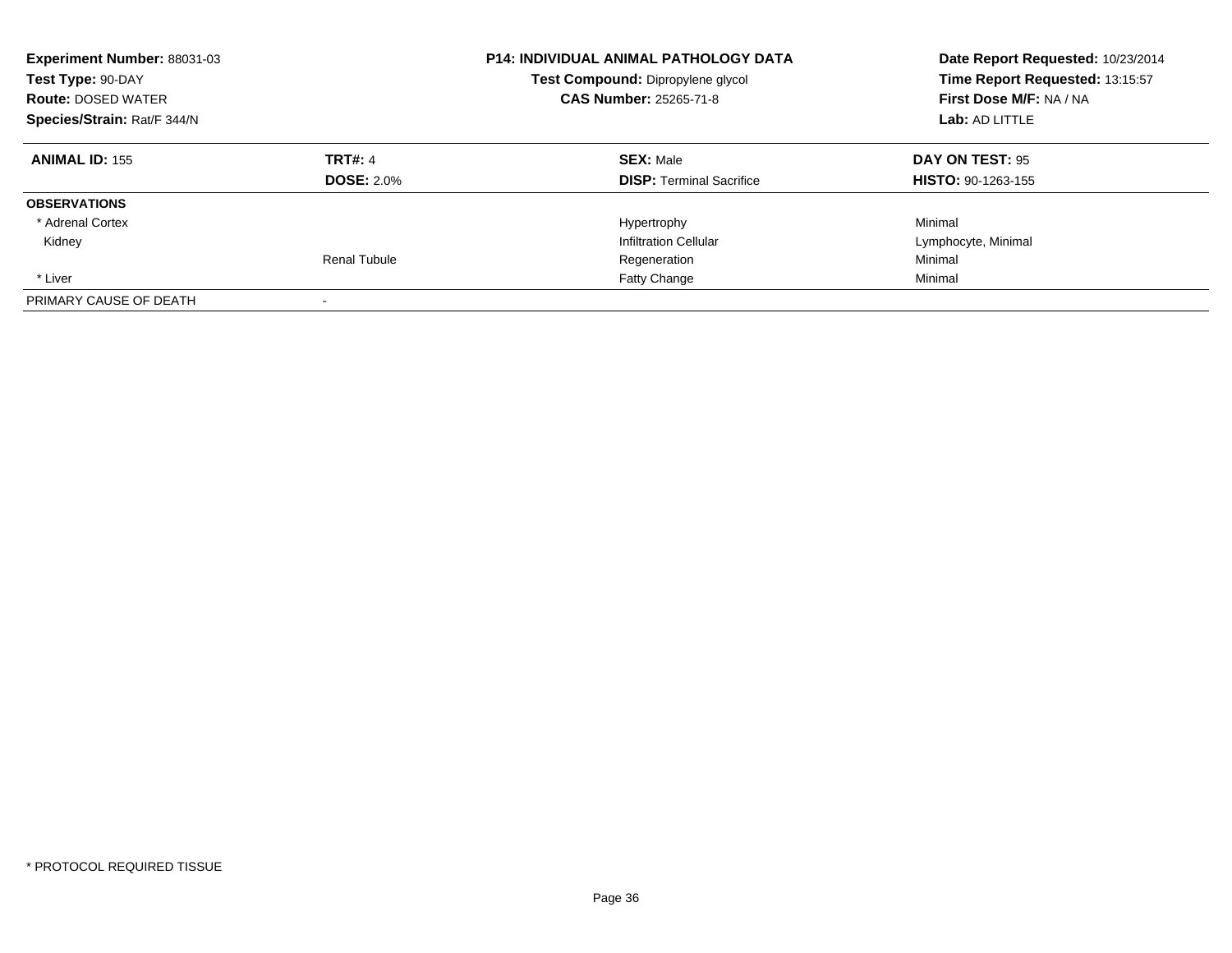| Experiment Number: 88031-03 |                   | <b>P14: INDIVIDUAL ANIMAL PATHOLOGY DATA</b> | Date Report Requested: 10/23/2014 |  |
|-----------------------------|-------------------|----------------------------------------------|-----------------------------------|--|
| Test Type: 90-DAY           |                   | Test Compound: Dipropylene glycol            | Time Report Requested: 13:15:57   |  |
| <b>Route: DOSED WATER</b>   |                   | <b>CAS Number: 25265-71-8</b>                | First Dose M/F: NA / NA           |  |
| Species/Strain: Rat/F 344/N |                   |                                              | Lab: AD LITTLE                    |  |
| <b>ANIMAL ID: 156</b>       | <b>TRT#: 4</b>    | <b>SEX: Male</b>                             | <b>DAY ON TEST: 95</b>            |  |
|                             | <b>DOSE: 2.0%</b> | <b>DISP: Terminal Sacrifice</b>              | <b>HISTO: 90-1263-156</b>         |  |
|                             |                   | ORGAN AND ACCOUNTABLE SITE STATUS            |                                   |  |
| <b>NORMAL</b>               |                   |                                              |                                   |  |
| Kidney                      |                   |                                              |                                   |  |
| <b>OBSERVATIONS</b>         |                   |                                              |                                   |  |
| * Adrenal Cortex            |                   | Hypertrophy                                  | Minimal                           |  |
| * Liver                     |                   | Fatty Change                                 | Minimal                           |  |
| PRIMARY CAUSE OF DEATH      |                   |                                              |                                   |  |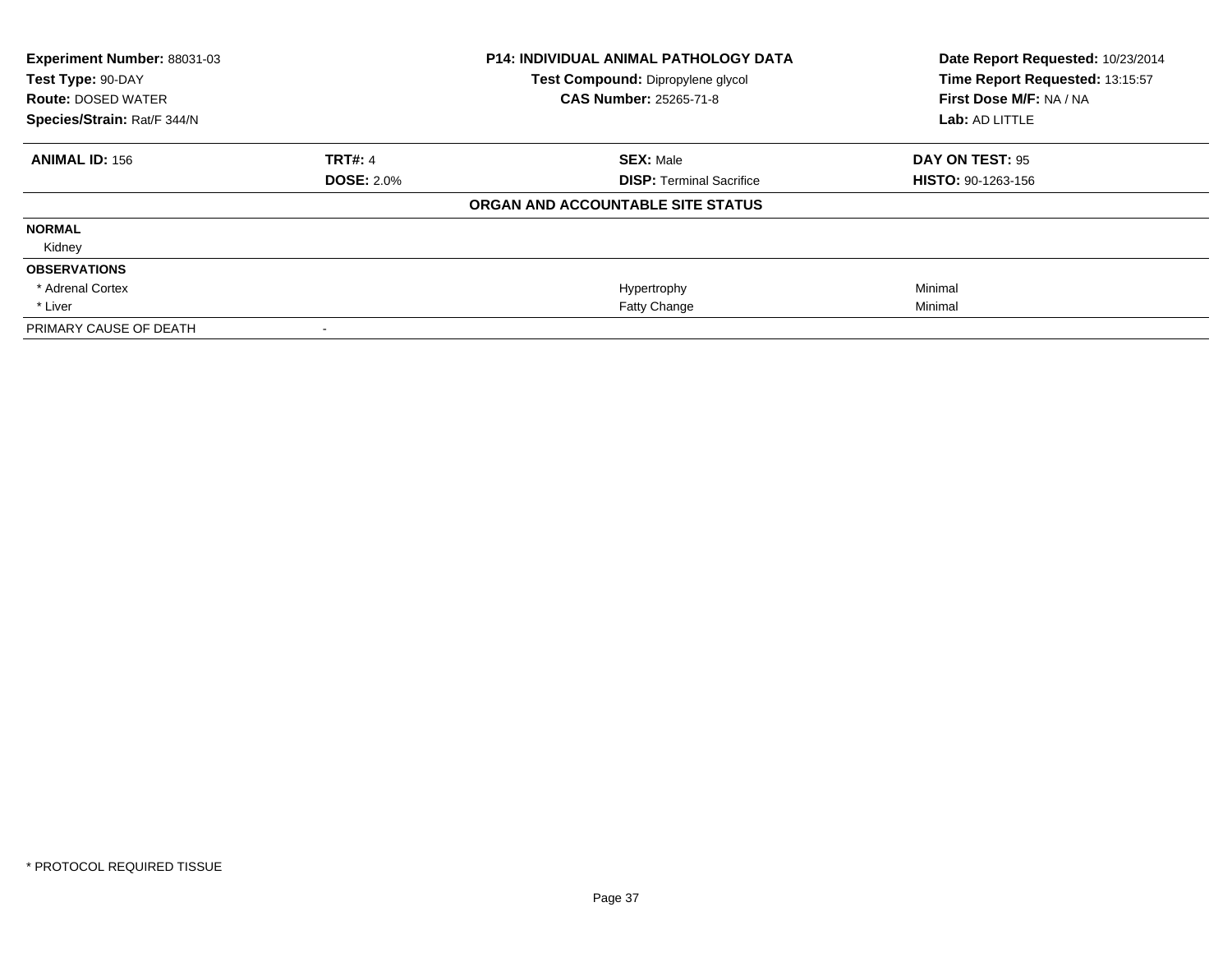| <b>Experiment Number: 88031-03</b><br>Test Type: 90-DAY |                          | <b>P14: INDIVIDUAL ANIMAL PATHOLOGY DATA</b><br>Test Compound: Dipropylene glycol | Date Report Requested: 10/23/2014<br>Time Report Requested: 13:15:57 |
|---------------------------------------------------------|--------------------------|-----------------------------------------------------------------------------------|----------------------------------------------------------------------|
| <b>Route: DOSED WATER</b>                               |                          | <b>CAS Number: 25265-71-8</b>                                                     | First Dose M/F: NA / NA                                              |
| Species/Strain: Rat/F 344/N                             |                          |                                                                                   | Lab: AD LITTLE                                                       |
| <b>ANIMAL ID: 157</b>                                   | <b>TRT#: 4</b>           | <b>SEX: Male</b>                                                                  | DAY ON TEST: 95                                                      |
|                                                         | <b>DOSE: 2.0%</b>        | <b>DISP:</b> Terminal Sacrifice                                                   | HISTO: 90-1263-157                                                   |
|                                                         |                          | ORGAN AND ACCOUNTABLE SITE STATUS                                                 |                                                                      |
| <b>MISSING</b>                                          |                          |                                                                                   |                                                                      |
| Lymph Node, Mandibular                                  |                          |                                                                                   |                                                                      |
| <b>OBSERVATIONS</b>                                     |                          |                                                                                   |                                                                      |
| * Adrenal Cortex                                        |                          | Hypertrophy                                                                       | Minimal                                                              |
| Kidney                                                  | <b>Renal Tubule</b>      | Casts Protein                                                                     | Minimal                                                              |
|                                                         |                          | <b>Infiltration Cellular</b>                                                      | Lymphocyte, Minimal                                                  |
|                                                         | <b>Renal Tubule</b>      | Regeneration                                                                      | Minimal                                                              |
| * Liver                                                 |                          | <b>Fatty Change</b>                                                               | Minimal                                                              |
| PRIMARY CAUSE OF DEATH                                  | $\overline{\phantom{a}}$ |                                                                                   |                                                                      |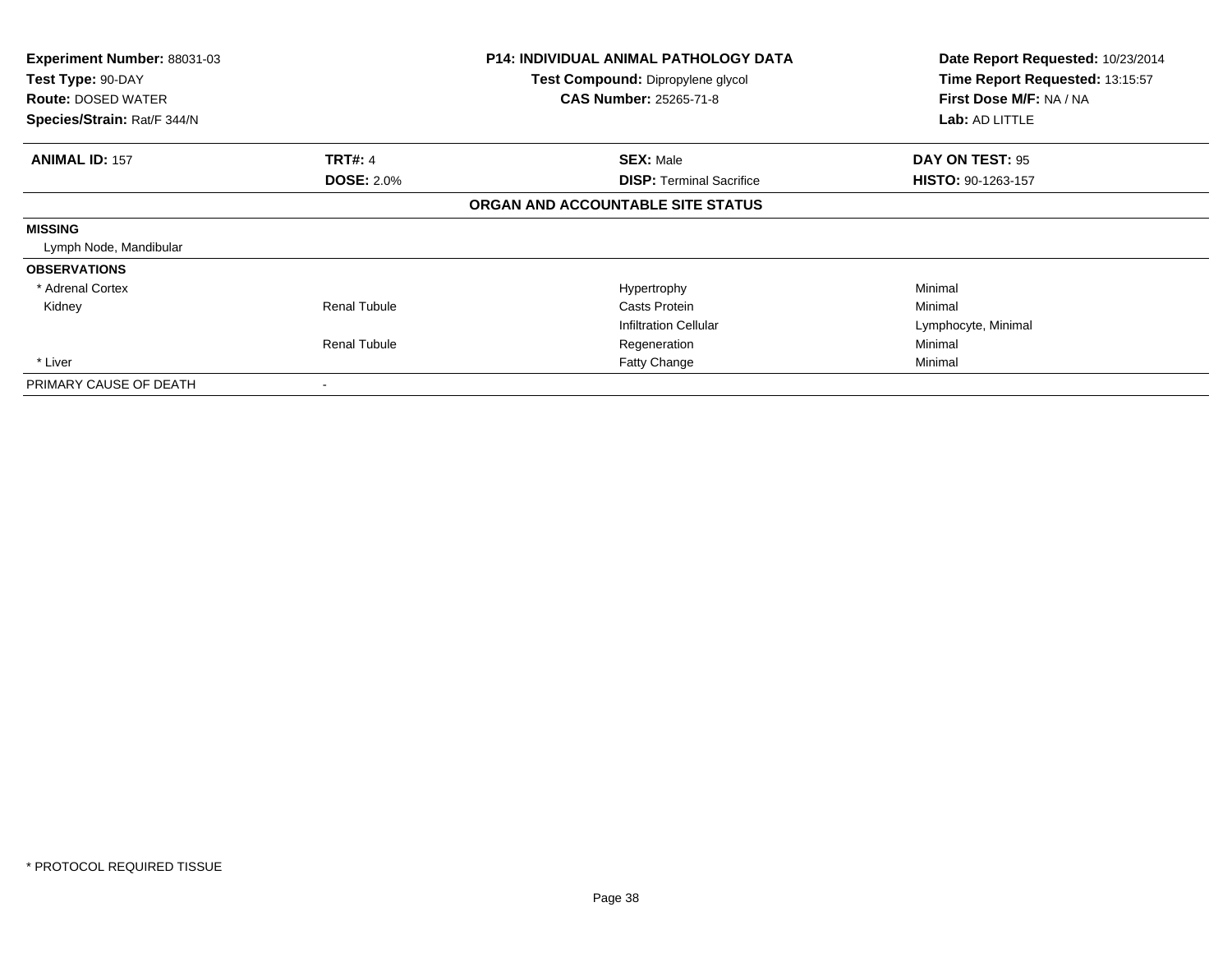| Experiment Number: 88031-03 |                   | <b>P14: INDIVIDUAL ANIMAL PATHOLOGY DATA</b> | Date Report Requested: 10/23/2014 |
|-----------------------------|-------------------|----------------------------------------------|-----------------------------------|
| Test Type: 90-DAY           |                   | Test Compound: Dipropylene glycol            | Time Report Requested: 13:15:57   |
| <b>Route: DOSED WATER</b>   |                   | <b>CAS Number: 25265-71-8</b>                | First Dose M/F: NA / NA           |
| Species/Strain: Rat/F 344/N |                   |                                              | Lab: AD LITTLE                    |
| <b>ANIMAL ID: 158</b>       | <b>TRT#: 4</b>    | <b>SEX: Male</b>                             | <b>DAY ON TEST: 95</b>            |
|                             | <b>DOSE: 2.0%</b> | <b>DISP: Terminal Sacrifice</b>              | <b>HISTO: 90-1263-158</b>         |
|                             |                   | ORGAN AND ACCOUNTABLE SITE STATUS            |                                   |
| <b>NORMAL</b>               |                   |                                              |                                   |
| Kidney                      |                   |                                              |                                   |
| <b>OBSERVATIONS</b>         |                   |                                              |                                   |
| * Adrenal Cortex            |                   | Hypertrophy                                  | Minimal                           |
| * Liver                     |                   | Fatty Change                                 | Minimal                           |
| PRIMARY CAUSE OF DEATH      |                   |                                              |                                   |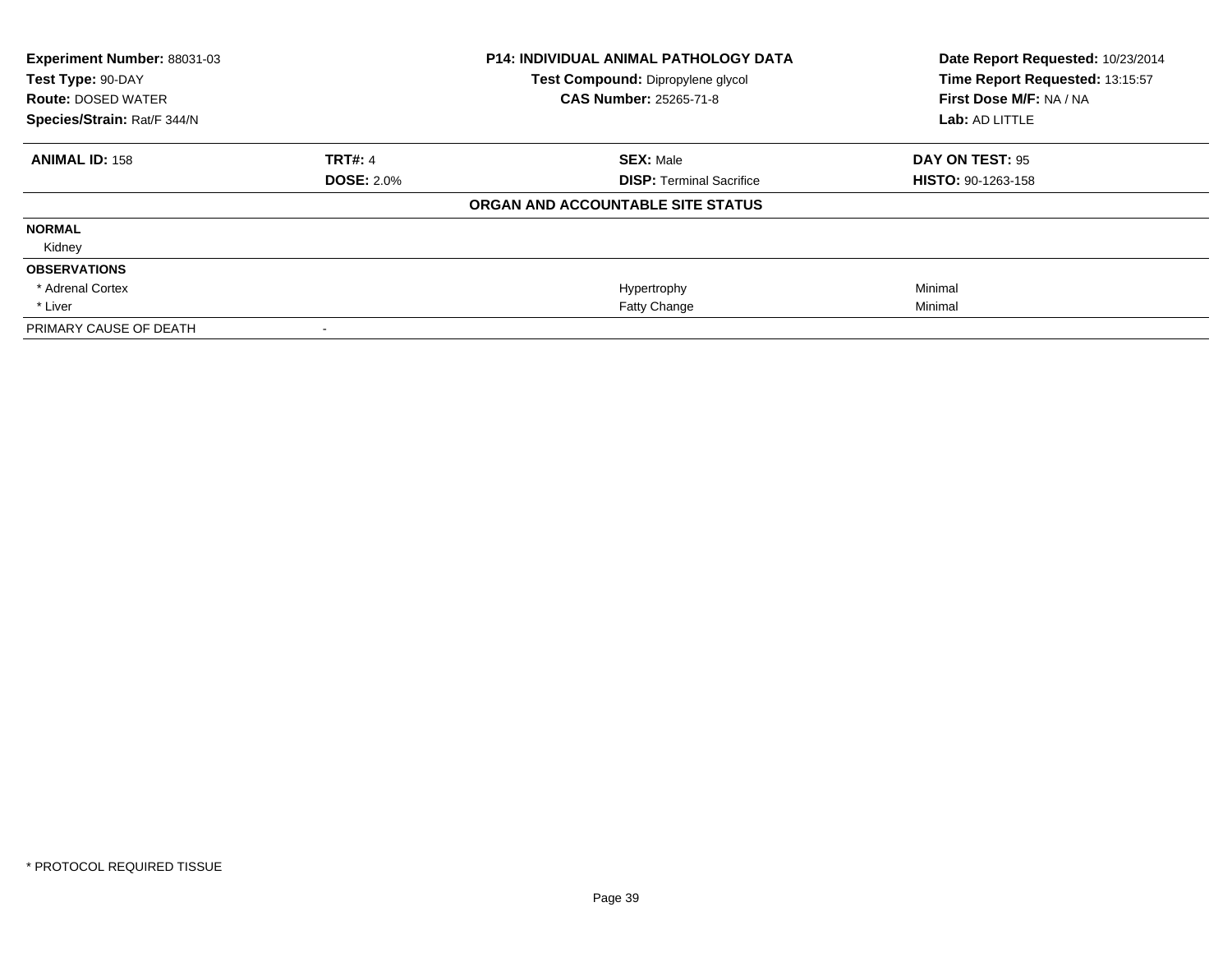| <b>Experiment Number: 88031-03</b><br>Test Type: 90-DAY<br><b>Route: DOSED WATER</b><br>Species/Strain: Rat/F 344/N |                   | <b>P14: INDIVIDUAL ANIMAL PATHOLOGY DATA</b><br>Test Compound: Dipropylene glycol<br><b>CAS Number: 25265-71-8</b> | Date Report Requested: 10/23/2014<br>Time Report Requested: 13:15:57<br>First Dose M/F: NA / NA<br>Lab: AD LITTLE |
|---------------------------------------------------------------------------------------------------------------------|-------------------|--------------------------------------------------------------------------------------------------------------------|-------------------------------------------------------------------------------------------------------------------|
|                                                                                                                     |                   |                                                                                                                    |                                                                                                                   |
| <b>ANIMAL ID: 159</b>                                                                                               | <b>TRT#: 4</b>    | <b>SEX: Male</b>                                                                                                   | DAY ON TEST: 95                                                                                                   |
|                                                                                                                     | <b>DOSE: 2.0%</b> | <b>DISP:</b> Terminal Sacrifice                                                                                    | <b>HISTO: 90-1263-159</b>                                                                                         |
| <b>OBSERVATIONS</b>                                                                                                 |                   |                                                                                                                    |                                                                                                                   |
| * Adrenal Cortex                                                                                                    |                   | Hypertrophy                                                                                                        | Minimal                                                                                                           |
| Kidney                                                                                                              | Renal Tubule      | Casts Protein                                                                                                      | Minimal                                                                                                           |
| * Liver                                                                                                             |                   | <b>Fatty Change</b>                                                                                                | Minimal                                                                                                           |
| PRIMARY CAUSE OF DEATH                                                                                              |                   |                                                                                                                    |                                                                                                                   |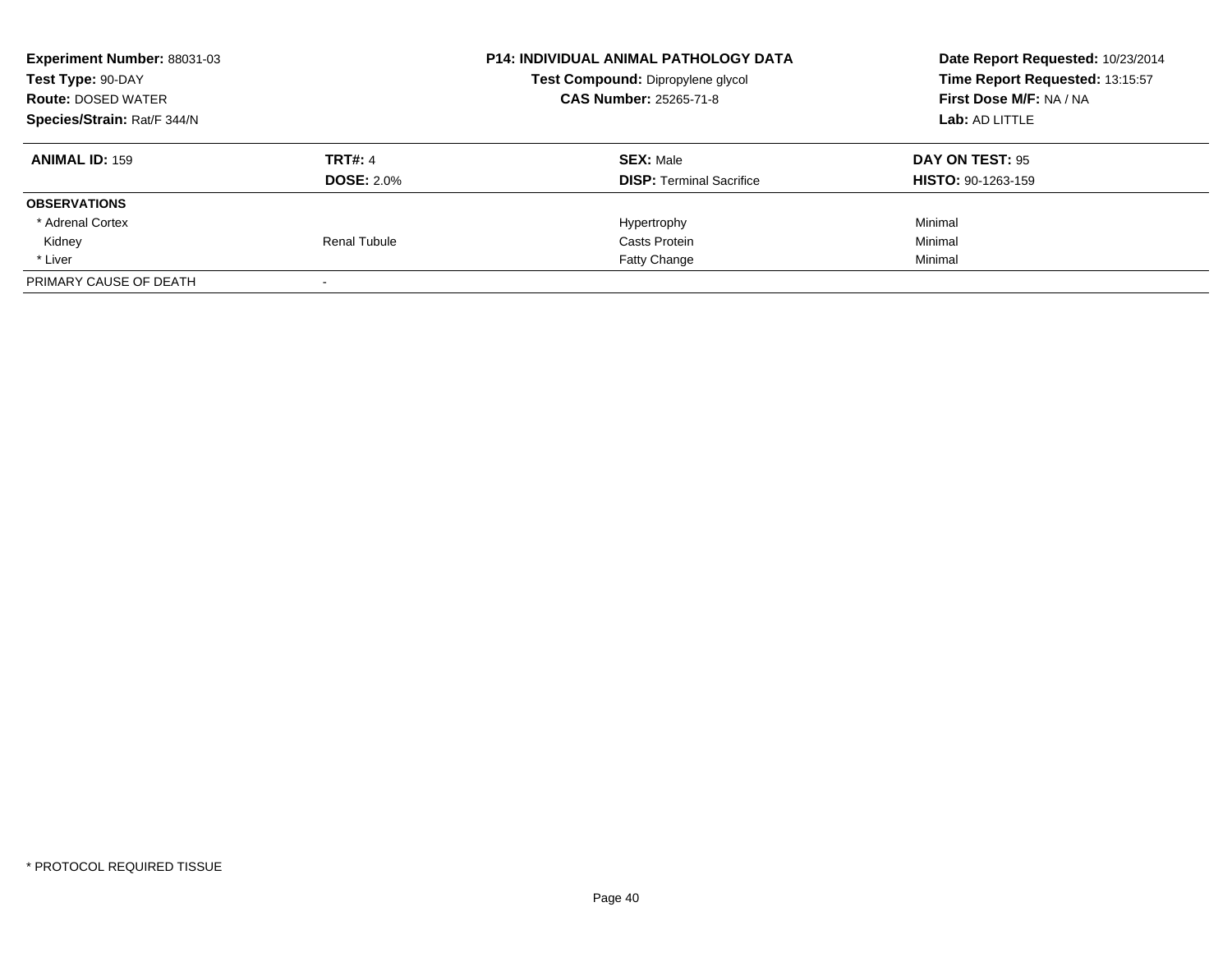| Experiment Number: 88031-03 |                   | <b>P14: INDIVIDUAL ANIMAL PATHOLOGY DATA</b> | Date Report Requested: 10/23/2014 |
|-----------------------------|-------------------|----------------------------------------------|-----------------------------------|
| Test Type: 90-DAY           |                   | Test Compound: Dipropylene glycol            | Time Report Requested: 13:15:57   |
| <b>Route: DOSED WATER</b>   |                   | <b>CAS Number: 25265-71-8</b>                | First Dose M/F: NA / NA           |
| Species/Strain: Rat/F 344/N |                   |                                              | Lab: AD LITTLE                    |
| <b>ANIMAL ID: 160</b>       | <b>TRT#: 4</b>    | <b>SEX: Male</b>                             | <b>DAY ON TEST: 95</b>            |
|                             | <b>DOSE: 2.0%</b> | <b>DISP: Terminal Sacrifice</b>              | <b>HISTO: 90-1263-160</b>         |
|                             |                   | ORGAN AND ACCOUNTABLE SITE STATUS            |                                   |
| <b>NORMAL</b>               |                   |                                              |                                   |
| Kidney                      |                   |                                              |                                   |
| <b>OBSERVATIONS</b>         |                   |                                              |                                   |
| * Adrenal Cortex            |                   | Hypertrophy                                  | Minimal                           |
| * Liver                     |                   | Fatty Change                                 | Minimal                           |
| PRIMARY CAUSE OF DEATH      |                   |                                              |                                   |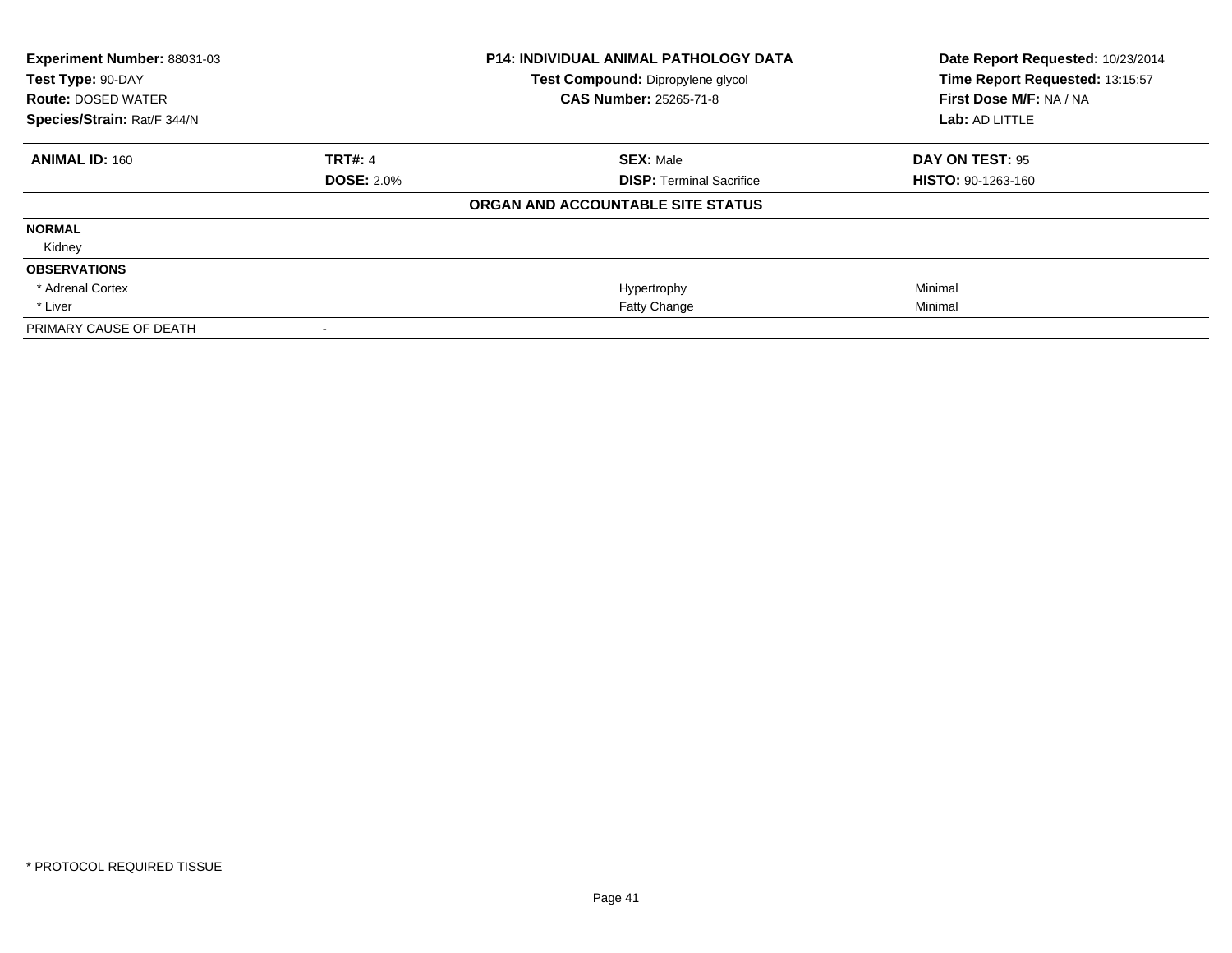| Experiment Number: 88031-03<br>Test Type: 90-DAY<br><b>Route: DOSED WATER</b> |                     | P14: INDIVIDUAL ANIMAL PATHOLOGY DATA<br>Test Compound: Dipropylene glycol<br><b>CAS Number: 25265-71-8</b> | Date Report Requested: 10/23/2014<br>Time Report Requested: 13:15:57<br>First Dose M/F: NA / NA |
|-------------------------------------------------------------------------------|---------------------|-------------------------------------------------------------------------------------------------------------|-------------------------------------------------------------------------------------------------|
| Species/Strain: Rat/F 344/N                                                   |                     |                                                                                                             | Lab: AD LITTLE                                                                                  |
| <b>ANIMAL ID: 161</b>                                                         | <b>TRT#:</b> 5      | <b>SEX: Male</b>                                                                                            | DAY ON TEST: 95                                                                                 |
|                                                                               | <b>DOSE: 4.0%</b>   | <b>DISP:</b> Terminal Sacrifice                                                                             | <b>HISTO: 90-1263-161</b>                                                                       |
|                                                                               |                     | ORGAN AND ACCOUNTABLE SITE STATUS                                                                           |                                                                                                 |
| <b>NORMAL</b>                                                                 |                     |                                                                                                             |                                                                                                 |
| * Bone                                                                        | * Nose              | * Preputial Gland                                                                                           | * Testes                                                                                        |
| <b>OBSERVATIONS</b>                                                           |                     |                                                                                                             |                                                                                                 |
| * Adrenal Cortex                                                              |                     | Hypertrophy                                                                                                 | Mild                                                                                            |
| Kidney                                                                        | <b>Renal Tubule</b> | Casts Protein                                                                                               | Minimal                                                                                         |
| * Liver                                                                       |                     | Fatty Change                                                                                                | Mild                                                                                            |
|                                                                               |                     | Hepatodiaphragmatic Nodule                                                                                  |                                                                                                 |
|                                                                               |                     | Necrosis                                                                                                    | Focal, Mild                                                                                     |
| [Hepatodiaphragmatic Nodule TGLS = 1-5]                                       |                     |                                                                                                             |                                                                                                 |
| PRIMARY CAUSE OF DEATH                                                        |                     |                                                                                                             |                                                                                                 |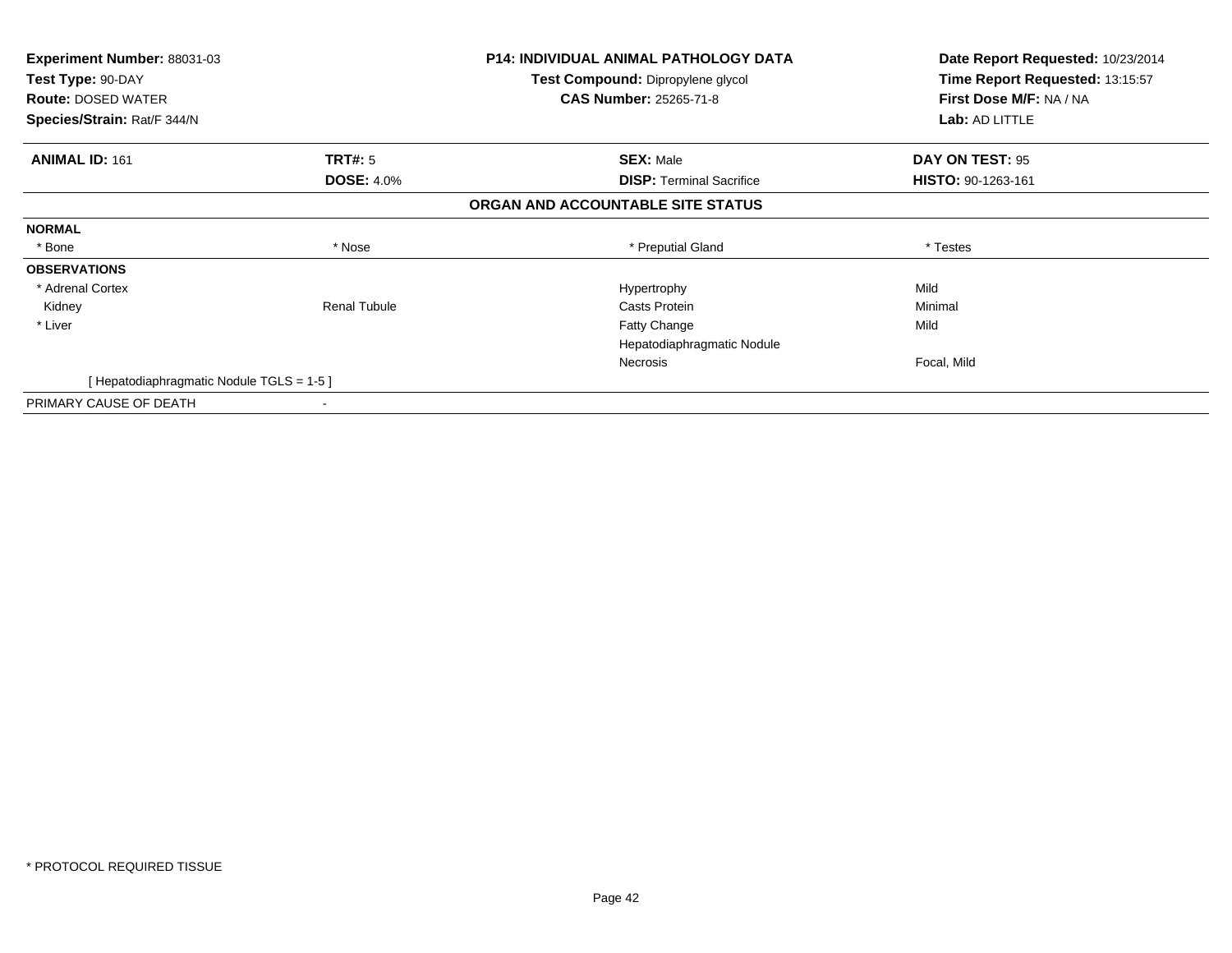| <b>Experiment Number: 88031-03</b> |                     | <b>P14: INDIVIDUAL ANIMAL PATHOLOGY DATA</b> | Date Report Requested: 10/23/2014 |
|------------------------------------|---------------------|----------------------------------------------|-----------------------------------|
| Test Type: 90-DAY                  |                     | Test Compound: Dipropylene glycol            | Time Report Requested: 13:15:57   |
| <b>Route: DOSED WATER</b>          |                     | <b>CAS Number: 25265-71-8</b>                | First Dose M/F: NA / NA           |
| Species/Strain: Rat/F 344/N        |                     |                                              | <b>Lab: AD LITTLE</b>             |
| <b>ANIMAL ID: 162</b>              | TRT#: 5             | <b>SEX: Male</b>                             | DAY ON TEST: 95                   |
|                                    | <b>DOSE: 4.0%</b>   | <b>DISP:</b> Terminal Sacrifice              | HISTO: 90-1263-162                |
|                                    |                     | ORGAN AND ACCOUNTABLE SITE STATUS            |                                   |
| <b>NORMAL</b>                      |                     |                                              |                                   |
| * Bone                             | * Nose              | * Preputial Gland                            | * Testes                          |
| <b>OBSERVATIONS</b>                |                     |                                              |                                   |
| * Adrenal Cortex                   |                     | Hypertrophy                                  | Mild                              |
| Kidney                             | <b>Renal Tubule</b> | Casts Protein                                | Minimal                           |
|                                    | <b>Renal Tubule</b> | Regeneration                                 | Minimal                           |
| * Liver                            |                     | Fatty Change                                 | Mild                              |
|                                    |                     | Necrosis                                     | Focal, Minimal                    |
| PRIMARY CAUSE OF DEATH             |                     |                                              |                                   |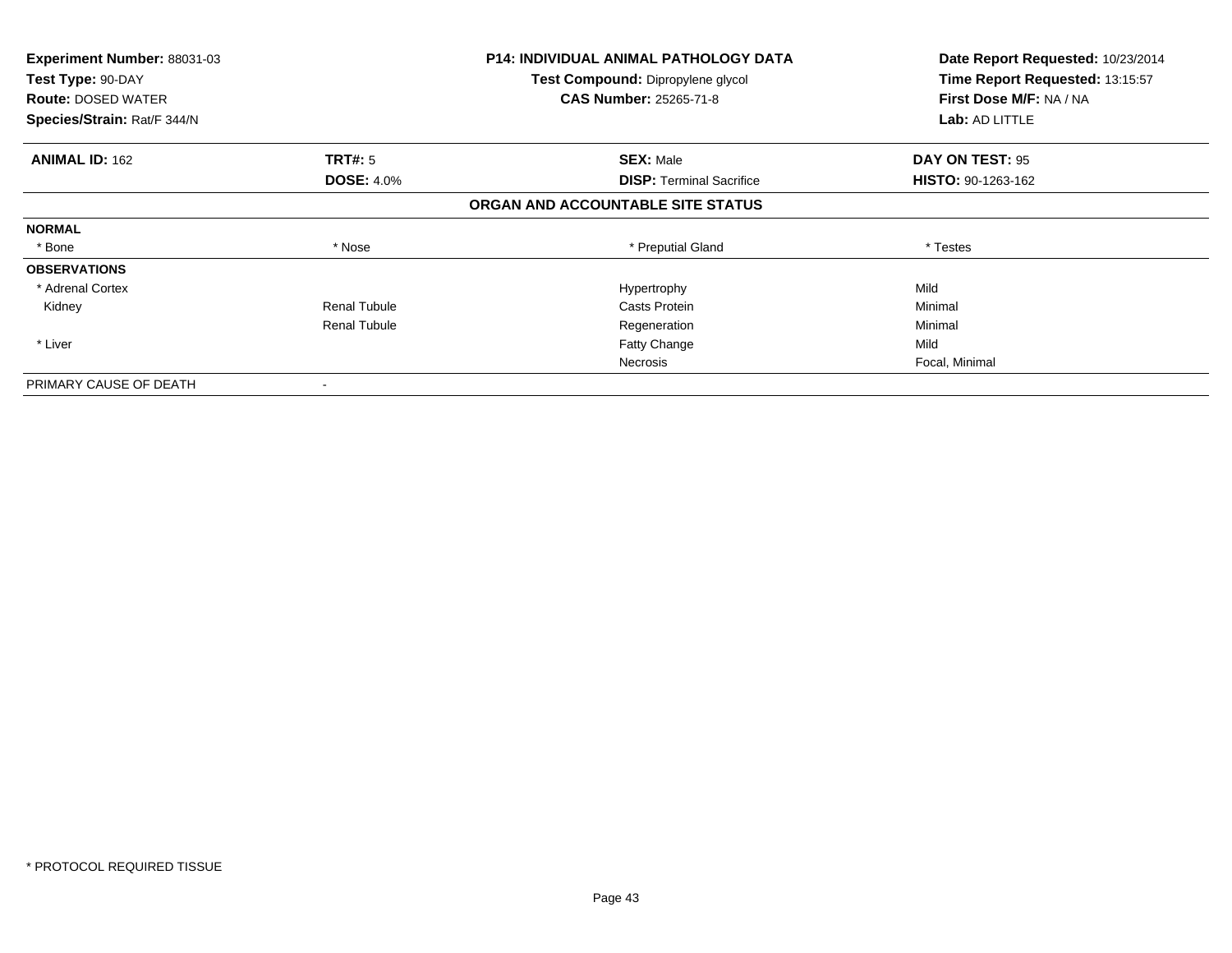| <b>Experiment Number: 88031-03</b> |                     | <b>P14: INDIVIDUAL ANIMAL PATHOLOGY DATA</b> | Date Report Requested: 10/23/2014 |
|------------------------------------|---------------------|----------------------------------------------|-----------------------------------|
| Test Type: 90-DAY                  |                     | Test Compound: Dipropylene glycol            | Time Report Requested: 13:15:57   |
| <b>Route: DOSED WATER</b>          |                     | <b>CAS Number: 25265-71-8</b>                | First Dose M/F: NA / NA           |
| Species/Strain: Rat/F 344/N        |                     |                                              | Lab: AD LITTLE                    |
| <b>ANIMAL ID: 163</b>              | TRT#: 5             | <b>SEX: Male</b>                             | DAY ON TEST: 95                   |
|                                    | <b>DOSE: 4.0%</b>   | <b>DISP:</b> Terminal Sacrifice              | HISTO: 90-1263-163                |
|                                    |                     | ORGAN AND ACCOUNTABLE SITE STATUS            |                                   |
| <b>NORMAL</b>                      |                     |                                              |                                   |
| * Bone                             | * Nose              | * Preputial Gland                            | * Testes                          |
| <b>OBSERVATIONS</b>                |                     |                                              |                                   |
| * Adrenal Cortex                   |                     | Hypertrophy                                  | Mild                              |
| Kidney                             | <b>Renal Tubule</b> | Casts Protein                                | Mild                              |
|                                    |                     | <b>Infiltration Cellular</b>                 | Lymphocyte, Minimal               |
|                                    | <b>Renal Tubule</b> | Regeneration                                 | Mild                              |
| * Liver                            |                     | Fatty Change                                 | Mild                              |
| Lung                               |                     | Hemorrhage                                   | Focal, Minimal                    |
| [Hemorrhage TGLS = $1-6$ ]         |                     |                                              |                                   |
| PRIMARY CAUSE OF DEATH             |                     |                                              |                                   |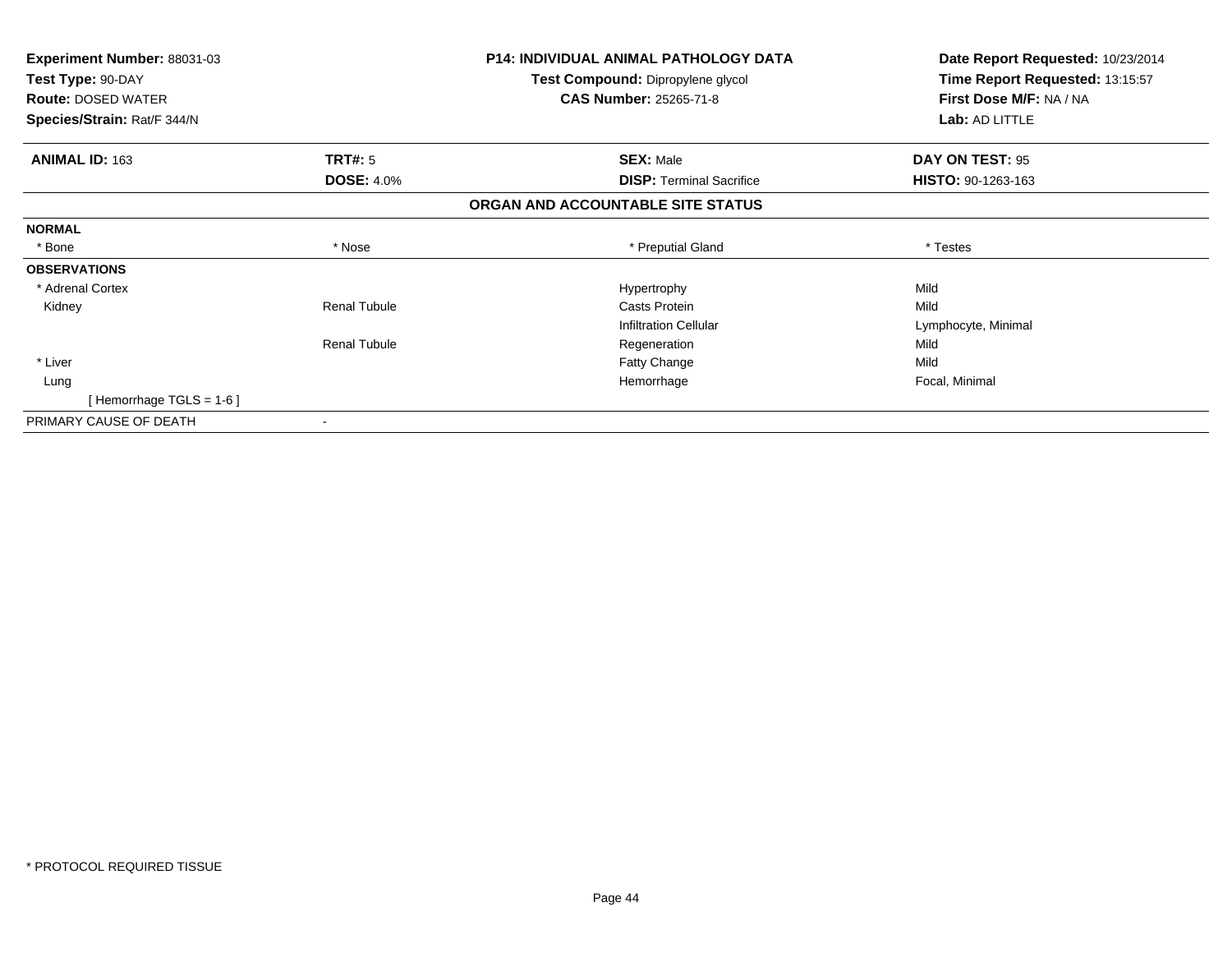| Experiment Number: 88031-03<br>Test Type: 90-DAY<br><b>Route: DOSED WATER</b><br>Species/Strain: Rat/F 344/N |                     | P14: INDIVIDUAL ANIMAL PATHOLOGY DATA<br>Test Compound: Dipropylene glycol<br><b>CAS Number: 25265-71-8</b> | Date Report Requested: 10/23/2014<br>Time Report Requested: 13:15:57<br>First Dose M/F: NA / NA<br>Lab: AD LITTLE |
|--------------------------------------------------------------------------------------------------------------|---------------------|-------------------------------------------------------------------------------------------------------------|-------------------------------------------------------------------------------------------------------------------|
| <b>ANIMAL ID: 164</b>                                                                                        | <b>TRT#: 5</b>      | <b>SEX: Male</b>                                                                                            | DAY ON TEST: 95                                                                                                   |
|                                                                                                              | <b>DOSE: 4.0%</b>   | <b>DISP: Terminal Sacrifice</b>                                                                             | HISTO: 90-1263-164                                                                                                |
|                                                                                                              |                     | ORGAN AND ACCOUNTABLE SITE STATUS                                                                           |                                                                                                                   |
| <b>NORMAL</b>                                                                                                |                     |                                                                                                             |                                                                                                                   |
| * Bone                                                                                                       | * Nose              | * Preputial Gland                                                                                           | * Testes                                                                                                          |
| <b>OBSERVATIONS</b>                                                                                          |                     |                                                                                                             |                                                                                                                   |
| * Adrenal Cortex                                                                                             |                     | Hypertrophy                                                                                                 | Minimal                                                                                                           |
| Kidney                                                                                                       | <b>Renal Tubule</b> | Casts Protein                                                                                               | Minimal                                                                                                           |
|                                                                                                              |                     | <b>Infiltration Cellular</b>                                                                                | Lymphocyte, Minimal                                                                                               |
|                                                                                                              | <b>Renal Tubule</b> | Regeneration                                                                                                | Minimal                                                                                                           |
| * Liver                                                                                                      |                     | <b>Fatty Change</b>                                                                                         | Mild                                                                                                              |
|                                                                                                              |                     | <b>Necrosis</b>                                                                                             | Focal, Minimal                                                                                                    |
| PRIMARY CAUSE OF DEATH                                                                                       |                     |                                                                                                             |                                                                                                                   |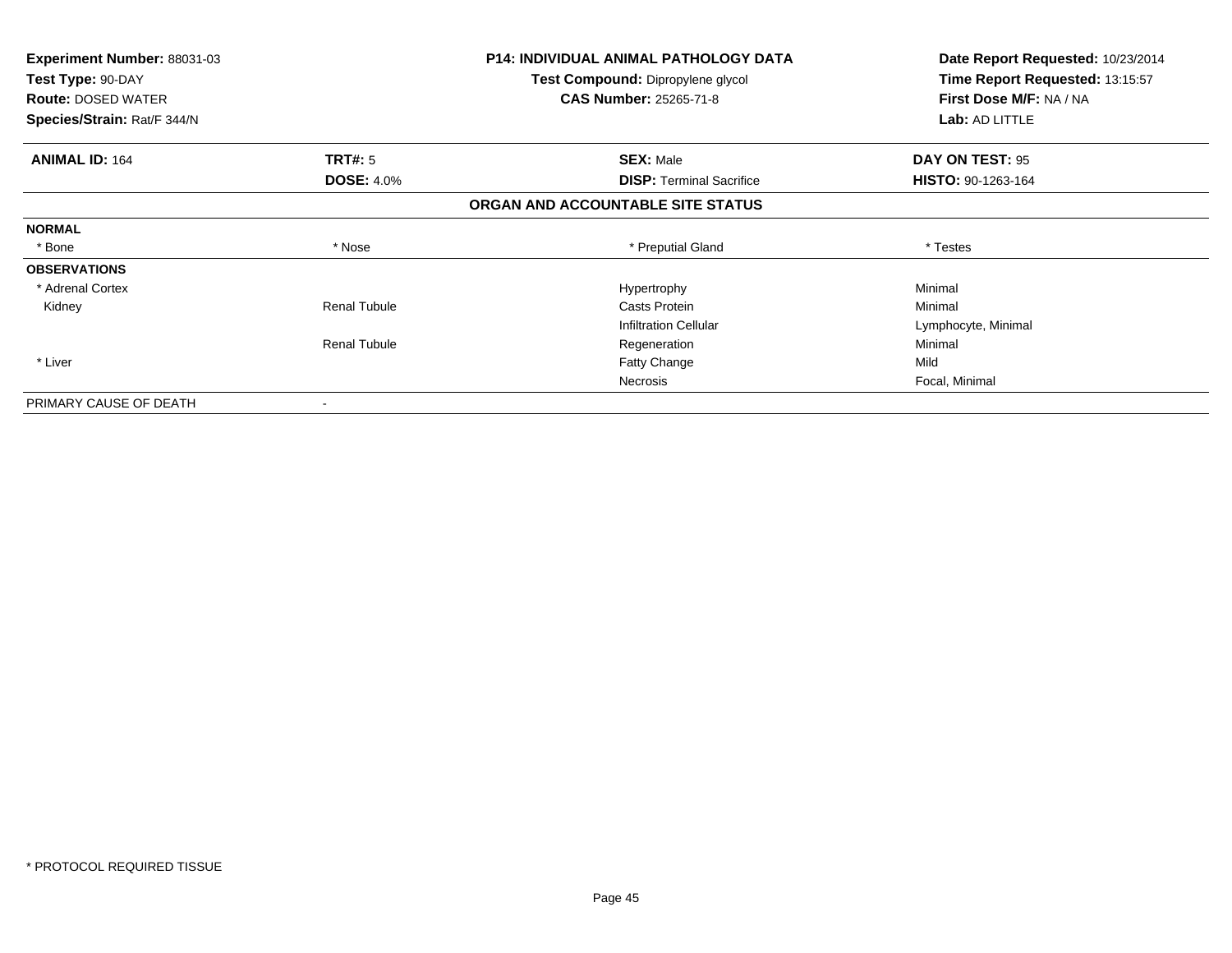| Experiment Number: 88031-03 |                     | <b>P14: INDIVIDUAL ANIMAL PATHOLOGY DATA</b> | Date Report Requested: 10/23/2014 |
|-----------------------------|---------------------|----------------------------------------------|-----------------------------------|
| Test Type: 90-DAY           |                     | Test Compound: Dipropylene glycol            | Time Report Requested: 13:15:57   |
| <b>Route: DOSED WATER</b>   |                     | <b>CAS Number: 25265-71-8</b>                | First Dose M/F: NA / NA           |
| Species/Strain: Rat/F 344/N |                     |                                              | Lab: AD LITTLE                    |
| <b>ANIMAL ID: 165</b>       | <b>TRT#: 5</b>      | <b>SEX: Male</b>                             | DAY ON TEST: 95                   |
|                             | <b>DOSE: 4.0%</b>   | <b>DISP:</b> Terminal Sacrifice              | <b>HISTO: 90-1263-165</b>         |
|                             |                     | ORGAN AND ACCOUNTABLE SITE STATUS            |                                   |
| <b>NORMAL</b>               |                     |                                              |                                   |
| * Bone                      | * Nose              | * Preputial Gland                            | * Testes                          |
| <b>OBSERVATIONS</b>         |                     |                                              |                                   |
| * Adrenal Cortex            |                     | Hypertrophy                                  | Minimal                           |
| Kidney                      | <b>Renal Tubule</b> | Casts Protein                                | Mild                              |
|                             | <b>Renal Tubule</b> | Regeneration                                 | Mild                              |
| * Liver                     |                     | Fatty Change                                 | Moderate                          |
| PRIMARY CAUSE OF DEATH      |                     |                                              |                                   |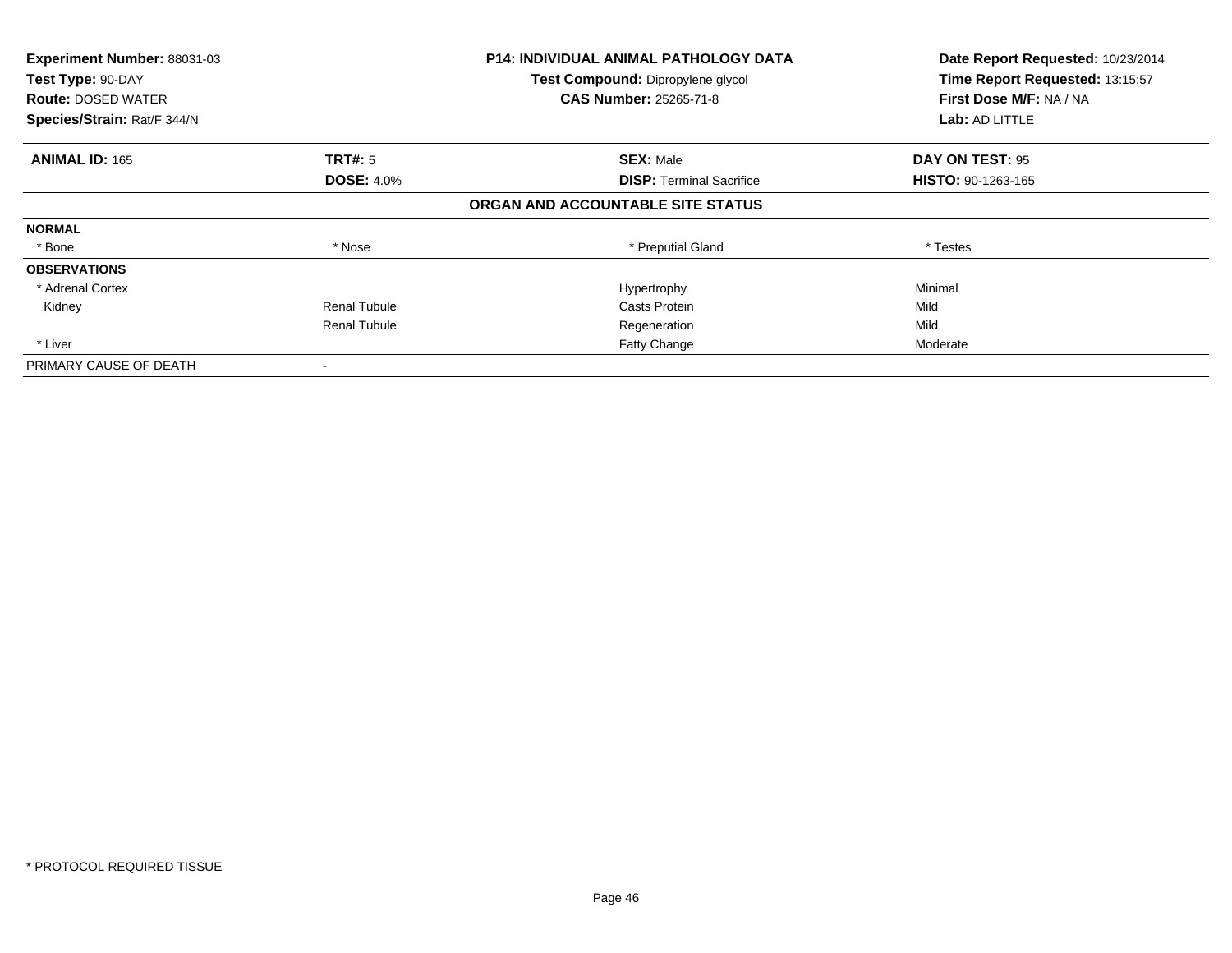| <b>Experiment Number: 88031-03</b> |                     | <b>P14: INDIVIDUAL ANIMAL PATHOLOGY DATA</b> | Date Report Requested: 10/23/2014 |
|------------------------------------|---------------------|----------------------------------------------|-----------------------------------|
| Test Type: 90-DAY                  |                     | Test Compound: Dipropylene glycol            | Time Report Requested: 13:15:57   |
| <b>Route: DOSED WATER</b>          |                     | <b>CAS Number: 25265-71-8</b>                | First Dose M/F: NA / NA           |
| Species/Strain: Rat/F 344/N        |                     |                                              | Lab: AD LITTLE                    |
| <b>ANIMAL ID: 166</b>              | TRT#: 5             | <b>SEX: Male</b>                             | DAY ON TEST: 95                   |
|                                    | <b>DOSE: 4.0%</b>   | <b>DISP: Terminal Sacrifice</b>              | HISTO: 90-1263-166                |
|                                    |                     | ORGAN AND ACCOUNTABLE SITE STATUS            |                                   |
| <b>NORMAL</b>                      |                     |                                              |                                   |
| * Adrenal Cortex                   | * Bone              | * Preputial Gland                            | * Testes                          |
| <b>OBSERVATIONS</b>                |                     |                                              |                                   |
| Kidney                             | <b>Renal Tubule</b> | Casts Protein                                | Minimal                           |
|                                    |                     | <b>Infiltration Cellular</b>                 | Lymphocyte, Minimal               |
|                                    | <b>Renal Tubule</b> | Regeneration                                 | Minimal                           |
| * Liver                            |                     | <b>Fatty Change</b>                          | Mild                              |
|                                    |                     | <b>Necrosis</b>                              | Focal, Minimal                    |
| * Nose                             |                     | Fungus                                       | Mild                              |
|                                    |                     | Inflammation                                 | Acute, Mild                       |
| PRIMARY CAUSE OF DEATH             |                     |                                              |                                   |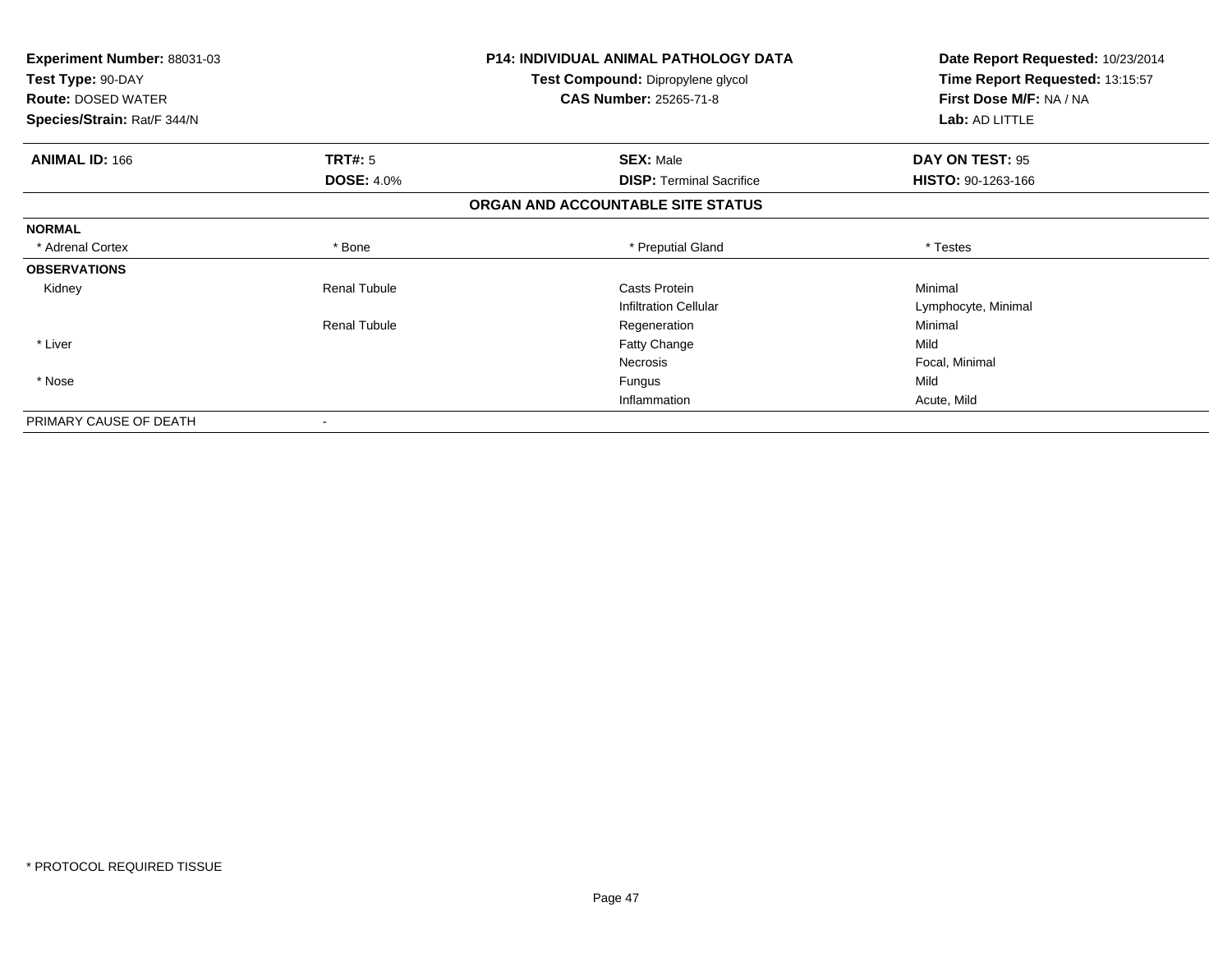| <b>Experiment Number: 88031-03</b> | <b>P14: INDIVIDUAL ANIMAL PATHOLOGY DATA</b> |                                   | Date Report Requested: 10/23/2014 |
|------------------------------------|----------------------------------------------|-----------------------------------|-----------------------------------|
| Test Type: 90-DAY                  | Test Compound: Dipropylene glycol            | Time Report Requested: 13:15:57   |                                   |
| <b>Route: DOSED WATER</b>          |                                              | <b>CAS Number: 25265-71-8</b>     | First Dose M/F: NA / NA           |
| Species/Strain: Rat/F 344/N        |                                              |                                   | Lab: AD LITTLE                    |
| <b>ANIMAL ID: 167</b>              | <b>TRT#:</b> 5                               | <b>SEX: Male</b>                  | DAY ON TEST: 95                   |
|                                    | <b>DOSE: 4.0%</b>                            | <b>DISP:</b> Terminal Sacrifice   | <b>HISTO: 90-1263-167</b>         |
|                                    |                                              | ORGAN AND ACCOUNTABLE SITE STATUS |                                   |
| <b>NORMAL</b>                      |                                              |                                   |                                   |
| * Adrenal Cortex                   | * Bone                                       | * Nose                            | * Preputial Gland                 |
| * Testes                           |                                              |                                   |                                   |
| <b>OBSERVATIONS</b>                |                                              |                                   |                                   |
| Kidney                             | <b>Renal Tubule</b>                          | Casts Protein                     | Minimal                           |
|                                    |                                              | <b>Infiltration Cellular</b>      | Lymphocyte, Minimal               |
|                                    | <b>Renal Tubule</b>                          | Regeneration                      | Minimal                           |
| * Liver                            |                                              | Fatty Change                      | Mild                              |
| PRIMARY CAUSE OF DEATH             | $\overline{\phantom{a}}$                     |                                   |                                   |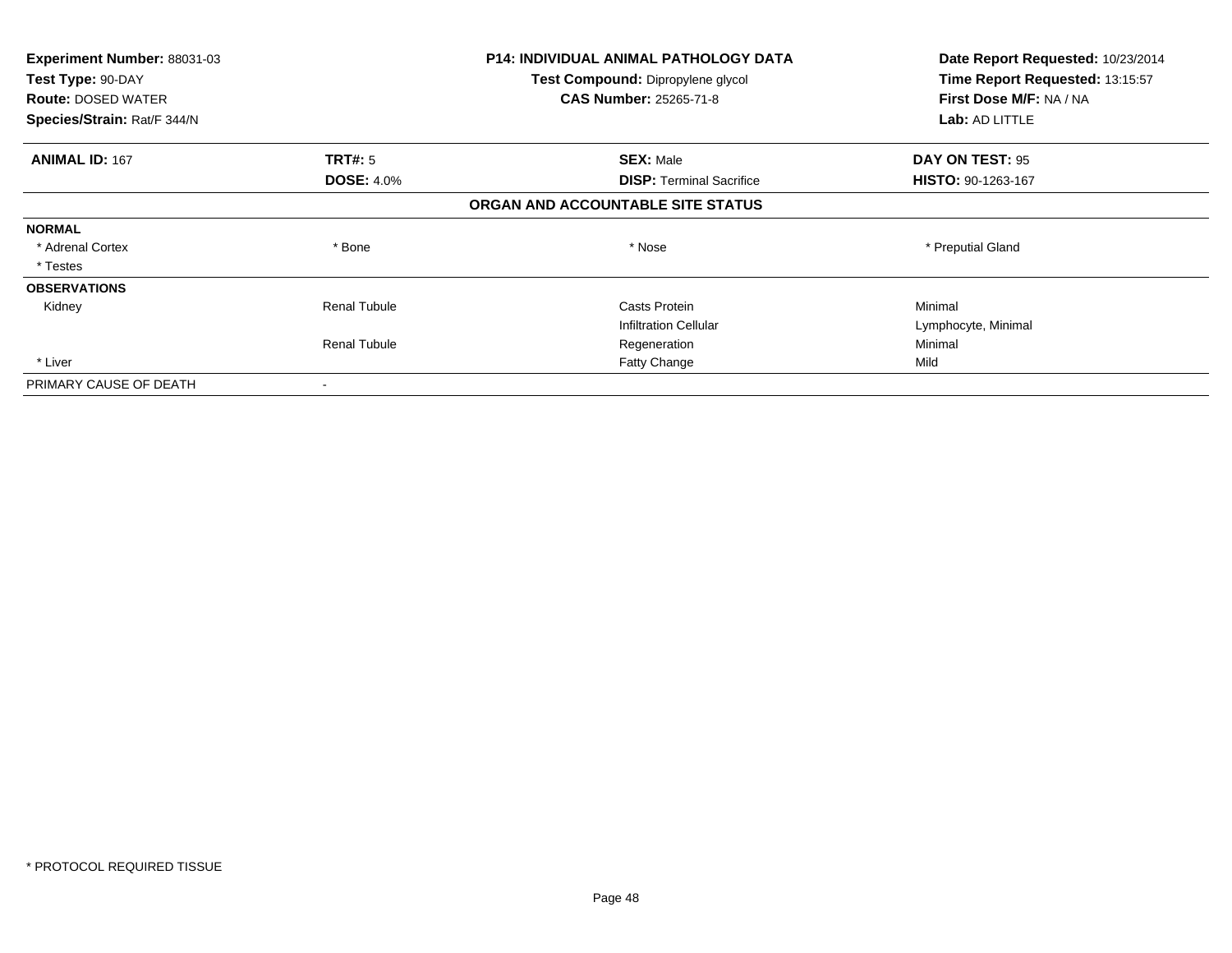| Experiment Number: 88031-03   |                     | <b>P14: INDIVIDUAL ANIMAL PATHOLOGY DATA</b> | Date Report Requested: 10/23/2014 |
|-------------------------------|---------------------|----------------------------------------------|-----------------------------------|
| Test Type: 90-DAY             |                     | Test Compound: Dipropylene glycol            | Time Report Requested: 13:15:57   |
| <b>Route: DOSED WATER</b>     |                     | <b>CAS Number: 25265-71-8</b>                | First Dose M/F: NA / NA           |
| Species/Strain: Rat/F 344/N   |                     |                                              | Lab: AD LITTLE                    |
| <b>ANIMAL ID: 168</b>         | <b>TRT#: 5</b>      | <b>SEX: Male</b>                             | DAY ON TEST: 95                   |
|                               | <b>DOSE: 4.0%</b>   | <b>DISP: Terminal Sacrifice</b>              | HISTO: 90-1263-168                |
|                               |                     | ORGAN AND ACCOUNTABLE SITE STATUS            |                                   |
| <b>NORMAL</b>                 |                     |                                              |                                   |
| * Adrenal Cortex              | * Bone              | * Preputial Gland                            | * Testes                          |
| <b>OBSERVATIONS</b>           |                     |                                              |                                   |
| Kidney                        | <b>Renal Tubule</b> | Casts Protein                                | Minimal                           |
|                               | <b>Renal Tubule</b> | Regeneration                                 | Minimal                           |
| * Liver                       |                     | Fatty Change                                 | Mild                              |
| Lung                          |                     | Inflammation                                 | Subacute, Focal, Minimal          |
| [ Inflammation TGLS = $3-6$ ] |                     |                                              |                                   |
| Lymph Node                    | Renal               | Hemorrhage                                   | Moderate                          |
| [Hemorrhage TGLS = 1-2,2-13]  |                     |                                              |                                   |
| Lymph Node, Mandibular        |                     | Hemorrhage                                   | Minimal                           |
| [Hemorrhage TGLS = 1-2,2-13]  |                     |                                              |                                   |
| * Nose                        |                     | Hemorrhage                                   | Mild                              |
| PRIMARY CAUSE OF DEATH        |                     |                                              |                                   |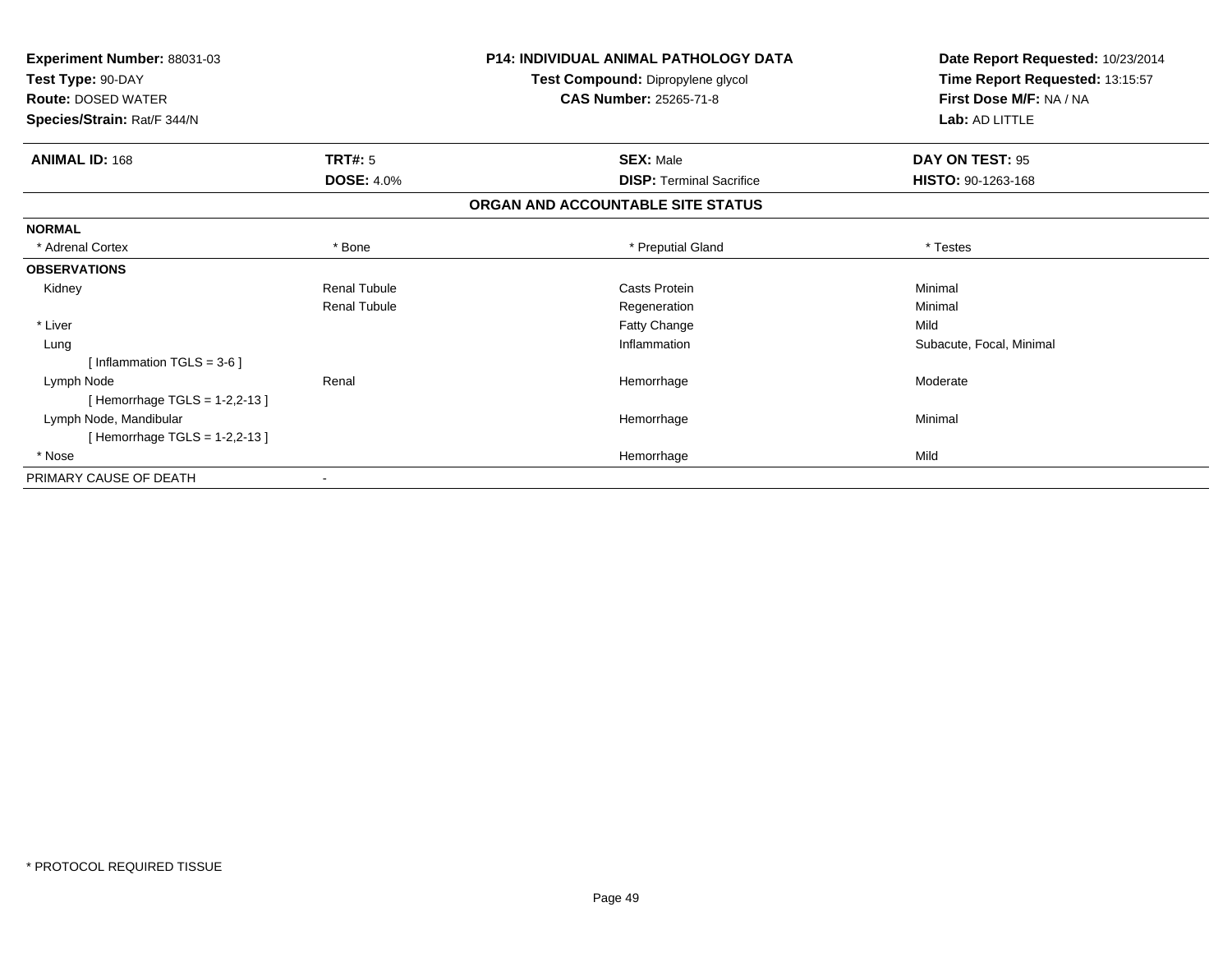| Experiment Number: 88031-03  |                     | <b>P14: INDIVIDUAL ANIMAL PATHOLOGY DATA</b> | Date Report Requested: 10/23/2014 |
|------------------------------|---------------------|----------------------------------------------|-----------------------------------|
| Test Type: 90-DAY            |                     | Test Compound: Dipropylene glycol            | Time Report Requested: 13:15:57   |
| <b>Route: DOSED WATER</b>    |                     | <b>CAS Number: 25265-71-8</b>                | First Dose M/F: NA / NA           |
| Species/Strain: Rat/F 344/N  |                     |                                              | Lab: AD LITTLE                    |
| <b>ANIMAL ID: 169</b>        | <b>TRT#: 5</b>      | <b>SEX: Male</b>                             | DAY ON TEST: 95                   |
|                              | <b>DOSE: 4.0%</b>   | <b>DISP: Terminal Sacrifice</b>              | HISTO: 90-1263-169                |
|                              |                     | ORGAN AND ACCOUNTABLE SITE STATUS            |                                   |
| <b>NORMAL</b>                |                     |                                              |                                   |
| * Adrenal Cortex             | * Bone              | * Nose                                       | * Preputial Gland                 |
| * Testes                     |                     |                                              |                                   |
| <b>OBSERVATIONS</b>          |                     |                                              |                                   |
| Kidney                       | <b>Renal Tubule</b> | <b>Casts Protein</b>                         | Minimal                           |
|                              |                     | <b>Infiltration Cellular</b>                 | Lymphocyte, Minimal               |
|                              | <b>Renal Tubule</b> | Regeneration                                 | Minimal                           |
| * Liver                      |                     | Fatty Change                                 | Mild                              |
| [Fatty Change TGLS = 2-5]    |                     |                                              |                                   |
| Lung                         |                     | Inflammation                                 | Subacute, Focal, Moderate         |
| [Inflammation TGLS = $3-6$ ] |                     |                                              |                                   |
| Lymph Node                   | Mediastinal         | Hemorrhage                                   | Moderate                          |
| [Hemorrhage TGLS = $1-13$ ]  |                     |                                              |                                   |
| PRIMARY CAUSE OF DEATH       |                     |                                              |                                   |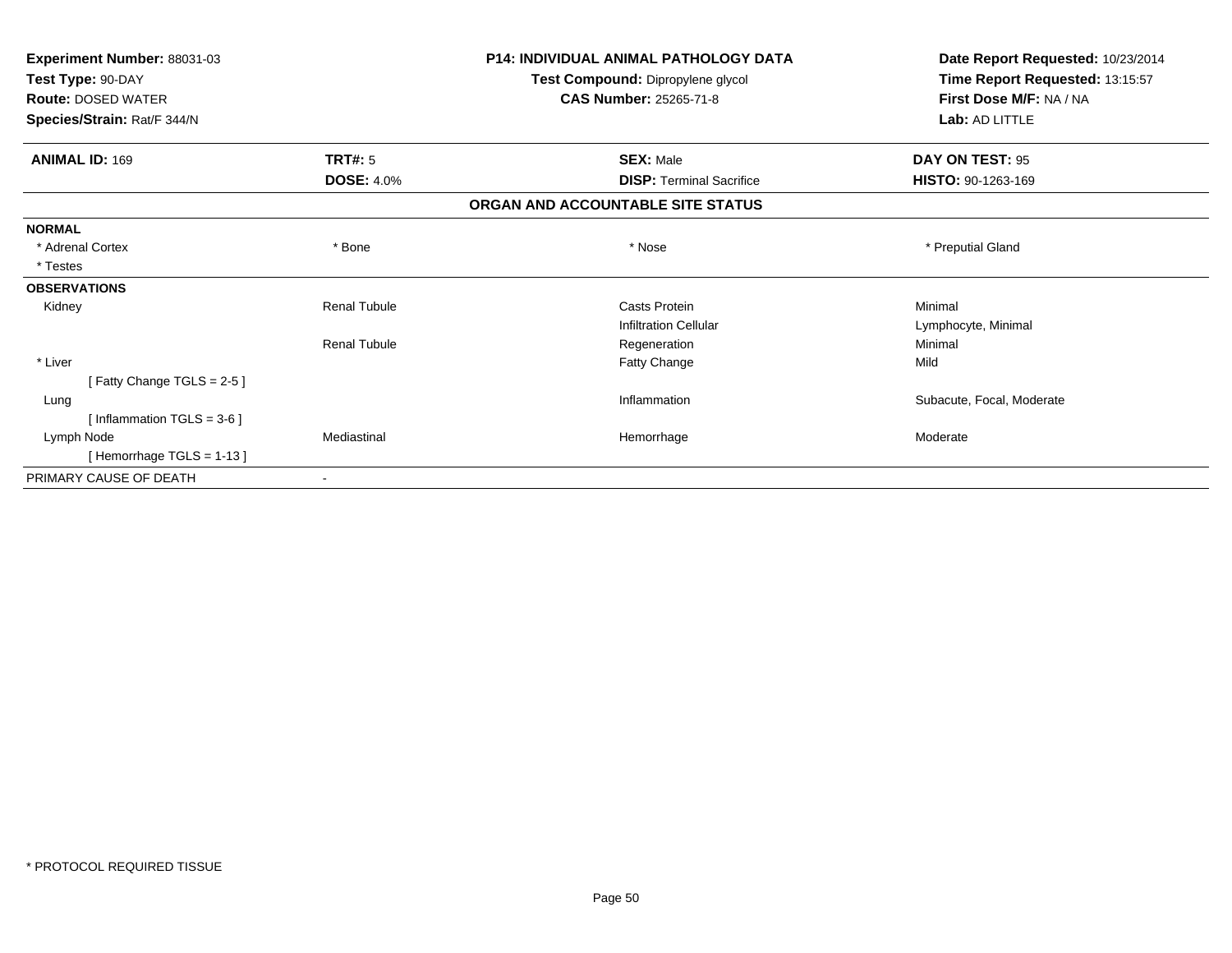| <b>Experiment Number: 88031-03</b><br>Test Type: 90-DAY |                     | <b>P14: INDIVIDUAL ANIMAL PATHOLOGY DATA</b> | Date Report Requested: 10/23/2014 |
|---------------------------------------------------------|---------------------|----------------------------------------------|-----------------------------------|
|                                                         |                     | <b>Test Compound: Dipropylene glycol</b>     | Time Report Requested: 13:15:57   |
| <b>Route: DOSED WATER</b>                               |                     | <b>CAS Number: 25265-71-8</b>                | First Dose M/F: NA / NA           |
| Species/Strain: Rat/F 344/N                             |                     |                                              | <b>Lab: AD LITTLE</b>             |
| <b>ANIMAL ID: 170</b>                                   | <b>TRT#: 5</b>      | <b>SEX: Male</b>                             | DAY ON TEST: 95                   |
|                                                         | <b>DOSE: 4.0%</b>   | <b>DISP: Terminal Sacrifice</b>              | <b>HISTO: 90-1263-170</b>         |
|                                                         |                     | ORGAN AND ACCOUNTABLE SITE STATUS            |                                   |
| <b>NORMAL</b>                                           |                     |                                              |                                   |
| * Bone                                                  | * Nose              | * Preputial Gland                            | * Testes                          |
| <b>OBSERVATIONS</b>                                     |                     |                                              |                                   |
| * Adrenal Cortex                                        |                     | Hypertrophy                                  | Minimal                           |
| Kidney                                                  | <b>Renal Tubule</b> | Casts Protein                                | Mild                              |
|                                                         |                     | <b>Infiltration Cellular</b>                 | Lymphocyte, Minimal               |
|                                                         | <b>Renal Tubule</b> | Regeneration                                 | Minimal                           |
| * Liver                                                 |                     | Fatty Change                                 | Moderate                          |
| PRIMARY CAUSE OF DEATH                                  |                     |                                              |                                   |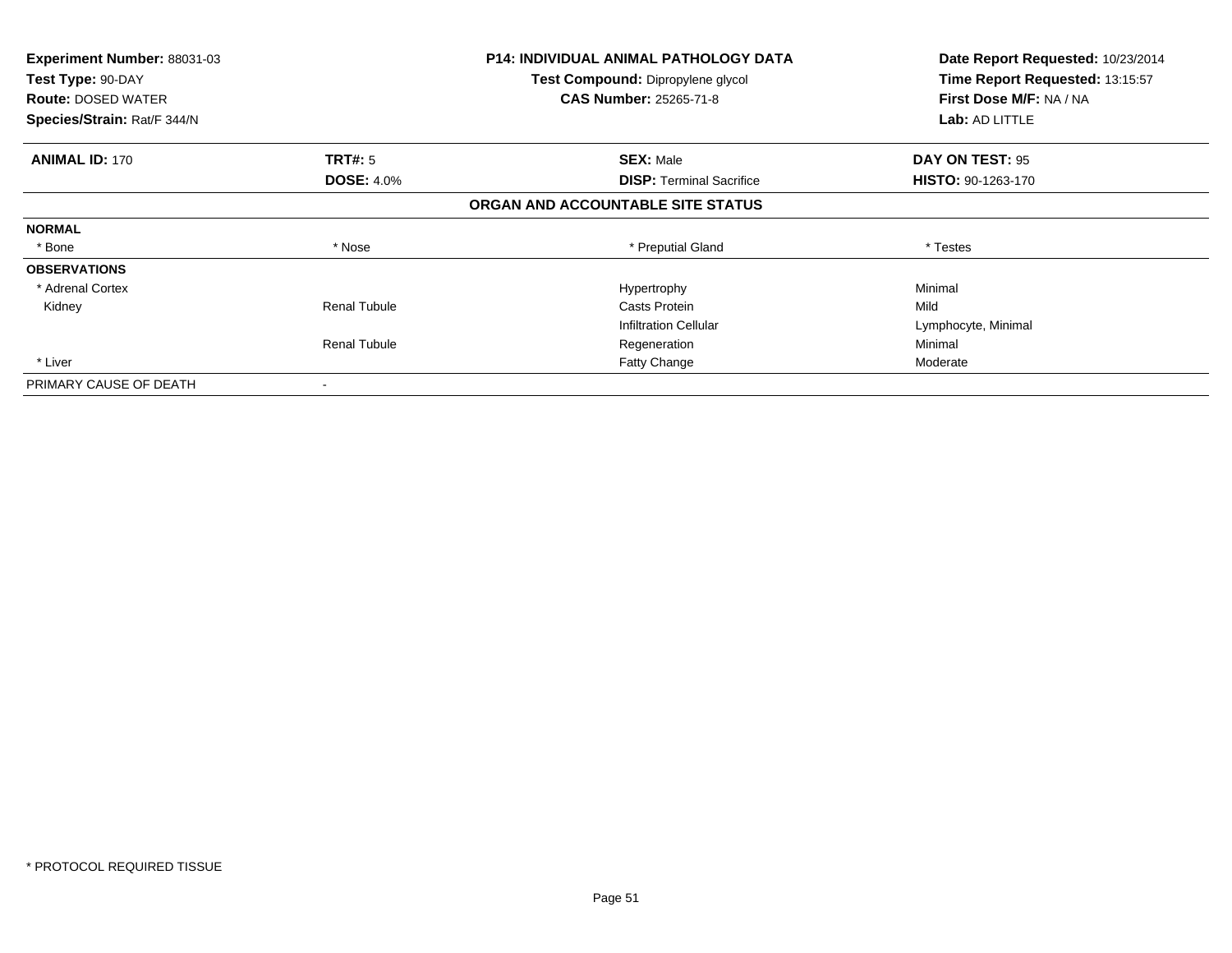| Experiment Number: 88031-03 |                            | <b>P14: INDIVIDUAL ANIMAL PATHOLOGY DATA</b> | Date Report Requested: 10/23/2014 |  |
|-----------------------------|----------------------------|----------------------------------------------|-----------------------------------|--|
| Test Type: 90-DAY           |                            | Test Compound: Dipropylene glycol            | Time Report Requested: 13:15:57   |  |
| <b>Route: DOSED WATER</b>   |                            | <b>CAS Number: 25265-71-8</b>                | First Dose M/F: NA / NA           |  |
| Species/Strain: Rat/F 344/N |                            |                                              | Lab: AD LITTLE                    |  |
|                             |                            |                                              |                                   |  |
| <b>ANIMAL ID: 171</b>       | TRT#: 6                    | <b>SEX: Male</b>                             | DAY ON TEST: 95                   |  |
|                             | <b>DOSE: 8.0%</b>          | <b>DISP: Terminal Sacrifice</b>              | HISTO: 90-1263-171                |  |
|                             |                            | ORGAN AND ACCOUNTABLE SITE STATUS            |                                   |  |
| <b>NORMAL</b>               |                            |                                              |                                   |  |
| * Adrenal Medulla           | * Blood Vessel             | * Bone                                       | * Bone Marrow                     |  |
| * Brain                     | * Epididymis               | * Esophagus                                  | * Heart                           |  |
| * Intestine Large, Cecum    | * Intestine Large, Colon   | * Intestine Large, Rectum                    | * Intestine Small, Duodenum       |  |
| * Intestine Small, Ileum    | * Intestine Small, Jejunum | * Islets, Pancreatic                         | * Lung                            |  |
| * Lymph Node, Mesenteric    | * Mammary Gland            | * Pancreas                                   | * Parathyroid Gland               |  |
| * Pituitary Gland           | * Prostate                 | * Salivary Glands                            | * Seminal Vesicle                 |  |
| * Skin                      | * Spleen                   | * Stomach, Forestomach                       | * Stomach, Glandular              |  |
| * Thymus                    | * Thyroid Gland            | * Trachea                                    | * Urinary Bladder                 |  |
| <b>OBSERVATIONS</b>         |                            |                                              |                                   |  |
| * Adrenal Cortex            |                            | Hypertrophy                                  | Mild                              |  |
| * Kidney                    | <b>Renal Tubule</b>        | <b>Casts Protein</b>                         | Mild                              |  |
|                             | <b>Renal Tubule</b>        | Regeneration                                 | Minimal                           |  |
| * Liver                     |                            | <b>Fatty Change</b>                          | Moderate                          |  |
| * Lymph Node, Mandibular    |                            | Hemorrhage                                   | Minimal                           |  |
| * Nose                      | Olfactory Epi              | Degeneration                                 | Focal, Moderate                   |  |
| * Preputial Gland           |                            | Atrophy                                      | Mild                              |  |
| [Atrophy TGLS = $2-10$ ]    |                            |                                              |                                   |  |
| * Testes                    |                            | Atrophy                                      | Moderate                          |  |
| [Atrophy TGLS = $3-9$ ]     |                            |                                              |                                   |  |
| PRIMARY CAUSE OF DEATH      |                            |                                              |                                   |  |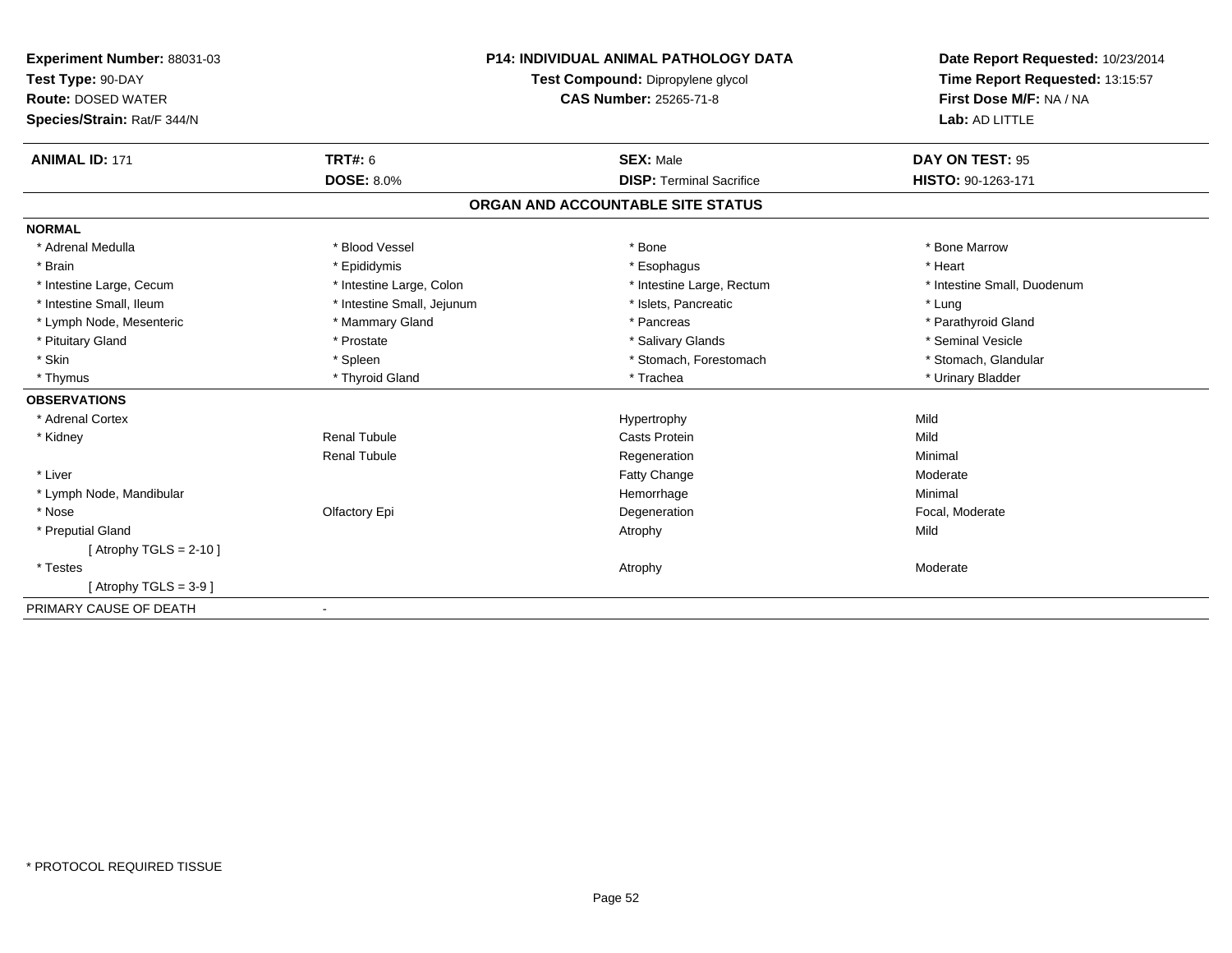| Test Type: 90-DAY<br><b>Route: DOSED WATER</b> |                           | Test Compound: Dipropylene glycol<br>CAS Number: 25265-71-8 | Time Report Requested: 13:15:58 |
|------------------------------------------------|---------------------------|-------------------------------------------------------------|---------------------------------|
|                                                |                           |                                                             |                                 |
|                                                |                           |                                                             | First Dose M/F: NA / NA         |
| Species/Strain: Rat/F 344/N                    |                           |                                                             | Lab: AD LITTLE                  |
| <b>ANIMAL ID: 172</b>                          | <b>TRT#: 6</b>            | <b>SEX: Male</b>                                            | DAY ON TEST: 95                 |
|                                                | <b>DOSE: 8.0%</b>         | <b>DISP: Terminal Sacrifice</b>                             | HISTO: 90-1263-172              |
|                                                |                           | ORGAN AND ACCOUNTABLE SITE STATUS                           |                                 |
| <b>NORMAL</b>                                  |                           |                                                             |                                 |
| * Adrenal Medulla                              | * Blood Vessel            | * Bone                                                      | * Bone Marrow                   |
| * Brain                                        | * Esophagus               | * Heart                                                     | * Intestine Large, Cecum        |
| * Intestine Large, Colon                       | * Intestine Large, Rectum | * Intestine Small, Duodenum                                 | * Intestine Small, Ileum        |
| * Intestine Small, Jejunum                     | * Islets, Pancreatic      | * Lung                                                      | * Lymph Node, Mandibular        |
| * Lymph Node, Mesenteric                       | * Mammary Gland           | * Pancreas                                                  | * Parathyroid Gland             |
| * Pituitary Gland                              | * Prostate                | * Salivary Glands                                           | * Seminal Vesicle               |
| * Skin                                         | * Spleen                  | * Stomach, Forestomach                                      | * Stomach, Glandular            |
| * Thymus                                       | * Thyroid Gland           | * Trachea                                                   | * Urinary Bladder               |
| <b>OBSERVATIONS</b>                            |                           |                                                             |                                 |
| * Adrenal Cortex                               |                           | Hypertrophy                                                 | Moderate                        |
| * Epididymis                                   |                           | Hypospermia                                                 | Marked                          |
| * Kidney                                       | <b>Renal Tubule</b>       | Casts Protein                                               | Minimal                         |
|                                                | <b>Renal Tubule</b>       | Regeneration                                                | Minimal                         |
| * Liver                                        |                           | <b>Atypical Focus</b>                                       | Multiple, Moderate              |
|                                                |                           | Fatty Change                                                | Moderate                        |
|                                                |                           | Fibrosis                                                    | Focal, Minimal                  |
| Note: [ Hepatoclr Aden ] TGLs = 6,9-5          |                           |                                                             |                                 |
| [Atypical Focus TGLS = 6,9-5]                  |                           |                                                             |                                 |
| [Fatty Change TGLS = 3,4-5]                    |                           |                                                             |                                 |
| * Nose                                         | Olfactory Epi             | Degeneration                                                | Focal, Moderate                 |
| * Preputial Gland                              |                           | Atrophy                                                     | Minimal                         |
| [Atrophy TGLS = $8-10$ ]                       |                           |                                                             |                                 |
| * Testes                                       |                           | Atrophy                                                     | Marked                          |
| [Atrophy TGLS = $1-9$ ]                        |                           |                                                             |                                 |
| PRIMARY CAUSE OF DEATH                         | $\blacksquare$            |                                                             |                                 |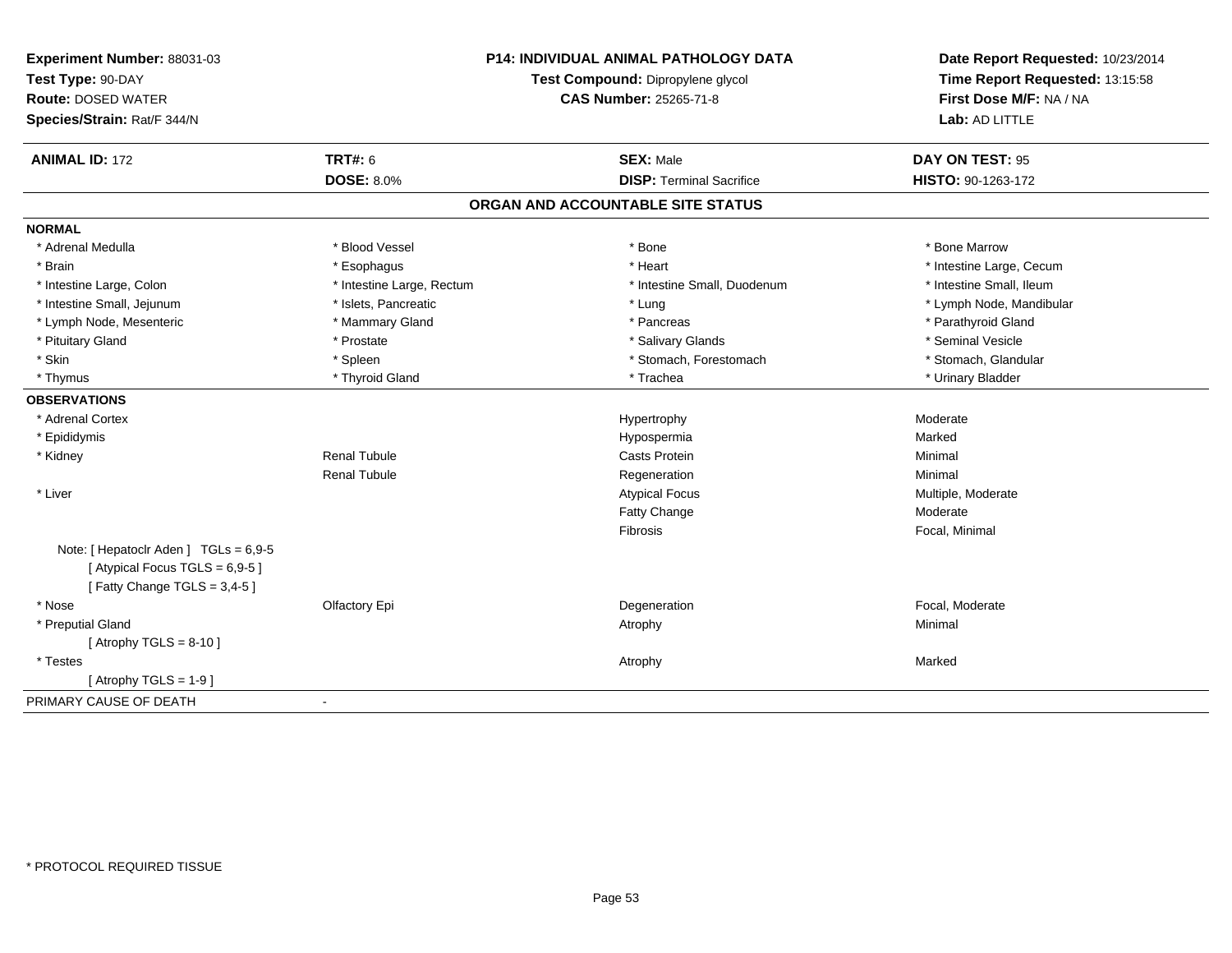| Experiment Number: 88031-03             |                            | <b>P14: INDIVIDUAL ANIMAL PATHOLOGY DATA</b> | Date Report Requested: 10/23/2014 |
|-----------------------------------------|----------------------------|----------------------------------------------|-----------------------------------|
| Test Type: 90-DAY                       |                            | Test Compound: Dipropylene glycol            | Time Report Requested: 13:15:58   |
| <b>Route: DOSED WATER</b>               | CAS Number: 25265-71-8     |                                              | First Dose M/F: NA / NA           |
| Species/Strain: Rat/F 344/N             |                            |                                              | Lab: AD LITTLE                    |
|                                         |                            |                                              |                                   |
| <b>ANIMAL ID: 173</b>                   | <b>TRT#: 6</b>             | <b>SEX: Male</b>                             | DAY ON TEST: 95                   |
|                                         | <b>DOSE: 8.0%</b>          | <b>DISP: Terminal Sacrifice</b>              | HISTO: 90-1263-173                |
|                                         |                            | ORGAN AND ACCOUNTABLE SITE STATUS            |                                   |
| <b>NORMAL</b>                           |                            |                                              |                                   |
| * Adrenal Medulla                       | * Blood Vessel             | * Bone                                       | * Bone Marrow                     |
| * Brain                                 | * Epididymis               | * Esophagus                                  | * Heart                           |
| * Intestine Large, Cecum                | * Intestine Large, Colon   | * Intestine Large, Rectum                    | * Intestine Small, Duodenum       |
| * Intestine Small, Ileum                | * Intestine Small, Jejunum | * Islets, Pancreatic                         | * Lung                            |
| * Lymph Node, Mesenteric                | * Mammary Gland            | * Pancreas                                   | * Parathyroid Gland               |
| * Pituitary Gland                       | * Preputial Gland          | * Prostate                                   | * Salivary Glands                 |
| * Seminal Vesicle                       | * Skin                     | * Spleen                                     | * Stomach, Forestomach            |
| * Stomach, Glandular                    | * Thymus                   | * Thyroid Gland                              | * Trachea                         |
| * Urinary Bladder                       |                            |                                              |                                   |
| <b>OBSERVATIONS</b>                     |                            |                                              |                                   |
| * Adrenal Cortex                        |                            | Hypertrophy                                  | Moderate                          |
| * Kidney                                | <b>Renal Tubule</b>        | <b>Casts Protein</b>                         | Mild                              |
|                                         | <b>Renal Tubule</b>        | Regeneration                                 | Minimal                           |
| * Liver                                 |                            | <b>Atypical Focus</b>                        | Multiple, Moderate                |
|                                         |                            | <b>Fatty Change</b>                          | Moderate                          |
| [Atypical Focus TGLS = $2-13$ , $3-5$ ] |                            |                                              |                                   |
| * Lymph Node, Mandibular                |                            | Hemorrhage                                   | Mild                              |
| [Hemorrhage TGLS = 1-2]                 |                            |                                              |                                   |
| * Nose                                  | Olfactory Epi              | Degeneration                                 | Focal, Moderate                   |
| * Testes                                |                            | Atrophy                                      | Moderate                          |
| PRIMARY CAUSE OF DEATH                  | $\blacksquare$             |                                              |                                   |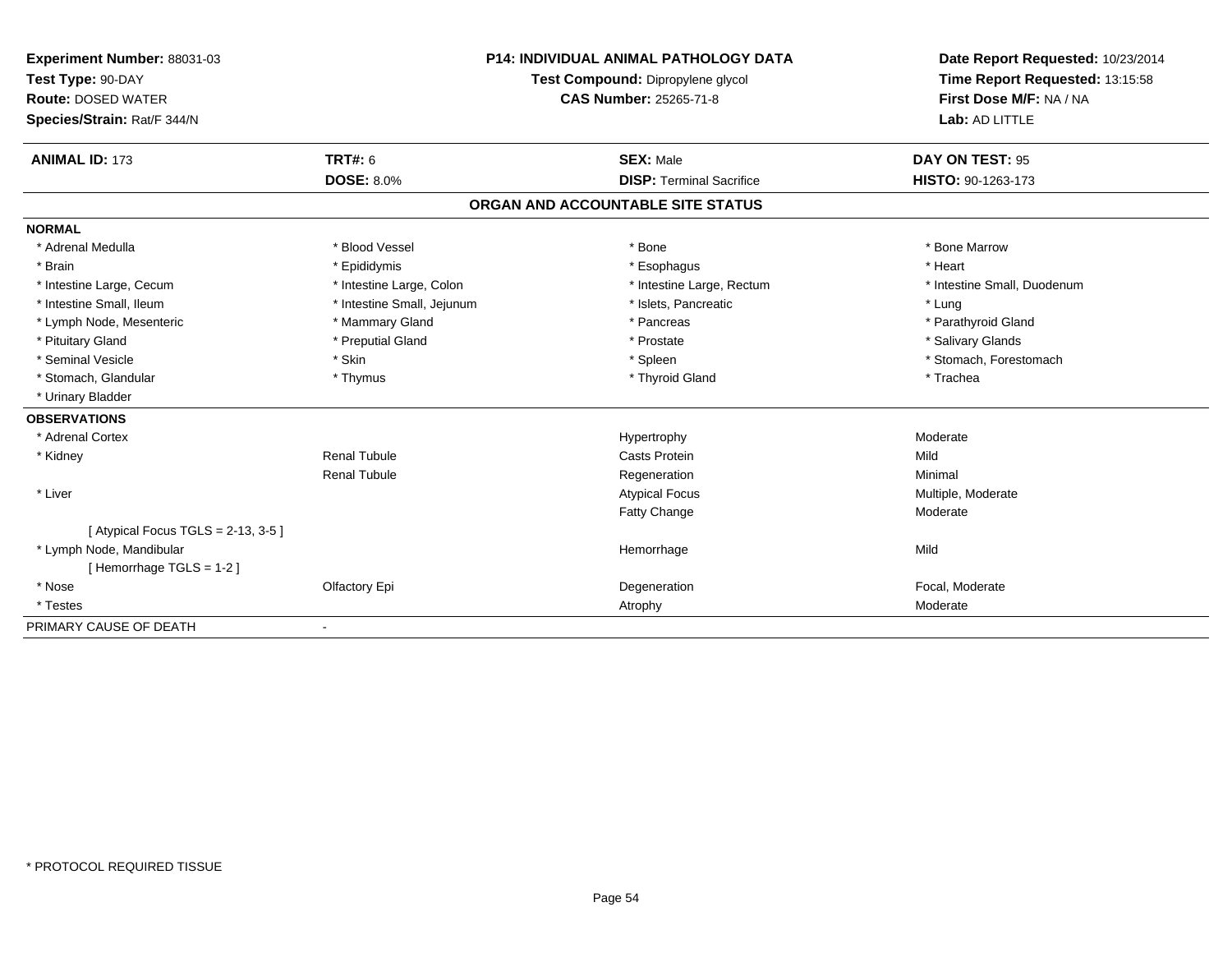| Experiment Number: 88031-03<br>Test Type: 90-DAY<br><b>Route: DOSED WATER</b><br>Species/Strain: Rat/F 344/N | P14: INDIVIDUAL ANIMAL PATHOLOGY DATA<br>Test Compound: Dipropylene glycol<br><b>CAS Number: 25265-71-8</b> |                                   | Date Report Requested: 10/23/2014<br>Time Report Requested: 13:15:58<br>First Dose M/F: NA / NA<br>Lab: AD LITTLE |
|--------------------------------------------------------------------------------------------------------------|-------------------------------------------------------------------------------------------------------------|-----------------------------------|-------------------------------------------------------------------------------------------------------------------|
| <b>ANIMAL ID: 174</b>                                                                                        | <b>TRT#: 6</b>                                                                                              | <b>SEX: Male</b>                  | DAY ON TEST: 95                                                                                                   |
|                                                                                                              | <b>DOSE: 8.0%</b>                                                                                           | <b>DISP: Terminal Sacrifice</b>   | HISTO: 90-1263-174                                                                                                |
|                                                                                                              |                                                                                                             | ORGAN AND ACCOUNTABLE SITE STATUS |                                                                                                                   |
| <b>NORMAL</b>                                                                                                |                                                                                                             |                                   |                                                                                                                   |
| * Adrenal Medulla                                                                                            | * Blood Vessel                                                                                              | * Bone                            | * Bone Marrow                                                                                                     |
| * Brain                                                                                                      | * Esophagus                                                                                                 | * Heart                           | * Intestine Large, Cecum                                                                                          |
| * Intestine Large, Colon                                                                                     | * Intestine Large, Rectum                                                                                   | * Intestine Small, Duodenum       | * Intestine Small, Ileum                                                                                          |
| * Intestine Small, Jejunum                                                                                   | * Islets, Pancreatic                                                                                        | * Lung                            | * Lymph Node, Mesenteric                                                                                          |
| * Mammary Gland                                                                                              | * Pancreas                                                                                                  | * Parathyroid Gland               | * Pituitary Gland                                                                                                 |
| * Preputial Gland                                                                                            | * Prostate                                                                                                  | * Salivary Glands                 | * Seminal Vesicle                                                                                                 |
| * Skin                                                                                                       | * Spleen                                                                                                    | * Stomach, Forestomach            | * Stomach, Glandular                                                                                              |
| * Thyroid Gland                                                                                              | * Trachea                                                                                                   | * Urinary Bladder                 |                                                                                                                   |
| <b>OBSERVATIONS</b>                                                                                          |                                                                                                             |                                   |                                                                                                                   |
| * Adrenal Cortex                                                                                             |                                                                                                             | Hypertrophy                       | Mild                                                                                                              |
|                                                                                                              |                                                                                                             | Vacuolization Cytoplasmic         | Focal, Minimal                                                                                                    |
| * Epididymis                                                                                                 |                                                                                                             | Hypospermia                       | Marked                                                                                                            |
| * Kidney                                                                                                     | <b>Renal Tubule</b>                                                                                         | Casts Protein                     | Mild                                                                                                              |
|                                                                                                              |                                                                                                             | <b>Infiltration Cellular</b>      | Lymphocyte, Minimal                                                                                               |
| [ Infiltration Cellular TGLS = 6-7 ]                                                                         |                                                                                                             |                                   |                                                                                                                   |
| * Liver                                                                                                      |                                                                                                             | <b>Atypical Focus</b>             | Multiple, Marked                                                                                                  |
|                                                                                                              |                                                                                                             | <b>Fatty Change</b>               | Moderate                                                                                                          |
| [Atypical Focus TGLS = 5,7-5]                                                                                |                                                                                                             |                                   |                                                                                                                   |
| [Fatty Change TGLS = 4-5]                                                                                    |                                                                                                             |                                   |                                                                                                                   |
| * Lymph Node, Mandibular                                                                                     |                                                                                                             | Hemorrhage                        | Mild                                                                                                              |
| [Hemorrhage TGLS = 2-2]                                                                                      |                                                                                                             |                                   |                                                                                                                   |
| * Nose                                                                                                       | Olfactory Epi                                                                                               | Degeneration                      | Focal, Moderate                                                                                                   |
| * Testes                                                                                                     |                                                                                                             | Atrophy                           | Marked                                                                                                            |
| [Atrophy TGLS = $3-9$ ]                                                                                      |                                                                                                             |                                   |                                                                                                                   |
| * Thymus                                                                                                     |                                                                                                             | Hemorrhage                        | Minimal                                                                                                           |
| PRIMARY CAUSE OF DEATH                                                                                       | $\blacksquare$                                                                                              |                                   |                                                                                                                   |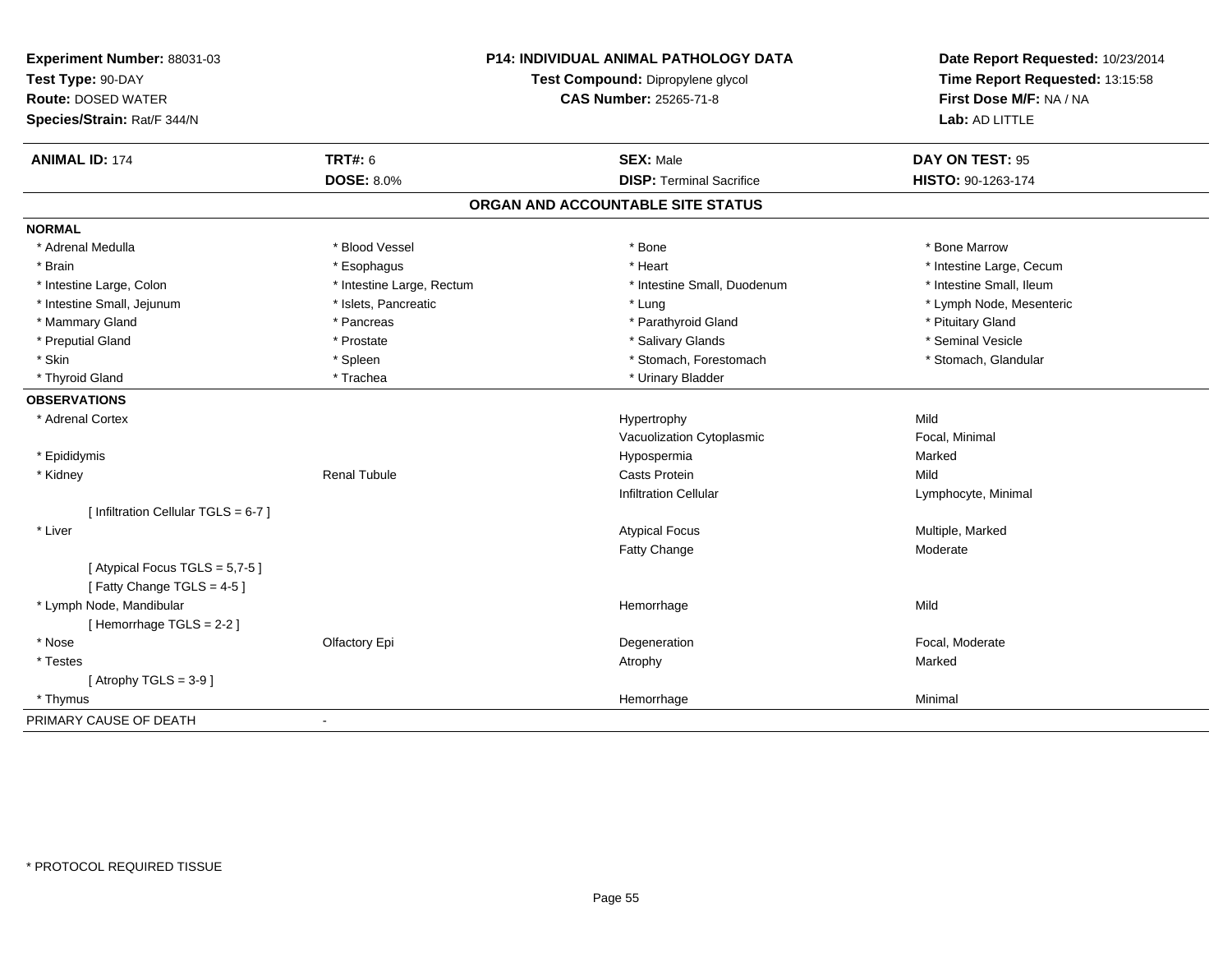| Experiment Number: 88031-03 | <b>P14: INDIVIDUAL ANIMAL PATHOLOGY DATA</b> |                                   | Date Report Requested: 10/23/2014 |
|-----------------------------|----------------------------------------------|-----------------------------------|-----------------------------------|
| Test Type: 90-DAY           |                                              | Test Compound: Dipropylene glycol | Time Report Requested: 13:15:58   |
| <b>Route: DOSED WATER</b>   | <b>CAS Number: 25265-71-8</b>                |                                   | First Dose M/F: NA / NA           |
| Species/Strain: Rat/F 344/N |                                              |                                   | Lab: AD LITTLE                    |
| <b>ANIMAL ID: 175</b>       | TRT#: 6                                      | <b>SEX: Male</b>                  | DAY ON TEST: 95                   |
|                             | <b>DOSE: 8.0%</b>                            | <b>DISP: Terminal Sacrifice</b>   | HISTO: 90-1263-175                |
|                             |                                              | ORGAN AND ACCOUNTABLE SITE STATUS |                                   |
| <b>NORMAL</b>               |                                              |                                   |                                   |
| * Adrenal Medulla           | * Blood Vessel                               | * Bone                            | * Bone Marrow                     |
| * Brain                     | * Epididymis                                 | * Esophagus                       | * Heart                           |
| * Intestine Large, Cecum    | * Intestine Large, Colon                     | * Intestine Large, Rectum         | * Intestine Small, Duodenum       |
| * Intestine Small, Ileum    | * Intestine Small, Jejunum                   | * Islets, Pancreatic              | * Lung                            |
| * Lymph Node, Mesenteric    | * Mammary Gland                              | * Pancreas                        | * Parathyroid Gland               |
| * Pituitary Gland           | * Prostate                                   | * Salivary Glands                 | * Seminal Vesicle                 |
| * Skin                      | * Spleen                                     | * Stomach, Forestomach            | * Stomach, Glandular              |
| * Thyroid Gland             | * Trachea                                    | * Urinary Bladder                 |                                   |
| <b>OBSERVATIONS</b>         |                                              |                                   |                                   |
| * Adrenal Cortex            |                                              | Hypertrophy                       | Moderate                          |
| * Kidney                    | <b>Renal Tubule</b>                          | <b>Casts Protein</b>              | Mild                              |
|                             |                                              | <b>Infiltration Cellular</b>      | Lymphocyte, Minimal               |
|                             | <b>Renal Tubule</b>                          | Regeneration                      | Minimal                           |
| * Liver                     |                                              | Fatty Change                      | Moderate                          |
| * Lymph Node, Mandibular    |                                              | Hemorrhage                        | Mild                              |
| * Nose                      | Olfactory Epi                                | Degeneration                      | Focal, Moderate                   |
| * Preputial Gland           |                                              | Atrophy                           | Mild                              |
| [Atrophy TGLS = $3-10$ ]    |                                              |                                   |                                   |
| * Testes                    |                                              | Atrophy                           | Moderate                          |
| [Atrophy TGLS = $2-9$ ]     |                                              |                                   |                                   |
| * Thymus                    |                                              | Hemorrhage                        | Minimal                           |
| PRIMARY CAUSE OF DEATH      |                                              |                                   |                                   |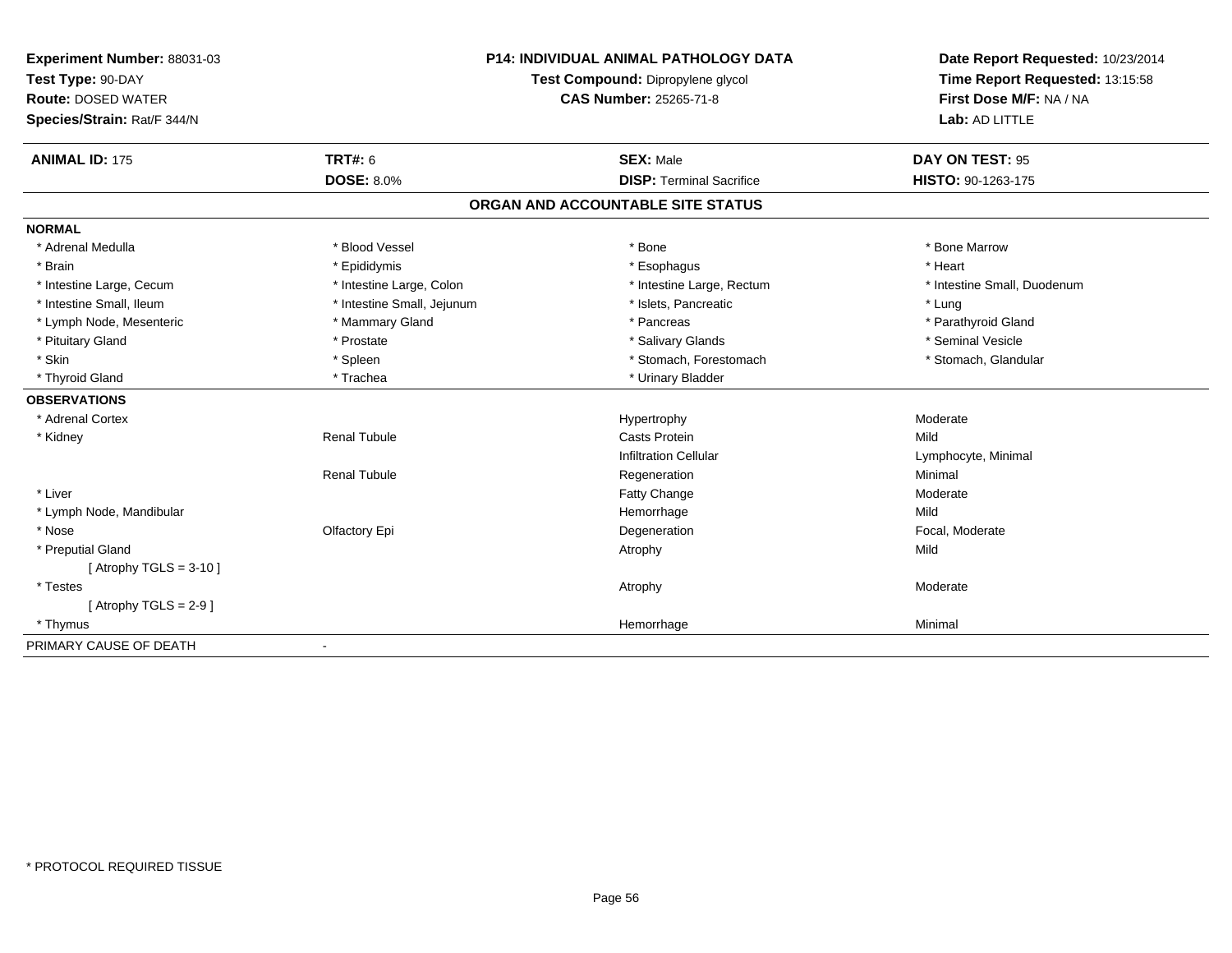| Experiment Number: 88031-03 | <b>P14: INDIVIDUAL ANIMAL PATHOLOGY DATA</b> |                                   | Date Report Requested: 10/23/2014 |
|-----------------------------|----------------------------------------------|-----------------------------------|-----------------------------------|
| Test Type: 90-DAY           |                                              | Test Compound: Dipropylene glycol | Time Report Requested: 13:15:58   |
| <b>Route: DOSED WATER</b>   | <b>CAS Number: 25265-71-8</b>                |                                   | First Dose M/F: NA / NA           |
| Species/Strain: Rat/F 344/N |                                              |                                   | Lab: AD LITTLE                    |
| <b>ANIMAL ID: 176</b>       | TRT#: 6                                      | <b>SEX: Male</b>                  | DAY ON TEST: 95                   |
|                             | <b>DOSE: 8.0%</b>                            | <b>DISP: Terminal Sacrifice</b>   | HISTO: 90-1263-176                |
|                             |                                              | ORGAN AND ACCOUNTABLE SITE STATUS |                                   |
| <b>NORMAL</b>               |                                              |                                   |                                   |
| * Adrenal Medulla           | * Blood Vessel                               | * Bone                            | * Bone Marrow                     |
| * Brain                     | * Esophagus                                  | * Heart                           | * Intestine Large, Cecum          |
| * Intestine Large, Colon    | * Intestine Large, Rectum                    | * Intestine Small, Duodenum       | * Intestine Small, Ileum          |
| * Intestine Small, Jejunum  | * Islets, Pancreatic                         | * Lung                            | * Lymph Node, Mandibular          |
| * Lymph Node, Mesenteric    | * Pancreas                                   | * Pituitary Gland                 | * Prostate                        |
| * Salivary Glands           | * Seminal Vesicle                            | * Skin                            | * Spleen                          |
| * Stomach, Forestomach      | * Stomach, Glandular                         | * Thymus                          | * Thyroid Gland                   |
| * Trachea                   | * Urinary Bladder                            |                                   |                                   |
| <b>MISSING</b>              |                                              |                                   |                                   |
| * Mammary Gland             | * Parathyroid Gland                          |                                   |                                   |
| <b>OBSERVATIONS</b>         |                                              |                                   |                                   |
| * Adrenal Cortex            |                                              | Hypertrophy                       | Minimal                           |
| * Epididymis                |                                              | Hypospermia                       | Mild                              |
| * Kidney                    | <b>Renal Tubule</b>                          | <b>Casts Protein</b>              | Mild                              |
|                             |                                              | <b>Infiltration Cellular</b>      | Lymphocyte, Minimal               |
|                             | Renal Tubule                                 | Regeneration                      | Minimal                           |
| * Liver                     |                                              | <b>Atypical Focus</b>             | Multiple, Moderate                |
|                             |                                              | <b>Fatty Change</b>               | Mild                              |
| [Atypical Focus TGLS = 3-5] |                                              |                                   |                                   |
| * Nose                      | Olfactory Epi                                | Degeneration                      | Focal, Moderate                   |
| * Preputial Gland           |                                              | Atrophy                           | Mild                              |
| * Testes                    |                                              | Atrophy                           | Moderate                          |
| [Atrophy TGLS = $2-9$ ]     |                                              |                                   |                                   |
| PRIMARY CAUSE OF DEATH      | $\overline{a}$                               |                                   |                                   |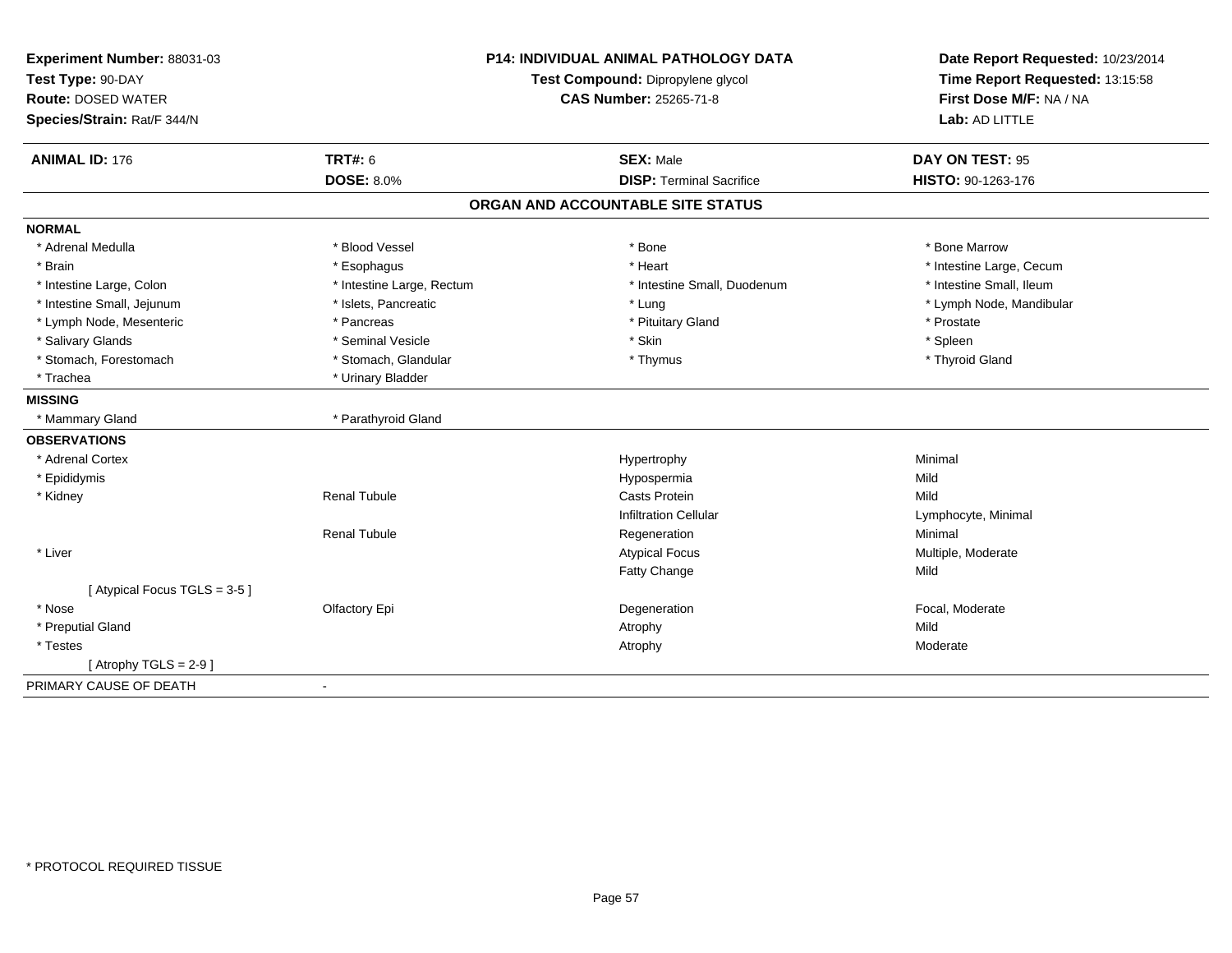| Experiment Number: 88031-03                              | <b>P14: INDIVIDUAL ANIMAL PATHOLOGY DATA</b> |                                   | Date Report Requested: 10/23/2014 |  |
|----------------------------------------------------------|----------------------------------------------|-----------------------------------|-----------------------------------|--|
| Test Type: 90-DAY                                        |                                              | Test Compound: Dipropylene glycol | Time Report Requested: 13:15:58   |  |
| <b>Route: DOSED WATER</b>                                | <b>CAS Number: 25265-71-8</b>                |                                   | First Dose M/F: NA / NA           |  |
| Species/Strain: Rat/F 344/N                              |                                              |                                   | Lab: AD LITTLE                    |  |
| <b>ANIMAL ID: 177</b>                                    | <b>TRT#: 6</b>                               | <b>SEX: Male</b>                  | DAY ON TEST: 95                   |  |
|                                                          | <b>DOSE: 8.0%</b>                            | <b>DISP: Terminal Sacrifice</b>   | HISTO: 90-1263-177                |  |
|                                                          |                                              | ORGAN AND ACCOUNTABLE SITE STATUS |                                   |  |
| <b>NORMAL</b>                                            |                                              |                                   |                                   |  |
| * Adrenal Medulla                                        | * Blood Vessel                               | * Bone                            | * Bone Marrow                     |  |
| * Brain                                                  | * Esophagus                                  | * Heart                           | * Intestine Large, Cecum          |  |
| * Intestine Large, Colon                                 | * Intestine Large, Rectum                    | * Intestine Small, Duodenum       | * Intestine Small, Ileum          |  |
| * Intestine Small, Jejunum                               | * Islets, Pancreatic                         | * Lung                            | * Lymph Node, Mandibular          |  |
| * Lymph Node, Mesenteric                                 | * Mammary Gland                              | * Pancreas                        | * Parathyroid Gland               |  |
| * Pituitary Gland                                        | * Preputial Gland                            | * Prostate                        | * Salivary Glands                 |  |
| * Skin                                                   | * Spleen                                     | * Stomach, Forestomach            | * Stomach, Glandular              |  |
| * Thymus                                                 | * Thyroid Gland                              | * Trachea                         | * Urinary Bladder                 |  |
| <b>OBSERVATIONS</b>                                      |                                              |                                   |                                   |  |
| * Adrenal Cortex                                         |                                              | Hypertrophy                       | Mild                              |  |
| * Epididymis                                             |                                              | Hypospermia                       | Marked                            |  |
| * Kidney                                                 | <b>Renal Tubule</b>                          | <b>Casts Protein</b>              | Minimal                           |  |
| * Liver                                                  |                                              | <b>Atypical Focus</b>             | Multiple, Moderate                |  |
|                                                          |                                              | Fatty Change                      | Mild                              |  |
| [Atypical Focus TGLS = 7-5]<br>[Fatty Change TGLS = 6-5] |                                              |                                   |                                   |  |
| * Nose                                                   | Olfactory Epi                                | Degeneration                      | Focal, Moderate                   |  |
| * Seminal Vesicle                                        |                                              | Depletion Cellular                | Moderate                          |  |
| [Depletion Cellular TGLS = 4-10]                         |                                              |                                   |                                   |  |
| * Testes                                                 |                                              | Atrophy                           | Marked                            |  |
| [Atrophy TGLS = $2.5 - 9$ ]                              |                                              |                                   |                                   |  |
| PRIMARY CAUSE OF DEATH                                   | $\blacksquare$                               |                                   |                                   |  |
|                                                          |                                              |                                   |                                   |  |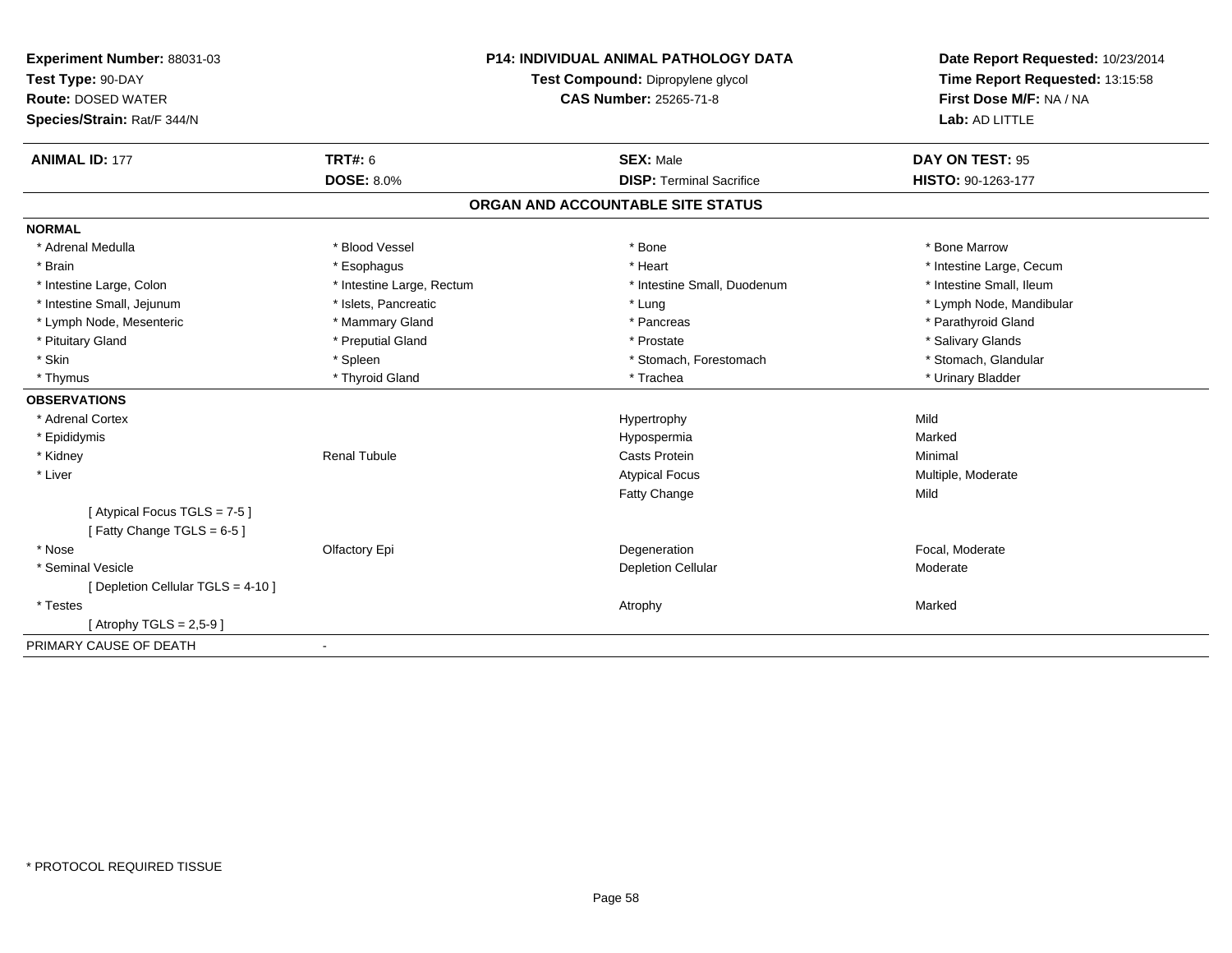| Experiment Number: 88031-03 |                               | <b>P14: INDIVIDUAL ANIMAL PATHOLOGY DATA</b> | Date Report Requested: 10/23/2014 |
|-----------------------------|-------------------------------|----------------------------------------------|-----------------------------------|
| Test Type: 90-DAY           |                               | Test Compound: Dipropylene glycol            | Time Report Requested: 13:15:58   |
| <b>Route: DOSED WATER</b>   | <b>CAS Number: 25265-71-8</b> |                                              | First Dose M/F: NA / NA           |
| Species/Strain: Rat/F 344/N |                               |                                              | Lab: AD LITTLE                    |
| <b>ANIMAL ID: 178</b>       | <b>TRT#: 6</b>                | <b>SEX: Male</b>                             | DAY ON TEST: 95                   |
|                             | <b>DOSE: 8.0%</b>             | <b>DISP: Terminal Sacrifice</b>              | HISTO: 90-1263-178                |
|                             |                               | ORGAN AND ACCOUNTABLE SITE STATUS            |                                   |
| <b>NORMAL</b>               |                               |                                              |                                   |
| * Adrenal Medulla           | * Blood Vessel                | * Bone                                       | * Bone Marrow                     |
| * Brain                     | * Esophagus                   | * Heart                                      | * Intestine Large, Cecum          |
| * Intestine Large, Colon    | * Intestine Large, Rectum     | * Intestine Small. Duodenum                  | * Intestine Small, Ileum          |
| * Intestine Small, Jejunum  | * Islets, Pancreatic          | * Lung                                       | * Lymph Node, Mandibular          |
| * Lymph Node, Mesenteric    | * Mammary Gland               | * Pancreas                                   | * Parathyroid Gland               |
| * Pituitary Gland           | * Preputial Gland             | * Prostate                                   | * Salivary Glands                 |
| * Seminal Vesicle           | * Skin                        | * Spleen                                     | * Stomach, Forestomach            |
| * Stomach, Glandular        | * Thymus                      | * Thyroid Gland                              | * Trachea                         |
| * Urinary Bladder           |                               |                                              |                                   |
| <b>OBSERVATIONS</b>         |                               |                                              |                                   |
| * Adrenal Cortex            |                               | Hypertrophy                                  | Mild                              |
| * Epididymis                |                               | Hypospermia                                  | Mild                              |
| * Kidney                    | <b>Renal Tubule</b>           | <b>Casts Protein</b>                         | Mild                              |
|                             | <b>Renal Tubule</b>           | Hemorrhage                                   | Minimal                           |
|                             |                               | <b>Infiltration Cellular</b>                 | Lymphocyte, Minimal               |
|                             | <b>Renal Tubule</b>           | Regeneration                                 | Minimal                           |
| * Liver                     |                               | <b>Atypical Focus</b>                        | Multiple, Moderate                |
|                             |                               | Fatty Change                                 | Moderate                          |
| [Atypical Focus TGLS = 5-5] |                               |                                              |                                   |
| * Nose                      | Olfactory Epi                 | Degeneration                                 | Focal, Moderate                   |
| * Testes                    |                               | Atrophy                                      | Moderate                          |
| [Atrophy TGLS = $2-9$ ]     |                               |                                              |                                   |
| PRIMARY CAUSE OF DEATH      |                               |                                              |                                   |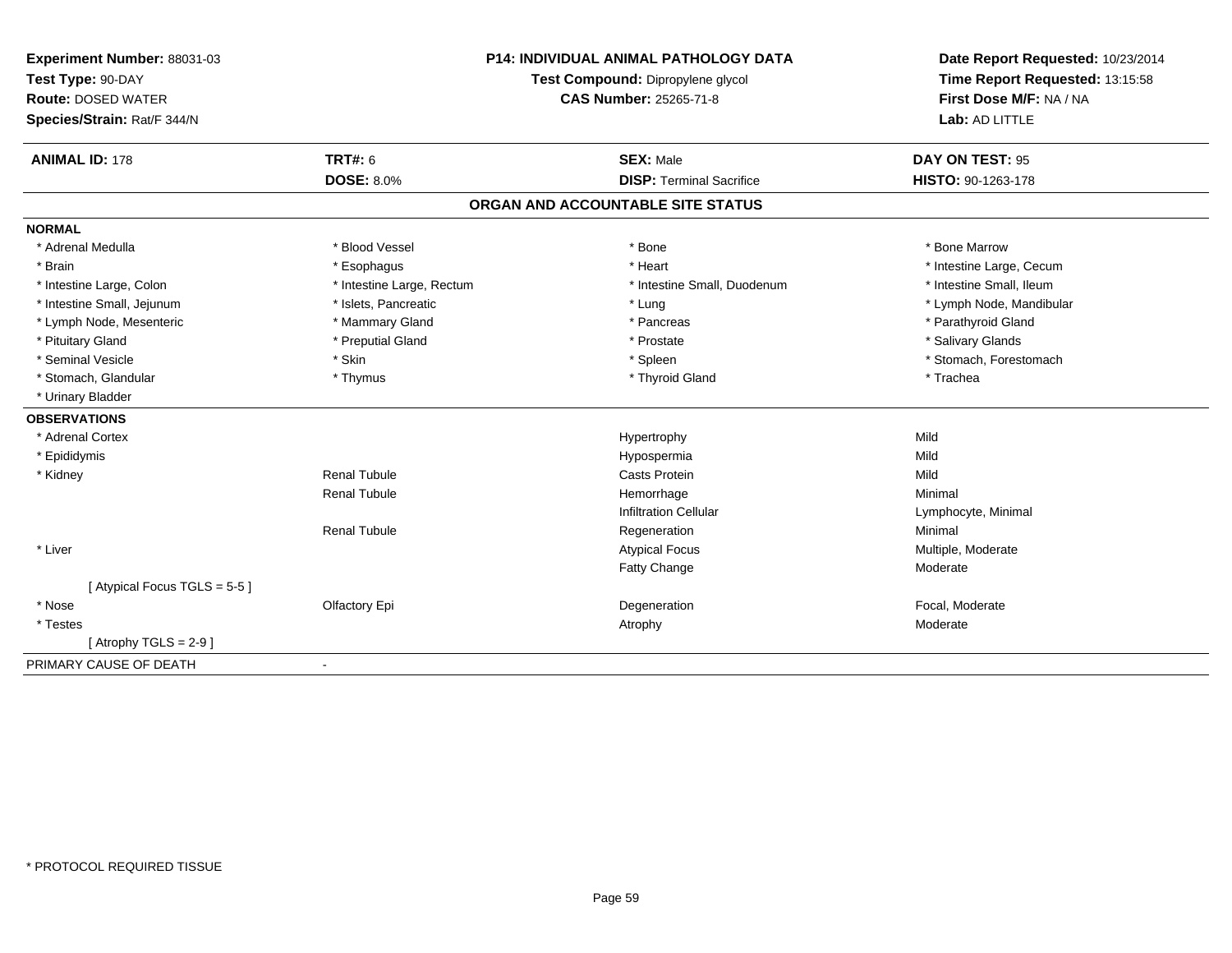| Experiment Number: 88031-03<br>Test Type: 90-DAY<br><b>Route: DOSED WATER</b><br>Species/Strain: Rat/F 344/N | P14: INDIVIDUAL ANIMAL PATHOLOGY DATA<br>Test Compound: Dipropylene glycol<br><b>CAS Number: 25265-71-8</b> |                                   | Date Report Requested: 10/23/2014<br>Time Report Requested: 13:15:58<br>First Dose M/F: NA / NA<br>Lab: AD LITTLE |
|--------------------------------------------------------------------------------------------------------------|-------------------------------------------------------------------------------------------------------------|-----------------------------------|-------------------------------------------------------------------------------------------------------------------|
| <b>ANIMAL ID: 179</b>                                                                                        | <b>TRT#: 6</b>                                                                                              | <b>SEX: Male</b>                  | DAY ON TEST: 95                                                                                                   |
|                                                                                                              | <b>DOSE: 8.0%</b>                                                                                           | <b>DISP: Terminal Sacrifice</b>   | HISTO: 90-1263-179                                                                                                |
|                                                                                                              |                                                                                                             | ORGAN AND ACCOUNTABLE SITE STATUS |                                                                                                                   |
| <b>NORMAL</b>                                                                                                |                                                                                                             |                                   |                                                                                                                   |
| * Adrenal Medulla                                                                                            | * Blood Vessel                                                                                              | * Bone                            | * Bone Marrow                                                                                                     |
| * Brain                                                                                                      | * Epididymis                                                                                                | * Esophagus                       | * Heart                                                                                                           |
| * Intestine Large, Cecum                                                                                     | * Intestine Large, Colon                                                                                    | * Intestine Large, Rectum         | * Intestine Small, Duodenum                                                                                       |
| * Intestine Small, Ileum                                                                                     | * Intestine Small, Jejunum                                                                                  | * Islets, Pancreatic              | * Lung                                                                                                            |
| * Lymph Node, Mesenteric                                                                                     | * Pancreas                                                                                                  | * Pituitary Gland                 | * Preputial Gland                                                                                                 |
| * Prostate                                                                                                   | * Salivary Glands                                                                                           | * Seminal Vesicle                 | * Skin                                                                                                            |
| * Spleen                                                                                                     | * Stomach, Forestomach                                                                                      | * Stomach, Glandular              | * Thyroid Gland                                                                                                   |
| * Trachea                                                                                                    | * Urinary Bladder                                                                                           |                                   |                                                                                                                   |
| <b>MISSING</b>                                                                                               |                                                                                                             |                                   |                                                                                                                   |
| * Mammary Gland                                                                                              | * Parathyroid Gland                                                                                         |                                   |                                                                                                                   |
| <b>OBSERVATIONS</b>                                                                                          |                                                                                                             |                                   |                                                                                                                   |
| * Adrenal Cortex                                                                                             |                                                                                                             | Hypertrophy                       | Mild                                                                                                              |
| * Kidney                                                                                                     | Renal Tubule                                                                                                | <b>Casts Protein</b>              | Mild                                                                                                              |
|                                                                                                              | <b>Renal Tubule</b>                                                                                         | Regeneration                      | Minimal                                                                                                           |
| * Liver                                                                                                      |                                                                                                             | <b>Atypical Focus</b>             | Multiple, Mild                                                                                                    |
|                                                                                                              |                                                                                                             | <b>Fatty Change</b>               | Moderate                                                                                                          |
| [Atypical Focus TGLS = 2-5]                                                                                  |                                                                                                             |                                   |                                                                                                                   |
| * Lymph Node, Mandibular                                                                                     |                                                                                                             | Hyperplasia                       | Lymphoid, Mild                                                                                                    |
| * Nose                                                                                                       | Olfactory Epi                                                                                               | Degeneration                      | Focal, Moderate                                                                                                   |
| * Testes                                                                                                     |                                                                                                             | Atrophy                           | Mild                                                                                                              |
| * Thymus                                                                                                     |                                                                                                             | Hemorrhage                        | Minimal                                                                                                           |
| Tooth                                                                                                        | Dentine                                                                                                     | Degeneration                      | Moderate                                                                                                          |
| Note: CHANGES ARE OBVIOUS IN THE DENTINE.                                                                    |                                                                                                             |                                   |                                                                                                                   |
|                                                                                                              | Note: THE ENAMEL WAS REMOVED IN PROCESSING, BUT DEGENERATIVE                                                |                                   |                                                                                                                   |
| [Degeneration TGLS = 3-13]                                                                                   |                                                                                                             |                                   |                                                                                                                   |
| PRIMARY CAUSE OF DEATH                                                                                       | $\blacksquare$                                                                                              |                                   |                                                                                                                   |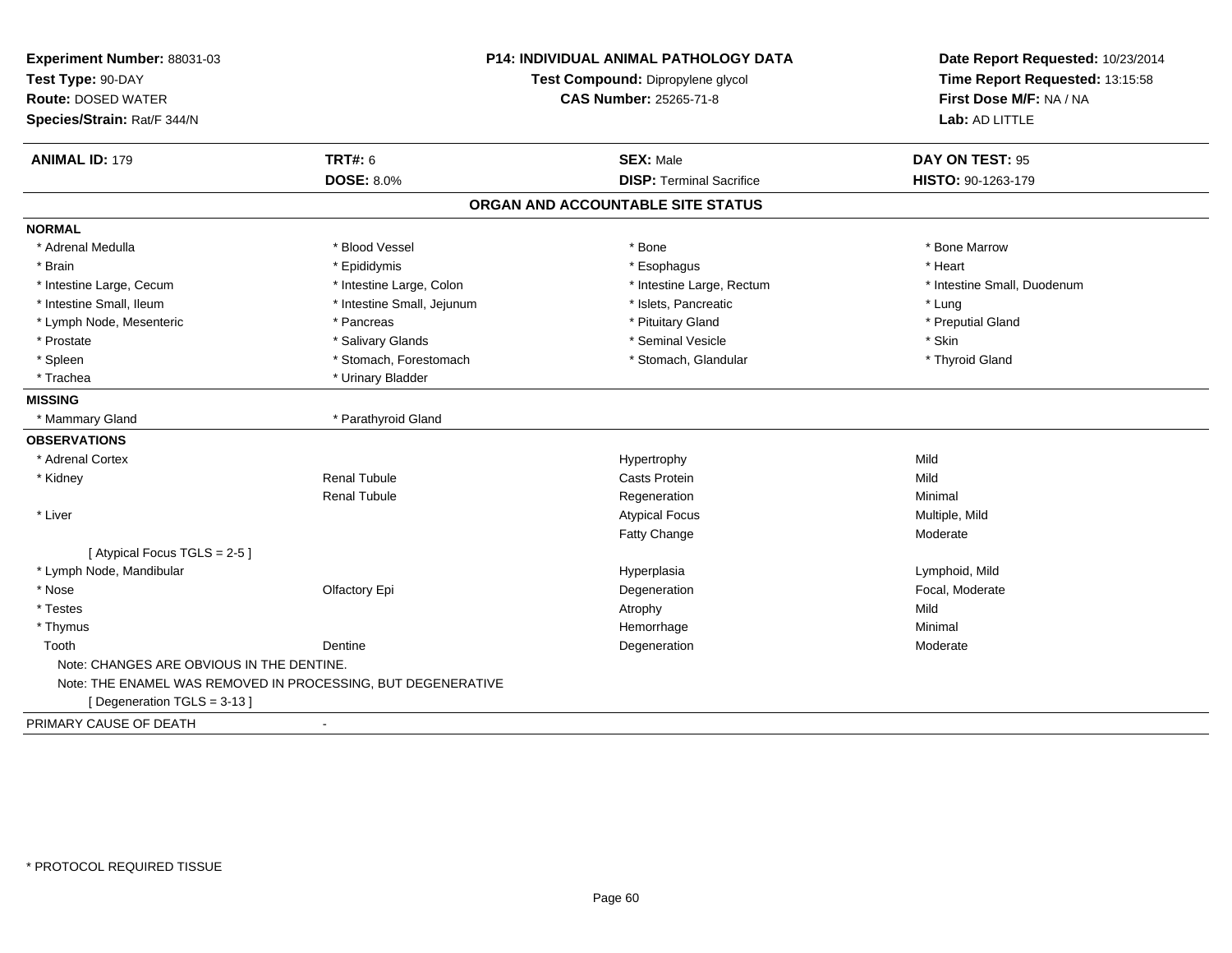| Experiment Number: 88031-03        |                                   | <b>P14: INDIVIDUAL ANIMAL PATHOLOGY DATA</b> | Date Report Requested: 10/23/2014 |
|------------------------------------|-----------------------------------|----------------------------------------------|-----------------------------------|
| Test Type: 90-DAY                  | Test Compound: Dipropylene glycol |                                              | Time Report Requested: 13:15:58   |
| <b>Route: DOSED WATER</b>          |                                   | <b>CAS Number: 25265-71-8</b>                | First Dose M/F: NA / NA           |
| Species/Strain: Rat/F 344/N        |                                   |                                              | Lab: AD LITTLE                    |
| <b>ANIMAL ID: 180</b>              | <b>TRT#: 6</b>                    | <b>SEX: Male</b>                             | DAY ON TEST: 95                   |
|                                    | <b>DOSE: 8.0%</b>                 | <b>DISP: Terminal Sacrifice</b>              | HISTO: 90-1263-180                |
|                                    |                                   | ORGAN AND ACCOUNTABLE SITE STATUS            |                                   |
| <b>NORMAL</b>                      |                                   |                                              |                                   |
| * Adrenal Medulla                  | * Blood Vessel                    | * Bone                                       | * Bone Marrow                     |
| * Brain                            | * Esophagus                       | * Heart                                      | * Intestine Large, Cecum          |
| * Intestine Large, Colon           | * Intestine Large, Rectum         | * Intestine Small, Duodenum                  | * Intestine Small, Ileum          |
| * Intestine Small, Jejunum         | * Islets, Pancreatic              | * Lung                                       | * Lymph Node, Mandibular          |
| * Lymph Node, Mesenteric           | * Mammary Gland                   | * Pancreas                                   | * Parathyroid Gland               |
| * Pituitary Gland                  | * Prostate                        | * Salivary Glands                            | * Skin                            |
| * Spleen                           | * Stomach, Forestomach            | * Stomach, Glandular                         | * Thymus                          |
| * Thyroid Gland                    | * Trachea                         | * Urinary Bladder                            |                                   |
| <b>OBSERVATIONS</b>                |                                   |                                              |                                   |
| * Adrenal Cortex                   |                                   | Hypertrophy                                  | Mild                              |
| * Epididymis                       |                                   | Hypospermia                                  | Marked                            |
| * Kidney                           | <b>Renal Tubule</b>               | <b>Casts Protein</b>                         | Mild                              |
|                                    | <b>Renal Tubule</b>               | Regeneration                                 | Minimal                           |
| * Liver                            |                                   | <b>Atypical Focus</b>                        | Multiple, Marked                  |
|                                    |                                   | Fatty Change                                 | Moderate                          |
| [Atypical Focus TGLS = 9-5,13]     |                                   |                                              |                                   |
| * Nose                             | Olfactory Epi                     | Degeneration                                 | Focal, Marked                     |
| * Preputial Gland                  |                                   | Atrophy                                      | Moderate                          |
| [Atrophy TGLS = $1-10$ ]           |                                   |                                              |                                   |
| * Seminal Vesicle                  |                                   | <b>Depletion Cellular</b>                    | Mild                              |
| [ Depletion Cellular TGLS = 8-10 ] |                                   |                                              |                                   |
| * Testes                           |                                   | Atrophy                                      | Marked                            |
| [Atrophy TGLS = $6-9$ ]            |                                   |                                              |                                   |
| PRIMARY CAUSE OF DEATH             | $\blacksquare$                    |                                              |                                   |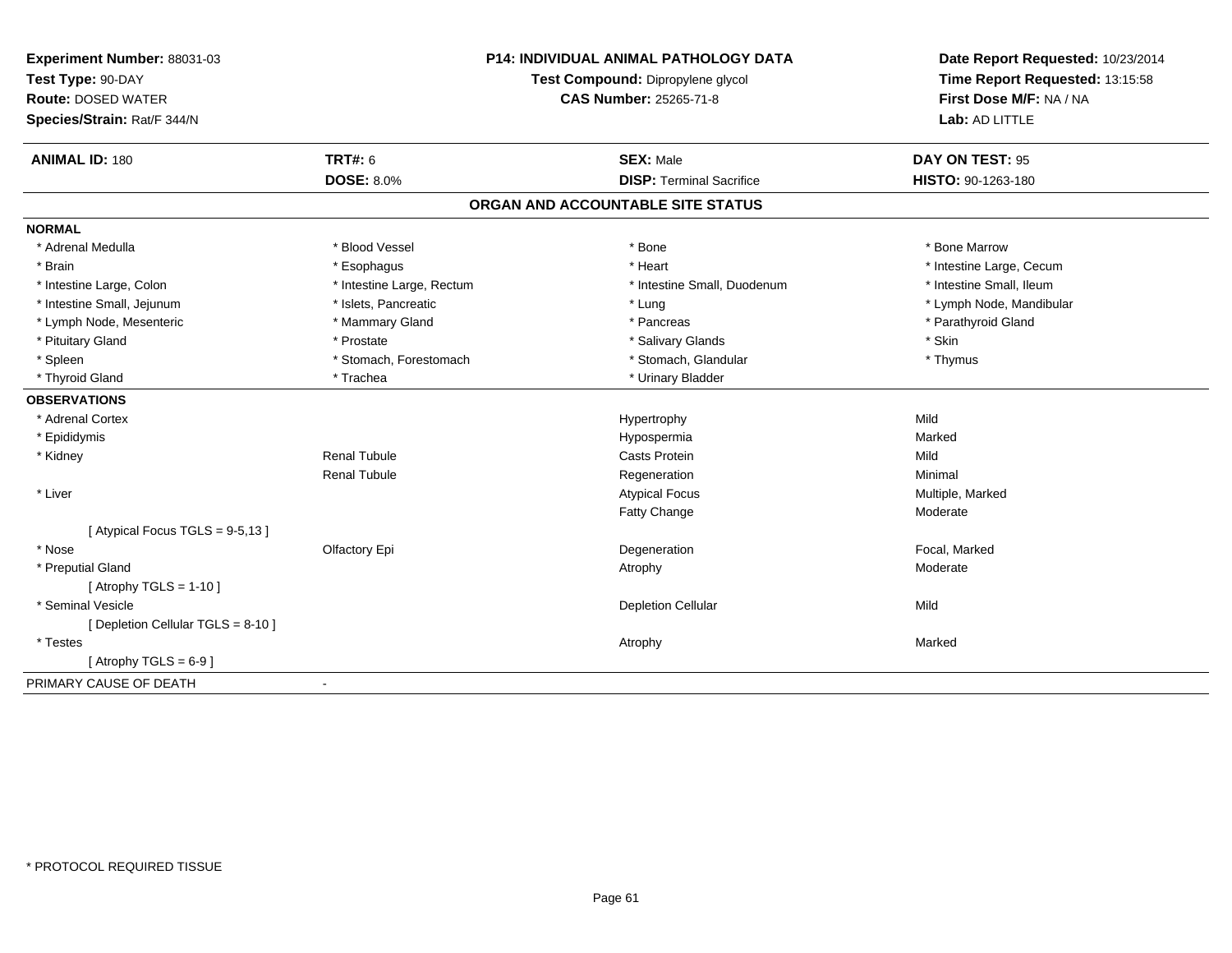| Experiment Number: 88031-03<br>Test Type: 90-DAY<br><b>Route: DOSED WATER</b><br>Species/Strain: Rat/F 344/N | <b>P14: INDIVIDUAL ANIMAL PATHOLOGY DATA</b><br>Test Compound: Dipropylene glycol<br><b>CAS Number: 25265-71-8</b> |                                   | Date Report Requested: 10/23/2014<br>Time Report Requested: 13:15:58<br>First Dose M/F: NA / NA<br>Lab: AD LITTLE |
|--------------------------------------------------------------------------------------------------------------|--------------------------------------------------------------------------------------------------------------------|-----------------------------------|-------------------------------------------------------------------------------------------------------------------|
| <b>ANIMAL ID: 181</b>                                                                                        | <b>TRT#: 7</b>                                                                                                     | <b>SEX: Female</b>                | DAY ON TEST: 95                                                                                                   |
|                                                                                                              | <b>DOSE: VEHICLE CONTROL</b>                                                                                       | <b>DISP: Terminal Sacrifice</b>   | HISTO: 90-1263-181                                                                                                |
|                                                                                                              |                                                                                                                    | ORGAN AND ACCOUNTABLE SITE STATUS |                                                                                                                   |
| <b>NORMAL</b>                                                                                                |                                                                                                                    |                                   |                                                                                                                   |
| * Adrenal Medulla                                                                                            | * Blood Vessel                                                                                                     | * Bone                            | * Bone Marrow                                                                                                     |
| * Brain                                                                                                      | * Clitoral Gland                                                                                                   | * Esophagus                       | * Heart                                                                                                           |
| * Intestine Large, Cecum                                                                                     | * Intestine Large, Colon                                                                                           | * Intestine Large, Rectum         | * Intestine Small, Duodenum                                                                                       |
| * Intestine Small, Ileum                                                                                     | * Intestine Small, Jejunum                                                                                         | * Islets, Pancreatic              | * Kidney                                                                                                          |
| * Liver                                                                                                      | * Lung                                                                                                             | * Lymph Node, Mandibular          | * Lymph Node, Mesenteric                                                                                          |
| * Mammary Gland                                                                                              | * Nose                                                                                                             | * Ovary                           | * Pancreas                                                                                                        |
| * Pituitary Gland                                                                                            | * Salivary Glands                                                                                                  | * Skin                            | * Spleen                                                                                                          |
| * Stomach, Forestomach                                                                                       | * Stomach, Glandular                                                                                               | * Thymus                          | * Thyroid Gland                                                                                                   |
| * Trachea                                                                                                    | * Urinary Bladder                                                                                                  |                                   |                                                                                                                   |
| <b>MISSING</b>                                                                                               |                                                                                                                    |                                   |                                                                                                                   |
| * Parathyroid Gland                                                                                          |                                                                                                                    |                                   |                                                                                                                   |
| <b>OBSERVATIONS</b>                                                                                          |                                                                                                                    |                                   |                                                                                                                   |
| * Adrenal Cortex                                                                                             |                                                                                                                    | Hyperplasia                       | Focal, Mild                                                                                                       |
| * Uterus                                                                                                     |                                                                                                                    | Dilatation                        | Moderate                                                                                                          |
| Dilatation TGLS = 1-9 1                                                                                      |                                                                                                                    |                                   |                                                                                                                   |
| PRIMARY CAUSE OF DEATH                                                                                       |                                                                                                                    |                                   |                                                                                                                   |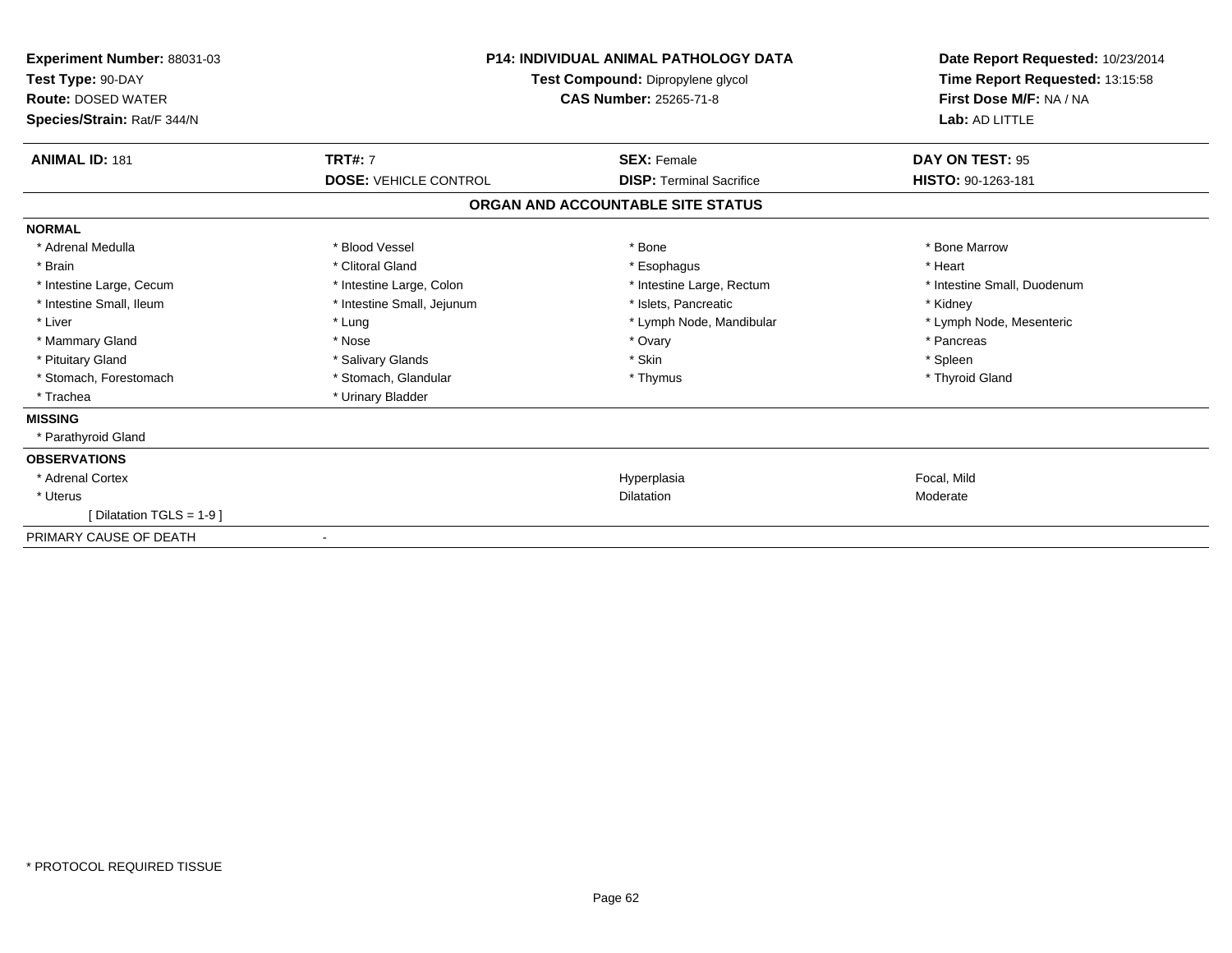| <b>Experiment Number: 88031-03</b><br>Test Type: 90-DAY<br><b>Route: DOSED WATER</b><br>Species/Strain: Rat/F 344/N | <b>P14: INDIVIDUAL ANIMAL PATHOLOGY DATA</b><br>Test Compound: Dipropylene glycol<br><b>CAS Number: 25265-71-8</b> |                                   | Date Report Requested: 10/23/2014<br>Time Report Requested: 13:15:58<br>First Dose M/F: NA / NA<br>Lab: AD LITTLE |
|---------------------------------------------------------------------------------------------------------------------|--------------------------------------------------------------------------------------------------------------------|-----------------------------------|-------------------------------------------------------------------------------------------------------------------|
| <b>ANIMAL ID: 182</b>                                                                                               | <b>TRT#: 7</b>                                                                                                     | <b>SEX: Female</b>                | DAY ON TEST: 95                                                                                                   |
|                                                                                                                     | <b>DOSE: VEHICLE CONTROL</b>                                                                                       | <b>DISP:</b> Terminal Sacrifice   | HISTO: 90-1263-182                                                                                                |
|                                                                                                                     |                                                                                                                    | ORGAN AND ACCOUNTABLE SITE STATUS |                                                                                                                   |
| <b>NORMAL</b>                                                                                                       |                                                                                                                    |                                   |                                                                                                                   |
| * Adrenal Cortex                                                                                                    | * Adrenal Medulla                                                                                                  | * Blood Vessel                    | * Bone                                                                                                            |
| * Bone Marrow                                                                                                       | * Brain                                                                                                            | * Clitoral Gland                  | * Esophagus                                                                                                       |
| * Heart                                                                                                             | * Intestine Large, Cecum                                                                                           | * Intestine Large, Colon          | * Intestine Large, Rectum                                                                                         |
| * Intestine Small, Duodenum                                                                                         | * Intestine Small, Ileum                                                                                           | * Intestine Small, Jejunum        | * Islets, Pancreatic                                                                                              |
| * Kidney                                                                                                            | * Liver                                                                                                            | * Lung                            | * Lymph Node, Mandibular                                                                                          |
| * Lymph Node, Mesenteric                                                                                            | * Mammary Gland                                                                                                    | * Nose                            | * Ovary                                                                                                           |
| * Pancreas                                                                                                          | * Parathyroid Gland                                                                                                | * Pituitary Gland                 | * Salivary Glands                                                                                                 |
| * Skin                                                                                                              | * Spleen                                                                                                           | * Stomach, Forestomach            | * Stomach, Glandular                                                                                              |
| * Thymus                                                                                                            | * Thyroid Gland                                                                                                    | * Trachea                         | * Urinary Bladder                                                                                                 |
| * Uterus                                                                                                            |                                                                                                                    |                                   |                                                                                                                   |
| PRIMARY CAUSE OF DEATH                                                                                              |                                                                                                                    |                                   |                                                                                                                   |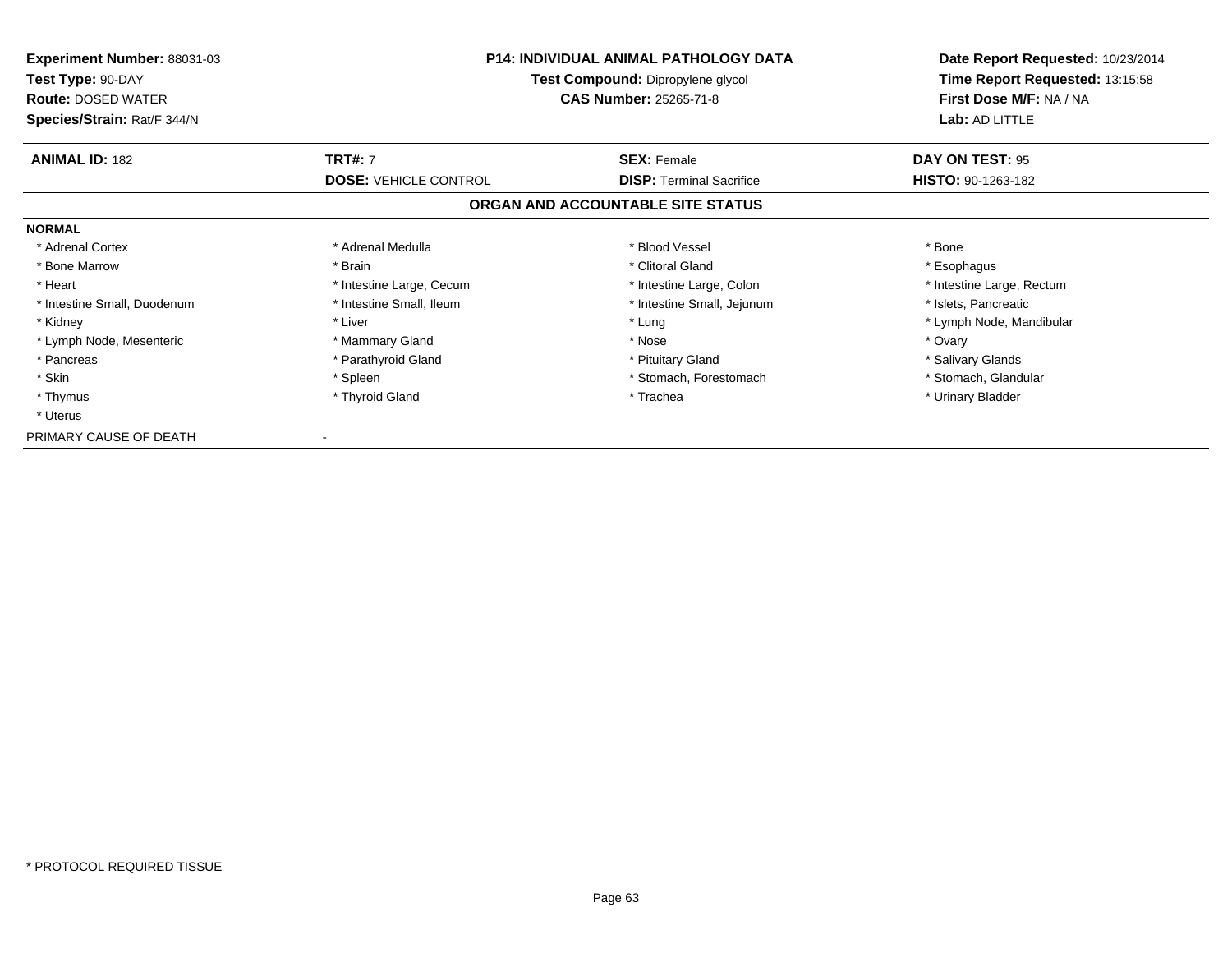| Experiment Number: 88031-03<br>Test Type: 90-DAY<br><b>Route: DOSED WATER</b> |                              | <b>P14: INDIVIDUAL ANIMAL PATHOLOGY DATA</b><br>Test Compound: Dipropylene glycol<br><b>CAS Number: 25265-71-8</b> | Date Report Requested: 10/23/2014<br>Time Report Requested: 13:15:58<br>First Dose M/F: NA / NA |  |
|-------------------------------------------------------------------------------|------------------------------|--------------------------------------------------------------------------------------------------------------------|-------------------------------------------------------------------------------------------------|--|
| Species/Strain: Rat/F 344/N                                                   |                              |                                                                                                                    | Lab: AD LITTLE                                                                                  |  |
| <b>ANIMAL ID: 183</b>                                                         | <b>TRT#: 7</b>               | <b>SEX: Female</b>                                                                                                 | DAY ON TEST: 95                                                                                 |  |
|                                                                               | <b>DOSE: VEHICLE CONTROL</b> | <b>DISP:</b> Terminal Sacrifice                                                                                    | HISTO: 90-1263-183                                                                              |  |
|                                                                               |                              | ORGAN AND ACCOUNTABLE SITE STATUS                                                                                  |                                                                                                 |  |
| <b>NORMAL</b>                                                                 |                              |                                                                                                                    |                                                                                                 |  |
| * Adrenal Cortex                                                              | * Adrenal Medulla            | * Blood Vessel                                                                                                     | * Bone                                                                                          |  |
| * Bone Marrow                                                                 | * Brain                      | * Clitoral Gland                                                                                                   | * Esophagus                                                                                     |  |
| * Heart                                                                       | * Intestine Large, Cecum     | * Intestine Large, Colon                                                                                           | * Intestine Large, Rectum                                                                       |  |
| * Intestine Small, Duodenum                                                   | * Intestine Small, Ileum     | * Intestine Small, Jejunum                                                                                         | * Islets, Pancreatic                                                                            |  |
| * Kidney                                                                      | * Lung                       | * Lymph Node, Mandibular                                                                                           | * Lymph Node, Mesenteric                                                                        |  |
| * Mammary Gland                                                               | * Nose                       | * Ovary                                                                                                            | * Parathyroid Gland                                                                             |  |
| * Pituitary Gland                                                             | * Salivary Glands            | * Skin                                                                                                             | * Spleen                                                                                        |  |
| * Stomach, Forestomach                                                        | * Stomach, Glandular         | * Thymus                                                                                                           | * Thyroid Gland                                                                                 |  |
| * Trachea                                                                     | * Urinary Bladder            | * Uterus                                                                                                           |                                                                                                 |  |
| <b>OBSERVATIONS</b>                                                           |                              |                                                                                                                    |                                                                                                 |  |
| * Liver                                                                       |                              | Developmental Malformation                                                                                         | Focal, Mild                                                                                     |  |
| [Developmental Malformation TGLS = 2-5]                                       |                              |                                                                                                                    |                                                                                                 |  |
| * Pancreas                                                                    | Acinus                       | Atrophy                                                                                                            | Focal, Mild                                                                                     |  |
| PRIMARY CAUSE OF DEATH                                                        |                              |                                                                                                                    |                                                                                                 |  |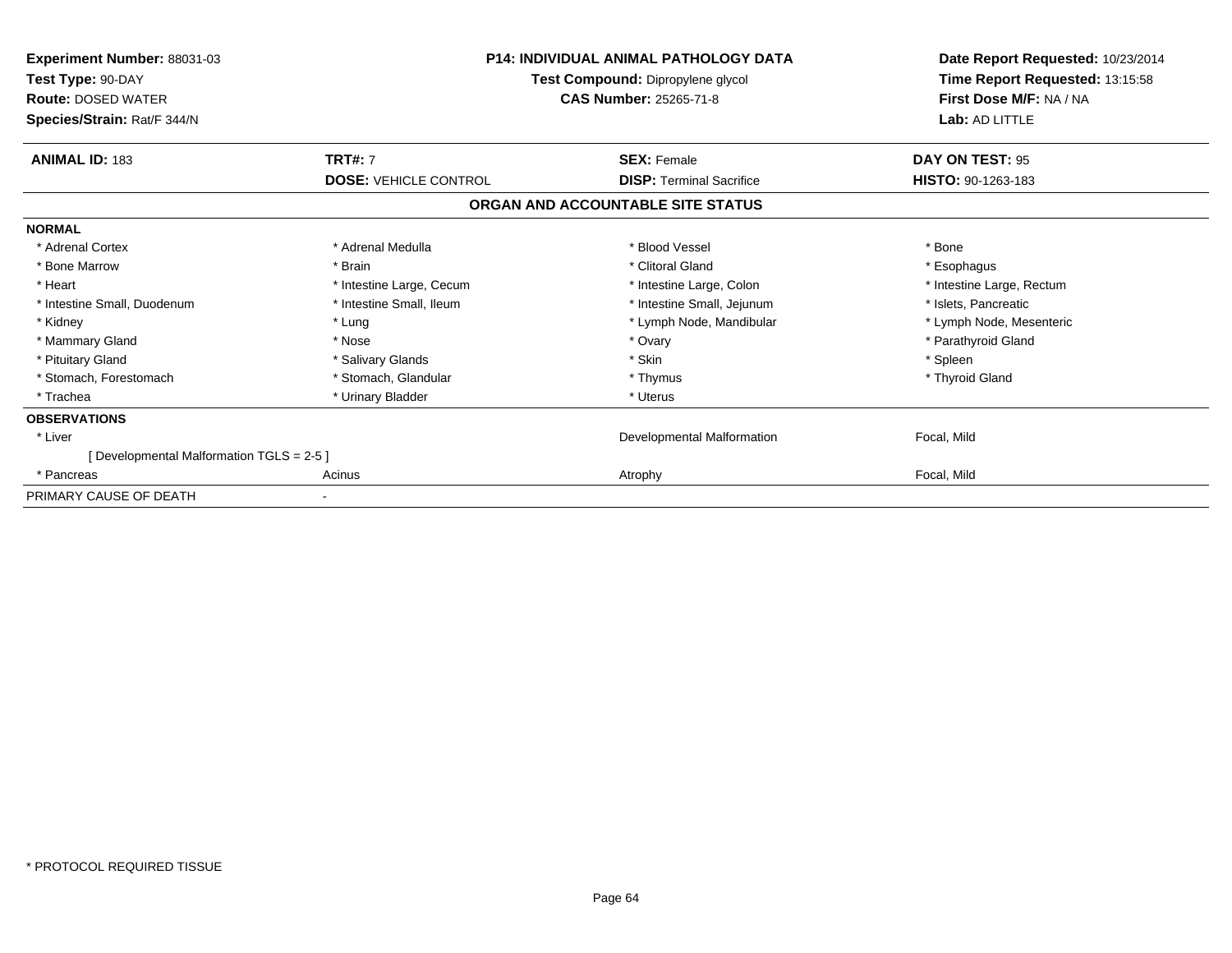| <b>Experiment Number: 88031-03</b><br>Test Type: 90-DAY<br><b>Route: DOSED WATER</b><br>Species/Strain: Rat/F 344/N | <b>P14: INDIVIDUAL ANIMAL PATHOLOGY DATA</b><br>Test Compound: Dipropylene glycol<br><b>CAS Number: 25265-71-8</b> |                                   | Date Report Requested: 10/23/2014<br>Time Report Requested: 13:15:58<br>First Dose M/F: NA / NA<br>Lab: AD LITTLE |
|---------------------------------------------------------------------------------------------------------------------|--------------------------------------------------------------------------------------------------------------------|-----------------------------------|-------------------------------------------------------------------------------------------------------------------|
| <b>ANIMAL ID: 184</b>                                                                                               | <b>TRT#: 7</b>                                                                                                     | <b>SEX: Female</b>                | DAY ON TEST: 95                                                                                                   |
|                                                                                                                     | <b>DOSE: VEHICLE CONTROL</b>                                                                                       | <b>DISP:</b> Terminal Sacrifice   | HISTO: 90-1263-184                                                                                                |
|                                                                                                                     |                                                                                                                    | ORGAN AND ACCOUNTABLE SITE STATUS |                                                                                                                   |
| <b>NORMAL</b>                                                                                                       |                                                                                                                    |                                   |                                                                                                                   |
| * Adrenal Cortex                                                                                                    | * Adrenal Medulla                                                                                                  | * Blood Vessel                    | * Bone                                                                                                            |
| * Bone Marrow                                                                                                       | * Brain                                                                                                            | * Clitoral Gland                  | * Esophagus                                                                                                       |
| * Heart                                                                                                             | * Intestine Large, Cecum                                                                                           | * Intestine Large, Colon          | * Intestine Large, Rectum                                                                                         |
| * Intestine Small, Duodenum                                                                                         | * Intestine Small, Ileum                                                                                           | * Intestine Small, Jejunum        | * Islets, Pancreatic                                                                                              |
| * Kidney                                                                                                            | * Liver                                                                                                            | * Lymph Node, Mandibular          | * Lymph Node, Mesenteric                                                                                          |
| * Mammary Gland                                                                                                     | * Nose                                                                                                             | * Ovary                           | * Pancreas                                                                                                        |
| * Parathyroid Gland                                                                                                 | * Pituitary Gland                                                                                                  | * Salivary Glands                 | * Skin                                                                                                            |
| * Spleen                                                                                                            | * Stomach, Forestomach                                                                                             | * Stomach, Glandular              | * Thymus                                                                                                          |
| * Thyroid Gland                                                                                                     | * Trachea                                                                                                          | * Urinary Bladder                 | * Uterus                                                                                                          |
| <b>OBSERVATIONS</b>                                                                                                 |                                                                                                                    |                                   |                                                                                                                   |
| * Lung                                                                                                              |                                                                                                                    | <b>Infiltration Cellular</b>      | Lymphocyte, Mild                                                                                                  |
| PRIMARY CAUSE OF DEATH                                                                                              |                                                                                                                    |                                   |                                                                                                                   |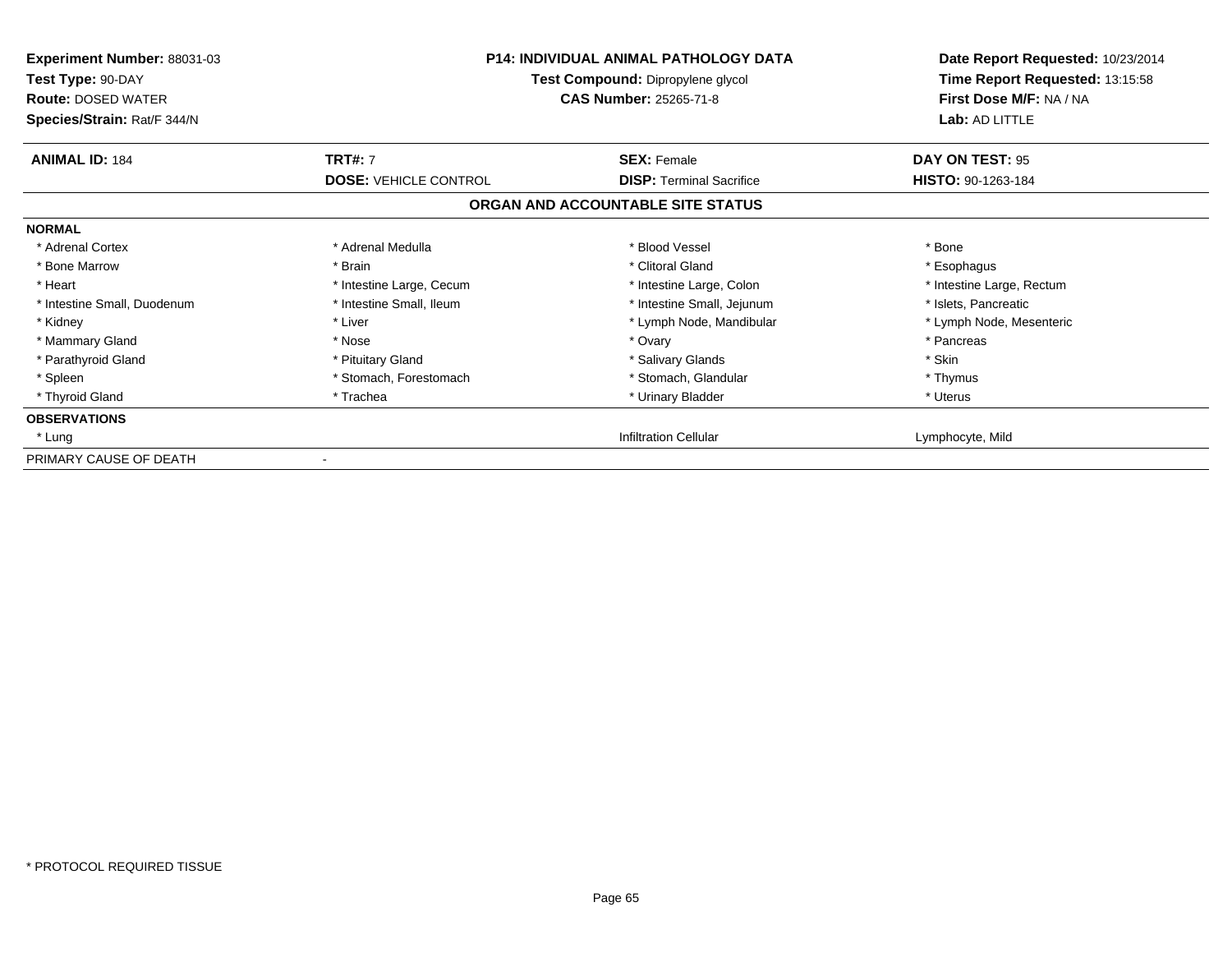| <b>Experiment Number: 88031-03</b><br>Test Type: 90-DAY<br><b>Route: DOSED WATER</b><br>Species/Strain: Rat/F 344/N |                              | <b>P14: INDIVIDUAL ANIMAL PATHOLOGY DATA</b><br>Test Compound: Dipropylene glycol<br><b>CAS Number: 25265-71-8</b> |                           |
|---------------------------------------------------------------------------------------------------------------------|------------------------------|--------------------------------------------------------------------------------------------------------------------|---------------------------|
| <b>ANIMAL ID: 185</b>                                                                                               | <b>TRT#: 7</b>               | <b>SEX: Female</b>                                                                                                 | DAY ON TEST: 95           |
|                                                                                                                     | <b>DOSE: VEHICLE CONTROL</b> | <b>DISP:</b> Terminal Sacrifice                                                                                    | HISTO: 90-1263-185        |
|                                                                                                                     |                              | ORGAN AND ACCOUNTABLE SITE STATUS                                                                                  |                           |
| <b>NORMAL</b>                                                                                                       |                              |                                                                                                                    |                           |
| * Adrenal Cortex                                                                                                    | * Adrenal Medulla            | * Blood Vessel                                                                                                     | * Bone                    |
| * Bone Marrow                                                                                                       | * Brain                      | * Clitoral Gland                                                                                                   | * Esophagus               |
| * Heart                                                                                                             | * Intestine Large, Cecum     | * Intestine Large, Colon                                                                                           | * Intestine Large, Rectum |
| * Intestine Small, Duodenum                                                                                         | * Intestine Small, Ileum     | * Intestine Small, Jejunum                                                                                         | * Islets, Pancreatic      |
| * Kidney                                                                                                            | * Liver                      | * Lung                                                                                                             | * Lymph Node, Mandibular  |
| * Lymph Node, Mesenteric                                                                                            | * Mammary Gland              | * Nose                                                                                                             | * Ovary                   |
| * Parathyroid Gland                                                                                                 | * Pituitary Gland            | * Salivary Glands                                                                                                  | * Skin                    |
| * Spleen                                                                                                            | * Stomach, Forestomach       | * Stomach, Glandular                                                                                               | * Thymus                  |
| * Thyroid Gland                                                                                                     | * Trachea                    | * Urinary Bladder                                                                                                  | * Uterus                  |
| <b>OBSERVATIONS</b>                                                                                                 |                              |                                                                                                                    |                           |
| * Pancreas                                                                                                          | Acinus                       | Atrophy                                                                                                            | Focal, Minimal            |
| PRIMARY CAUSE OF DEATH                                                                                              |                              |                                                                                                                    |                           |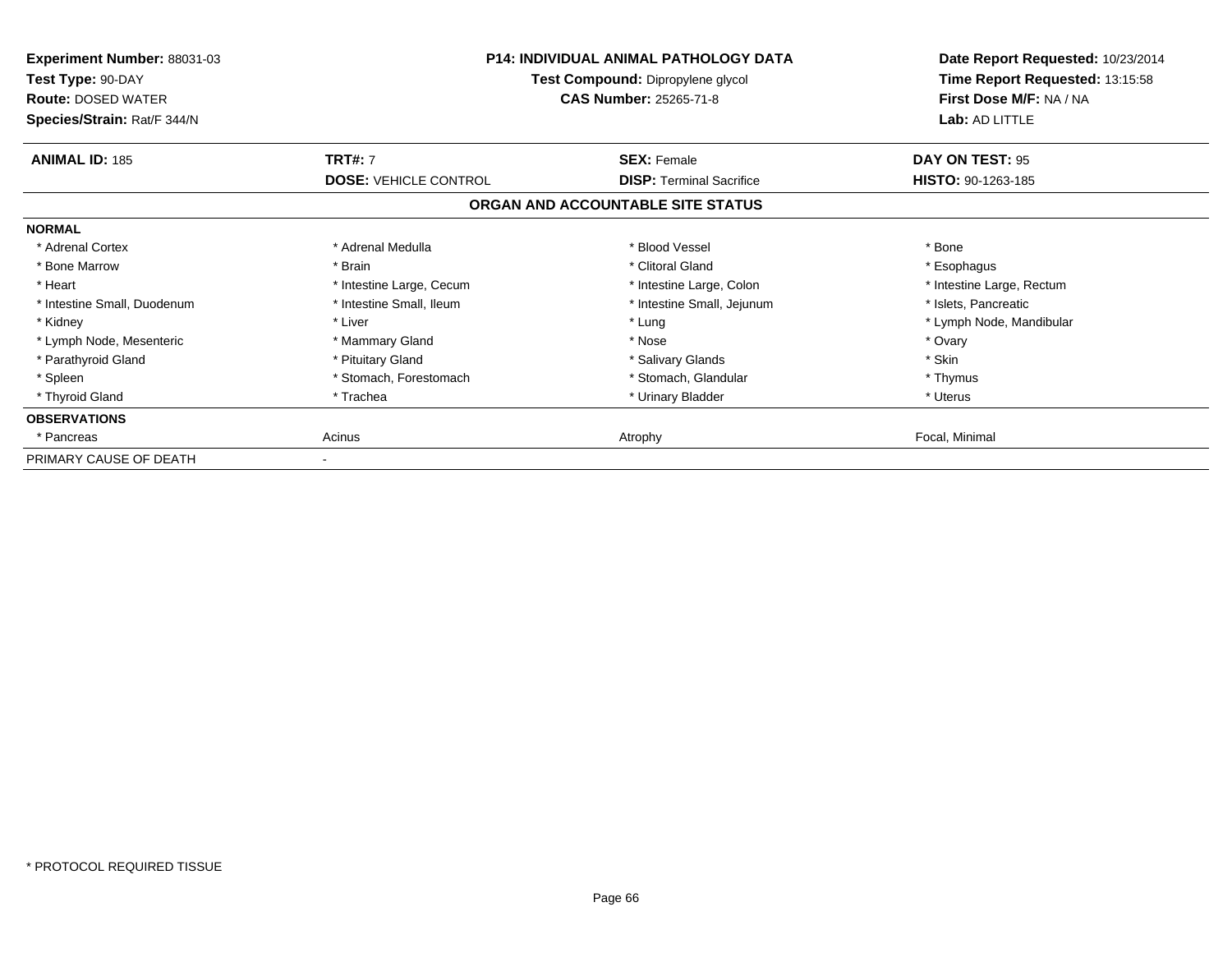| Experiment Number: 88031-03<br>Test Type: 90-DAY<br><b>Route: DOSED WATER</b><br>Species/Strain: Rat/F 344/N |                                                | <b>P14: INDIVIDUAL ANIMAL PATHOLOGY DATA</b><br>Test Compound: Dipropylene glycol<br><b>CAS Number: 25265-71-8</b> | Date Report Requested: 10/23/2014<br>Time Report Requested: 13:15:58<br>First Dose M/F: NA / NA<br>Lab: AD LITTLE |
|--------------------------------------------------------------------------------------------------------------|------------------------------------------------|--------------------------------------------------------------------------------------------------------------------|-------------------------------------------------------------------------------------------------------------------|
| <b>ANIMAL ID: 186</b>                                                                                        | <b>TRT#: 7</b><br><b>DOSE: VEHICLE CONTROL</b> | <b>SEX: Female</b><br><b>DISP: Terminal Sacrifice</b>                                                              | DAY ON TEST: 95                                                                                                   |
|                                                                                                              |                                                | ORGAN AND ACCOUNTABLE SITE STATUS                                                                                  | HISTO: 90-1263-186                                                                                                |
| <b>NORMAL</b>                                                                                                |                                                |                                                                                                                    |                                                                                                                   |
| * Adrenal Cortex                                                                                             | * Adrenal Medulla                              | * Blood Vessel                                                                                                     | * Bone                                                                                                            |
| * Bone Marrow                                                                                                | * Brain                                        | * Clitoral Gland                                                                                                   | * Esophagus                                                                                                       |
| * Heart                                                                                                      | * Intestine Large, Cecum                       | * Intestine Large, Colon                                                                                           | * Intestine Large, Rectum                                                                                         |
| * Intestine Small, Duodenum                                                                                  | * Intestine Small, Ileum                       | * Intestine Small, Jejunum                                                                                         | * Islets, Pancreatic                                                                                              |
| * Kidney                                                                                                     | * Liver                                        | * Lymph Node, Mandibular                                                                                           | * Lymph Node, Mesenteric                                                                                          |
| * Mammary Gland                                                                                              | * Nose                                         | * Ovary                                                                                                            | * Pancreas                                                                                                        |
| * Pituitary Gland                                                                                            | * Salivary Glands                              | * Skin                                                                                                             | * Spleen                                                                                                          |
| * Stomach, Forestomach                                                                                       | * Stomach, Glandular                           | * Thymus                                                                                                           | * Thyroid Gland                                                                                                   |
| * Trachea                                                                                                    | * Urinary Bladder                              | * Uterus                                                                                                           |                                                                                                                   |
| <b>MISSING</b>                                                                                               |                                                |                                                                                                                    |                                                                                                                   |
| * Parathyroid Gland                                                                                          |                                                |                                                                                                                    |                                                                                                                   |
| <b>OBSERVATIONS</b>                                                                                          |                                                |                                                                                                                    |                                                                                                                   |
| * Lung                                                                                                       |                                                | Hemorrhage                                                                                                         | Focal, Minimal                                                                                                    |
| PRIMARY CAUSE OF DEATH                                                                                       |                                                |                                                                                                                    |                                                                                                                   |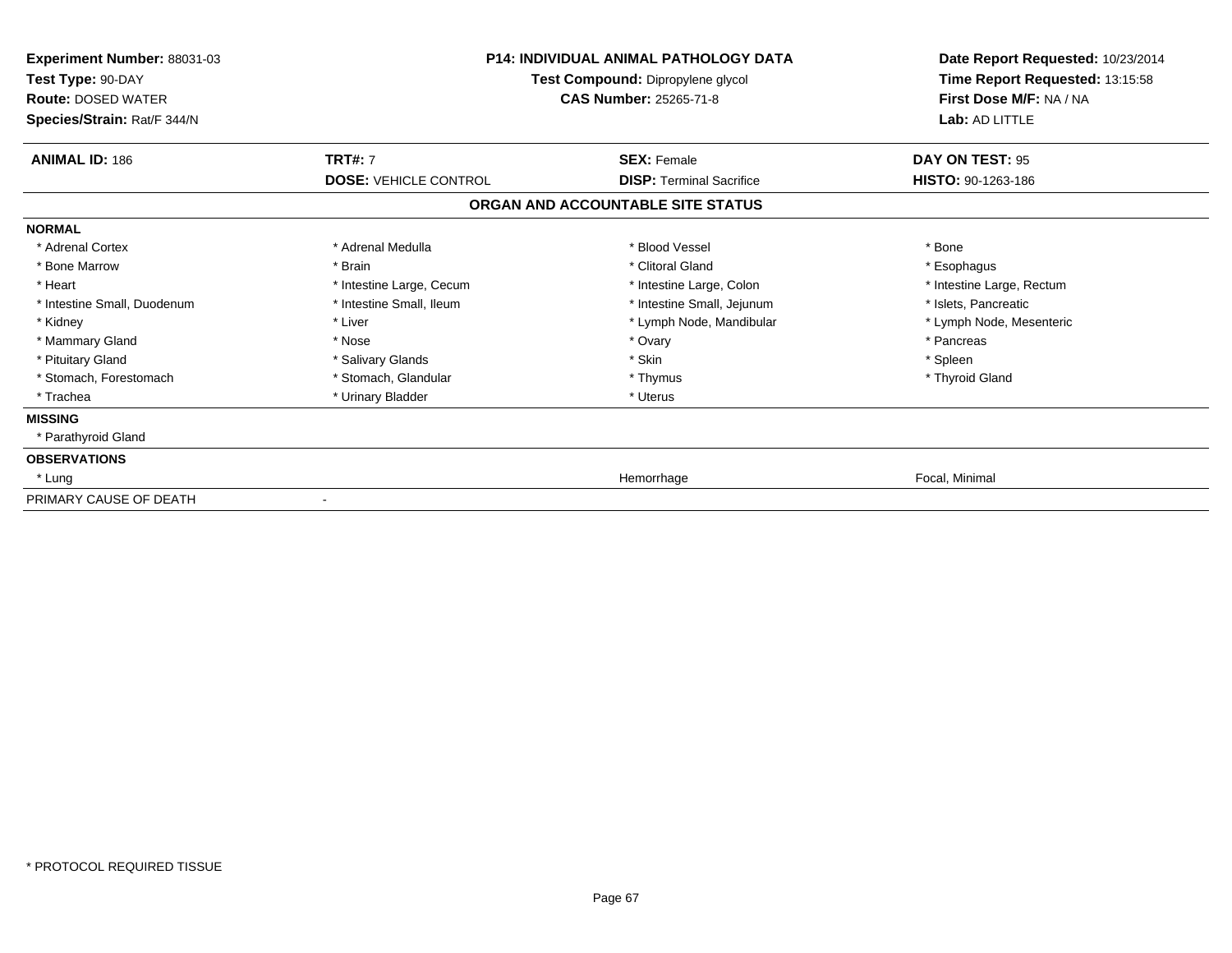| <b>Experiment Number: 88031-03</b><br>Test Type: 90-DAY<br><b>Route: DOSED WATER</b><br>Species/Strain: Rat/F 344/N | <b>P14: INDIVIDUAL ANIMAL PATHOLOGY DATA</b><br>Test Compound: Dipropylene glycol<br><b>CAS Number: 25265-71-8</b> |                                   | Date Report Requested: 10/23/2014<br>Time Report Requested: 13:15:58<br>First Dose M/F: NA / NA<br>Lab: AD LITTLE |
|---------------------------------------------------------------------------------------------------------------------|--------------------------------------------------------------------------------------------------------------------|-----------------------------------|-------------------------------------------------------------------------------------------------------------------|
| <b>ANIMAL ID: 187</b>                                                                                               | <b>TRT#: 7</b>                                                                                                     | <b>SEX: Female</b>                | DAY ON TEST: 95                                                                                                   |
|                                                                                                                     | <b>DOSE: VEHICLE CONTROL</b>                                                                                       | <b>DISP:</b> Terminal Sacrifice   | HISTO: 90-1263-187                                                                                                |
|                                                                                                                     |                                                                                                                    | ORGAN AND ACCOUNTABLE SITE STATUS |                                                                                                                   |
| <b>NORMAL</b>                                                                                                       |                                                                                                                    |                                   |                                                                                                                   |
| * Adrenal Cortex                                                                                                    | * Adrenal Medulla                                                                                                  | * Blood Vessel                    | * Bone                                                                                                            |
| * Bone Marrow                                                                                                       | * Brain                                                                                                            | * Clitoral Gland                  | * Esophagus                                                                                                       |
| * Heart                                                                                                             | * Intestine Large, Cecum                                                                                           | * Intestine Large, Colon          | * Intestine Large, Rectum                                                                                         |
| * Intestine Small, Duodenum                                                                                         | * Intestine Small, Ileum                                                                                           | * Intestine Small, Jejunum        | * Islets, Pancreatic                                                                                              |
| * Kidney                                                                                                            | * Liver                                                                                                            | * Lymph Node, Mandibular          | * Lymph Node, Mesenteric                                                                                          |
| * Mammary Gland                                                                                                     | * Nose                                                                                                             | * Ovary                           | * Pancreas                                                                                                        |
| * Parathyroid Gland                                                                                                 | * Pituitary Gland                                                                                                  | * Salivary Glands                 | * Skin                                                                                                            |
| * Spleen                                                                                                            | * Stomach, Forestomach                                                                                             | * Stomach, Glandular              | * Thymus                                                                                                          |
| * Thyroid Gland                                                                                                     | * Trachea                                                                                                          | * Urinary Bladder                 | * Uterus                                                                                                          |
| <b>OBSERVATIONS</b>                                                                                                 |                                                                                                                    |                                   |                                                                                                                   |
| * Lung                                                                                                              |                                                                                                                    | Inflammation                      | Subacute, Focal, Minimal                                                                                          |
| PRIMARY CAUSE OF DEATH                                                                                              |                                                                                                                    |                                   |                                                                                                                   |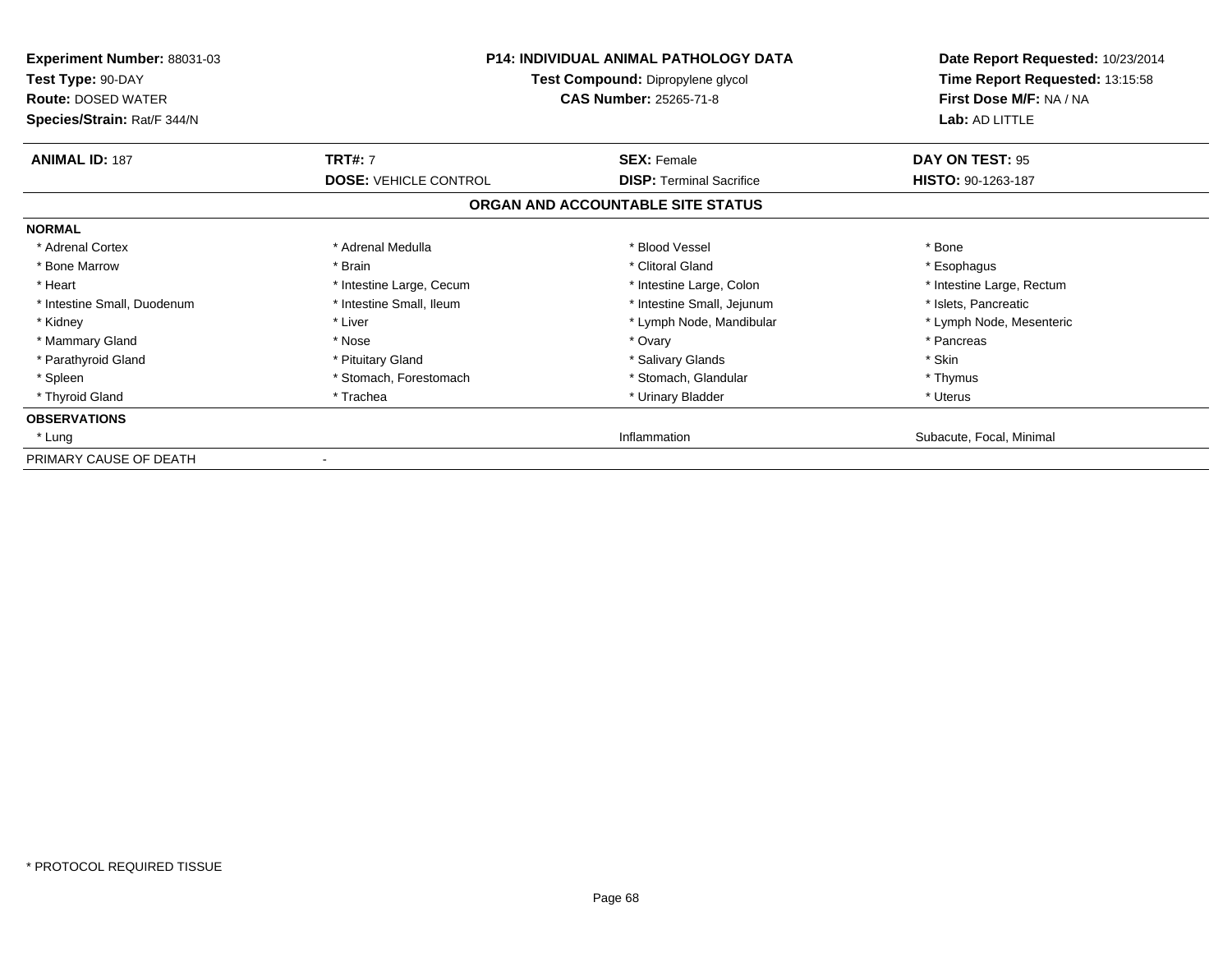| <b>Experiment Number: 88031-03</b><br>Test Type: 90-DAY<br><b>Route: DOSED WATER</b><br>Species/Strain: Rat/F 344/N | P14: INDIVIDUAL ANIMAL PATHOLOGY DATA<br>Test Compound: Dipropylene glycol<br><b>CAS Number: 25265-71-8</b> |                                   | Date Report Requested: 10/23/2014<br>Time Report Requested: 13:15:58<br>First Dose M/F: NA / NA<br>Lab: AD LITTLE |
|---------------------------------------------------------------------------------------------------------------------|-------------------------------------------------------------------------------------------------------------|-----------------------------------|-------------------------------------------------------------------------------------------------------------------|
| <b>ANIMAL ID: 188</b>                                                                                               | <b>TRT#: 7</b>                                                                                              | <b>SEX: Female</b>                | DAY ON TEST: 95                                                                                                   |
|                                                                                                                     | <b>DOSE: VEHICLE CONTROL</b>                                                                                | <b>DISP: Terminal Sacrifice</b>   | HISTO: 90-1263-188                                                                                                |
|                                                                                                                     |                                                                                                             | ORGAN AND ACCOUNTABLE SITE STATUS |                                                                                                                   |
| <b>NORMAL</b>                                                                                                       |                                                                                                             |                                   |                                                                                                                   |
| * Adrenal Cortex                                                                                                    | * Adrenal Medulla                                                                                           | * Blood Vessel                    | * Bone                                                                                                            |
| * Bone Marrow                                                                                                       | * Brain                                                                                                     | * Clitoral Gland                  | * Esophagus                                                                                                       |
| * Heart                                                                                                             | * Intestine Large, Cecum                                                                                    | * Intestine Large, Colon          | * Intestine Large, Rectum                                                                                         |
| * Intestine Small, Duodenum                                                                                         | * Intestine Small, Ileum                                                                                    | * Intestine Small, Jejunum        | * Islets, Pancreatic                                                                                              |
| * Kidney                                                                                                            | * Lung                                                                                                      | * Lymph Node, Mandibular          | * Lymph Node, Mesenteric                                                                                          |
| * Mammary Gland                                                                                                     | * Nose                                                                                                      | * Ovary                           | * Pancreas                                                                                                        |
| * Parathyroid Gland                                                                                                 | * Pituitary Gland                                                                                           | * Salivary Glands                 | * Skin                                                                                                            |
| * Spleen                                                                                                            | * Stomach, Forestomach                                                                                      | * Stomach, Glandular              | * Thymus                                                                                                          |
| * Thyroid Gland                                                                                                     | * Trachea                                                                                                   | * Urinary Bladder                 | * Uterus                                                                                                          |
| <b>OBSERVATIONS</b>                                                                                                 |                                                                                                             |                                   |                                                                                                                   |
| * Liver                                                                                                             |                                                                                                             | Hepatodiaphragmatic Nodule        |                                                                                                                   |
| [Hepatodiaphragmatic Nodule TGLS = 1-5]                                                                             |                                                                                                             |                                   |                                                                                                                   |
| PRIMARY CAUSE OF DEATH                                                                                              |                                                                                                             |                                   |                                                                                                                   |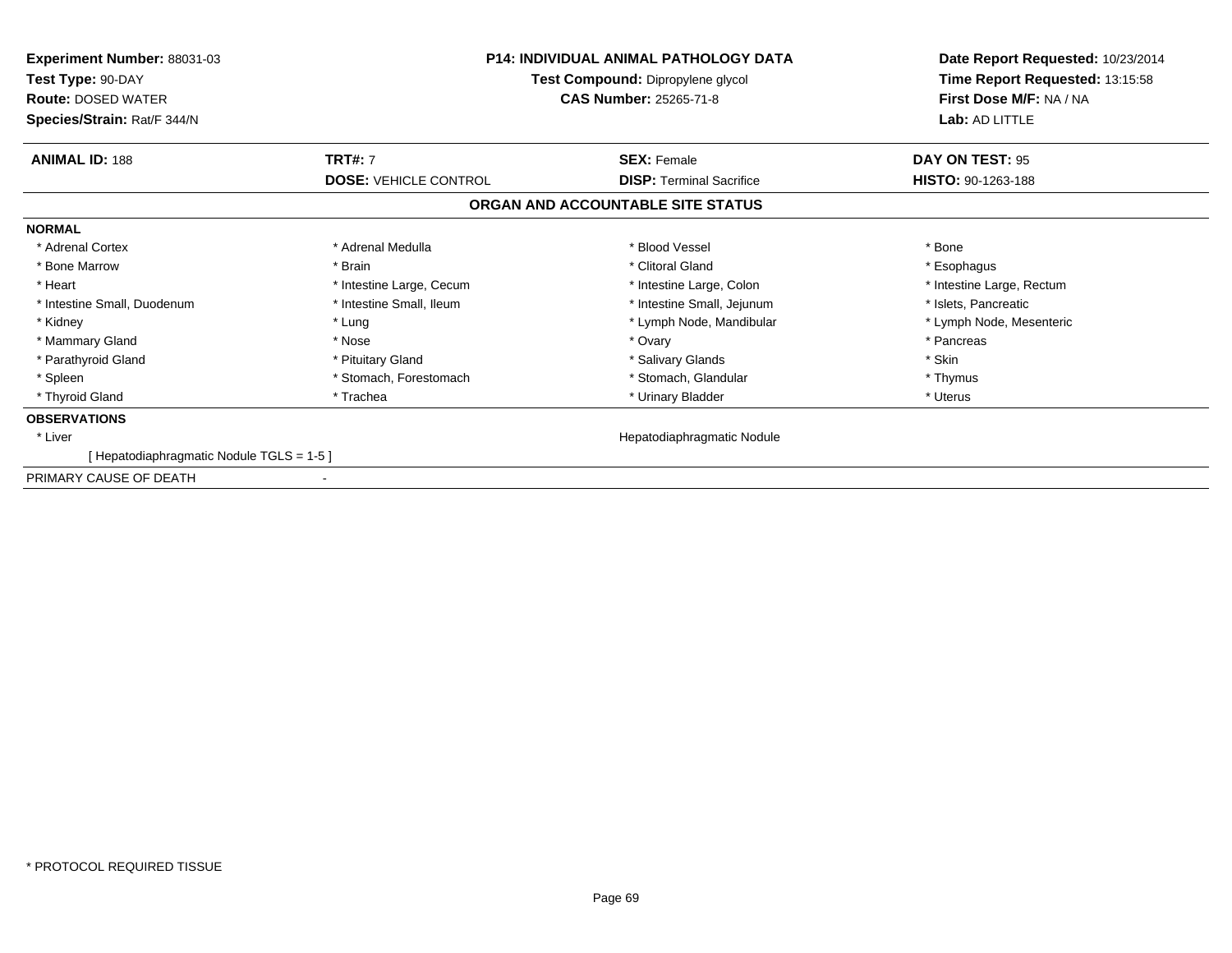| Experiment Number: 88031-03<br>Test Type: 90-DAY<br><b>Route: DOSED WATER</b><br>Species/Strain: Rat/F 344/N | <b>P14: INDIVIDUAL ANIMAL PATHOLOGY DATA</b><br>Test Compound: Dipropylene glycol<br><b>CAS Number: 25265-71-8</b> |                                   | Date Report Requested: 10/23/2014<br>Time Report Requested: 13:15:58<br>First Dose M/F: NA / NA<br>Lab: AD LITTLE |  |
|--------------------------------------------------------------------------------------------------------------|--------------------------------------------------------------------------------------------------------------------|-----------------------------------|-------------------------------------------------------------------------------------------------------------------|--|
| <b>ANIMAL ID: 189</b>                                                                                        | <b>TRT#: 7</b>                                                                                                     | <b>SEX: Female</b>                | DAY ON TEST: 95                                                                                                   |  |
|                                                                                                              | <b>DOSE: VEHICLE CONTROL</b>                                                                                       | <b>DISP: Terminal Sacrifice</b>   | <b>HISTO: 90-1263-189</b>                                                                                         |  |
|                                                                                                              |                                                                                                                    | ORGAN AND ACCOUNTABLE SITE STATUS |                                                                                                                   |  |
| <b>NORMAL</b>                                                                                                |                                                                                                                    |                                   |                                                                                                                   |  |
| * Adrenal Cortex                                                                                             | * Adrenal Medulla                                                                                                  | * Blood Vessel                    | * Bone                                                                                                            |  |
| * Bone Marrow                                                                                                | * Brain                                                                                                            | * Clitoral Gland                  | * Esophagus                                                                                                       |  |
| * Heart                                                                                                      | * Intestine Large, Cecum                                                                                           | * Intestine Large, Colon          | * Intestine Large, Rectum                                                                                         |  |
| * Intestine Small, Duodenum                                                                                  | * Intestine Small, Ileum                                                                                           | * Intestine Small, Jejunum        | * Islets, Pancreatic                                                                                              |  |
| * Kidney                                                                                                     | * Liver                                                                                                            | * Lymph Node, Mesenteric          | * Mammary Gland                                                                                                   |  |
| * Nose                                                                                                       | * Ovary                                                                                                            | * Pancreas                        | * Parathyroid Gland                                                                                               |  |
| * Pituitary Gland                                                                                            | * Salivary Glands                                                                                                  | * Skin                            | * Spleen                                                                                                          |  |
| * Stomach, Forestomach                                                                                       | * Stomach, Glandular                                                                                               | * Thymus                          | * Thyroid Gland                                                                                                   |  |
| * Trachea                                                                                                    | * Urinary Bladder                                                                                                  | * Uterus                          |                                                                                                                   |  |
| <b>OBSERVATIONS</b>                                                                                          |                                                                                                                    |                                   |                                                                                                                   |  |
| * Lung                                                                                                       |                                                                                                                    | Hemorrhage                        | Focal, Minimal                                                                                                    |  |
|                                                                                                              |                                                                                                                    | <b>Infiltration Cellular</b>      | Lymphocyte, Mild                                                                                                  |  |
| [ Infiltration Cellular TGLS = 3-6 ]                                                                         |                                                                                                                    |                                   |                                                                                                                   |  |
| Lymph Node                                                                                                   | <b>Bronchial</b>                                                                                                   | Hemorrhage                        | Minimal                                                                                                           |  |
| [Hemorrhage TGLS = $4-12,1-2$ ]                                                                              |                                                                                                                    |                                   |                                                                                                                   |  |
| * Lymph Node, Mandibular                                                                                     |                                                                                                                    | Hemorrhage                        | Mild                                                                                                              |  |
| [Hemorrhage TGLS = 4-12,1-2]                                                                                 |                                                                                                                    |                                   |                                                                                                                   |  |
| PRIMARY CAUSE OF DEATH                                                                                       |                                                                                                                    |                                   |                                                                                                                   |  |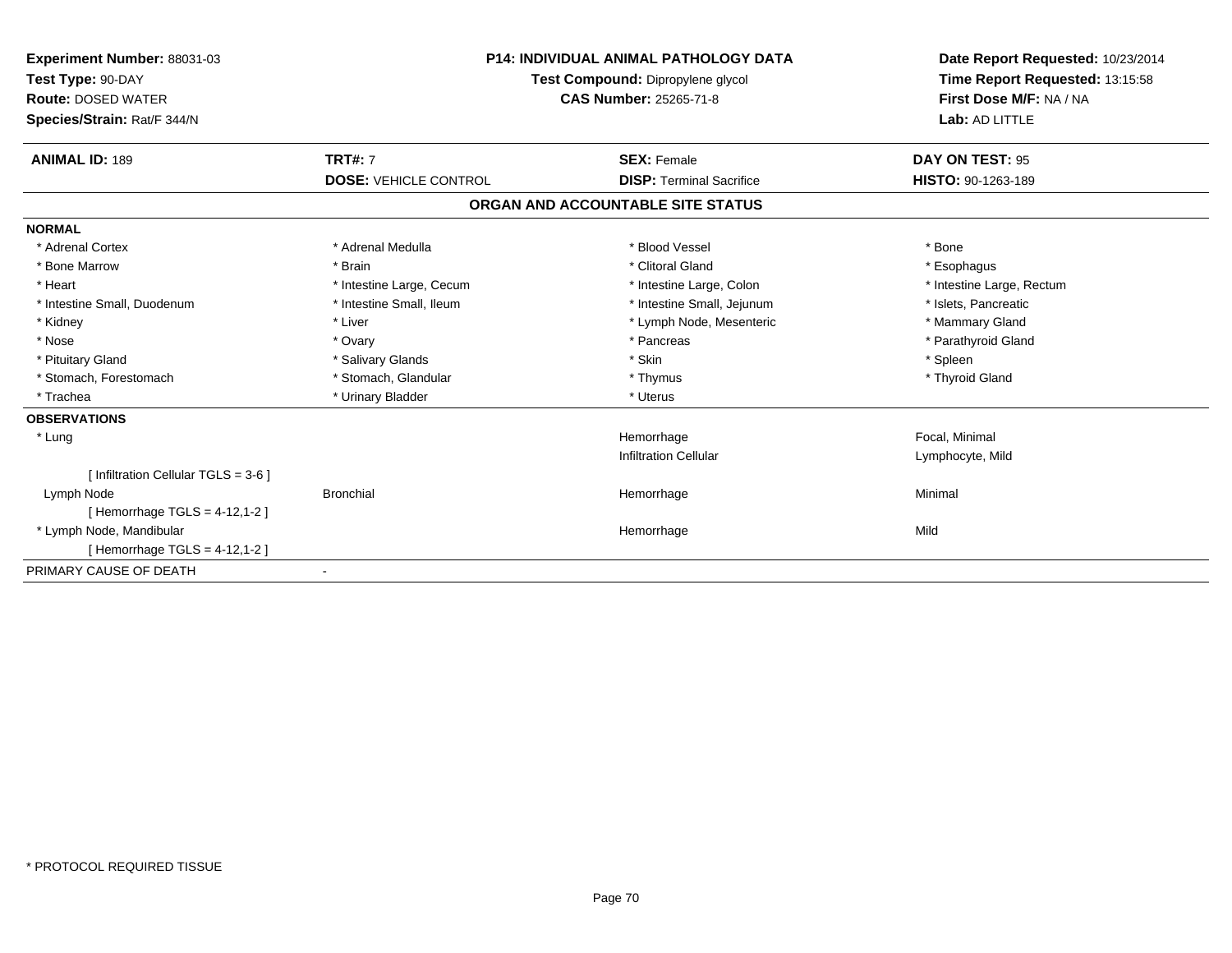| <b>Experiment Number: 88031-03</b><br>Test Type: 90-DAY<br><b>Route: DOSED WATER</b><br>Species/Strain: Rat/F 344/N | <b>P14: INDIVIDUAL ANIMAL PATHOLOGY DATA</b><br>Test Compound: Dipropylene glycol<br><b>CAS Number: 25265-71-8</b> |                                   | Date Report Requested: 10/23/2014<br>Time Report Requested: 13:15:58<br>First Dose M/F: NA / NA<br>Lab: AD LITTLE |
|---------------------------------------------------------------------------------------------------------------------|--------------------------------------------------------------------------------------------------------------------|-----------------------------------|-------------------------------------------------------------------------------------------------------------------|
| <b>ANIMAL ID: 190</b>                                                                                               | <b>TRT#: 7</b>                                                                                                     | <b>SEX: Female</b>                | DAY ON TEST: 95                                                                                                   |
|                                                                                                                     | <b>DOSE: VEHICLE CONTROL</b>                                                                                       | <b>DISP: Terminal Sacrifice</b>   | HISTO: 90-1263-190                                                                                                |
|                                                                                                                     |                                                                                                                    | ORGAN AND ACCOUNTABLE SITE STATUS |                                                                                                                   |
| <b>NORMAL</b>                                                                                                       |                                                                                                                    |                                   |                                                                                                                   |
| * Adrenal Cortex                                                                                                    | * Adrenal Medulla                                                                                                  | * Blood Vessel                    | * Bone                                                                                                            |
| * Bone Marrow                                                                                                       | * Brain                                                                                                            | * Clitoral Gland                  | * Esophagus                                                                                                       |
| * Heart                                                                                                             | * Intestine Large, Cecum                                                                                           | * Intestine Large, Colon          | * Intestine Large, Rectum                                                                                         |
| * Intestine Small, Duodenum                                                                                         | * Intestine Small, Ileum                                                                                           | * Intestine Small, Jejunum        | * Islets. Pancreatic                                                                                              |
| * Kidney                                                                                                            | * Liver                                                                                                            | * Lymph Node, Mesenteric          | * Mammary Gland                                                                                                   |
| * Nose                                                                                                              | * Ovary                                                                                                            | * Pancreas                        | * Parathyroid Gland                                                                                               |
| * Pituitary Gland                                                                                                   | * Salivary Glands                                                                                                  | * Skin                            | * Spleen                                                                                                          |
| * Stomach, Forestomach                                                                                              | * Stomach, Glandular                                                                                               | * Thyroid Gland                   | * Trachea                                                                                                         |
| * Urinary Bladder                                                                                                   | * Uterus                                                                                                           |                                   |                                                                                                                   |
| <b>OBSERVATIONS</b>                                                                                                 |                                                                                                                    |                                   |                                                                                                                   |
| * Lung                                                                                                              |                                                                                                                    | Hemorrhage                        | Focal, Minimal                                                                                                    |
| * Lymph Node, Mandibular                                                                                            |                                                                                                                    | Hemorrhage                        | Mild                                                                                                              |
| * Thymus                                                                                                            |                                                                                                                    | Hemorrhage                        | Minimal                                                                                                           |
| [Hemorrhage TGLS = 1-3]                                                                                             |                                                                                                                    |                                   |                                                                                                                   |
| PRIMARY CAUSE OF DEATH                                                                                              |                                                                                                                    |                                   |                                                                                                                   |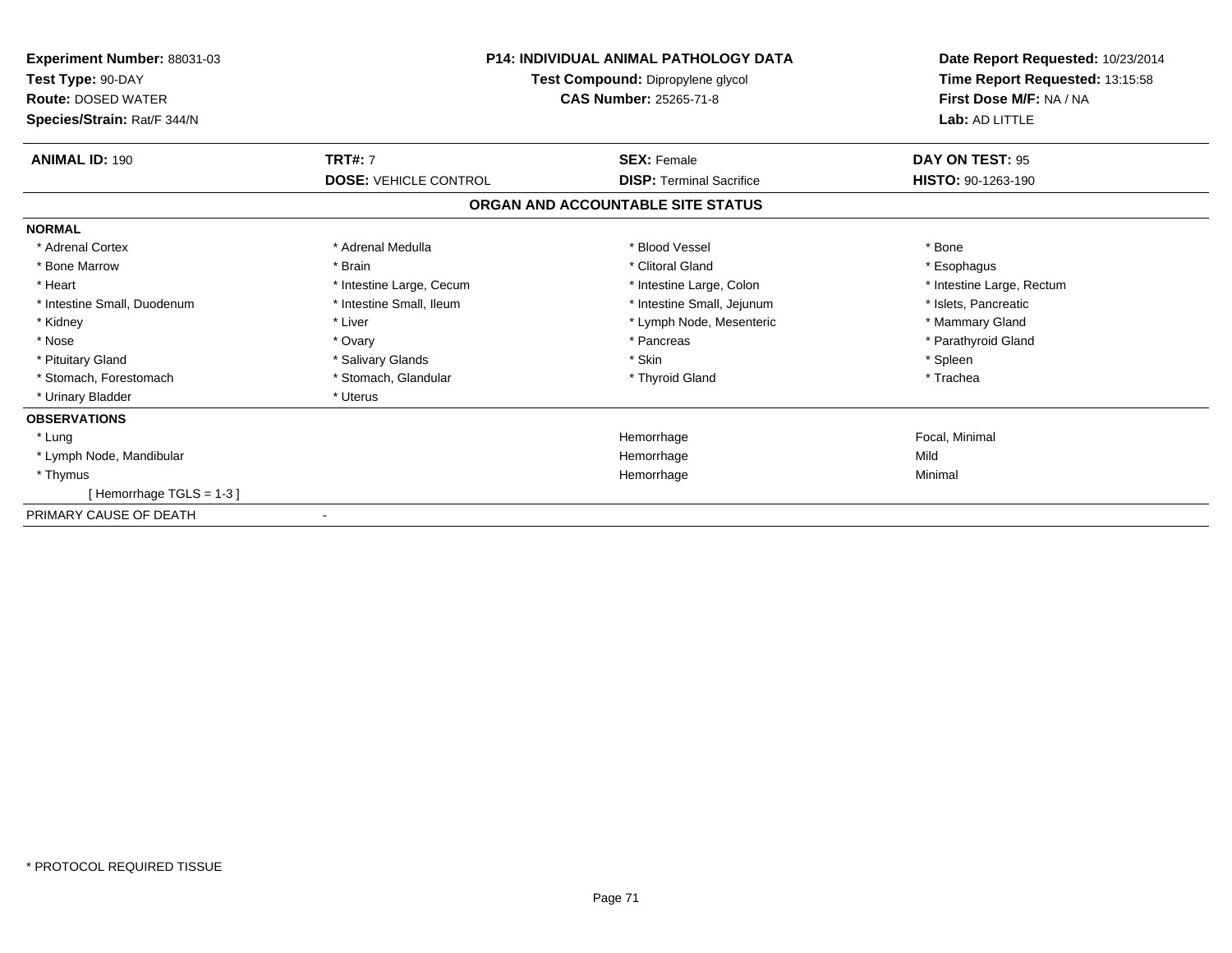| <b>Experiment Number: 88031-03</b><br>Test Type: 90-DAY<br><b>CAS Number: 25265-71-8</b><br><b>Route: DOSED WATER</b><br>Species/Strain: Rat/F 344/N |                   | <b>P14: INDIVIDUAL ANIMAL PATHOLOGY DATA</b><br>Test Compound: Dipropylene glycol | Date Report Requested: 10/23/2014<br>Time Report Requested: 13:15:58<br>First Dose M/F: NA / NA<br>Lab: AD LITTLE |
|------------------------------------------------------------------------------------------------------------------------------------------------------|-------------------|-----------------------------------------------------------------------------------|-------------------------------------------------------------------------------------------------------------------|
| <b>ANIMAL ID: 191</b>                                                                                                                                | TRT#: 8           | <b>SEX: Female</b>                                                                | DAY ON TEST: 95                                                                                                   |
|                                                                                                                                                      | <b>DOSE: 0.5%</b> | <b>DISP: Terminal Sacrifice</b>                                                   | HISTO: 90-1263-191                                                                                                |
|                                                                                                                                                      |                   | ORGAN AND ACCOUNTABLE SITE STATUS                                                 |                                                                                                                   |
| <b>NORMAL</b>                                                                                                                                        |                   |                                                                                   |                                                                                                                   |
| Kidney                                                                                                                                               |                   |                                                                                   |                                                                                                                   |
| <b>OBSERVATIONS</b>                                                                                                                                  |                   |                                                                                   |                                                                                                                   |
| * Adrenal Cortex                                                                                                                                     |                   | Hypertrophy                                                                       | Minimal                                                                                                           |
| PRIMARY CAUSE OF DEATH                                                                                                                               |                   |                                                                                   |                                                                                                                   |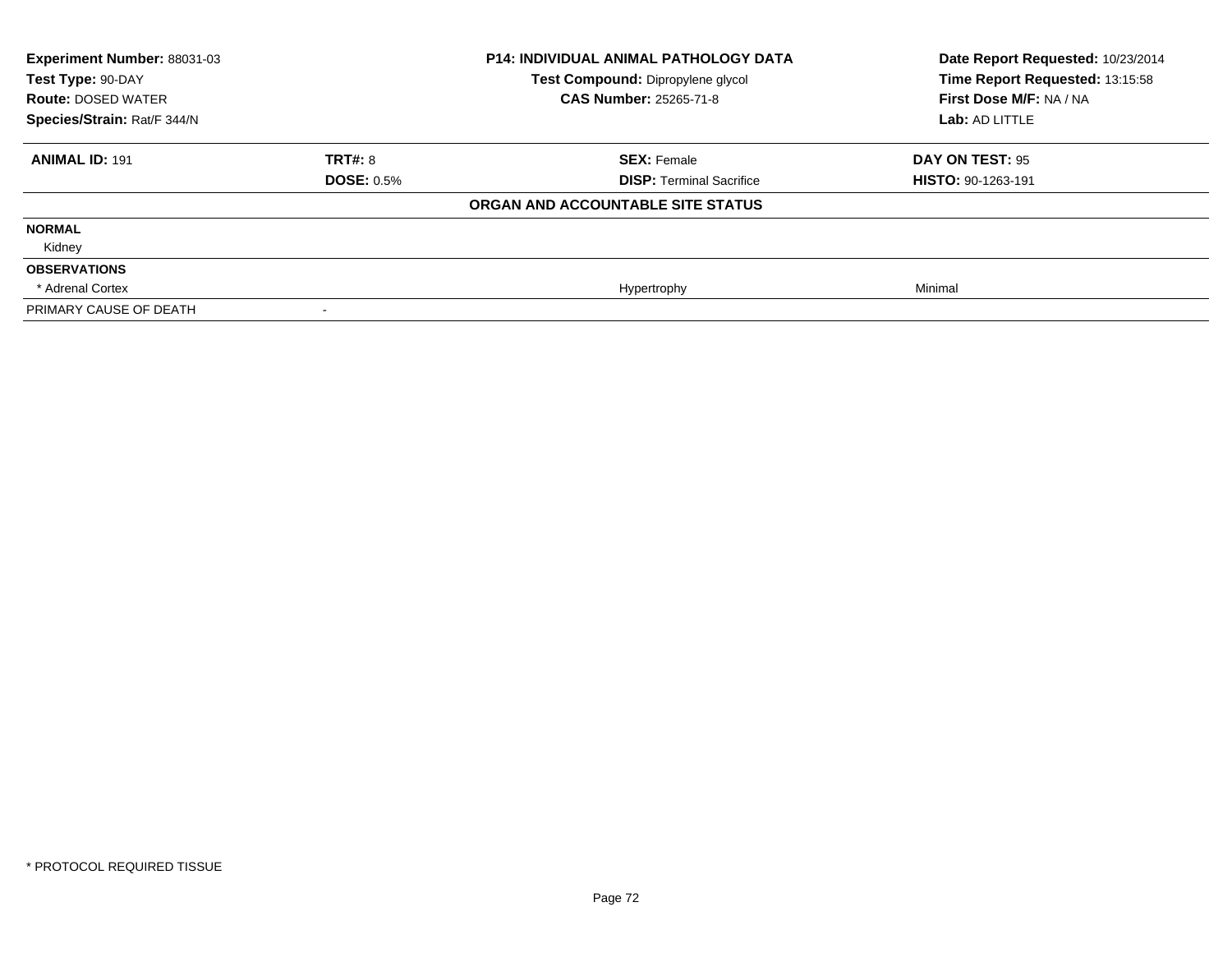| Experiment Number: 88031-03<br>Test Type: 90-DAY |                   | <b>P14: INDIVIDUAL ANIMAL PATHOLOGY DATA</b> | Date Report Requested: 10/23/2014 |
|--------------------------------------------------|-------------------|----------------------------------------------|-----------------------------------|
|                                                  |                   | Test Compound: Dipropylene glycol            | Time Report Requested: 13:15:58   |
| <b>Route: DOSED WATER</b>                        |                   | <b>CAS Number: 25265-71-8</b>                | First Dose M/F: NA / NA           |
| Species/Strain: Rat/F 344/N                      |                   |                                              | Lab: AD LITTLE                    |
| <b>ANIMAL ID: 192</b>                            | <b>TRT#: 8</b>    | <b>SEX: Female</b>                           | DAY ON TEST: 95                   |
|                                                  | <b>DOSE: 0.5%</b> | <b>DISP: Terminal Sacrifice</b>              | <b>HISTO: 90-1263-192</b>         |
|                                                  |                   | ORGAN AND ACCOUNTABLE SITE STATUS            |                                   |
| <b>NORMAL</b>                                    |                   |                                              |                                   |
| Kidney                                           | Thymus            |                                              |                                   |
| <b>OBSERVATIONS</b>                              |                   |                                              |                                   |
| * Adrenal Cortex                                 |                   | Hypertrophy                                  | Mild                              |
| PRIMARY CAUSE OF DEATH                           |                   |                                              |                                   |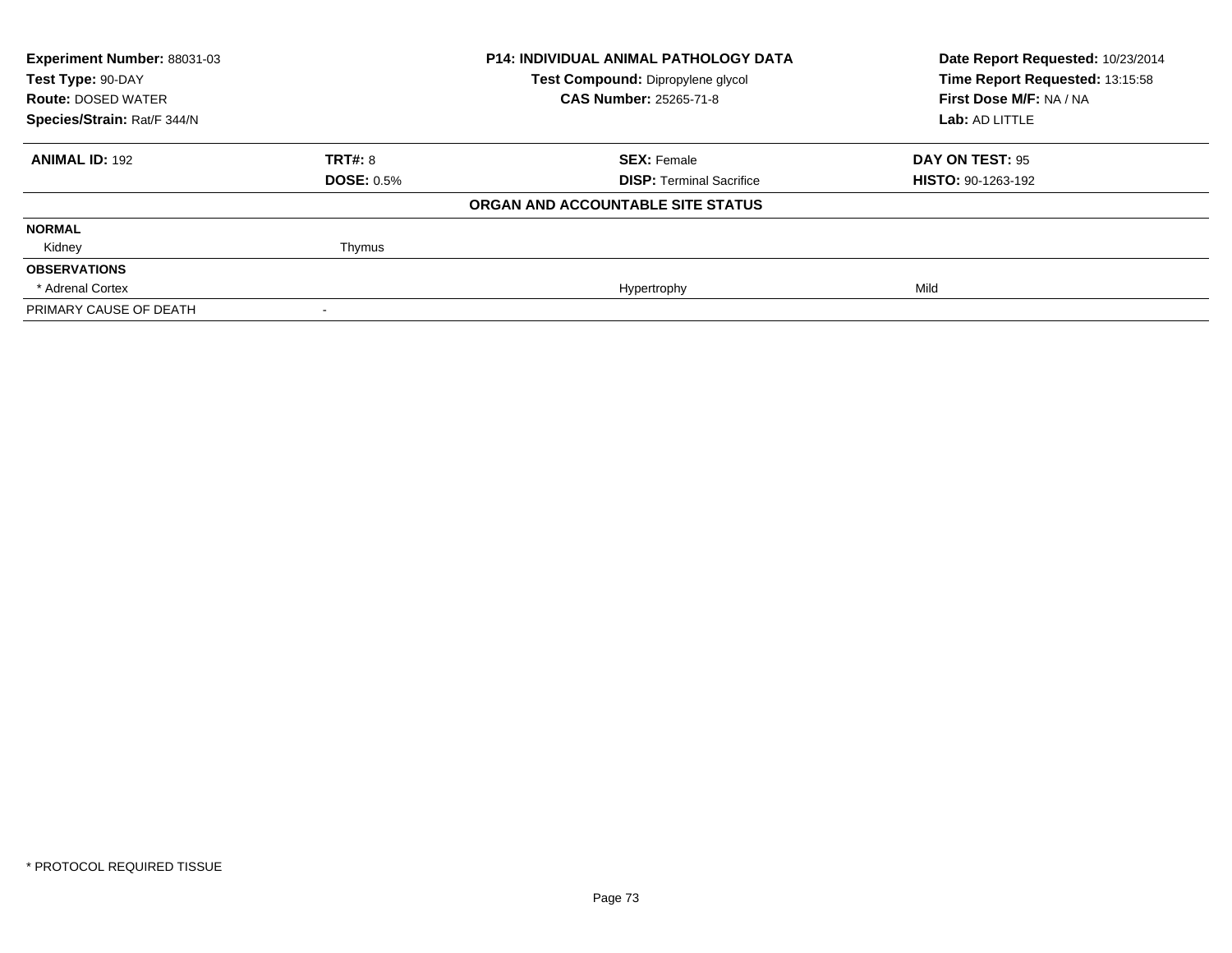| Experiment Number: 88031-03<br>Test Type: 90-DAY<br><b>Route: DOSED WATER</b><br>Species/Strain: Rat/F 344/N |                   | <b>P14: INDIVIDUAL ANIMAL PATHOLOGY DATA</b> | Date Report Requested: 10/23/2014 |
|--------------------------------------------------------------------------------------------------------------|-------------------|----------------------------------------------|-----------------------------------|
|                                                                                                              |                   | Test Compound: Dipropylene glycol            | Time Report Requested: 13:15:58   |
|                                                                                                              |                   | <b>CAS Number: 25265-71-8</b>                | First Dose M/F: NA / NA           |
|                                                                                                              |                   |                                              | Lab: AD LITTLE                    |
| <b>ANIMAL ID: 193</b>                                                                                        | TRT#: 8           | <b>SEX: Female</b>                           | DAY ON TEST: 95                   |
|                                                                                                              | <b>DOSE: 0.5%</b> | <b>DISP:</b> Terminal Sacrifice              | <b>HISTO: 90-1263-193</b>         |
|                                                                                                              |                   | ORGAN AND ACCOUNTABLE SITE STATUS            |                                   |
| <b>NORMAL</b>                                                                                                |                   |                                              |                                   |
| * Adrenal Cortex                                                                                             | Kidney            | <b>Skin</b>                                  |                                   |
| PRIMARY CAUSE OF DEATH                                                                                       |                   |                                              |                                   |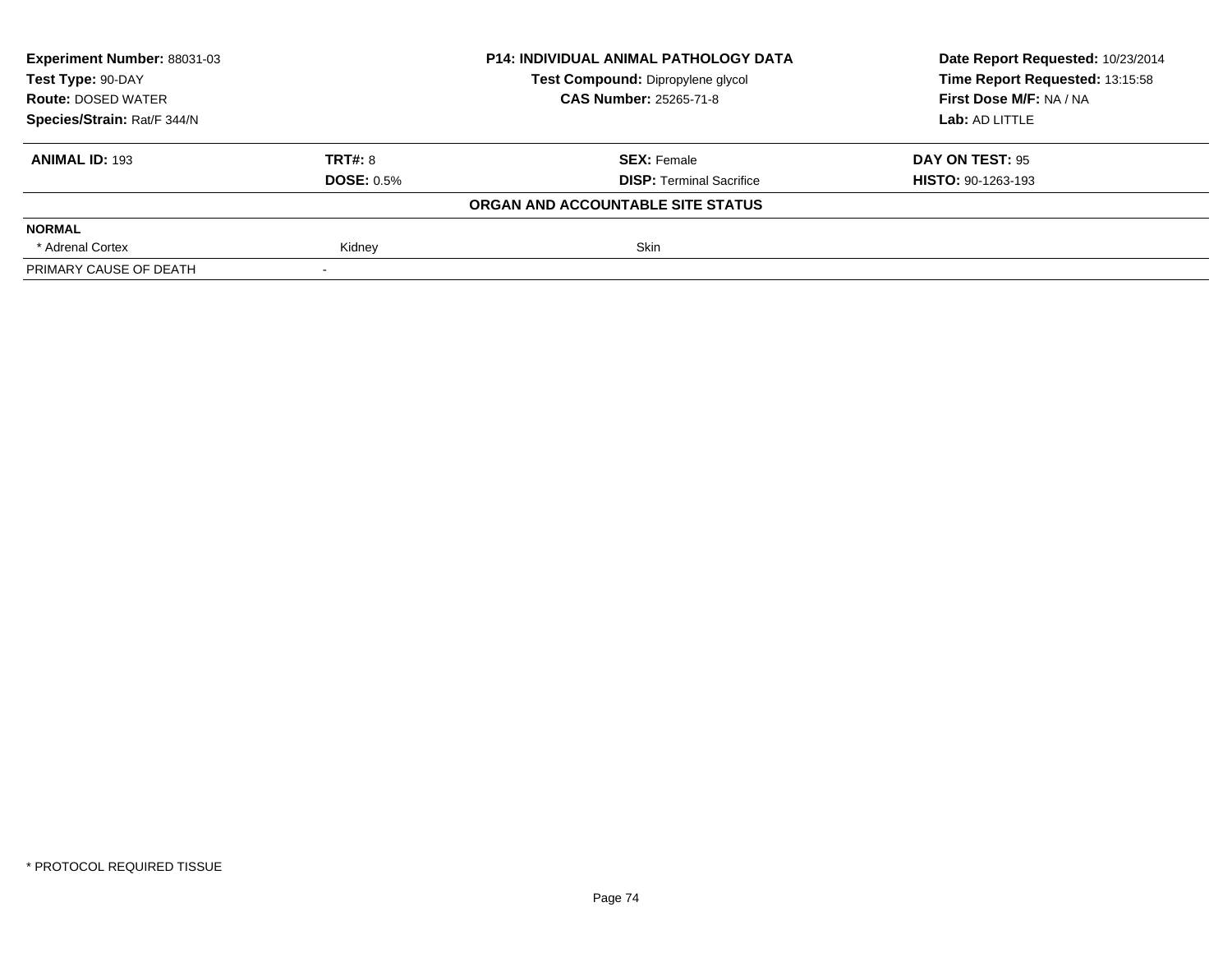| Experiment Number: 88031-03<br>Test Type: 90-DAY<br><b>Route: DOSED WATER</b><br>Species/Strain: Rat/F 344/N |                   | <b>P14: INDIVIDUAL ANIMAL PATHOLOGY DATA</b> | Date Report Requested: 10/23/2014 |
|--------------------------------------------------------------------------------------------------------------|-------------------|----------------------------------------------|-----------------------------------|
|                                                                                                              |                   | Test Compound: Dipropylene glycol            | Time Report Requested: 13:15:58   |
|                                                                                                              |                   | <b>CAS Number: 25265-71-8</b>                | First Dose M/F: NA / NA           |
|                                                                                                              |                   |                                              | Lab: AD LITTLE                    |
| <b>ANIMAL ID: 194</b>                                                                                        | TRT#: 8           | <b>SEX: Female</b>                           | DAY ON TEST: 95                   |
|                                                                                                              | <b>DOSE: 0.5%</b> | <b>DISP:</b> Terminal Sacrifice              | <b>HISTO: 90-1263-194</b>         |
|                                                                                                              |                   | ORGAN AND ACCOUNTABLE SITE STATUS            |                                   |
| <b>NORMAL</b>                                                                                                |                   |                                              |                                   |
| * Adrenal Cortex                                                                                             | Kidney            | Thymus                                       |                                   |
| PRIMARY CAUSE OF DEATH                                                                                       |                   |                                              |                                   |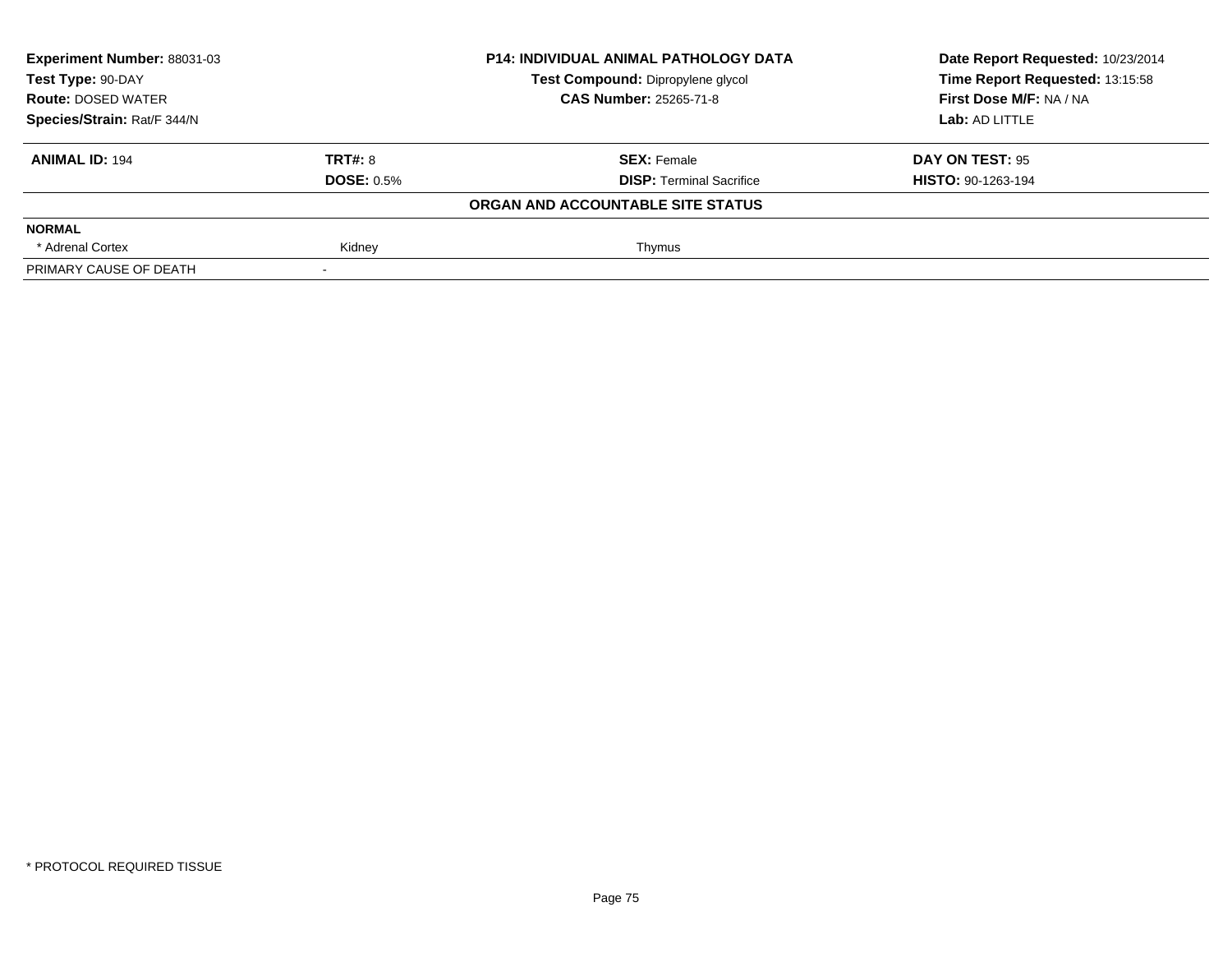| <b>Experiment Number: 88031-03</b><br>Test Type: 90-DAY<br><b>Route: DOSED WATER</b><br>Species/Strain: Rat/F 344/N |                   | <b>P14: INDIVIDUAL ANIMAL PATHOLOGY DATA</b><br>Test Compound: Dipropylene glycol<br><b>CAS Number: 25265-71-8</b> | Date Report Requested: 10/23/2014<br>Time Report Requested: 13:15:58<br>First Dose M/F: NA / NA<br>Lab: AD LITTLE |
|---------------------------------------------------------------------------------------------------------------------|-------------------|--------------------------------------------------------------------------------------------------------------------|-------------------------------------------------------------------------------------------------------------------|
| <b>ANIMAL ID: 195</b>                                                                                               | TRT#: 8           | <b>SEX: Female</b>                                                                                                 | DAY ON TEST: 95                                                                                                   |
|                                                                                                                     | <b>DOSE: 0.5%</b> | <b>DISP: Terminal Sacrifice</b>                                                                                    | <b>HISTO: 90-1263-195</b>                                                                                         |
|                                                                                                                     |                   | ORGAN AND ACCOUNTABLE SITE STATUS                                                                                  |                                                                                                                   |
| <b>NORMAL</b>                                                                                                       |                   |                                                                                                                    |                                                                                                                   |
| Kidney                                                                                                              |                   |                                                                                                                    |                                                                                                                   |
| <b>OBSERVATIONS</b>                                                                                                 |                   |                                                                                                                    |                                                                                                                   |
| * Adrenal Cortex                                                                                                    |                   | Hypertrophy                                                                                                        | Minimal                                                                                                           |
| PRIMARY CAUSE OF DEATH                                                                                              |                   |                                                                                                                    |                                                                                                                   |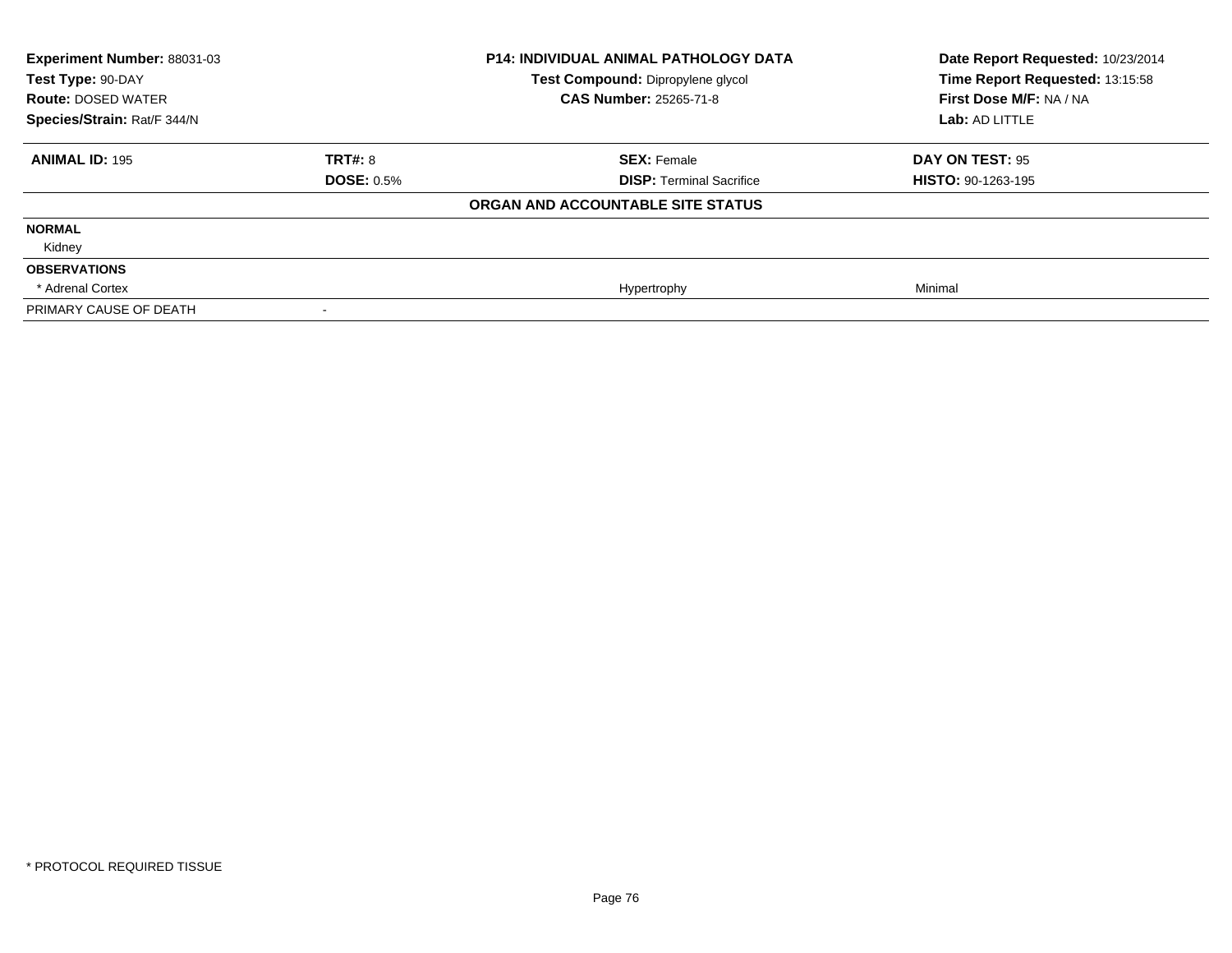| Experiment Number: 88031-03<br>Test Type: 90-DAY<br><b>Route: DOSED WATER</b><br>Species/Strain: Rat/F 344/N |                   | P14: INDIVIDUAL ANIMAL PATHOLOGY DATA<br>Test Compound: Dipropylene glycol<br><b>CAS Number: 25265-71-8</b> | Date Report Requested: 10/23/2014<br>Time Report Requested: 13:15:58<br>First Dose M/F: NA / NA<br>Lab: AD LITTLE |
|--------------------------------------------------------------------------------------------------------------|-------------------|-------------------------------------------------------------------------------------------------------------|-------------------------------------------------------------------------------------------------------------------|
| <b>ANIMAL ID: 196</b>                                                                                        | <b>TRT#: 8</b>    | <b>SEX: Female</b>                                                                                          | <b>DAY ON TEST: 95</b>                                                                                            |
|                                                                                                              | <b>DOSE: 0.5%</b> | <b>DISP:</b> Terminal Sacrifice                                                                             | <b>HISTO: 90-1263-196</b>                                                                                         |
|                                                                                                              |                   | ORGAN AND ACCOUNTABLE SITE STATUS                                                                           |                                                                                                                   |
| <b>NORMAL</b>                                                                                                |                   |                                                                                                             |                                                                                                                   |
| Kidney                                                                                                       |                   |                                                                                                             |                                                                                                                   |
| <b>OBSERVATIONS</b>                                                                                          |                   |                                                                                                             |                                                                                                                   |
| * Adrenal Cortex                                                                                             |                   | Hypertrophy                                                                                                 | Minimal                                                                                                           |
| Uterus                                                                                                       |                   | <b>Dilatation</b>                                                                                           | Moderate                                                                                                          |
| [Dilatation TGLS = $1-9$ ]                                                                                   |                   |                                                                                                             |                                                                                                                   |
| PRIMARY CAUSE OF DEATH                                                                                       |                   |                                                                                                             |                                                                                                                   |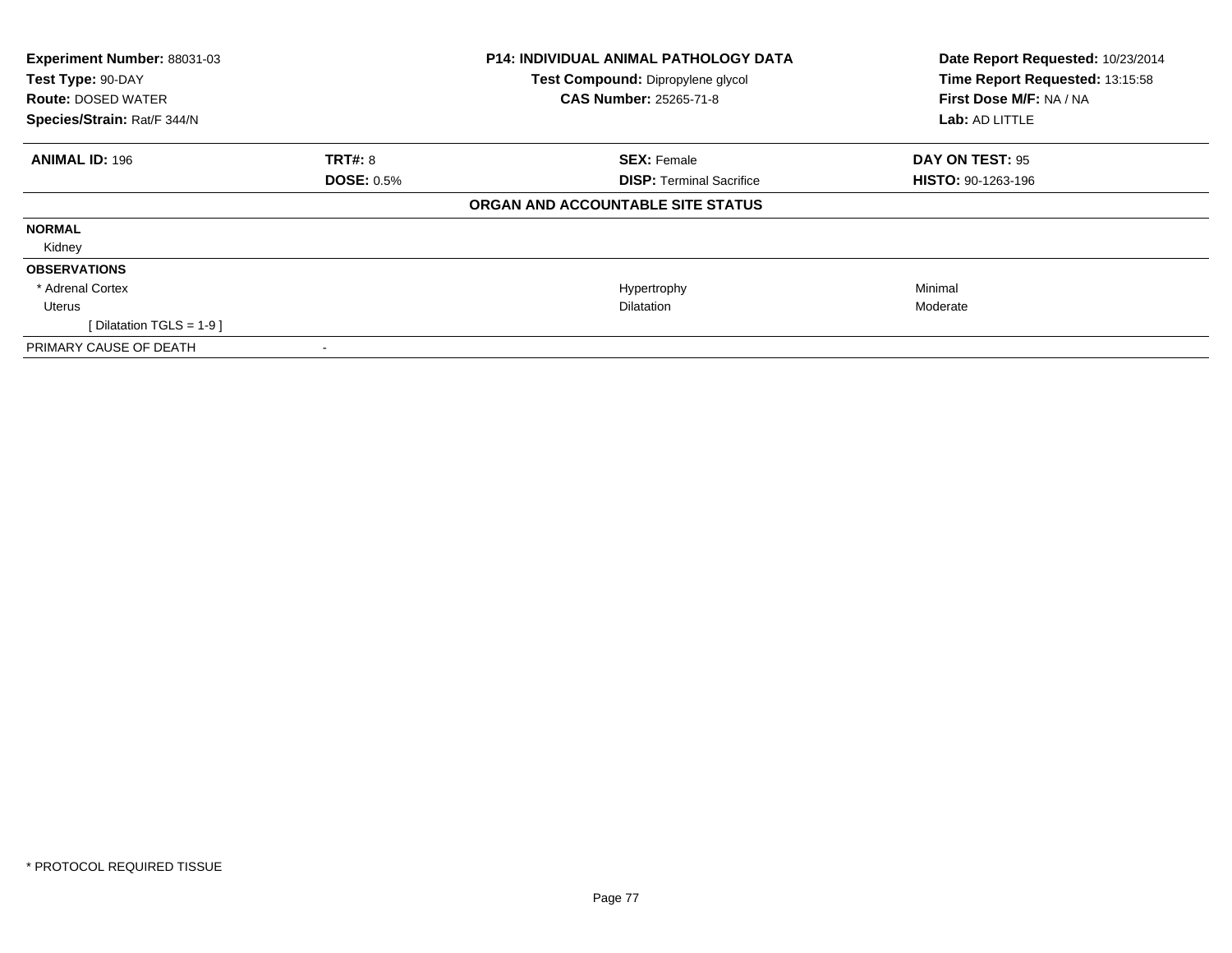| Experiment Number: 88031-03<br>Test Type: 90-DAY<br><b>Route: DOSED WATER</b><br>Species/Strain: Rat/F 344/N |                   | <b>P14: INDIVIDUAL ANIMAL PATHOLOGY DATA</b><br>Test Compound: Dipropylene glycol<br><b>CAS Number: 25265-71-8</b> | Date Report Requested: 10/23/2014<br>Time Report Requested: 13:15:58<br>First Dose M/F: NA / NA<br>Lab: AD LITTLE |
|--------------------------------------------------------------------------------------------------------------|-------------------|--------------------------------------------------------------------------------------------------------------------|-------------------------------------------------------------------------------------------------------------------|
|                                                                                                              |                   |                                                                                                                    |                                                                                                                   |
| <b>ANIMAL ID: 197</b>                                                                                        | <b>TRT#: 8</b>    | <b>SEX: Female</b>                                                                                                 | DAY ON TEST: 95                                                                                                   |
|                                                                                                              | <b>DOSE: 0.5%</b> | <b>DISP: Terminal Sacrifice</b>                                                                                    | HISTO: 90-1263-197                                                                                                |
|                                                                                                              |                   | ORGAN AND ACCOUNTABLE SITE STATUS                                                                                  |                                                                                                                   |
| <b>NORMAL</b>                                                                                                |                   |                                                                                                                    |                                                                                                                   |
| Kidney                                                                                                       |                   |                                                                                                                    |                                                                                                                   |
| <b>OBSERVATIONS</b>                                                                                          |                   |                                                                                                                    |                                                                                                                   |
| * Adrenal Cortex                                                                                             |                   | Hypertrophy                                                                                                        | Mild                                                                                                              |
| PRIMARY CAUSE OF DEATH                                                                                       |                   |                                                                                                                    |                                                                                                                   |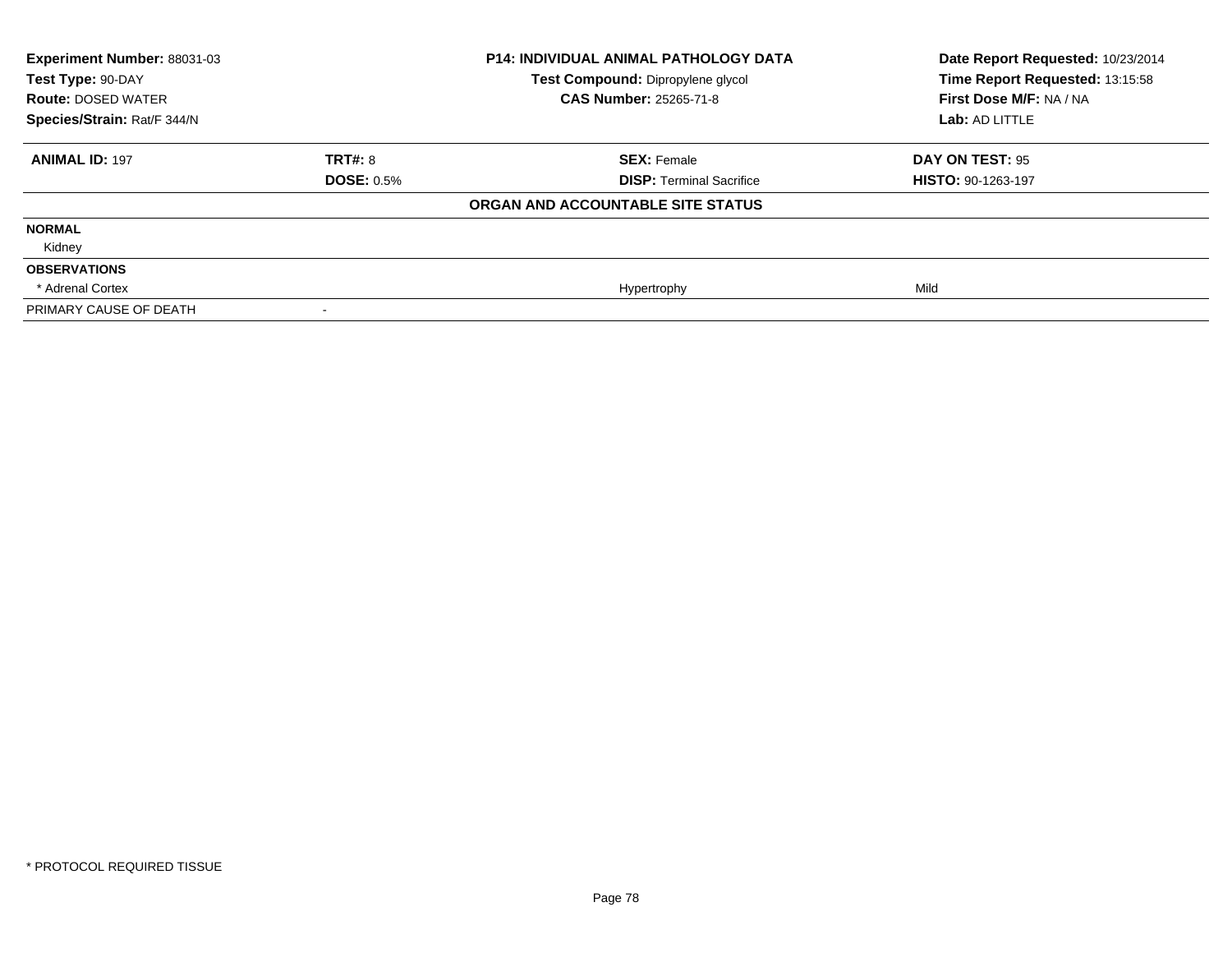| Experiment Number: 88031-03 |                        | <b>P14: INDIVIDUAL ANIMAL PATHOLOGY DATA</b> | Date Report Requested: 10/23/2014 |
|-----------------------------|------------------------|----------------------------------------------|-----------------------------------|
| Test Type: 90-DAY           |                        | Test Compound: Dipropylene glycol            | Time Report Requested: 13:15:58   |
| <b>Route: DOSED WATER</b>   |                        | <b>CAS Number: 25265-71-8</b>                | First Dose M/F: NA / NA           |
| Species/Strain: Rat/F 344/N |                        |                                              | Lab: AD LITTLE                    |
| <b>ANIMAL ID: 198</b>       | <b>TRT#: 8</b>         | <b>SEX: Female</b>                           | DAY ON TEST: 95                   |
|                             | <b>DOSE: 0.5%</b>      | <b>DISP: Terminal Sacrifice</b>              | <b>HISTO: 90-1263-198</b>         |
|                             |                        | ORGAN AND ACCOUNTABLE SITE STATUS            |                                   |
| <b>NORMAL</b>               |                        |                                              |                                   |
| Kidney                      | Lymph Node, Mandibular |                                              |                                   |
| <b>OBSERVATIONS</b>         |                        |                                              |                                   |
| * Adrenal Cortex            |                        | Hypertrophy                                  | Minimal                           |
| PRIMARY CAUSE OF DEATH      |                        |                                              |                                   |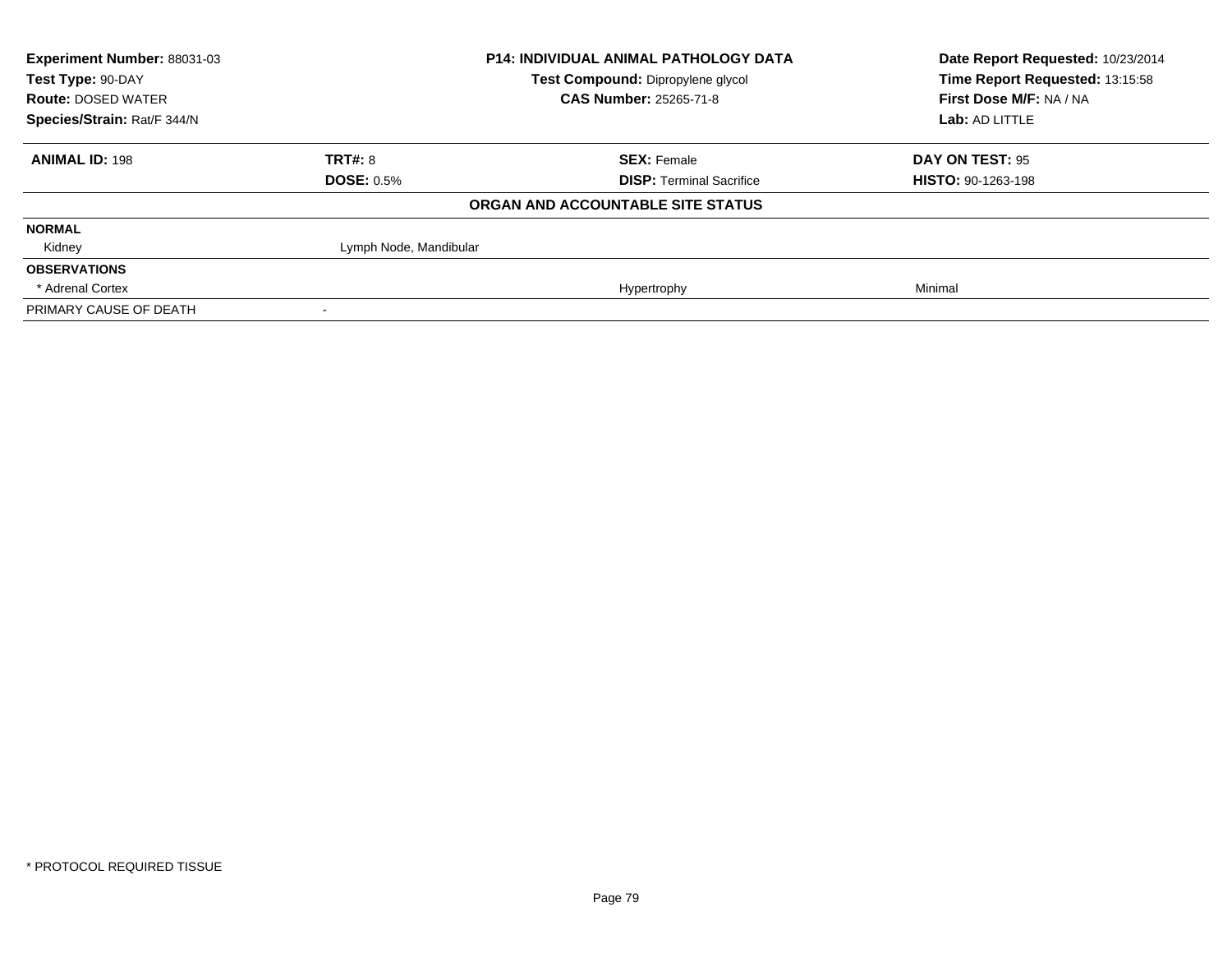| <b>Experiment Number: 88031-03</b><br>Test Type: 90-DAY<br><b>Route: DOSED WATER</b><br>Species/Strain: Rat/F 344/N |                   | <b>P14: INDIVIDUAL ANIMAL PATHOLOGY DATA</b><br>Test Compound: Dipropylene glycol<br><b>CAS Number: 25265-71-8</b> | Date Report Requested: 10/23/2014<br>Time Report Requested: 13:15:58<br>First Dose M/F: NA / NA<br>Lab: AD LITTLE |
|---------------------------------------------------------------------------------------------------------------------|-------------------|--------------------------------------------------------------------------------------------------------------------|-------------------------------------------------------------------------------------------------------------------|
|                                                                                                                     |                   |                                                                                                                    |                                                                                                                   |
| <b>ANIMAL ID: 199</b>                                                                                               | TRT#: 8           | <b>SEX: Female</b>                                                                                                 | DAY ON TEST: 95                                                                                                   |
|                                                                                                                     | <b>DOSE: 0.5%</b> | <b>DISP: Terminal Sacrifice</b>                                                                                    | <b>HISTO: 90-1263-199</b>                                                                                         |
|                                                                                                                     |                   | ORGAN AND ACCOUNTABLE SITE STATUS                                                                                  |                                                                                                                   |
| <b>NORMAL</b>                                                                                                       |                   |                                                                                                                    |                                                                                                                   |
| Kidney                                                                                                              |                   |                                                                                                                    |                                                                                                                   |
| <b>OBSERVATIONS</b>                                                                                                 |                   |                                                                                                                    |                                                                                                                   |
| * Adrenal Cortex                                                                                                    |                   | Hypertrophy                                                                                                        | Minimal                                                                                                           |
| PRIMARY CAUSE OF DEATH                                                                                              |                   |                                                                                                                    |                                                                                                                   |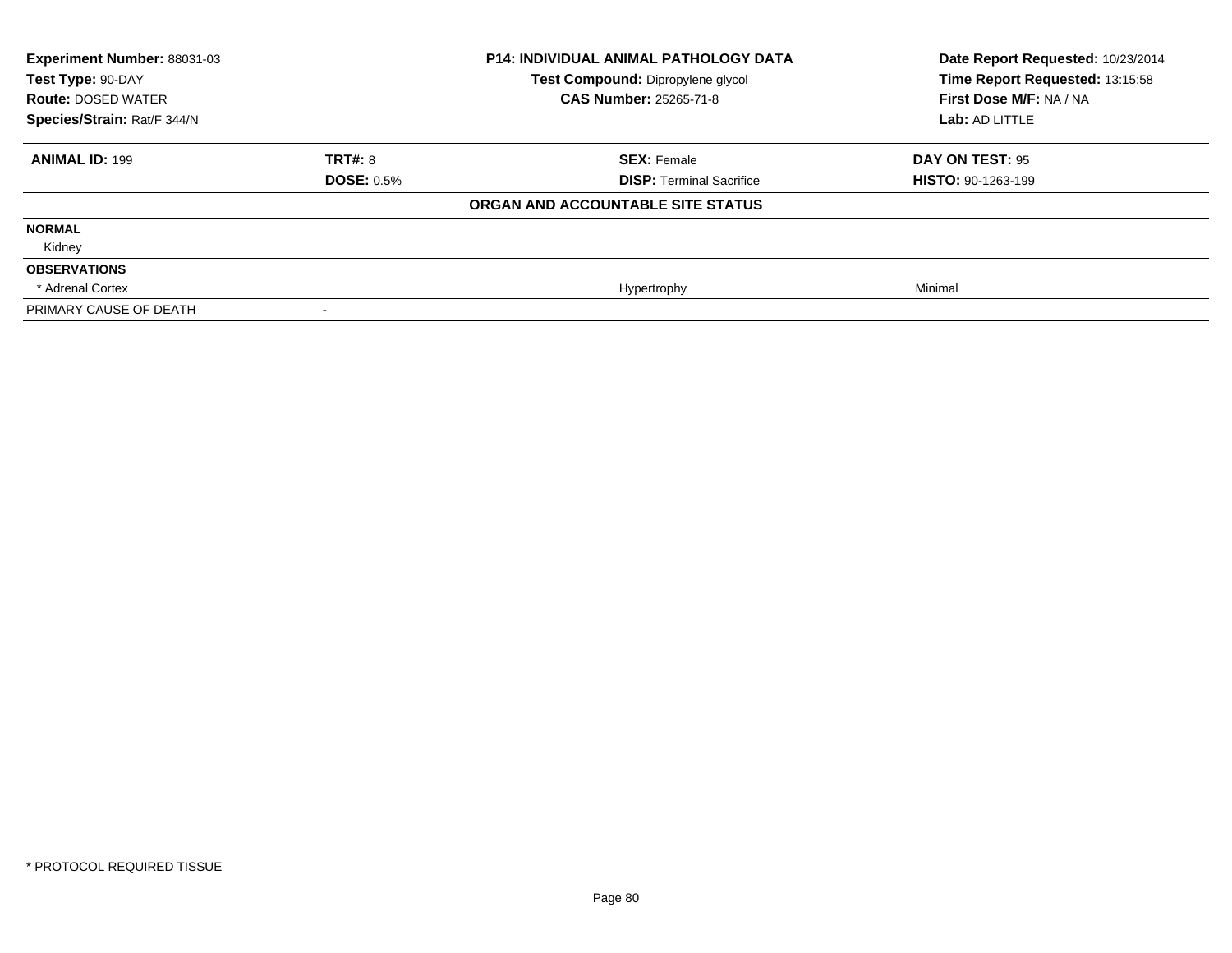| <b>Experiment Number: 88031-03</b><br>Test Type: 90-DAY<br><b>Route: DOSED WATER</b><br>Species/Strain: Rat/F 344/N |                   | <b>P14: INDIVIDUAL ANIMAL PATHOLOGY DATA</b><br>Test Compound: Dipropylene glycol<br><b>CAS Number: 25265-71-8</b> | Date Report Requested: 10/23/2014<br>Time Report Requested: 13:15:58<br>First Dose M/F: NA / NA<br>Lab: AD LITTLE |
|---------------------------------------------------------------------------------------------------------------------|-------------------|--------------------------------------------------------------------------------------------------------------------|-------------------------------------------------------------------------------------------------------------------|
|                                                                                                                     |                   |                                                                                                                    |                                                                                                                   |
| <b>ANIMAL ID: 200</b>                                                                                               | TRT#: 8           | <b>SEX: Female</b>                                                                                                 | DAY ON TEST: 95                                                                                                   |
|                                                                                                                     | <b>DOSE: 0.5%</b> | <b>DISP: Terminal Sacrifice</b>                                                                                    | <b>HISTO: 90-1263-200</b>                                                                                         |
|                                                                                                                     |                   | ORGAN AND ACCOUNTABLE SITE STATUS                                                                                  |                                                                                                                   |
| <b>NORMAL</b>                                                                                                       |                   |                                                                                                                    |                                                                                                                   |
| Kidney                                                                                                              |                   |                                                                                                                    |                                                                                                                   |
| <b>OBSERVATIONS</b>                                                                                                 |                   |                                                                                                                    |                                                                                                                   |
| * Adrenal Cortex                                                                                                    |                   | Hypertrophy                                                                                                        | Minimal                                                                                                           |
| PRIMARY CAUSE OF DEATH                                                                                              |                   |                                                                                                                    |                                                                                                                   |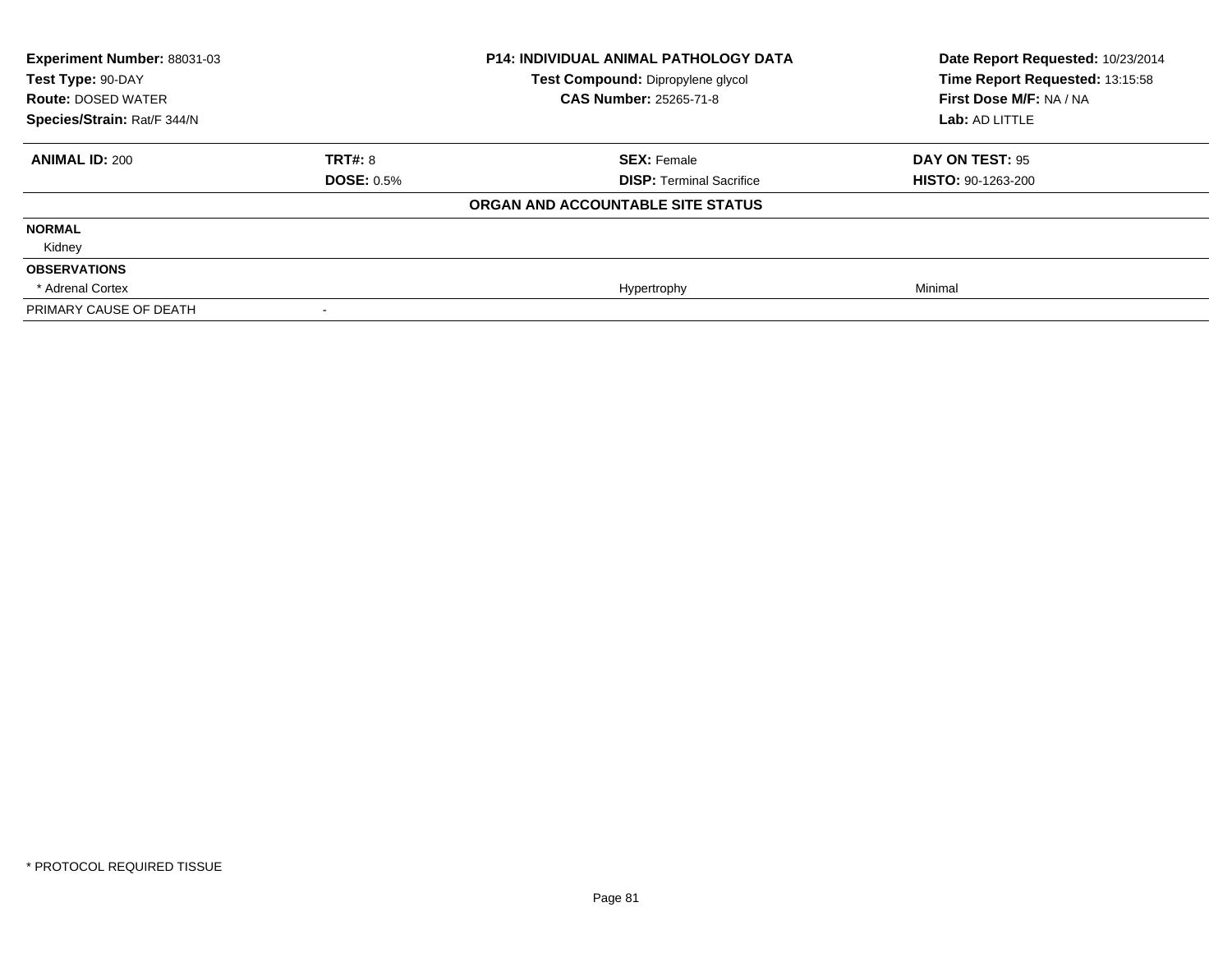| Experiment Number: 88031-03<br>Test Type: 90-DAY<br><b>Route: DOSED WATER</b><br>Species/Strain: Rat/F 344/N |                   | <b>P14: INDIVIDUAL ANIMAL PATHOLOGY DATA</b><br>Test Compound: Dipropylene glycol | Date Report Requested: 10/23/2014<br>Time Report Requested: 13:15:58 |
|--------------------------------------------------------------------------------------------------------------|-------------------|-----------------------------------------------------------------------------------|----------------------------------------------------------------------|
|                                                                                                              |                   | <b>CAS Number: 25265-71-8</b>                                                     | First Dose M/F: NA / NA                                              |
|                                                                                                              |                   |                                                                                   | Lab: AD LITTLE                                                       |
| <b>ANIMAL ID: 201</b>                                                                                        | TRT#: 9           | <b>SEX: Female</b>                                                                | <b>DAY ON TEST: 95</b>                                               |
|                                                                                                              | <b>DOSE: 1.0%</b> | <b>DISP: Terminal Sacrifice</b>                                                   | <b>HISTO: 90-1263-201</b>                                            |
|                                                                                                              |                   | ORGAN AND ACCOUNTABLE SITE STATUS                                                 |                                                                      |
| <b>NORMAL</b>                                                                                                |                   |                                                                                   |                                                                      |
| Kidney                                                                                                       |                   |                                                                                   |                                                                      |
| <b>OBSERVATIONS</b>                                                                                          |                   |                                                                                   |                                                                      |
| * Adrenal Cortex                                                                                             |                   | Hypertrophy                                                                       | Minimal                                                              |
| PRIMARY CAUSE OF DEATH                                                                                       |                   |                                                                                   |                                                                      |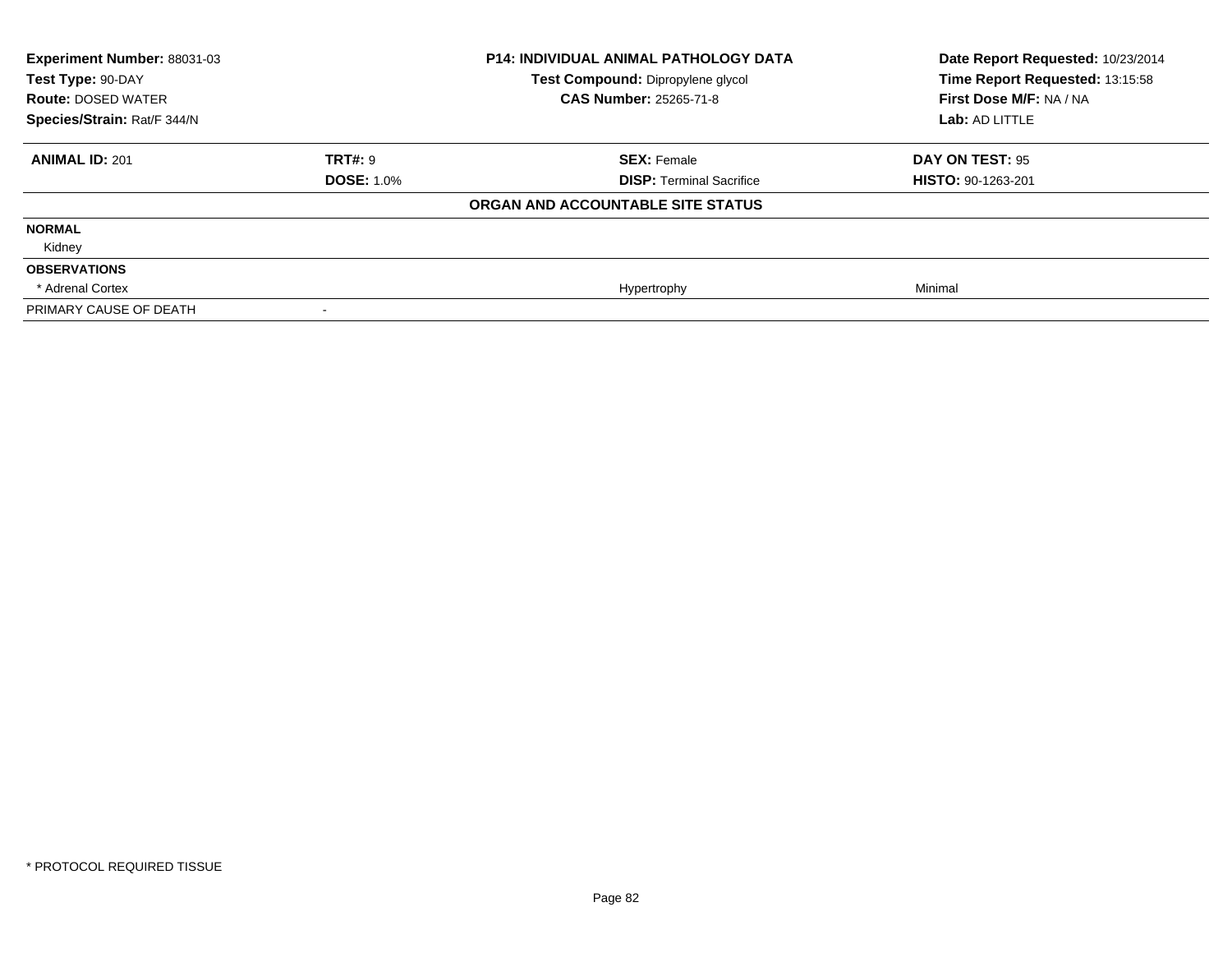| Experiment Number: 88031-03<br>Test Type: 90-DAY |                   | P14: INDIVIDUAL ANIMAL PATHOLOGY DATA | Date Report Requested: 10/23/2014<br>Time Report Requested: 13:15:58 |
|--------------------------------------------------|-------------------|---------------------------------------|----------------------------------------------------------------------|
|                                                  |                   | Test Compound: Dipropylene glycol     |                                                                      |
| <b>Route: DOSED WATER</b>                        |                   | <b>CAS Number: 25265-71-8</b>         | First Dose M/F: NA / NA                                              |
| Species/Strain: Rat/F 344/N                      |                   |                                       | Lab: AD LITTLE                                                       |
| <b>ANIMAL ID: 202</b>                            | <b>TRT#: 9</b>    | <b>SEX: Female</b>                    | DAY ON TEST: 95                                                      |
|                                                  | <b>DOSE: 1.0%</b> | <b>DISP:</b> Terminal Sacrifice       | <b>HISTO: 90-1263-202</b>                                            |
|                                                  |                   | ORGAN AND ACCOUNTABLE SITE STATUS     |                                                                      |
| <b>NORMAL</b>                                    |                   |                                       |                                                                      |
| Kidney                                           |                   |                                       |                                                                      |
| <b>OBSERVATIONS</b>                              |                   |                                       |                                                                      |
| * Adrenal Cortex                                 |                   | Hypertrophy                           | Mild                                                                 |
| Lymph Node                                       | Mediastinal       | Hemorrhage                            | Mild                                                                 |
| [Hemorrhage TGLS = $1-3$ ]                       |                   |                                       |                                                                      |
| PRIMARY CAUSE OF DEATH                           |                   |                                       |                                                                      |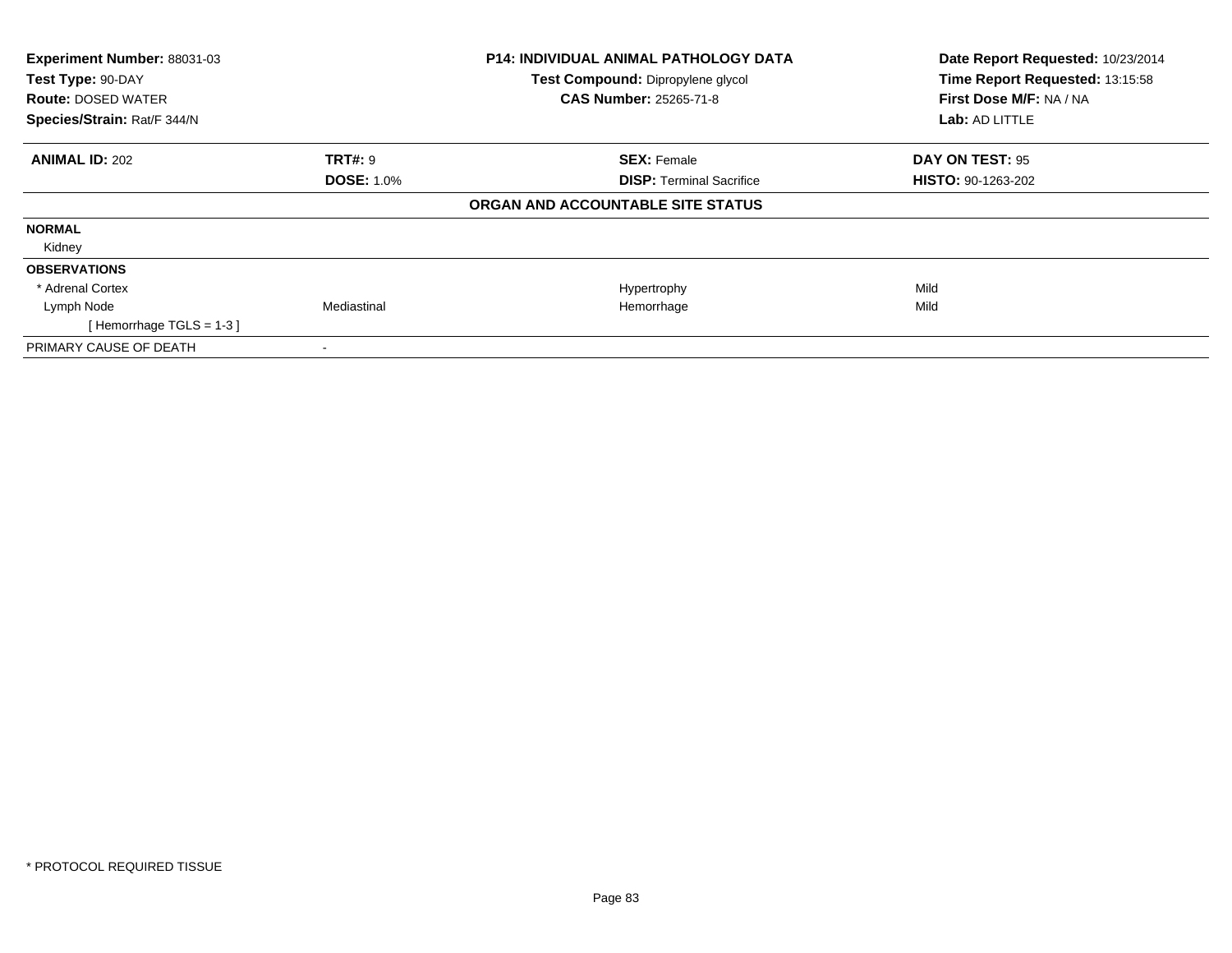| <b>Experiment Number: 88031-03</b><br>Test Type: 90-DAY |                   | <b>P14: INDIVIDUAL ANIMAL PATHOLOGY DATA</b> | Date Report Requested: 10/23/2014<br>Time Report Requested: 13:15:58 |
|---------------------------------------------------------|-------------------|----------------------------------------------|----------------------------------------------------------------------|
|                                                         |                   | Test Compound: Dipropylene glycol            |                                                                      |
| <b>Route: DOSED WATER</b>                               |                   | <b>CAS Number: 25265-71-8</b>                | First Dose M/F: NA / NA                                              |
| Species/Strain: Rat/F 344/N                             |                   |                                              | Lab: AD LITTLE                                                       |
| <b>ANIMAL ID: 203</b>                                   | <b>TRT#: 9</b>    | <b>SEX: Female</b>                           | DAY ON TEST: 95                                                      |
|                                                         | <b>DOSE: 1.0%</b> | <b>DISP:</b> Terminal Sacrifice              | <b>HISTO: 90-1263-203</b>                                            |
|                                                         |                   | ORGAN AND ACCOUNTABLE SITE STATUS            |                                                                      |
| <b>NORMAL</b>                                           |                   |                                              |                                                                      |
| Kidney                                                  | Ovary             |                                              |                                                                      |
| <b>OBSERVATIONS</b>                                     |                   |                                              |                                                                      |
| * Adrenal Cortex                                        |                   | Hypertrophy                                  | Mild                                                                 |
| PRIMARY CAUSE OF DEATH                                  |                   |                                              |                                                                      |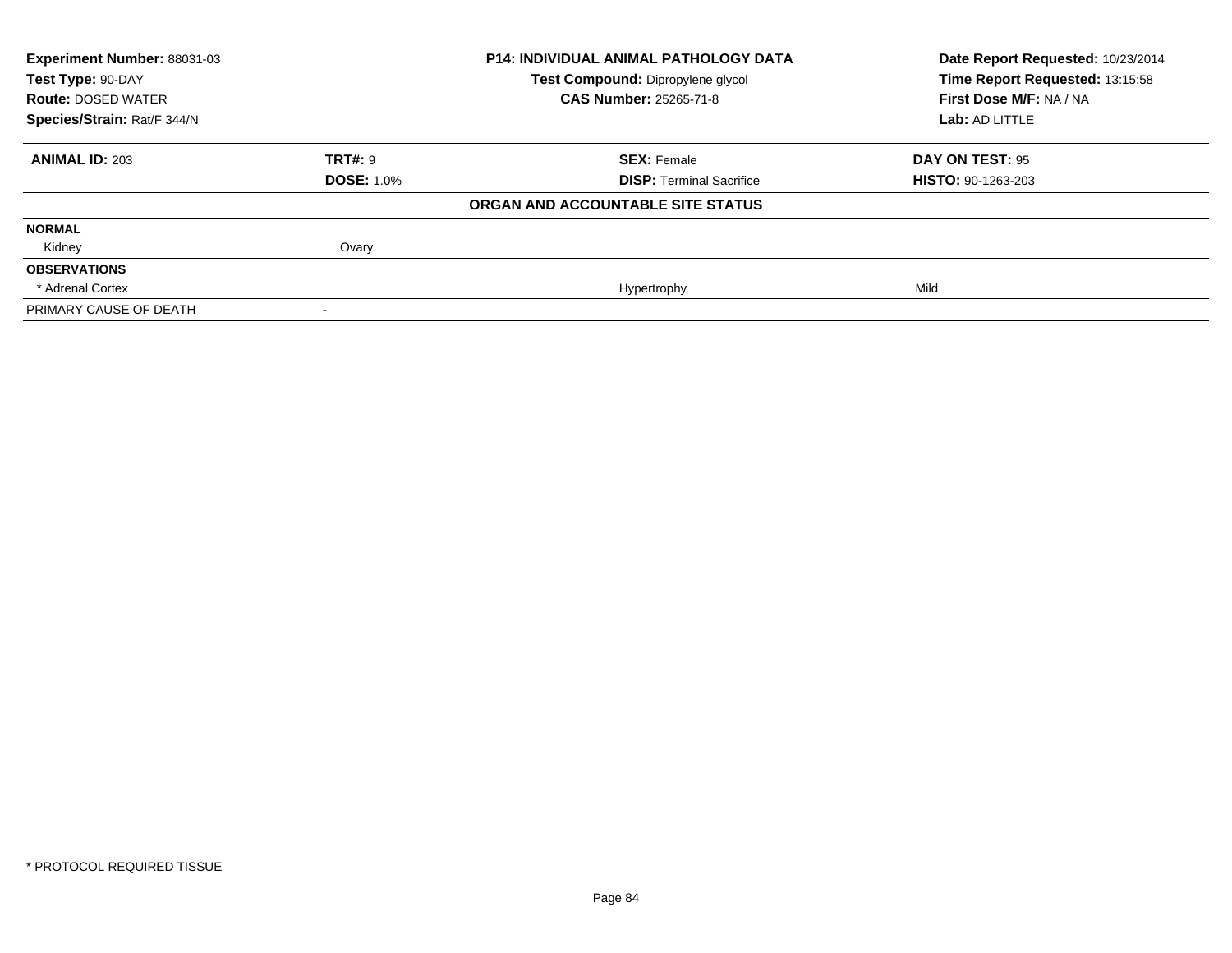| <b>Experiment Number: 88031-03</b> |                                   | <b>P14: INDIVIDUAL ANIMAL PATHOLOGY DATA</b> | Date Report Requested: 10/23/2014 |
|------------------------------------|-----------------------------------|----------------------------------------------|-----------------------------------|
| Test Type: 90-DAY                  | Test Compound: Dipropylene glycol | Time Report Requested: 13:15:58              |                                   |
| <b>Route: DOSED WATER</b>          |                                   | <b>CAS Number: 25265-71-8</b>                | First Dose M/F: NA / NA           |
| Species/Strain: Rat/F 344/N        |                                   |                                              | Lab: AD LITTLE                    |
| <b>ANIMAL ID: 204</b>              | <b>TRT#: 9</b>                    | <b>SEX: Female</b>                           | DAY ON TEST: 95                   |
|                                    | <b>DOSE: 1.0%</b>                 | <b>DISP:</b> Terminal Sacrifice              | <b>HISTO: 90-1263-204</b>         |
|                                    |                                   | ORGAN AND ACCOUNTABLE SITE STATUS            |                                   |
| <b>NORMAL</b>                      |                                   |                                              |                                   |
| Kidney                             | Ovary                             |                                              |                                   |
| <b>OBSERVATIONS</b>                |                                   |                                              |                                   |
| * Adrenal Cortex                   |                                   | Hypertrophy                                  | Mild                              |
| Lymph Node, Mandibular             |                                   | Hemorrhage                                   | Mild                              |
| [Hemorrhage TGLS = 1-2]            |                                   |                                              |                                   |
| <b>Pituitary Gland</b>             | Pars Distalis                     | Hyperplasia                                  | Focal, Mild                       |
| [Hyperplasia TGLS = 3-3 ]          |                                   |                                              |                                   |
| PRIMARY CAUSE OF DEATH             |                                   |                                              |                                   |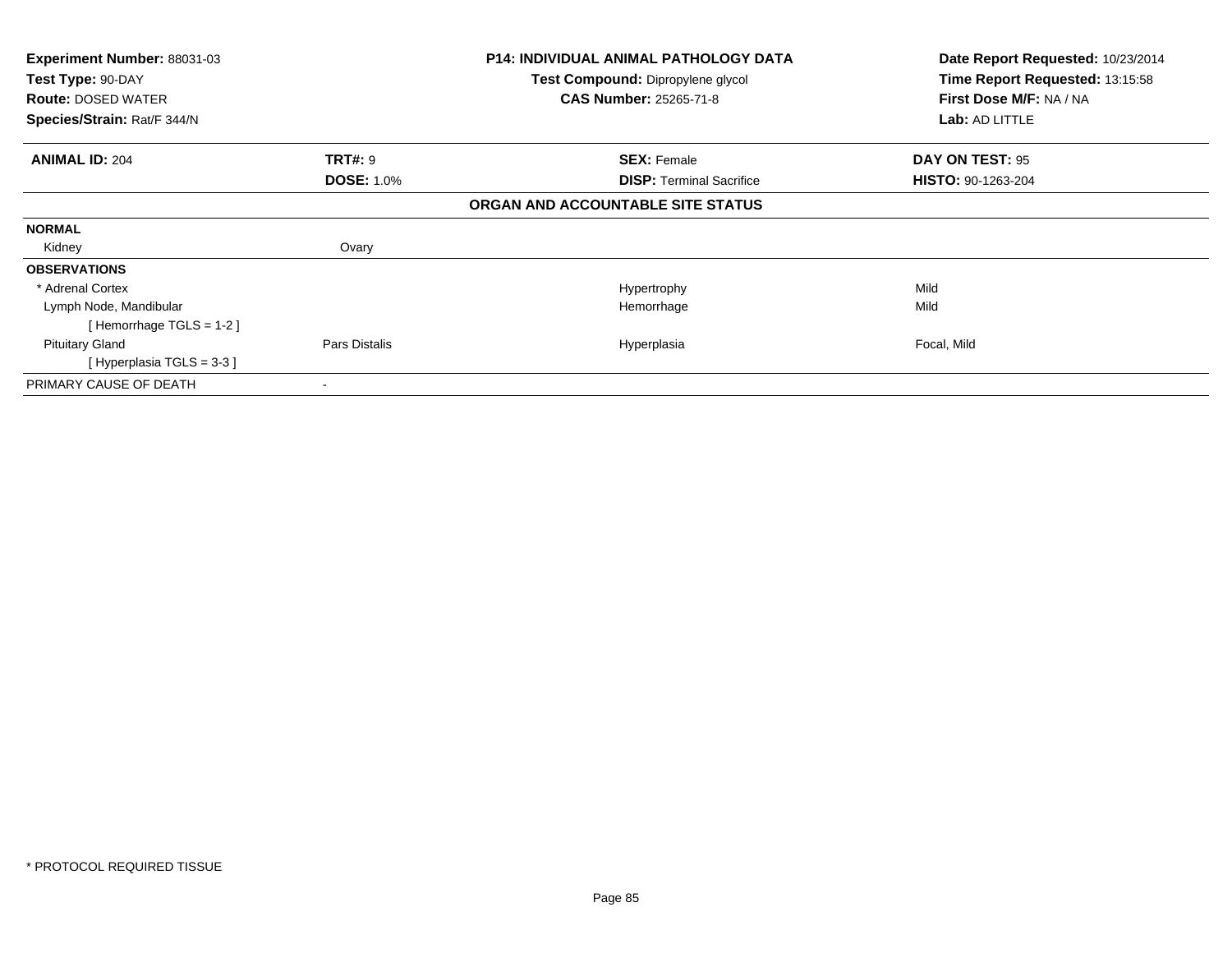| Experiment Number: 88031-03<br>Test Type: 90-DAY<br><b>Route: DOSED WATER</b><br>Species/Strain: Rat/F 344/N |                   | P14: INDIVIDUAL ANIMAL PATHOLOGY DATA<br>Test Compound: Dipropylene glycol<br><b>CAS Number: 25265-71-8</b> | Date Report Requested: 10/23/2014<br>Time Report Requested: 13:15:58<br>First Dose M/F: NA / NA<br>Lab: AD LITTLE |
|--------------------------------------------------------------------------------------------------------------|-------------------|-------------------------------------------------------------------------------------------------------------|-------------------------------------------------------------------------------------------------------------------|
| <b>ANIMAL ID: 205</b>                                                                                        | <b>TRT#: 9</b>    | <b>SEX: Female</b>                                                                                          | DAY ON TEST: 95                                                                                                   |
|                                                                                                              | <b>DOSE: 1.0%</b> | <b>DISP:</b> Terminal Sacrifice                                                                             | <b>HISTO: 90-1263-205</b>                                                                                         |
|                                                                                                              |                   | ORGAN AND ACCOUNTABLE SITE STATUS                                                                           |                                                                                                                   |
| <b>NORMAL</b>                                                                                                |                   |                                                                                                             |                                                                                                                   |
| Kidney                                                                                                       | Ovary             |                                                                                                             |                                                                                                                   |
| <b>OBSERVATIONS</b>                                                                                          |                   |                                                                                                             |                                                                                                                   |
| * Adrenal Cortex                                                                                             |                   | Hypertrophy                                                                                                 | Mild                                                                                                              |
| Liver                                                                                                        |                   | Hepatodiaphragmatic Nodule                                                                                  | Multiple, Moderate                                                                                                |
| [Hepatodiaphragmatic Nodule TGLS = 3,4-5 ]                                                                   |                   |                                                                                                             |                                                                                                                   |
| PRIMARY CAUSE OF DEATH                                                                                       |                   |                                                                                                             |                                                                                                                   |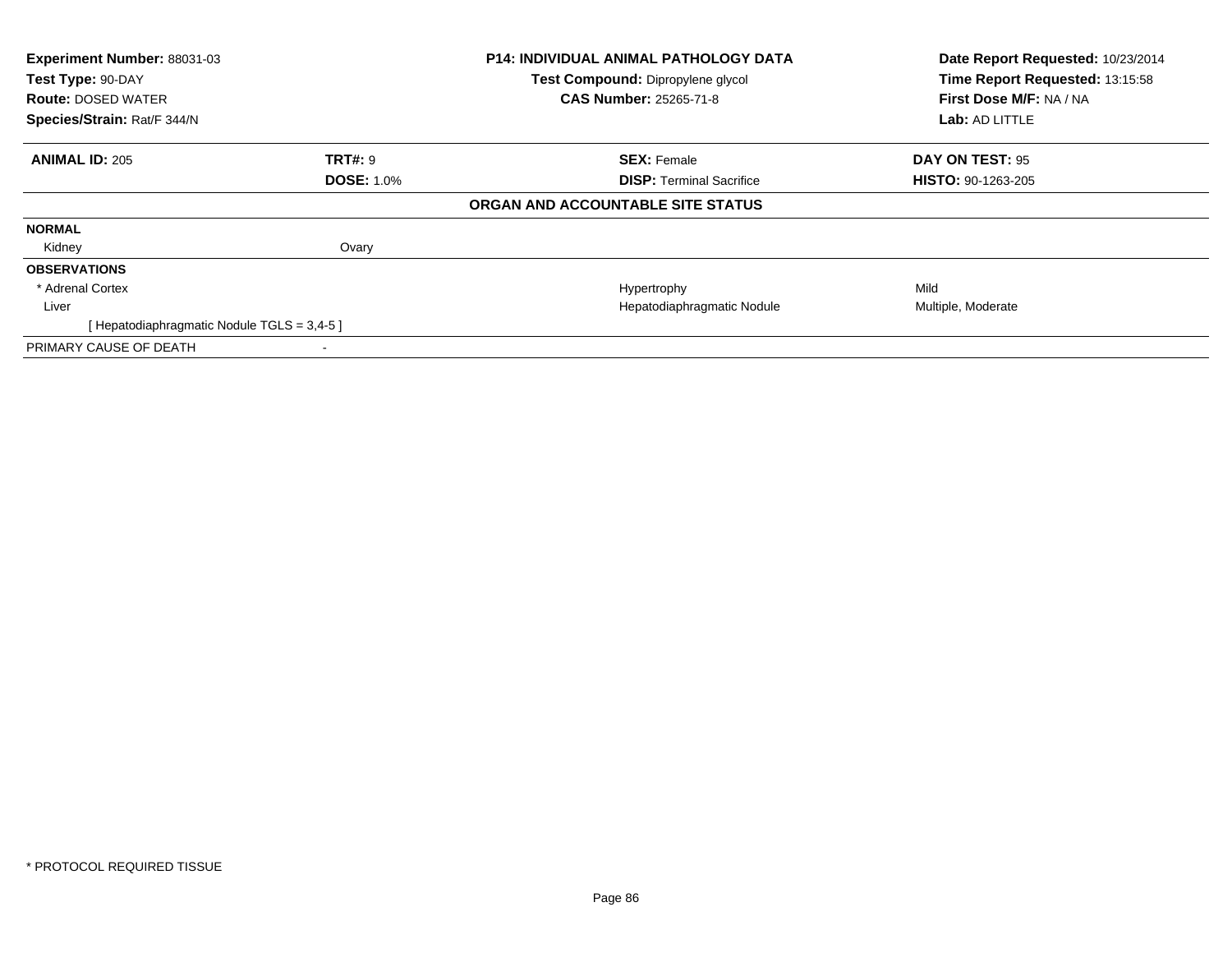| Experiment Number: 88031-03 |                                   | P14: INDIVIDUAL ANIMAL PATHOLOGY DATA | Date Report Requested: 10/23/2014 |
|-----------------------------|-----------------------------------|---------------------------------------|-----------------------------------|
| Test Type: 90-DAY           | Test Compound: Dipropylene glycol |                                       | Time Report Requested: 13:15:58   |
| <b>Route: DOSED WATER</b>   |                                   | <b>CAS Number: 25265-71-8</b>         | First Dose M/F: NA / NA           |
| Species/Strain: Rat/F 344/N |                                   |                                       | Lab: AD LITTLE                    |
| <b>ANIMAL ID: 206</b>       | <b>TRT#: 9</b>                    | <b>SEX: Female</b>                    | DAY ON TEST: 95                   |
|                             | <b>DOSE: 1.0%</b>                 | <b>DISP:</b> Terminal Sacrifice       | <b>HISTO: 90-1263-206</b>         |
|                             |                                   | ORGAN AND ACCOUNTABLE SITE STATUS     |                                   |
| <b>NORMAL</b>               |                                   |                                       |                                   |
| Kidney                      |                                   |                                       |                                   |
| <b>OBSERVATIONS</b>         |                                   |                                       |                                   |
| * Adrenal Cortex            |                                   | Hypertrophy                           | Mild                              |
| Uterus                      |                                   | <b>Dilatation</b>                     | Mild                              |
| [Dilatation TGLS = 1-9 ]    |                                   |                                       |                                   |
| PRIMARY CAUSE OF DEATH      |                                   |                                       |                                   |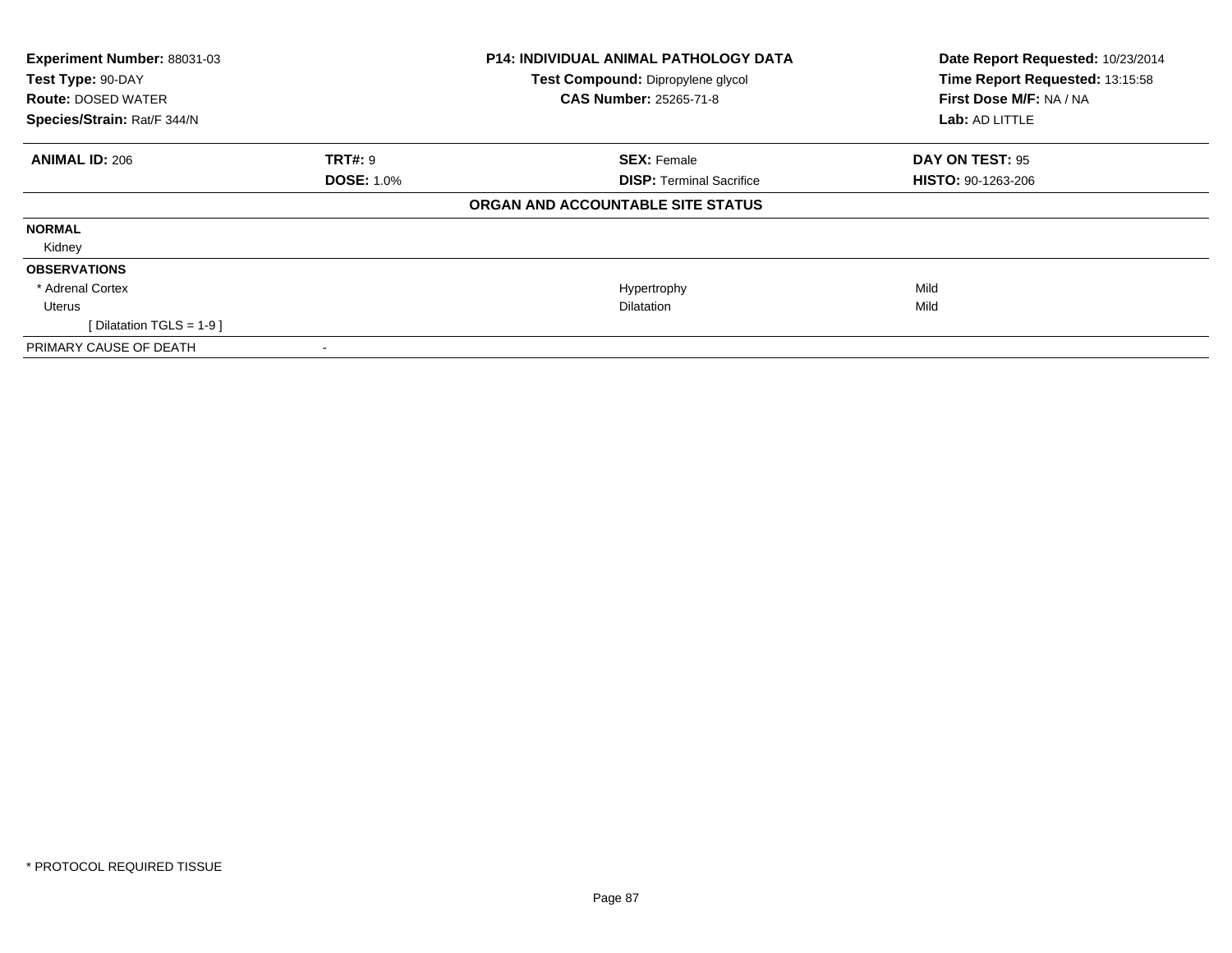| <b>Experiment Number: 88031-03</b><br>Test Type: 90-DAY<br><b>Route: DOSED WATER</b> |                   | <b>P14: INDIVIDUAL ANIMAL PATHOLOGY DATA</b><br>Test Compound: Dipropylene glycol<br><b>CAS Number: 25265-71-8</b> | Date Report Requested: 10/23/2014<br>Time Report Requested: 13:15:58<br>First Dose M/F: NA / NA<br>Lab: AD LITTLE |
|--------------------------------------------------------------------------------------|-------------------|--------------------------------------------------------------------------------------------------------------------|-------------------------------------------------------------------------------------------------------------------|
| Species/Strain: Rat/F 344/N                                                          |                   |                                                                                                                    |                                                                                                                   |
| <b>ANIMAL ID: 207</b>                                                                | <b>TRT#: 9</b>    | <b>SEX: Female</b>                                                                                                 | DAY ON TEST: 95                                                                                                   |
|                                                                                      | <b>DOSE: 1.0%</b> | <b>DISP: Terminal Sacrifice</b>                                                                                    | <b>HISTO: 90-1263-207</b>                                                                                         |
|                                                                                      |                   | ORGAN AND ACCOUNTABLE SITE STATUS                                                                                  |                                                                                                                   |
| <b>NORMAL</b>                                                                        |                   |                                                                                                                    |                                                                                                                   |
| Kidney                                                                               |                   |                                                                                                                    |                                                                                                                   |
| <b>OBSERVATIONS</b>                                                                  |                   |                                                                                                                    |                                                                                                                   |
| * Adrenal Cortex                                                                     |                   | Hypertrophy                                                                                                        | Minimal                                                                                                           |
| PRIMARY CAUSE OF DEATH                                                               |                   |                                                                                                                    |                                                                                                                   |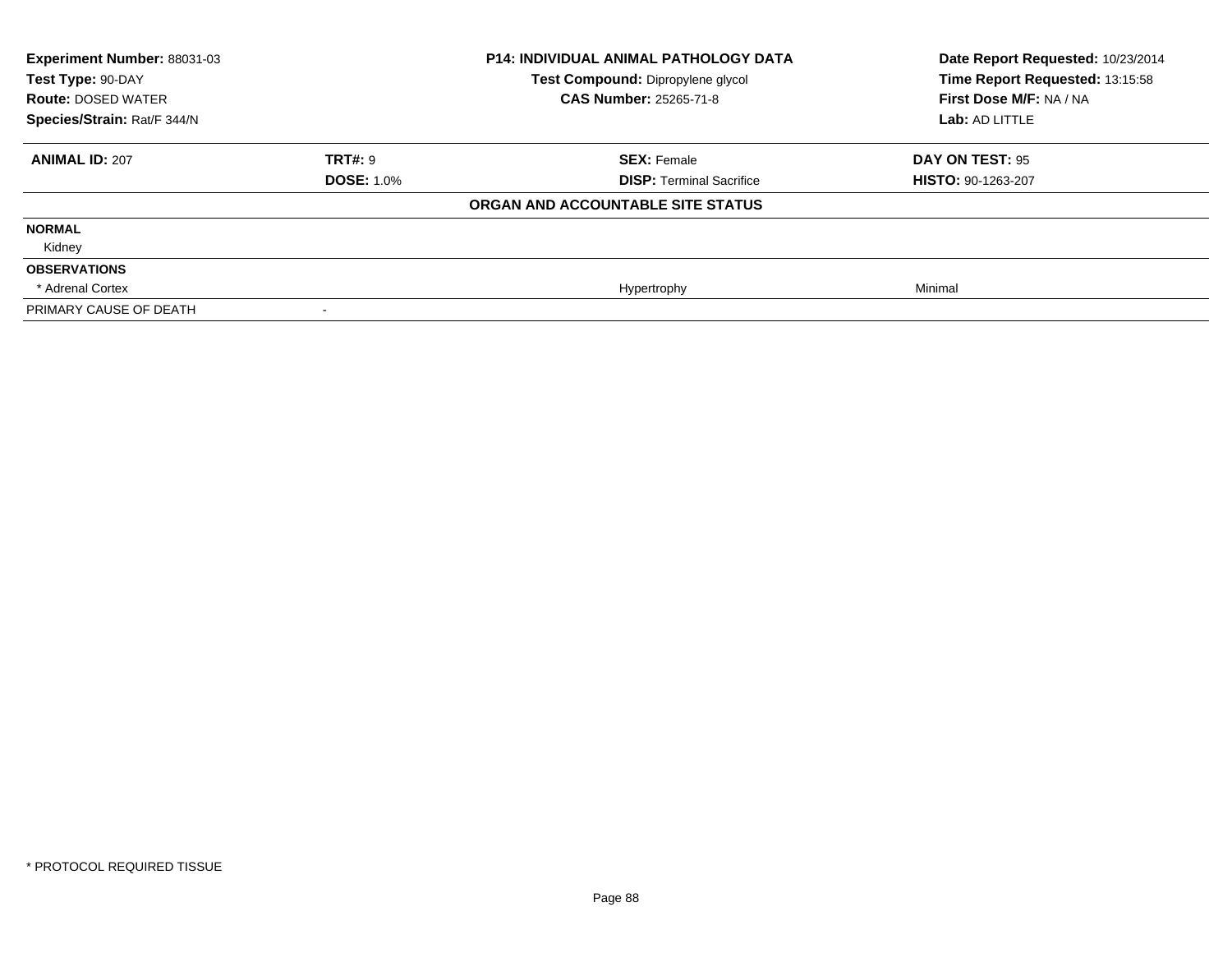| Experiment Number: 88031-03<br>Test Type: 90-DAY<br><b>Route: DOSED WATER</b> |                   | <b>P14: INDIVIDUAL ANIMAL PATHOLOGY DATA</b><br>Test Compound: Dipropylene glycol<br><b>CAS Number: 25265-71-8</b> | Date Report Requested: 10/23/2014<br>Time Report Requested: 13:15:58<br>First Dose M/F: NA / NA |
|-------------------------------------------------------------------------------|-------------------|--------------------------------------------------------------------------------------------------------------------|-------------------------------------------------------------------------------------------------|
| Species/Strain: Rat/F 344/N                                                   |                   |                                                                                                                    | Lab: AD LITTLE                                                                                  |
| <b>ANIMAL ID: 208</b>                                                         | <b>TRT#: 9</b>    | <b>SEX: Female</b>                                                                                                 | DAY ON TEST: 95                                                                                 |
|                                                                               | <b>DOSE: 1.0%</b> | <b>DISP: Terminal Sacrifice</b>                                                                                    | <b>HISTO: 90-1263-208</b>                                                                       |
|                                                                               |                   | ORGAN AND ACCOUNTABLE SITE STATUS                                                                                  |                                                                                                 |
| <b>NORMAL</b>                                                                 |                   |                                                                                                                    |                                                                                                 |
| Kidney                                                                        |                   |                                                                                                                    |                                                                                                 |
| <b>OBSERVATIONS</b>                                                           |                   |                                                                                                                    |                                                                                                 |
| * Adrenal Cortex                                                              |                   | Hypertrophy                                                                                                        | Minimal                                                                                         |
| PRIMARY CAUSE OF DEATH                                                        |                   |                                                                                                                    |                                                                                                 |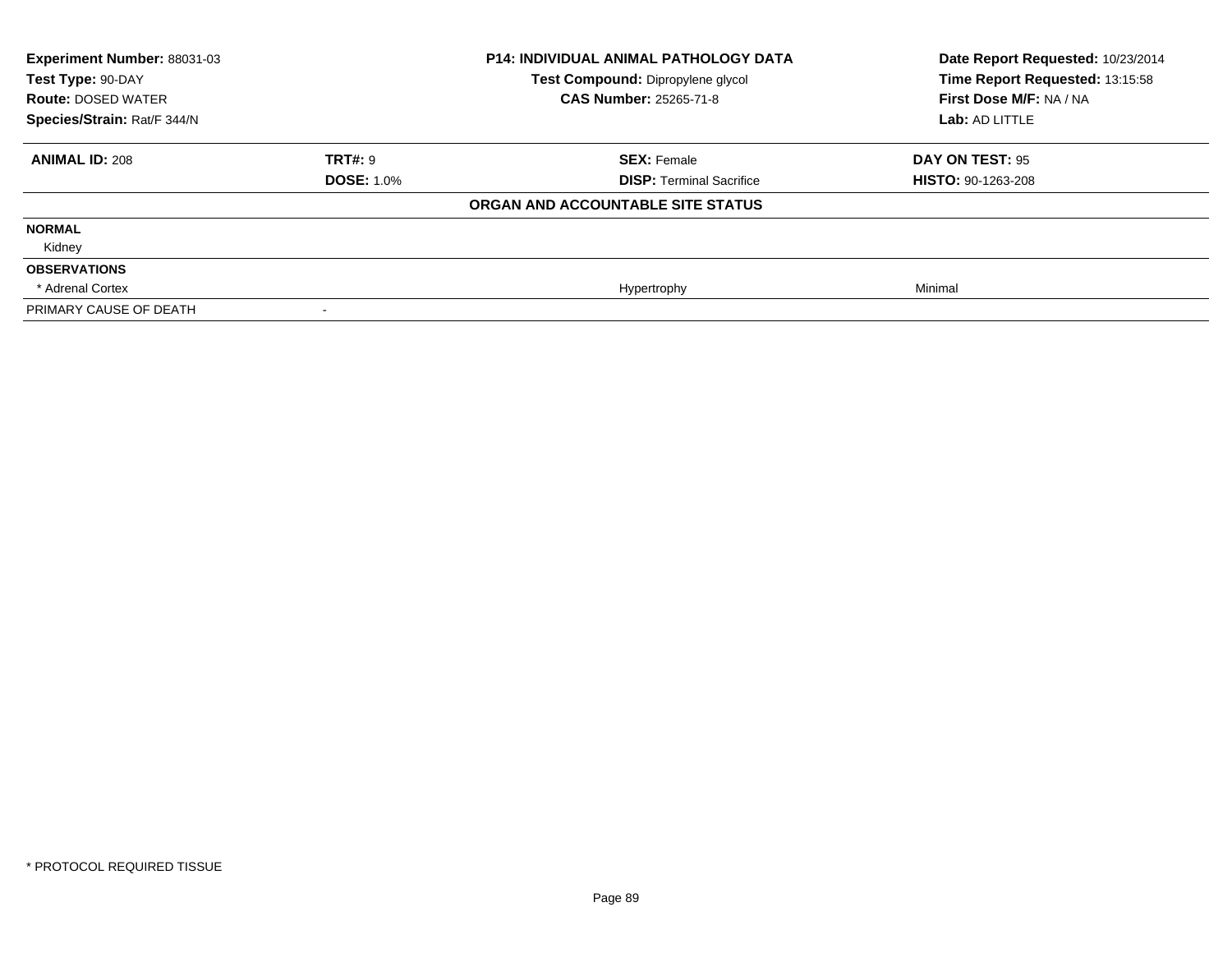| Experiment Number: 88031-03 | <b>P14: INDIVIDUAL ANIMAL PATHOLOGY DATA</b> |                                   | Date Report Requested: 10/23/2014 |
|-----------------------------|----------------------------------------------|-----------------------------------|-----------------------------------|
| Test Type: 90-DAY           |                                              | Test Compound: Dipropylene glycol | Time Report Requested: 13:15:58   |
| <b>Route: DOSED WATER</b>   |                                              | <b>CAS Number: 25265-71-8</b>     | First Dose M/F: NA / NA           |
| Species/Strain: Rat/F 344/N |                                              |                                   | Lab: AD LITTLE                    |
| <b>ANIMAL ID: 209</b>       | <b>TRT#: 9</b>                               | <b>SEX: Female</b>                | <b>DAY ON TEST: 95</b>            |
|                             | <b>DOSE: 1.0%</b>                            | <b>DISP: Terminal Sacrifice</b>   | <b>HISTO: 90-1263-209</b>         |
|                             |                                              | ORGAN AND ACCOUNTABLE SITE STATUS |                                   |
| <b>NORMAL</b>               |                                              |                                   |                                   |
| Kidney                      |                                              |                                   |                                   |
| <b>OBSERVATIONS</b>         |                                              |                                   |                                   |
| * Adrenal Cortex            |                                              | Hypertrophy                       | Mild                              |
| PRIMARY CAUSE OF DEATH      |                                              |                                   |                                   |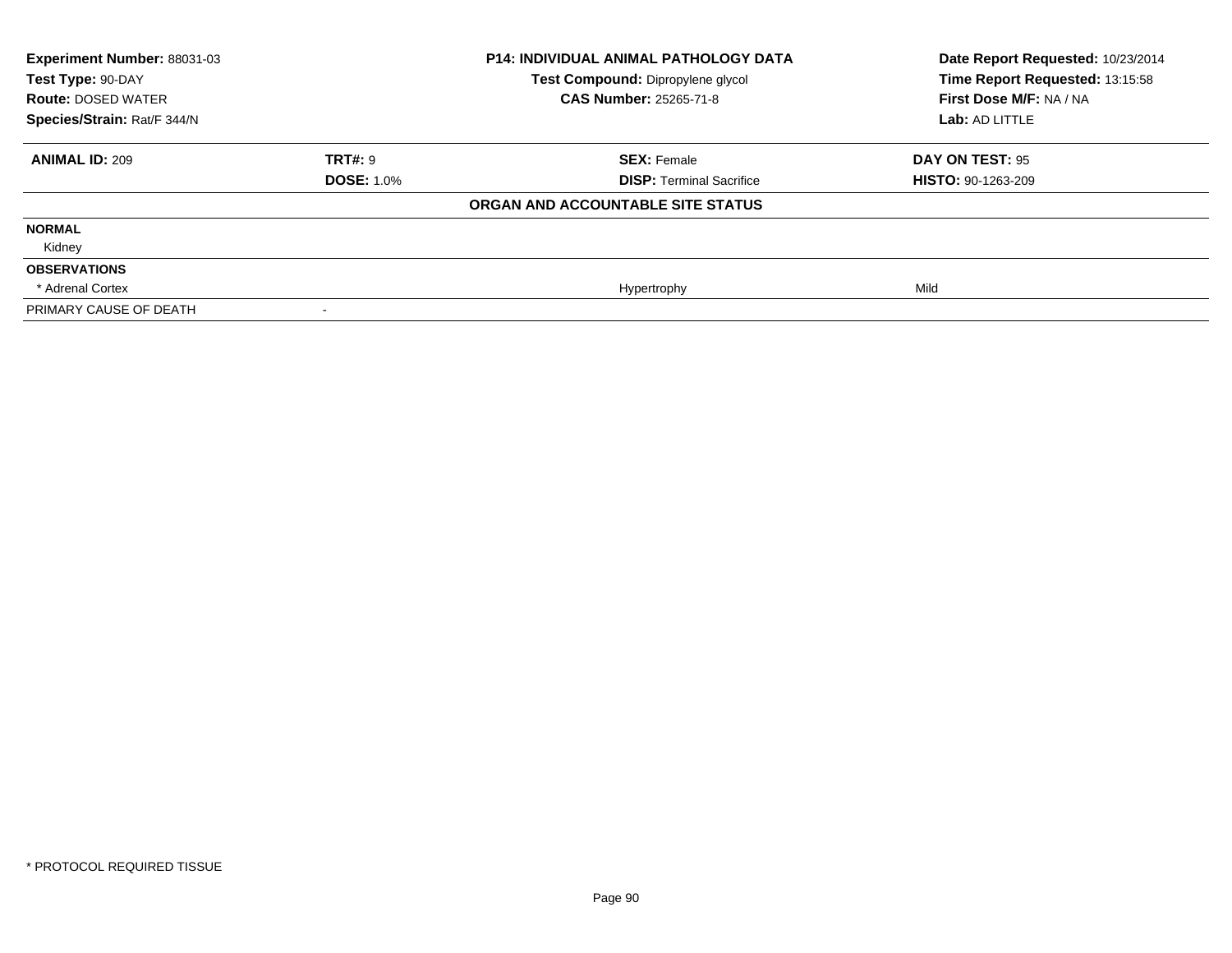| Experiment Number: 88031-03<br>Test Type: 90-DAY<br><b>Route: DOSED WATER</b><br>Species/Strain: Rat/F 344/N |                   | <b>P14: INDIVIDUAL ANIMAL PATHOLOGY DATA</b><br>Test Compound: Dipropylene glycol<br><b>CAS Number: 25265-71-8</b> | Date Report Requested: 10/23/2014<br>Time Report Requested: 13:15:58<br>First Dose M/F: NA / NA<br><b>Lab: AD LITTLE</b> |
|--------------------------------------------------------------------------------------------------------------|-------------------|--------------------------------------------------------------------------------------------------------------------|--------------------------------------------------------------------------------------------------------------------------|
| <b>ANIMAL ID: 210</b>                                                                                        | <b>TRT#: 9</b>    | <b>SEX: Female</b>                                                                                                 | <b>DAY ON TEST: 95</b>                                                                                                   |
|                                                                                                              | <b>DOSE: 1.0%</b> | <b>DISP:</b> Terminal Sacrifice                                                                                    | <b>HISTO: 90-1263-210</b>                                                                                                |
|                                                                                                              |                   | ORGAN AND ACCOUNTABLE SITE STATUS                                                                                  |                                                                                                                          |
| <b>NORMAL</b>                                                                                                |                   |                                                                                                                    |                                                                                                                          |
| Kidney                                                                                                       |                   |                                                                                                                    |                                                                                                                          |
| <b>OBSERVATIONS</b>                                                                                          |                   |                                                                                                                    |                                                                                                                          |
| * Adrenal Cortex                                                                                             |                   | Hypertrophy                                                                                                        | Minimal                                                                                                                  |
| Thymus                                                                                                       |                   | Hemorrhage                                                                                                         | Minimal                                                                                                                  |
| [Hemorrhage TGLS = $1-3$ ]                                                                                   |                   |                                                                                                                    |                                                                                                                          |
| PRIMARY CAUSE OF DEATH                                                                                       |                   |                                                                                                                    |                                                                                                                          |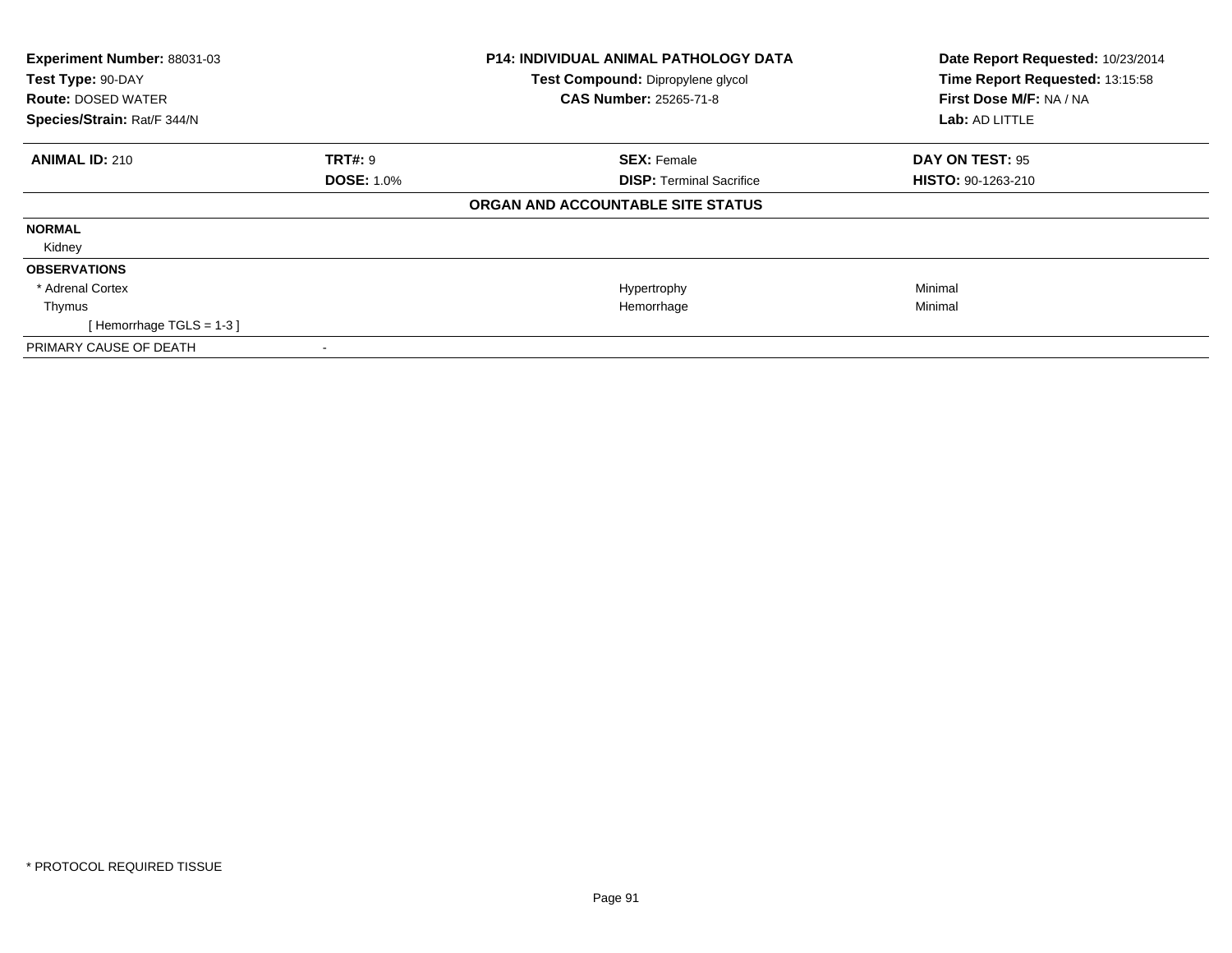| Experiment Number: 88031-03<br>Test Type: 90-DAY<br><b>Route: DOSED WATER</b><br>Species/Strain: Rat/F 344/N |                   | P14: INDIVIDUAL ANIMAL PATHOLOGY DATA<br>Test Compound: Dipropylene glycol<br>CAS Number: 25265-71-8 | Date Report Requested: 10/23/2014<br>Time Report Requested: 13:15:58<br>First Dose M/F: NA / NA<br>Lab: AD LITTLE |
|--------------------------------------------------------------------------------------------------------------|-------------------|------------------------------------------------------------------------------------------------------|-------------------------------------------------------------------------------------------------------------------|
| <b>ANIMAL ID: 211</b>                                                                                        | <b>TRT#: 10</b>   | <b>SEX: Female</b>                                                                                   | DAY ON TEST: 95                                                                                                   |
|                                                                                                              | <b>DOSE: 2.0%</b> | <b>DISP:</b> Terminal Sacrifice                                                                      | <b>HISTO: 90-1263-211</b>                                                                                         |
|                                                                                                              |                   | ORGAN AND ACCOUNTABLE SITE STATUS                                                                    |                                                                                                                   |
| <b>NORMAL</b>                                                                                                |                   |                                                                                                      |                                                                                                                   |
| Kidney                                                                                                       |                   |                                                                                                      |                                                                                                                   |
| <b>OBSERVATIONS</b>                                                                                          |                   |                                                                                                      |                                                                                                                   |
| * Adrenal Cortex                                                                                             |                   | Hypertrophy                                                                                          | Mild                                                                                                              |
| Liver                                                                                                        |                   | Hepatodiaphragmatic Nodule                                                                           |                                                                                                                   |
| [Hepatodiaphragmatic Nodule TGLS = 1-5]                                                                      |                   |                                                                                                      |                                                                                                                   |
| PRIMARY CAUSE OF DEATH                                                                                       |                   |                                                                                                      |                                                                                                                   |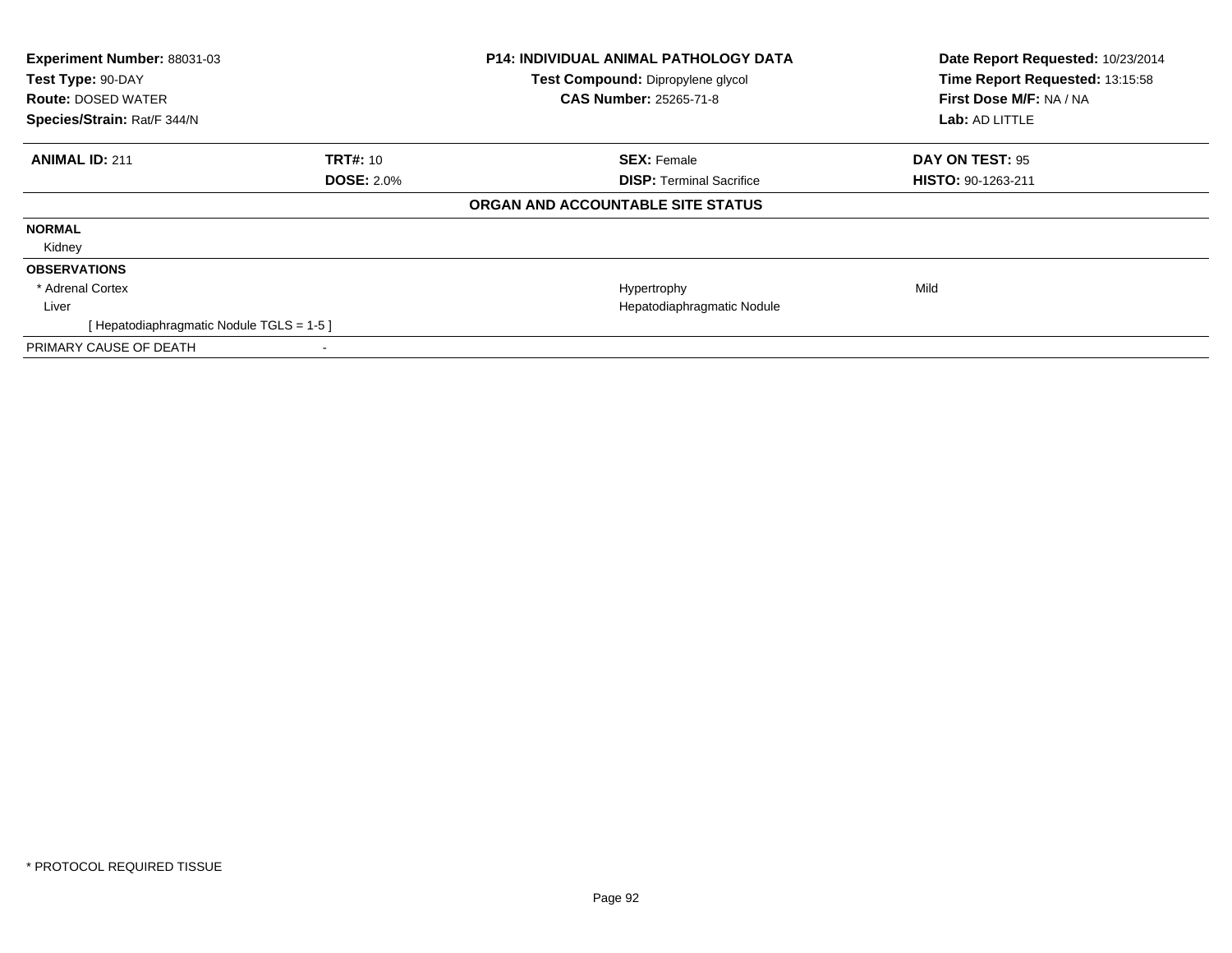| Experiment Number: 88031-03 |                   | <b>P14: INDIVIDUAL ANIMAL PATHOLOGY DATA</b> | Date Report Requested: 10/23/2014 |
|-----------------------------|-------------------|----------------------------------------------|-----------------------------------|
| Test Type: 90-DAY           |                   | Test Compound: Dipropylene glycol            | Time Report Requested: 13:15:58   |
| <b>Route: DOSED WATER</b>   |                   | <b>CAS Number: 25265-71-8</b>                | First Dose M/F: NA / NA           |
| Species/Strain: Rat/F 344/N |                   |                                              | Lab: AD LITTLE                    |
| <b>ANIMAL ID: 212</b>       | <b>TRT#: 10</b>   | <b>SEX: Female</b>                           | DAY ON TEST: 95                   |
|                             | <b>DOSE: 2.0%</b> | <b>DISP: Terminal Sacrifice</b>              | <b>HISTO: 90-1263-212</b>         |
|                             |                   | ORGAN AND ACCOUNTABLE SITE STATUS            |                                   |
| <b>NORMAL</b>               |                   |                                              |                                   |
| Kidney                      |                   |                                              |                                   |
| <b>OBSERVATIONS</b>         |                   |                                              |                                   |
| * Adrenal Cortex            |                   | Hypertrophy                                  | Mild                              |
| PRIMARY CAUSE OF DEATH      |                   |                                              |                                   |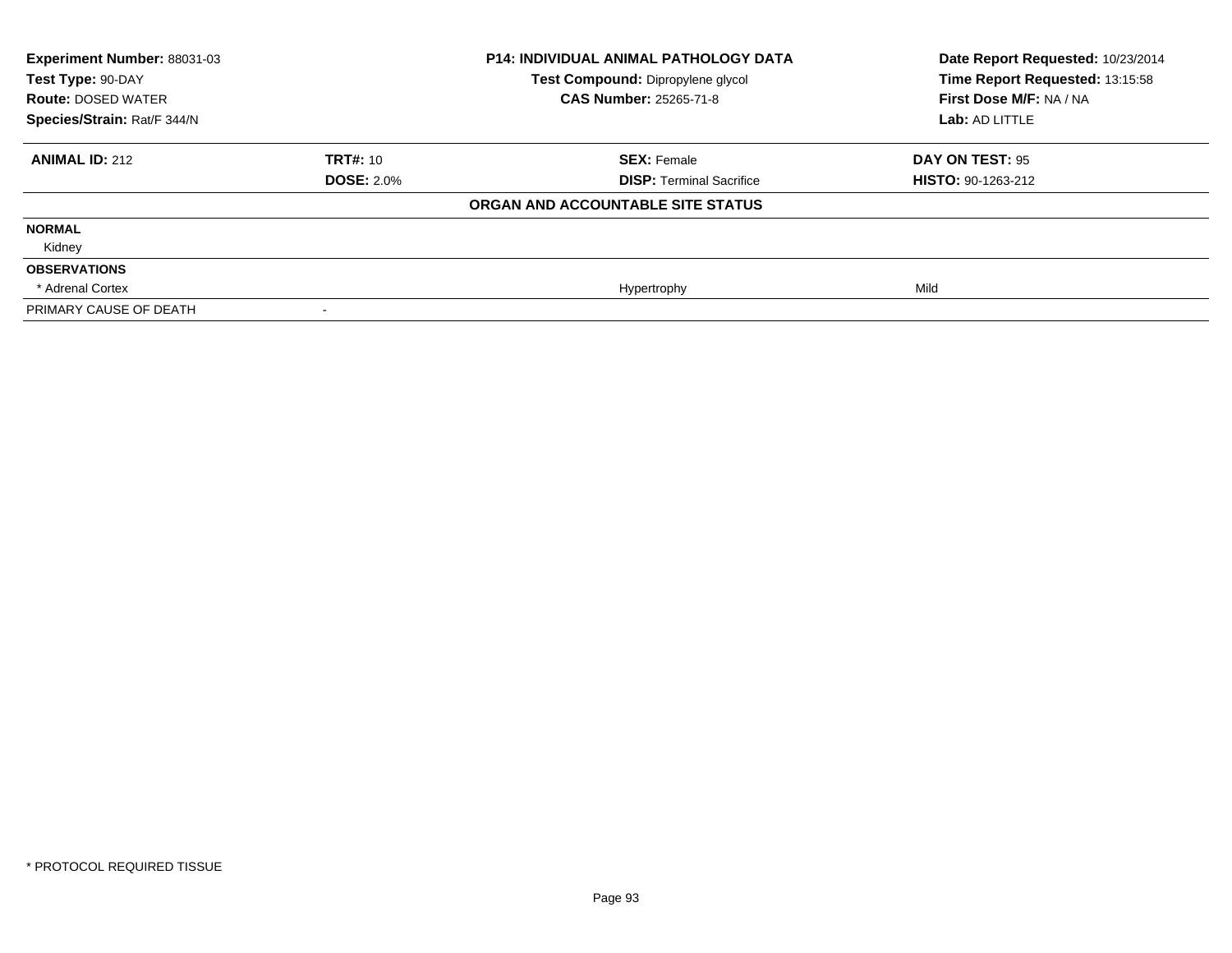| <b>Experiment Number: 88031-03</b> |                   | <b>P14: INDIVIDUAL ANIMAL PATHOLOGY DATA</b> | Date Report Requested: 10/23/2014 |
|------------------------------------|-------------------|----------------------------------------------|-----------------------------------|
| Test Type: 90-DAY                  |                   | Test Compound: Dipropylene glycol            | Time Report Requested: 13:15:58   |
| <b>Route: DOSED WATER</b>          |                   | <b>CAS Number: 25265-71-8</b>                | First Dose M/F: NA / NA           |
| Species/Strain: Rat/F 344/N        |                   |                                              | Lab: AD LITTLE                    |
| <b>ANIMAL ID: 213</b>              | <b>TRT#: 10</b>   | <b>SEX: Female</b>                           | DAY ON TEST: 95                   |
|                                    | <b>DOSE: 2.0%</b> | <b>DISP:</b> Terminal Sacrifice              | <b>HISTO: 90-1263-213</b>         |
|                                    |                   | ORGAN AND ACCOUNTABLE SITE STATUS            |                                   |
| <b>NORMAL</b>                      |                   |                                              |                                   |
| * Adrenal Medulla                  | Kidney            |                                              |                                   |
| <b>OBSERVATIONS</b>                |                   |                                              |                                   |
| * Adrenal Cortex                   |                   | Hypertrophy                                  | Mild                              |
| Lymph Node                         | Mediastinal       | Hemorrhage                                   | Mild                              |
| [Hemorrhage TGLS = $2-3,1-2$ ]     |                   |                                              |                                   |
| Lymph Node, Mandibular             |                   | Hemorrhage                                   | Mild                              |
| [Hemorrhage TGLS = $2-3,1-2$ ]     |                   |                                              |                                   |
| Uterus                             |                   | <b>Dilatation</b>                            | Mild                              |
| [Dilatation TGLS = $3-9$ ]         |                   |                                              |                                   |
| PRIMARY CAUSE OF DEATH             |                   |                                              |                                   |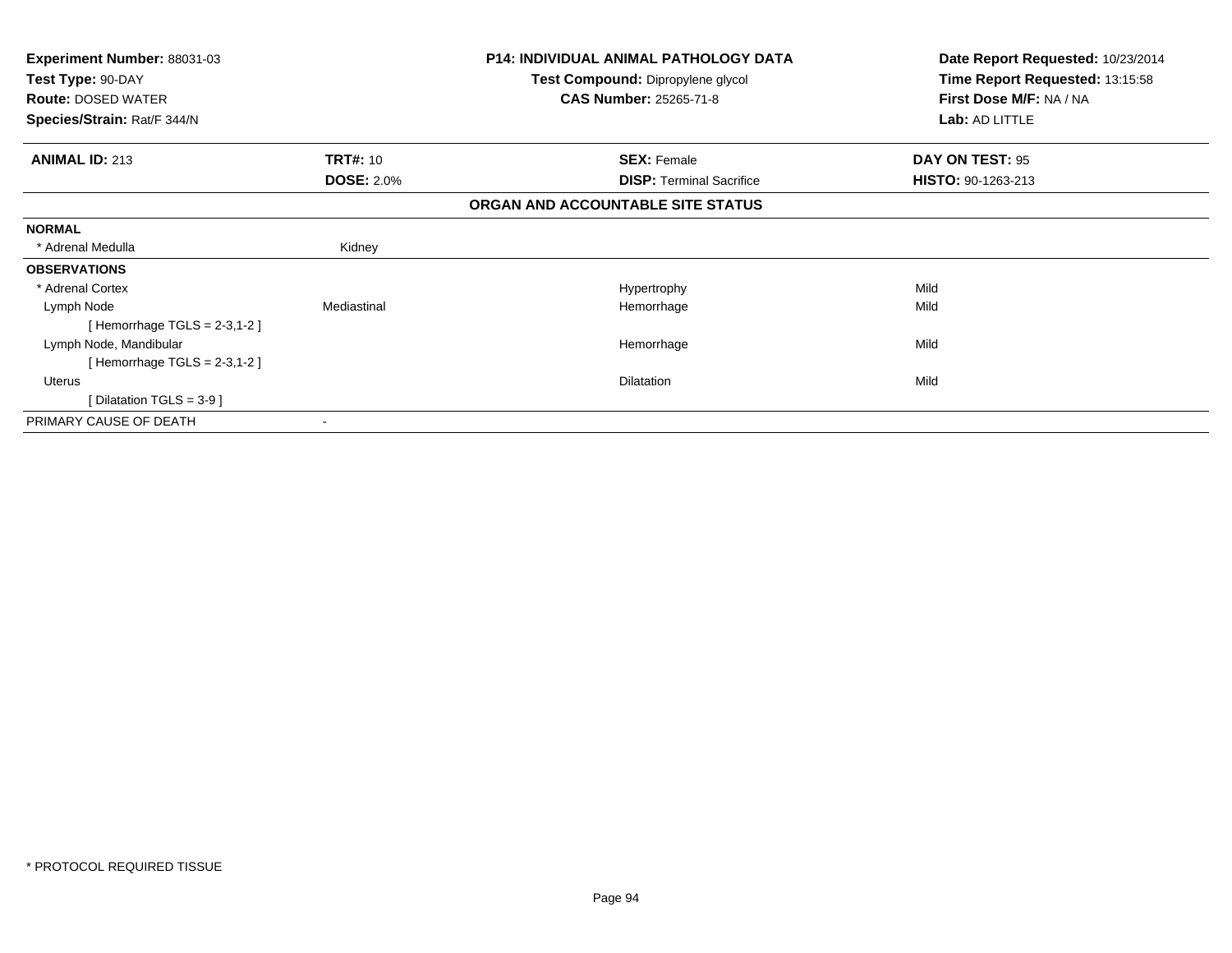| Experiment Number: 88031-03<br>Test Type: 90-DAY<br><b>Route: DOSED WATER</b> |                   | <b>P14: INDIVIDUAL ANIMAL PATHOLOGY DATA</b><br>Test Compound: Dipropylene glycol<br><b>CAS Number: 25265-71-8</b> | Date Report Requested: 10/23/2014<br>Time Report Requested: 13:15:58<br>First Dose M/F: NA / NA |
|-------------------------------------------------------------------------------|-------------------|--------------------------------------------------------------------------------------------------------------------|-------------------------------------------------------------------------------------------------|
| Species/Strain: Rat/F 344/N                                                   |                   |                                                                                                                    | Lab: AD LITTLE                                                                                  |
| <b>ANIMAL ID: 214</b>                                                         | <b>TRT#: 10</b>   | <b>SEX: Female</b>                                                                                                 | DAY ON TEST: 95                                                                                 |
|                                                                               | <b>DOSE: 2.0%</b> | <b>DISP: Terminal Sacrifice</b>                                                                                    | <b>HISTO: 90-1263-214</b>                                                                       |
|                                                                               |                   | ORGAN AND ACCOUNTABLE SITE STATUS                                                                                  |                                                                                                 |
| <b>NORMAL</b>                                                                 |                   |                                                                                                                    |                                                                                                 |
| Kidney                                                                        |                   |                                                                                                                    |                                                                                                 |
| <b>OBSERVATIONS</b>                                                           |                   |                                                                                                                    |                                                                                                 |
| * Adrenal Cortex                                                              |                   | Hypertrophy                                                                                                        | Minimal                                                                                         |
| PRIMARY CAUSE OF DEATH                                                        |                   |                                                                                                                    |                                                                                                 |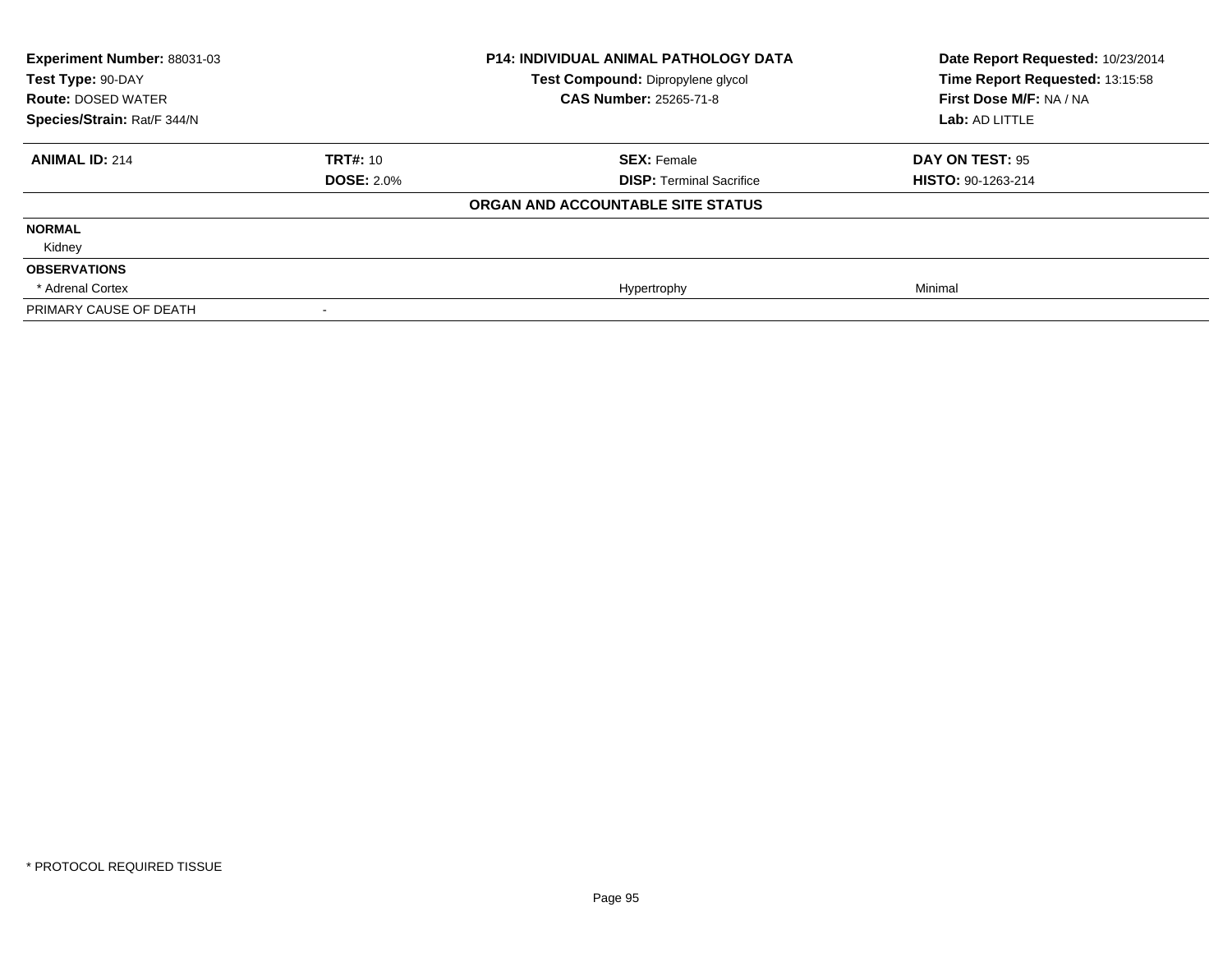| Experiment Number: 88031-03 |                   | P14: INDIVIDUAL ANIMAL PATHOLOGY DATA | Date Report Requested: 10/23/2014 |
|-----------------------------|-------------------|---------------------------------------|-----------------------------------|
| Test Type: 90-DAY           |                   | Test Compound: Dipropylene glycol     | Time Report Requested: 13:15:58   |
| <b>Route: DOSED WATER</b>   |                   | CAS Number: 25265-71-8                | First Dose M/F: NA / NA           |
| Species/Strain: Rat/F 344/N |                   |                                       | Lab: AD LITTLE                    |
| <b>ANIMAL ID: 215</b>       | <b>TRT#: 10</b>   | <b>SEX: Female</b>                    | DAY ON TEST: 95                   |
|                             | <b>DOSE: 2.0%</b> | <b>DISP:</b> Terminal Sacrifice       | <b>HISTO: 90-1263-215</b>         |
|                             |                   | ORGAN AND ACCOUNTABLE SITE STATUS     |                                   |
| <b>NORMAL</b>               |                   |                                       |                                   |
| Kidney                      |                   |                                       |                                   |
| <b>OBSERVATIONS</b>         |                   |                                       |                                   |
| * Adrenal Cortex            |                   | Hypertrophy                           | Mild                              |
| Uterus                      |                   | <b>Dilatation</b>                     | Mild                              |
| [ Dilatation TGLS = 1-9 ]   |                   |                                       |                                   |
| PRIMARY CAUSE OF DEATH      |                   |                                       |                                   |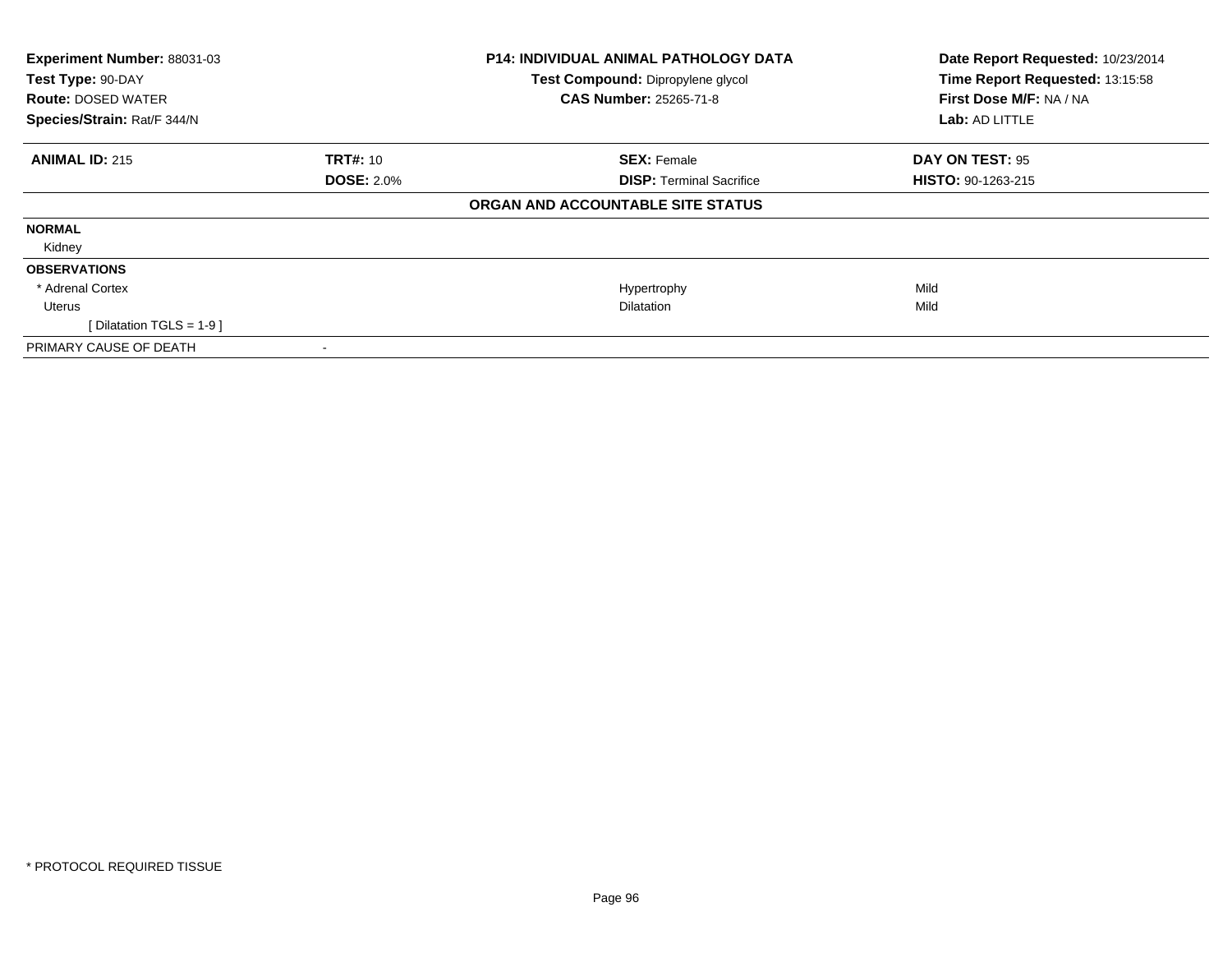| Experiment Number: 88031-03<br>Test Type: 90-DAY<br><b>Route: DOSED WATER</b><br>Species/Strain: Rat/F 344/N |                   | <b>P14: INDIVIDUAL ANIMAL PATHOLOGY DATA</b><br>Test Compound: Dipropylene glycol<br><b>CAS Number: 25265-71-8</b> | Date Report Requested: 10/23/2014<br>Time Report Requested: 13:15:58<br>First Dose M/F: NA / NA<br>Lab: AD LITTLE |
|--------------------------------------------------------------------------------------------------------------|-------------------|--------------------------------------------------------------------------------------------------------------------|-------------------------------------------------------------------------------------------------------------------|
|                                                                                                              |                   |                                                                                                                    |                                                                                                                   |
| <b>ANIMAL ID: 216</b>                                                                                        | <b>TRT#: 10</b>   | <b>SEX: Female</b>                                                                                                 | DAY ON TEST: 95                                                                                                   |
|                                                                                                              | <b>DOSE: 2.0%</b> | <b>DISP: Terminal Sacrifice</b>                                                                                    | HISTO: 90-1263-216                                                                                                |
|                                                                                                              |                   | ORGAN AND ACCOUNTABLE SITE STATUS                                                                                  |                                                                                                                   |
| <b>NORMAL</b>                                                                                                |                   |                                                                                                                    |                                                                                                                   |
| Kidney                                                                                                       |                   |                                                                                                                    |                                                                                                                   |
| <b>OBSERVATIONS</b>                                                                                          |                   |                                                                                                                    |                                                                                                                   |
| * Adrenal Cortex                                                                                             |                   | Hypertrophy                                                                                                        | Minimal                                                                                                           |
| PRIMARY CAUSE OF DEATH                                                                                       |                   |                                                                                                                    |                                                                                                                   |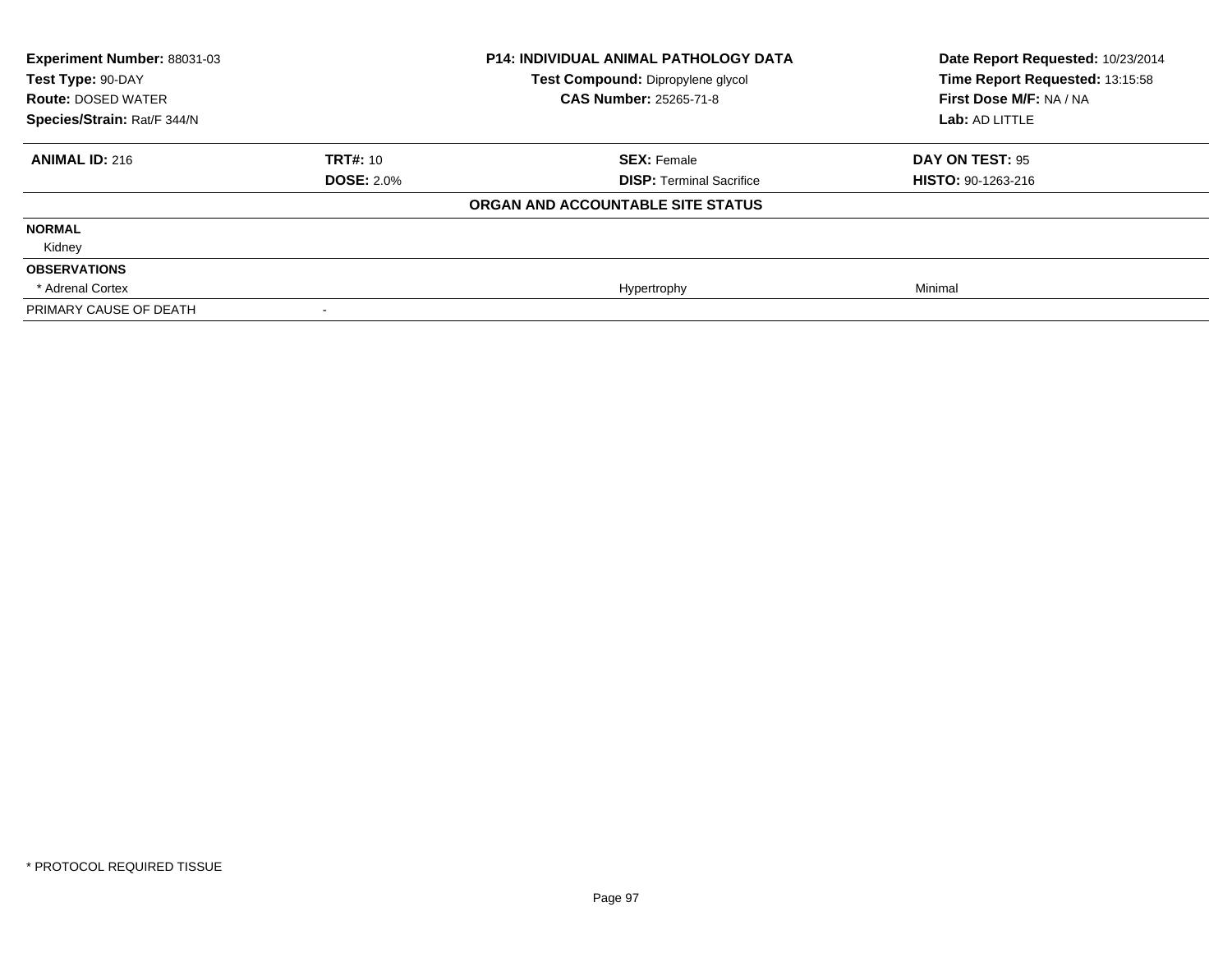| Experiment Number: 88031-03<br>Test Type: 90-DAY |                   | <b>P14: INDIVIDUAL ANIMAL PATHOLOGY DATA</b><br>Test Compound: Dipropylene glycol | Date Report Requested: 10/23/2014<br>Time Report Requested: 13:15:58 |
|--------------------------------------------------|-------------------|-----------------------------------------------------------------------------------|----------------------------------------------------------------------|
| <b>Route: DOSED WATER</b>                        |                   | <b>CAS Number: 25265-71-8</b>                                                     | First Dose M/F: NA / NA                                              |
| Species/Strain: Rat/F 344/N                      |                   |                                                                                   | Lab: AD LITTLE                                                       |
| <b>ANIMAL ID: 217</b>                            | <b>TRT#: 10</b>   | <b>SEX: Female</b>                                                                | DAY ON TEST: 95                                                      |
|                                                  | <b>DOSE: 2.0%</b> | <b>DISP:</b> Terminal Sacrifice                                                   | <b>HISTO: 90-1263-217</b>                                            |
|                                                  |                   | ORGAN AND ACCOUNTABLE SITE STATUS                                                 |                                                                      |
| <b>NORMAL</b>                                    |                   |                                                                                   |                                                                      |
| Kidney                                           |                   |                                                                                   |                                                                      |
| <b>OBSERVATIONS</b>                              |                   |                                                                                   |                                                                      |
| * Adrenal Cortex                                 |                   | Hypertrophy                                                                       | Minimal                                                              |
| Lymph Node                                       | Mediastinal       | Hemorrhage                                                                        | Minimal                                                              |
| [Hemorrhage TGLS = $1-3$ ]                       |                   |                                                                                   |                                                                      |
| PRIMARY CAUSE OF DEATH                           |                   |                                                                                   |                                                                      |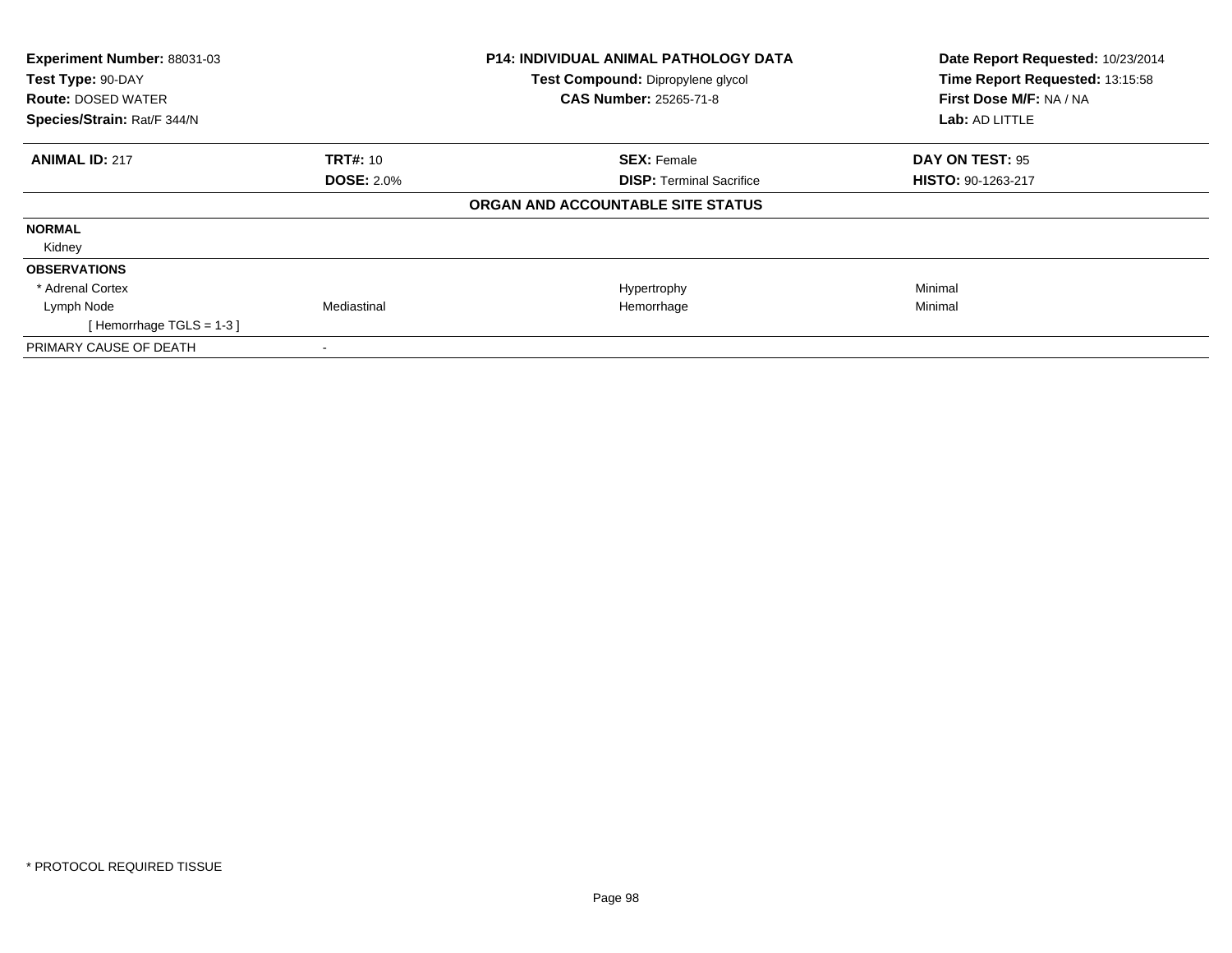| <b>Experiment Number: 88031-03</b> |                   | <b>P14: INDIVIDUAL ANIMAL PATHOLOGY DATA</b> | Date Report Requested: 10/23/2014 |
|------------------------------------|-------------------|----------------------------------------------|-----------------------------------|
| Test Type: 90-DAY                  |                   | Test Compound: Dipropylene glycol            | Time Report Requested: 13:15:58   |
| <b>Route: DOSED WATER</b>          |                   | <b>CAS Number: 25265-71-8</b>                | First Dose M/F: NA / NA           |
| Species/Strain: Rat/F 344/N        |                   |                                              | Lab: AD LITTLE                    |
| <b>ANIMAL ID: 218</b>              | <b>TRT#: 10</b>   | <b>SEX: Female</b>                           | <b>DAY ON TEST: 95</b>            |
|                                    | <b>DOSE: 2.0%</b> | <b>DISP: Terminal Sacrifice</b>              | <b>HISTO: 90-1263-218</b>         |
|                                    |                   | ORGAN AND ACCOUNTABLE SITE STATUS            |                                   |
| <b>NORMAL</b>                      |                   |                                              |                                   |
| Kidney                             | Liver             |                                              |                                   |
| <b>OBSERVATIONS</b>                |                   |                                              |                                   |
| * Adrenal Cortex                   |                   | Hypertrophy                                  | Minimal                           |
| Lymph Node, Mandibular             |                   | Hemorrhage                                   | Mild                              |
| [Hemorrhage TGLS = $1-2$ ]         |                   |                                              |                                   |
| <b>Uterus</b>                      |                   | <b>Dilatation</b>                            | Minimal                           |
| [Dilatation TGLS = $2-9$ ]         |                   |                                              |                                   |
| PRIMARY CAUSE OF DEATH             |                   |                                              |                                   |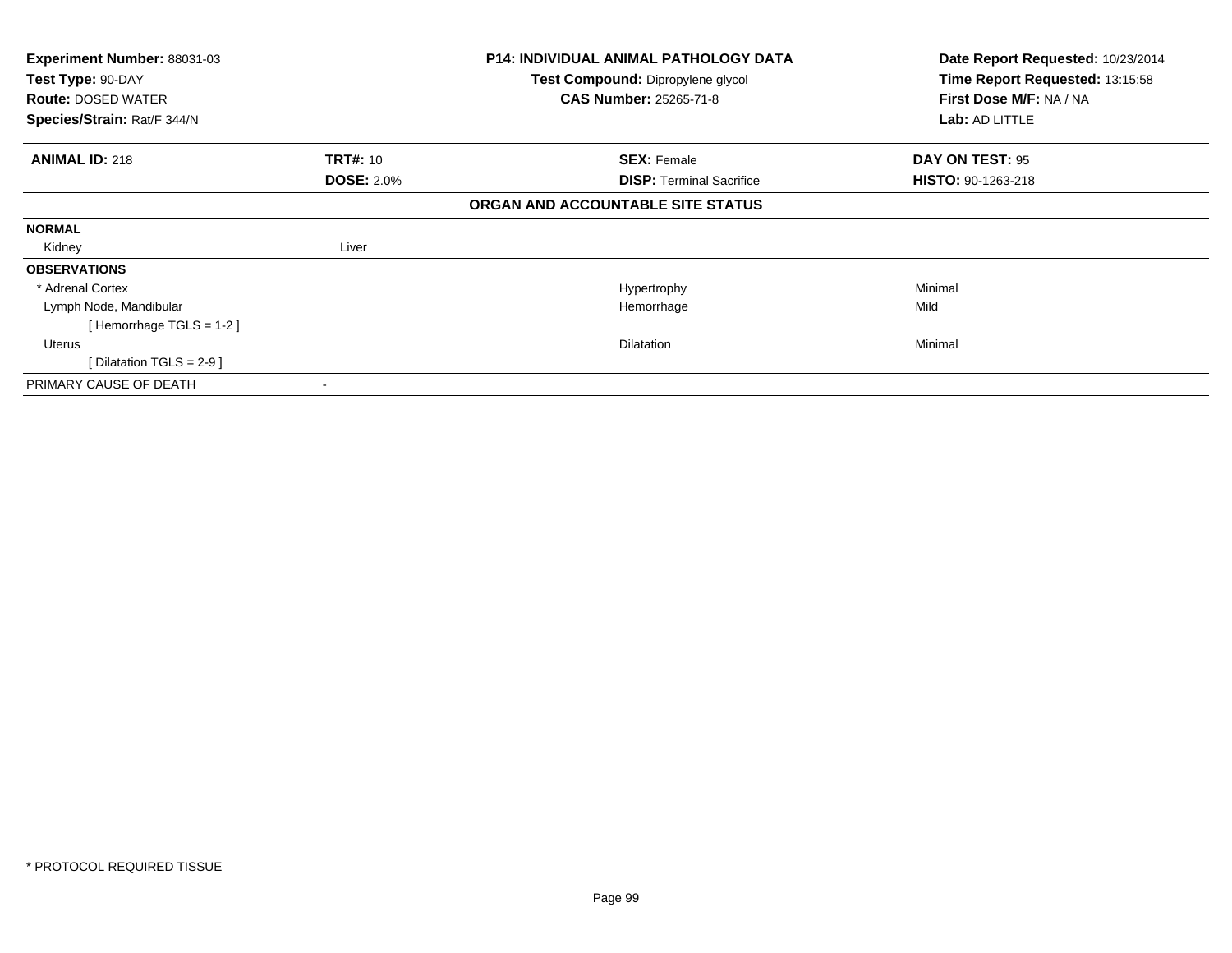| Experiment Number: 88031-03<br>Test Type: 90-DAY<br><b>Route: DOSED WATER</b><br>Species/Strain: Rat/F 344/N |                   | <b>P14: INDIVIDUAL ANIMAL PATHOLOGY DATA</b><br>Test Compound: Dipropylene glycol<br><b>CAS Number: 25265-71-8</b> | Date Report Requested: 10/23/2014<br>Time Report Requested: 13:15:58<br>First Dose M/F: NA / NA<br>Lab: AD LITTLE |
|--------------------------------------------------------------------------------------------------------------|-------------------|--------------------------------------------------------------------------------------------------------------------|-------------------------------------------------------------------------------------------------------------------|
| <b>ANIMAL ID: 219</b>                                                                                        | <b>TRT#: 10</b>   | <b>SEX: Female</b>                                                                                                 | DAY ON TEST: 95                                                                                                   |
|                                                                                                              | <b>DOSE: 2.0%</b> | <b>DISP:</b> Terminal Sacrifice                                                                                    | HISTO: 90-1263-219                                                                                                |
|                                                                                                              |                   | ORGAN AND ACCOUNTABLE SITE STATUS                                                                                  |                                                                                                                   |
| <b>NORMAL</b>                                                                                                |                   |                                                                                                                    |                                                                                                                   |
| Kidney                                                                                                       |                   |                                                                                                                    |                                                                                                                   |
| <b>OBSERVATIONS</b>                                                                                          |                   |                                                                                                                    |                                                                                                                   |
| * Adrenal Cortex                                                                                             |                   | Hypertrophy                                                                                                        | Minimal                                                                                                           |
| Liver                                                                                                        |                   | Hepatodiaphragmatic Nodule                                                                                         |                                                                                                                   |
| [ Hepatodiaphragmatic Nodule TGLS = 1-5 ]                                                                    |                   |                                                                                                                    |                                                                                                                   |
| PRIMARY CAUSE OF DEATH                                                                                       |                   |                                                                                                                    |                                                                                                                   |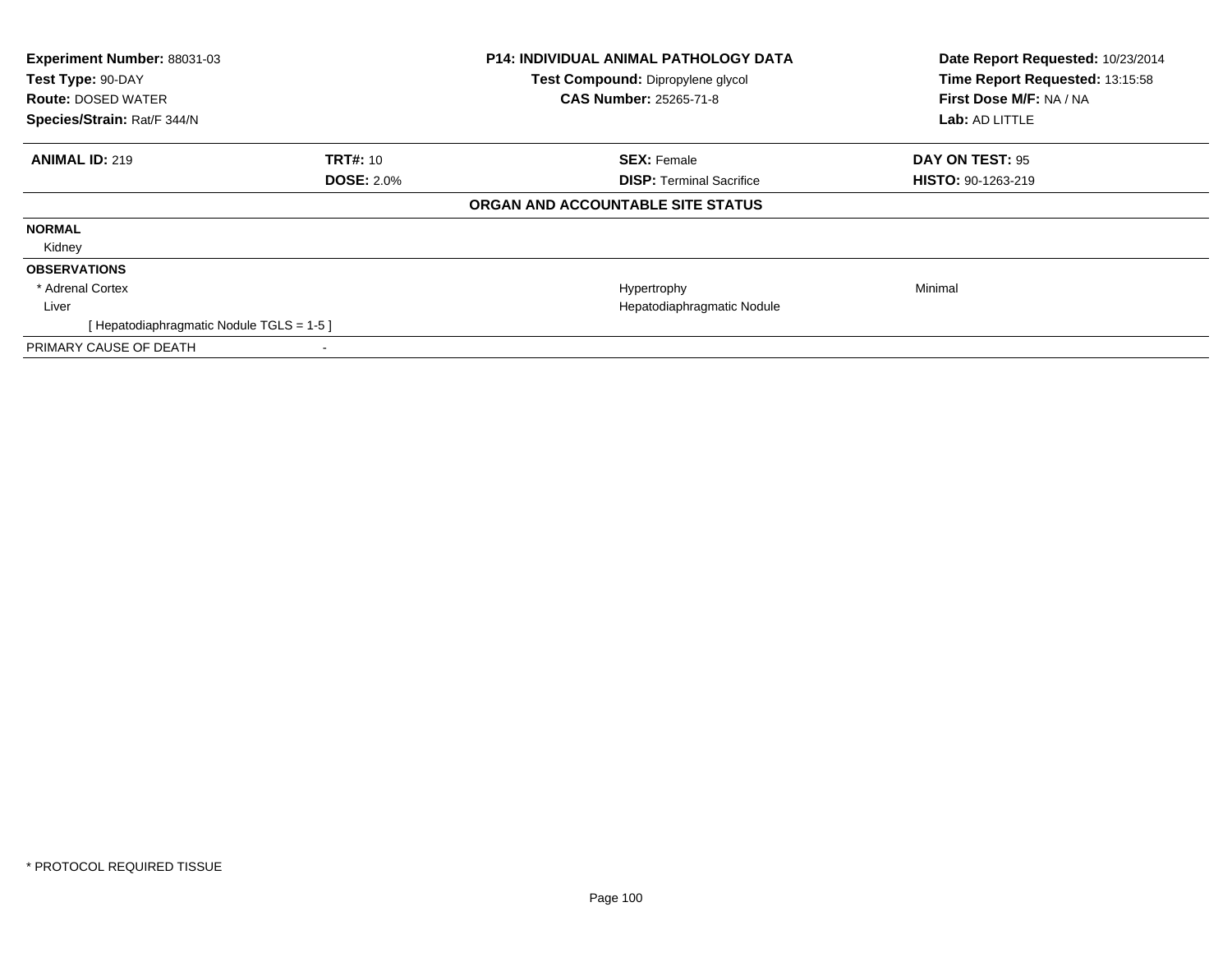| <b>Experiment Number: 88031-03</b><br>Test Type: 90-DAY<br><b>Route: DOSED WATER</b><br>Species/Strain: Rat/F 344/N |                   | <b>P14: INDIVIDUAL ANIMAL PATHOLOGY DATA</b><br>Test Compound: Dipropylene glycol<br><b>CAS Number: 25265-71-8</b> | Date Report Requested: 10/23/2014<br>Time Report Requested: 13:15:58<br>First Dose M/F: NA / NA<br>Lab: AD LITTLE |
|---------------------------------------------------------------------------------------------------------------------|-------------------|--------------------------------------------------------------------------------------------------------------------|-------------------------------------------------------------------------------------------------------------------|
|                                                                                                                     |                   |                                                                                                                    |                                                                                                                   |
| <b>ANIMAL ID: 220</b>                                                                                               | <b>TRT#: 10</b>   | <b>SEX: Female</b>                                                                                                 | DAY ON TEST: 95                                                                                                   |
|                                                                                                                     | <b>DOSE: 2.0%</b> | <b>DISP: Terminal Sacrifice</b>                                                                                    | <b>HISTO: 90-1263-220</b>                                                                                         |
|                                                                                                                     |                   | ORGAN AND ACCOUNTABLE SITE STATUS                                                                                  |                                                                                                                   |
| <b>NORMAL</b>                                                                                                       |                   |                                                                                                                    |                                                                                                                   |
| Kidney                                                                                                              |                   |                                                                                                                    |                                                                                                                   |
| <b>OBSERVATIONS</b>                                                                                                 |                   |                                                                                                                    |                                                                                                                   |
| * Adrenal Cortex                                                                                                    |                   | Hypertrophy                                                                                                        | Minimal                                                                                                           |
| PRIMARY CAUSE OF DEATH                                                                                              |                   |                                                                                                                    |                                                                                                                   |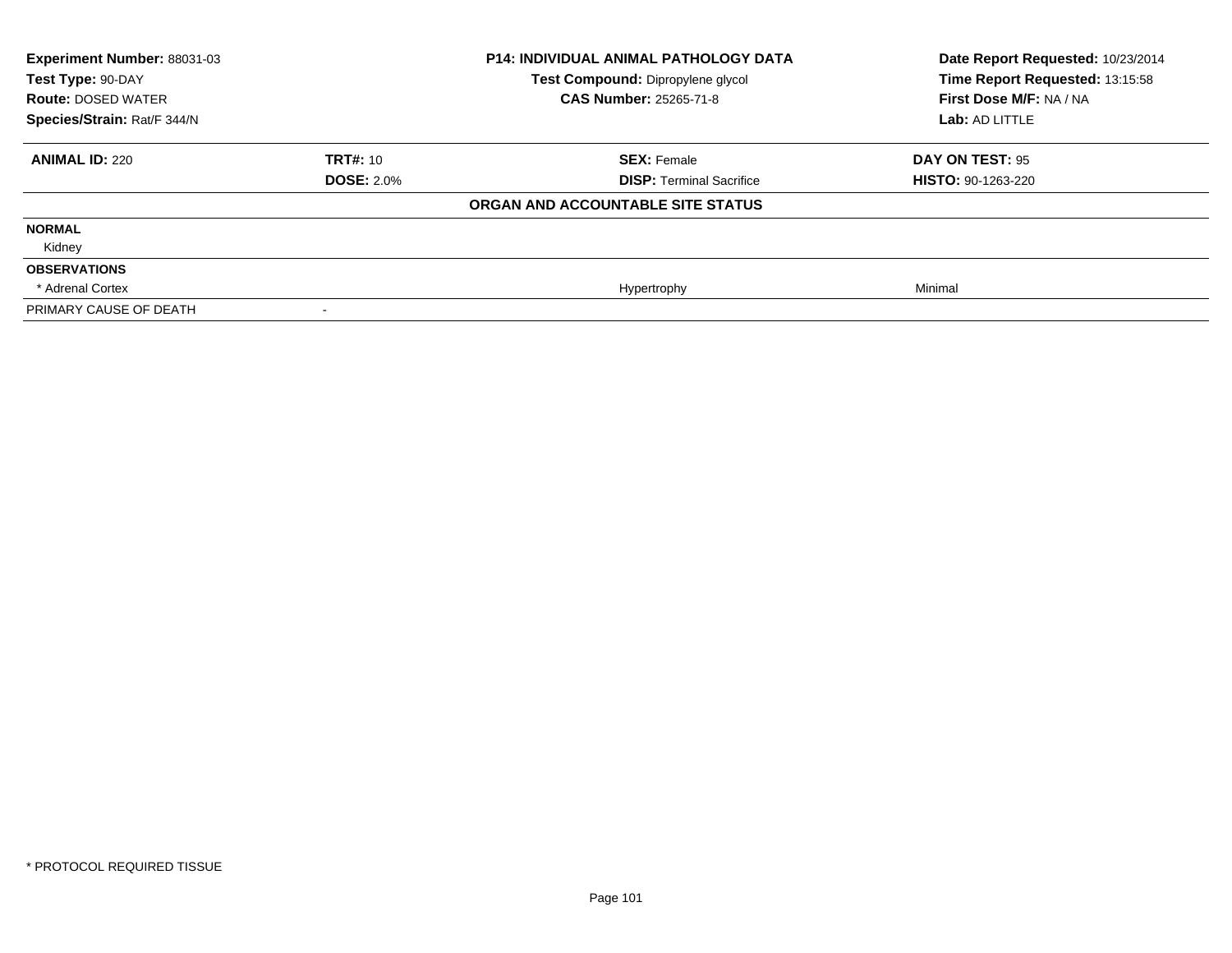| Experiment Number: 88031-03 | <b>P14: INDIVIDUAL ANIMAL PATHOLOGY DATA</b> |                                   | Date Report Requested: 10/23/2014 |
|-----------------------------|----------------------------------------------|-----------------------------------|-----------------------------------|
| Test Type: 90-DAY           |                                              | Test Compound: Dipropylene glycol | Time Report Requested: 13:15:58   |
| <b>Route: DOSED WATER</b>   |                                              | <b>CAS Number: 25265-71-8</b>     | First Dose M/F: NA / NA           |
| Species/Strain: Rat/F 344/N |                                              |                                   | <b>Lab: AD LITTLE</b>             |
| <b>ANIMAL ID: 221</b>       | <b>TRT#: 11</b>                              | <b>SEX: Female</b>                | DAY ON TEST: 95                   |
|                             | <b>DOSE: 4.0%</b>                            | <b>DISP:</b> Terminal Sacrifice   | <b>HISTO: 90-1263-221</b>         |
|                             |                                              | ORGAN AND ACCOUNTABLE SITE STATUS |                                   |
| <b>NORMAL</b>               |                                              |                                   |                                   |
| * Bone                      | Kidney                                       | * Liver                           | * Nose                            |
| <b>OBSERVATIONS</b>         |                                              |                                   |                                   |
| * Adrenal Cortex            |                                              | Hypertrophy                       | Minimal                           |
| Uterus                      |                                              | <b>Dilatation</b>                 | Mild                              |
| [Dilatation TGLS = 1-9 ]    |                                              |                                   |                                   |
| PRIMARY CAUSE OF DEATH      |                                              |                                   |                                   |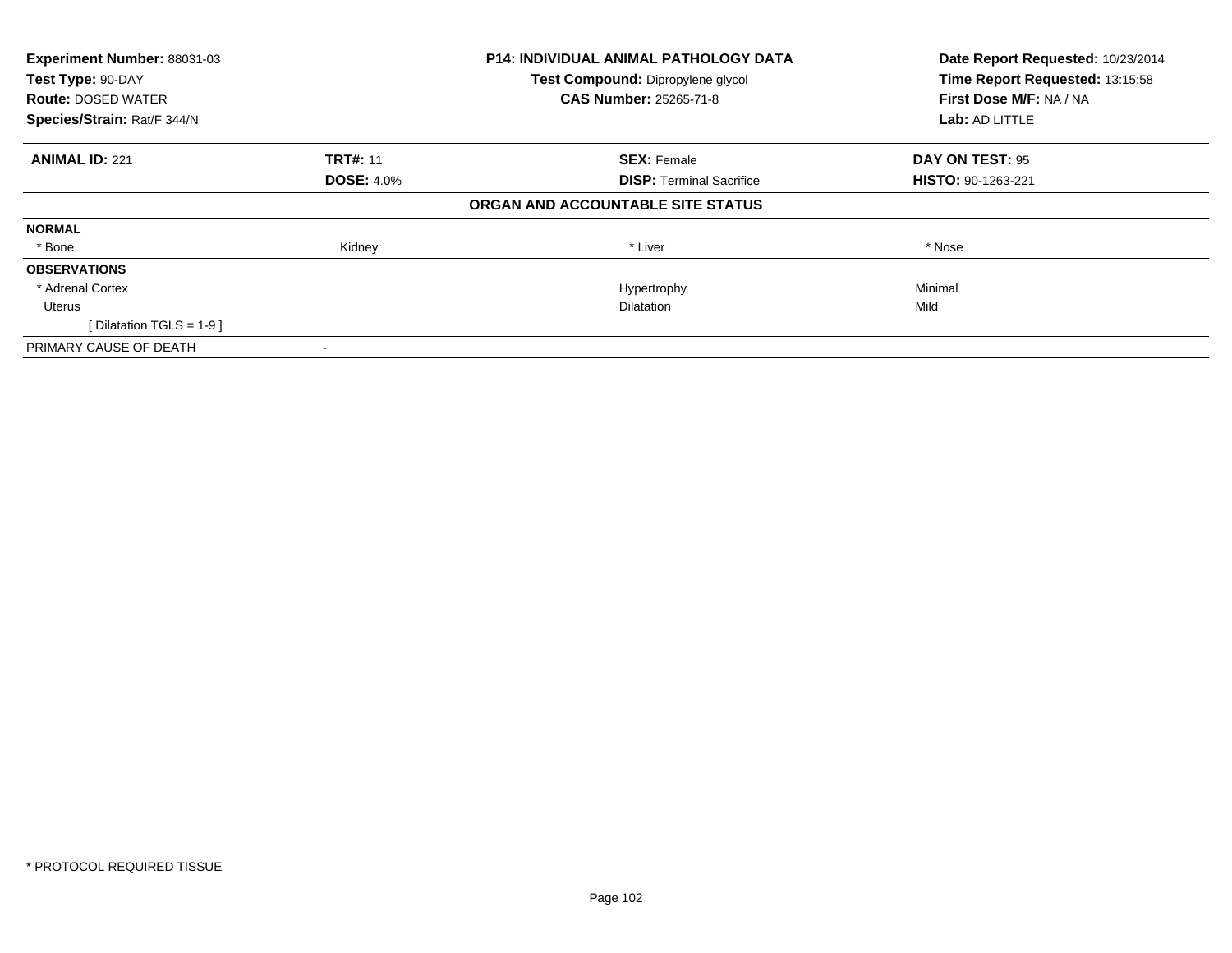| Experiment Number: 88031-03 | <b>P14: INDIVIDUAL ANIMAL PATHOLOGY DATA</b> |                                   | Date Report Requested: 10/23/2014 |
|-----------------------------|----------------------------------------------|-----------------------------------|-----------------------------------|
| Test Type: 90-DAY           |                                              | Test Compound: Dipropylene glycol | Time Report Requested: 13:15:58   |
| <b>Route: DOSED WATER</b>   |                                              | <b>CAS Number: 25265-71-8</b>     | First Dose M/F: NA / NA           |
| Species/Strain: Rat/F 344/N |                                              |                                   | <b>Lab: AD LITTLE</b>             |
| <b>ANIMAL ID: 222</b>       | <b>TRT#: 11</b>                              | <b>SEX: Female</b>                | DAY ON TEST: 95                   |
|                             | <b>DOSE: 4.0%</b>                            | <b>DISP:</b> Terminal Sacrifice   | <b>HISTO: 90-1263-222</b>         |
|                             |                                              | ORGAN AND ACCOUNTABLE SITE STATUS |                                   |
| <b>NORMAL</b>               |                                              |                                   |                                   |
| * Bone                      | Kidney                                       | * Liver                           | * Nose                            |
| <b>OBSERVATIONS</b>         |                                              |                                   |                                   |
| * Adrenal Cortex            |                                              | Hypertrophy                       | Minimal                           |
| Ovary                       |                                              | Cyst                              | Moderate                          |
| $Cvst TGLS = 1-9$           |                                              |                                   |                                   |
| PRIMARY CAUSE OF DEATH      |                                              |                                   |                                   |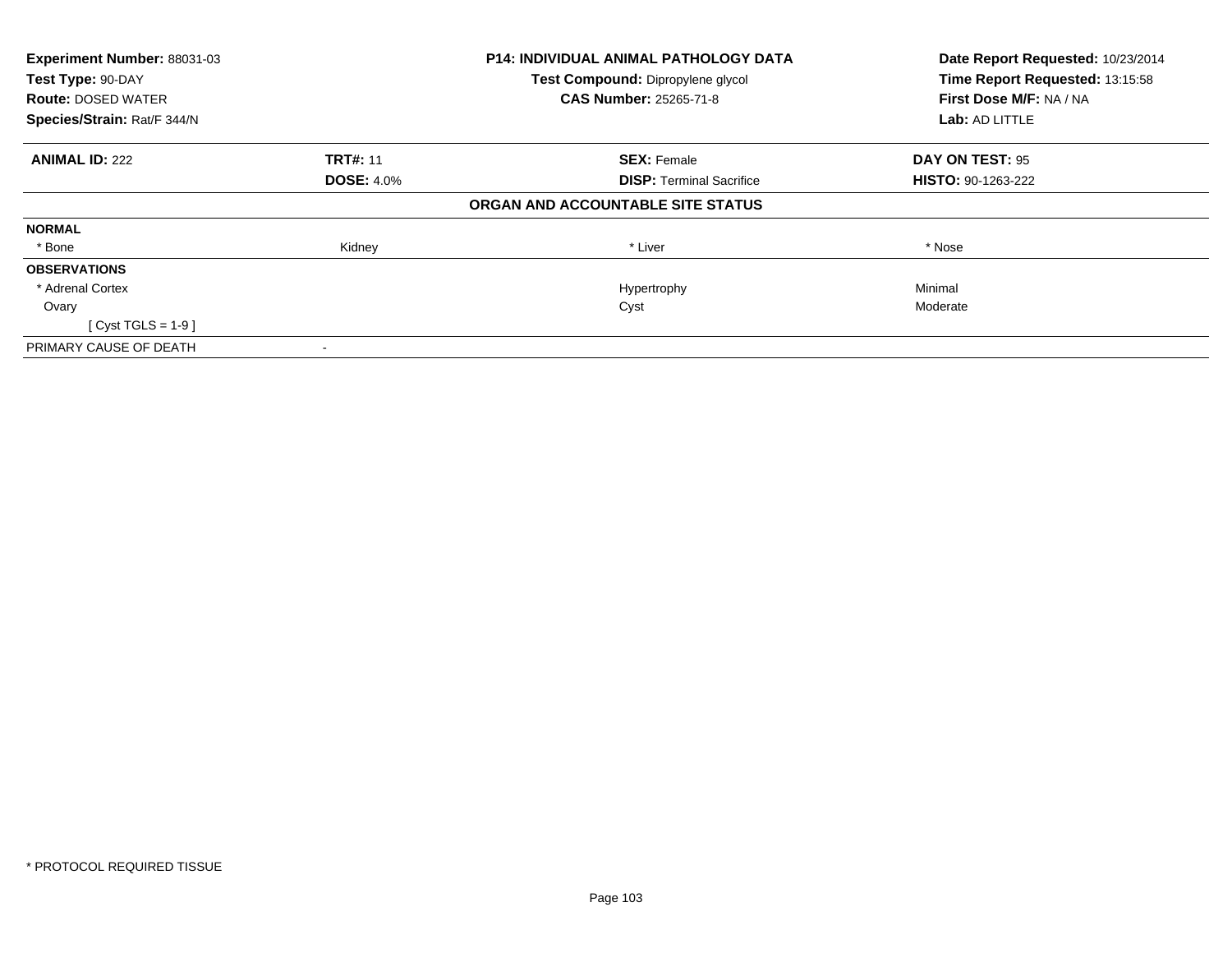| Experiment Number: 88031-03             |                   | <b>P14: INDIVIDUAL ANIMAL PATHOLOGY DATA</b> | Date Report Requested: 10/23/2014 |
|-----------------------------------------|-------------------|----------------------------------------------|-----------------------------------|
| Test Type: 90-DAY                       |                   | Test Compound: Dipropylene glycol            | Time Report Requested: 13:15:58   |
| <b>Route: DOSED WATER</b>               |                   | <b>CAS Number: 25265-71-8</b>                | First Dose M/F: NA / NA           |
| Species/Strain: Rat/F 344/N             |                   |                                              | <b>Lab: AD LITTLE</b>             |
| <b>ANIMAL ID: 223</b>                   | <b>TRT#: 11</b>   | <b>SEX: Female</b>                           | DAY ON TEST: 95                   |
|                                         | <b>DOSE: 4.0%</b> | <b>DISP:</b> Terminal Sacrifice              | <b>HISTO: 90-1263-223</b>         |
|                                         |                   | ORGAN AND ACCOUNTABLE SITE STATUS            |                                   |
| <b>NORMAL</b>                           |                   |                                              |                                   |
| * Bone                                  | Kidney            | * Nose                                       | Uterus                            |
| <b>OBSERVATIONS</b>                     |                   |                                              |                                   |
| * Adrenal Cortex                        |                   | Hypertrophy                                  | Mild                              |
| * Liver                                 |                   | Hepatodiaphragmatic Nodule                   | Moderate                          |
| [Hepatodiaphragmatic Nodule TGLS = 1-5] |                   |                                              |                                   |
| PRIMARY CAUSE OF DEATH                  |                   |                                              |                                   |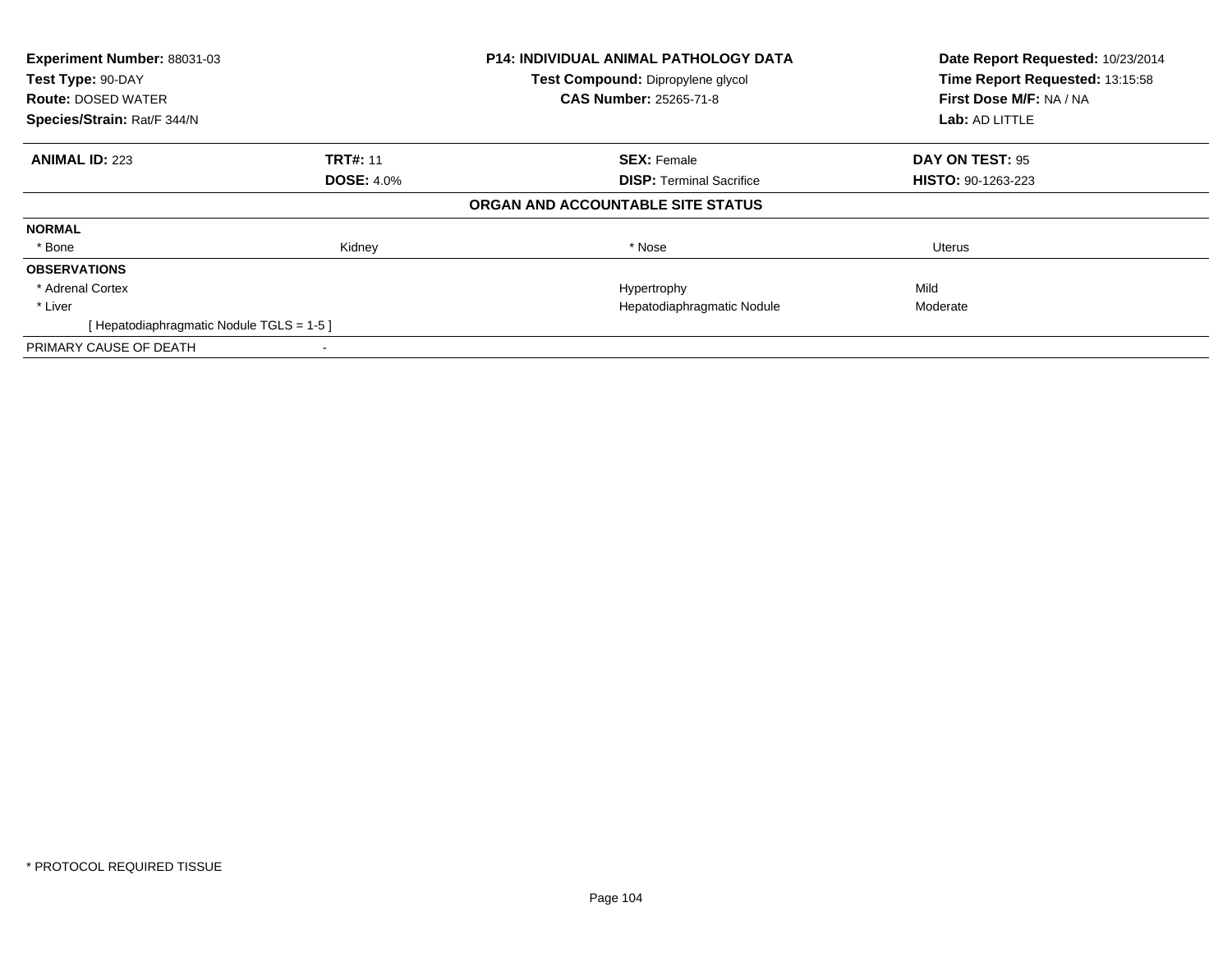| Experiment Number: 88031-03 | <b>P14: INDIVIDUAL ANIMAL PATHOLOGY DATA</b> |                                   | Date Report Requested: 10/23/2014 |
|-----------------------------|----------------------------------------------|-----------------------------------|-----------------------------------|
| Test Type: 90-DAY           |                                              | Test Compound: Dipropylene glycol | Time Report Requested: 13:15:58   |
| <b>Route: DOSED WATER</b>   |                                              | <b>CAS Number: 25265-71-8</b>     | First Dose M/F: NA / NA           |
| Species/Strain: Rat/F 344/N |                                              |                                   | Lab: AD LITTLE                    |
| <b>ANIMAL ID: 224</b>       | <b>TRT#: 11</b>                              | <b>SEX: Female</b>                | DAY ON TEST: 95                   |
|                             | <b>DOSE: 4.0%</b>                            | <b>DISP:</b> Terminal Sacrifice   | <b>HISTO: 90-1263-224</b>         |
|                             |                                              | ORGAN AND ACCOUNTABLE SITE STATUS |                                   |
| <b>NORMAL</b>               |                                              |                                   |                                   |
| * Bone                      | Kidney                                       | * Liver                           | * Nose                            |
| <b>OBSERVATIONS</b>         |                                              |                                   |                                   |
| * Adrenal Cortex            |                                              | Hypertrophy                       | Mild                              |
| PRIMARY CAUSE OF DEATH      |                                              |                                   |                                   |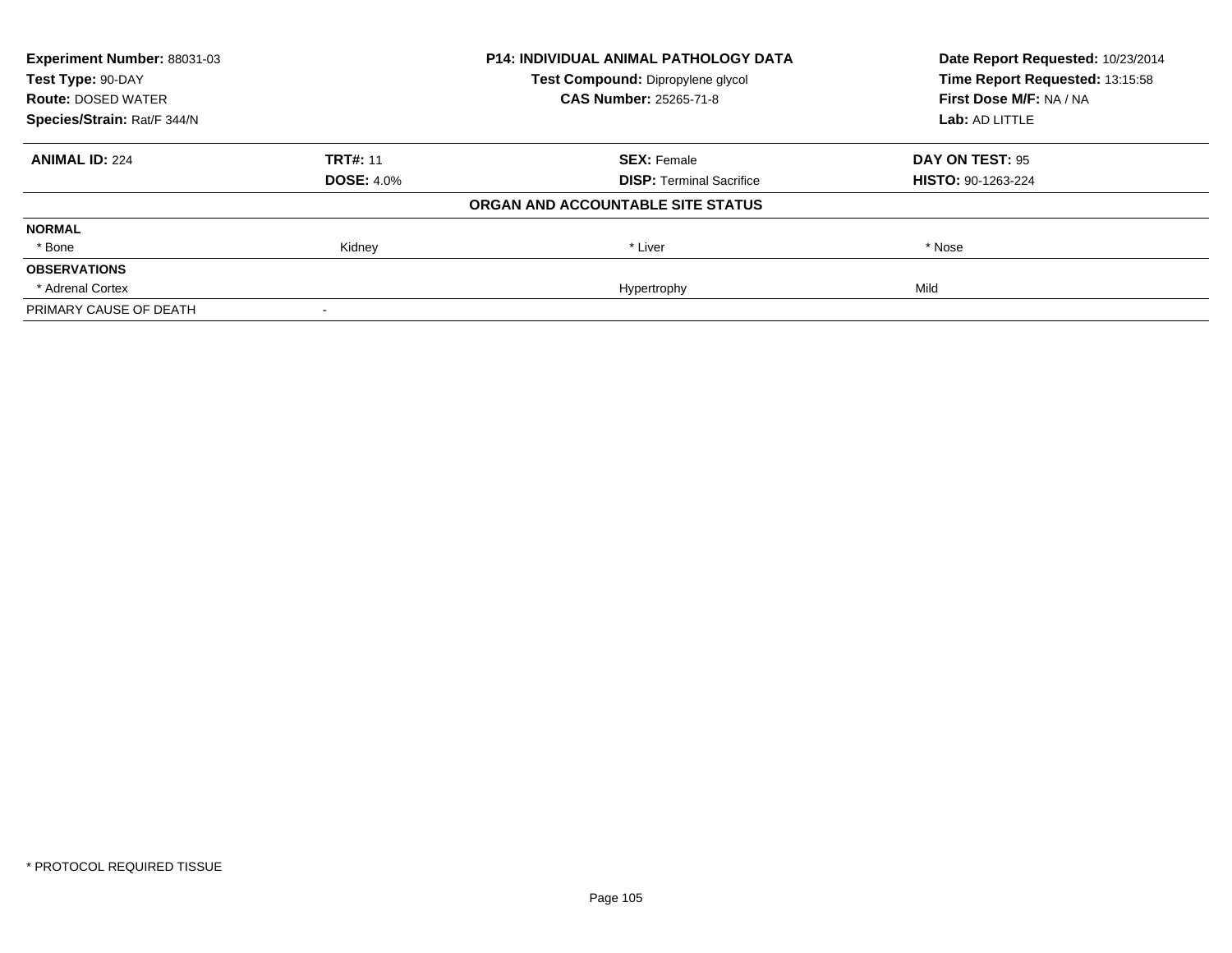| Experiment Number: 88031-03<br>Test Type: 90-DAY |                   | <b>P14: INDIVIDUAL ANIMAL PATHOLOGY DATA</b> | Date Report Requested: 10/23/2014<br>Time Report Requested: 13:15:58 |
|--------------------------------------------------|-------------------|----------------------------------------------|----------------------------------------------------------------------|
|                                                  |                   | <b>Test Compound: Dipropylene glycol</b>     |                                                                      |
| <b>Route: DOSED WATER</b>                        |                   | <b>CAS Number: 25265-71-8</b>                | First Dose M/F: NA / NA                                              |
| Species/Strain: Rat/F 344/N                      |                   |                                              | Lab: AD LITTLE                                                       |
| <b>ANIMAL ID: 225</b>                            | <b>TRT#: 11</b>   | <b>SEX: Female</b>                           | DAY ON TEST: 95                                                      |
|                                                  | <b>DOSE: 4.0%</b> | <b>DISP:</b> Terminal Sacrifice              | HISTO: 90-1263-225                                                   |
|                                                  |                   | ORGAN AND ACCOUNTABLE SITE STATUS            |                                                                      |
| <b>NORMAL</b>                                    |                   |                                              |                                                                      |
| * Bone                                           | Kidney            | * Liver                                      | * Nose                                                               |
| <b>OBSERVATIONS</b>                              |                   |                                              |                                                                      |
| * Adrenal Cortex                                 |                   | Hypertrophy                                  | Mild                                                                 |
| Lymph Node                                       | Renal             | Hemorrhage                                   | Mild                                                                 |
| [Hemorrhage TGLS = 1-12]                         |                   |                                              |                                                                      |
| PRIMARY CAUSE OF DEATH                           |                   |                                              |                                                                      |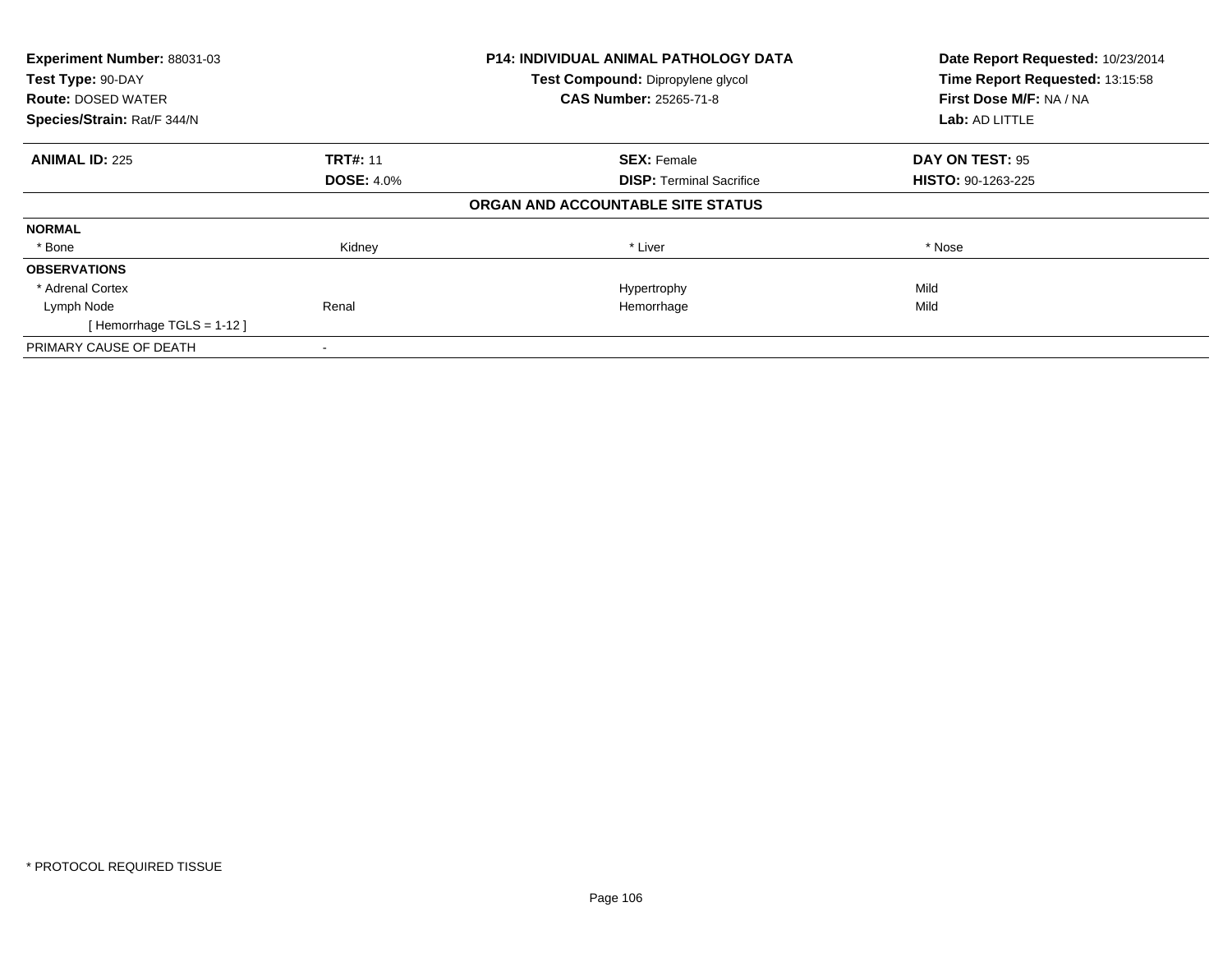| Experiment Number: 88031-03 | <b>P14: INDIVIDUAL ANIMAL PATHOLOGY DATA</b> |                                   | Date Report Requested: 10/23/2014 |
|-----------------------------|----------------------------------------------|-----------------------------------|-----------------------------------|
| Test Type: 90-DAY           |                                              | Test Compound: Dipropylene glycol | Time Report Requested: 13:15:58   |
| <b>Route: DOSED WATER</b>   |                                              | <b>CAS Number: 25265-71-8</b>     | First Dose M/F: NA / NA           |
| Species/Strain: Rat/F 344/N |                                              |                                   | Lab: AD LITTLE                    |
| <b>ANIMAL ID: 226</b>       | <b>TRT#: 11</b>                              | <b>SEX: Female</b>                | DAY ON TEST: 95                   |
|                             | <b>DOSE: 4.0%</b>                            | <b>DISP:</b> Terminal Sacrifice   | <b>HISTO: 90-1263-226</b>         |
|                             |                                              | ORGAN AND ACCOUNTABLE SITE STATUS |                                   |
| <b>NORMAL</b>               |                                              |                                   |                                   |
| * Bone                      | Kidney                                       | * Liver                           | * Nose                            |
| <b>OBSERVATIONS</b>         |                                              |                                   |                                   |
| * Adrenal Cortex            |                                              | Hypertrophy                       | Mild                              |
| PRIMARY CAUSE OF DEATH      |                                              |                                   |                                   |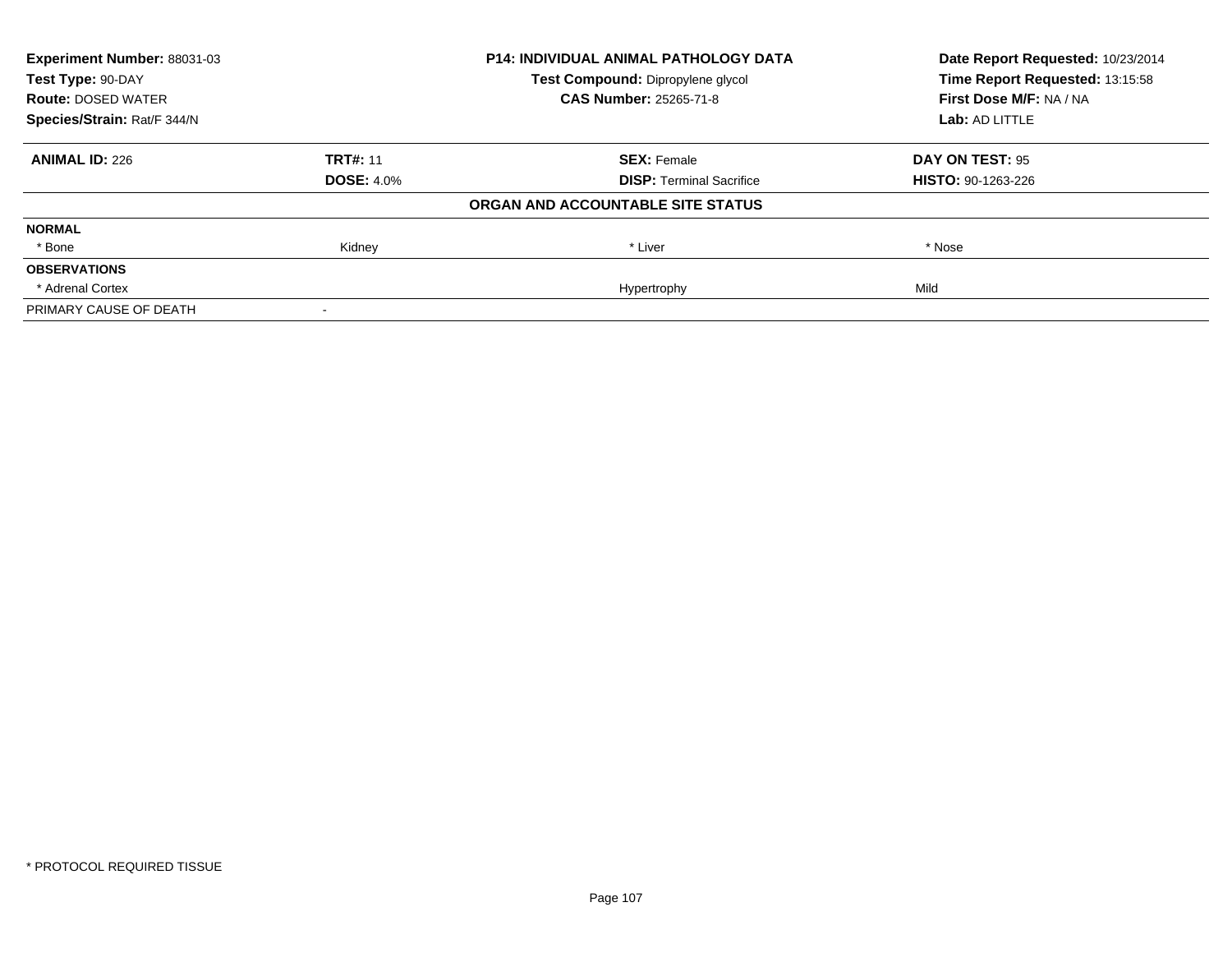| Experiment Number: 88031-03 | <b>P14: INDIVIDUAL ANIMAL PATHOLOGY DATA</b> |                                   | Date Report Requested: 10/23/2014 |
|-----------------------------|----------------------------------------------|-----------------------------------|-----------------------------------|
| Test Type: 90-DAY           |                                              | Test Compound: Dipropylene glycol | Time Report Requested: 13:15:58   |
| <b>Route: DOSED WATER</b>   |                                              | <b>CAS Number: 25265-71-8</b>     | First Dose M/F: NA / NA           |
| Species/Strain: Rat/F 344/N |                                              |                                   | Lab: AD LITTLE                    |
| <b>ANIMAL ID: 227</b>       | <b>TRT#: 11</b>                              | <b>SEX: Female</b>                | DAY ON TEST: 95                   |
|                             | <b>DOSE: 4.0%</b>                            | <b>DISP:</b> Terminal Sacrifice   | <b>HISTO: 90-1263-227</b>         |
|                             |                                              | ORGAN AND ACCOUNTABLE SITE STATUS |                                   |
| <b>NORMAL</b>               |                                              |                                   |                                   |
| * Bone                      | Kidney                                       | * Liver                           | * Nose                            |
| <b>OBSERVATIONS</b>         |                                              |                                   |                                   |
| * Adrenal Cortex            |                                              | Hypertrophy                       | Mild                              |
| PRIMARY CAUSE OF DEATH      |                                              |                                   |                                   |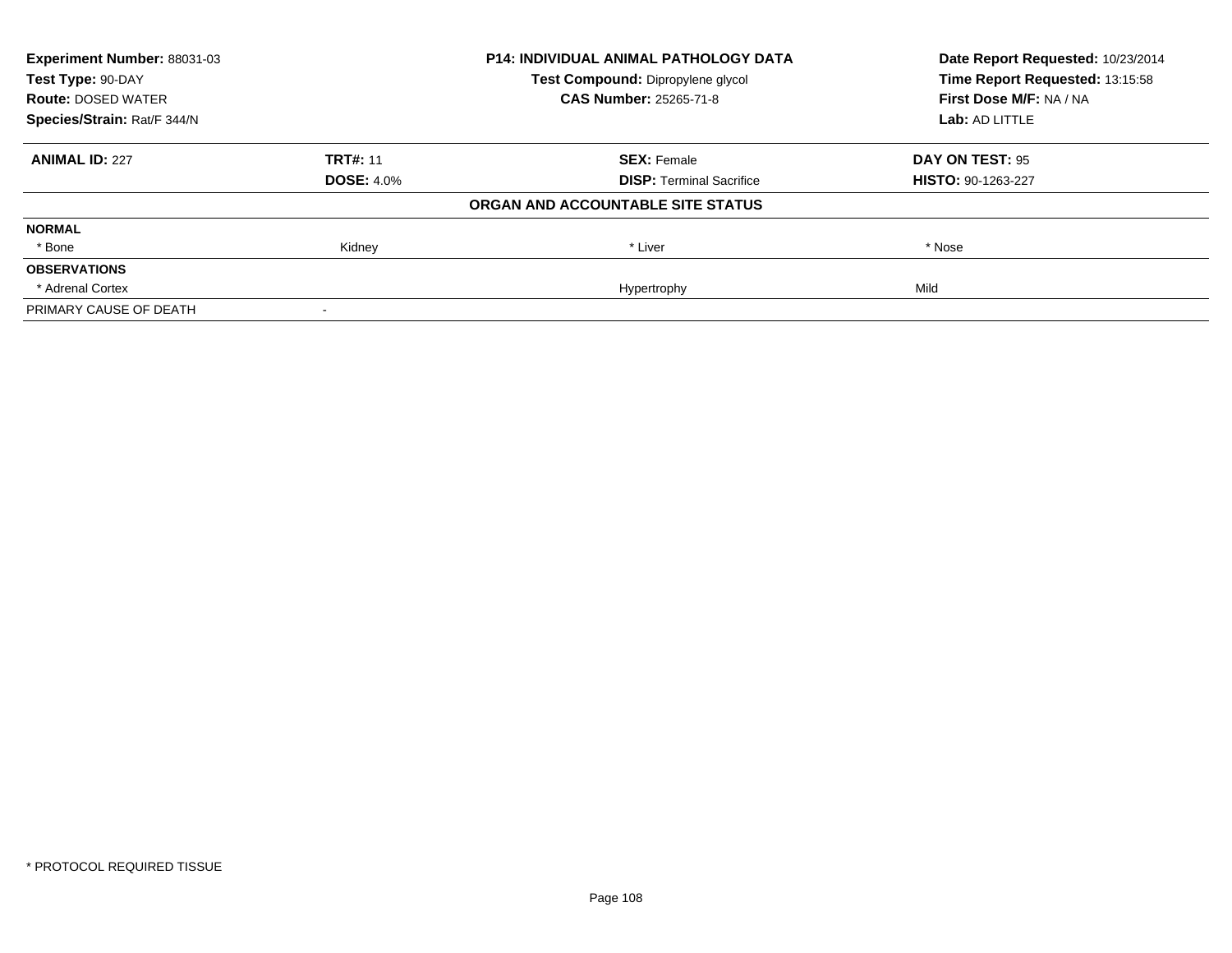| Experiment Number: 88031-03<br>Test Type: 90-DAY |                   | <b>P14: INDIVIDUAL ANIMAL PATHOLOGY DATA</b> | Date Report Requested: 10/23/2014<br>Time Report Requested: 13:15:58 |  |
|--------------------------------------------------|-------------------|----------------------------------------------|----------------------------------------------------------------------|--|
|                                                  |                   | Test Compound: Dipropylene glycol            |                                                                      |  |
| <b>Route: DOSED WATER</b>                        |                   | CAS Number: 25265-71-8                       | First Dose M/F: NA / NA                                              |  |
| Species/Strain: Rat/F 344/N                      |                   |                                              | Lab: AD LITTLE                                                       |  |
| <b>ANIMAL ID: 228</b>                            | <b>TRT#: 11</b>   | <b>SEX: Female</b>                           | DAY ON TEST: 95                                                      |  |
|                                                  | <b>DOSE: 4.0%</b> | <b>DISP:</b> Terminal Sacrifice              | HISTO: 90-1263-228                                                   |  |
|                                                  |                   | ORGAN AND ACCOUNTABLE SITE STATUS            |                                                                      |  |
| <b>NORMAL</b>                                    |                   |                                              |                                                                      |  |
| * Bone                                           | Kidney            | * Liver                                      | * Nose                                                               |  |
| <b>OBSERVATIONS</b>                              |                   |                                              |                                                                      |  |
| * Adrenal Cortex                                 |                   | Hypertrophy                                  | Mild                                                                 |  |
| Uterus                                           |                   | <b>Dilatation</b>                            | Mild                                                                 |  |
| Dilatation TGLS = 1-9 ]                          |                   |                                              |                                                                      |  |
| PRIMARY CAUSE OF DEATH                           |                   |                                              |                                                                      |  |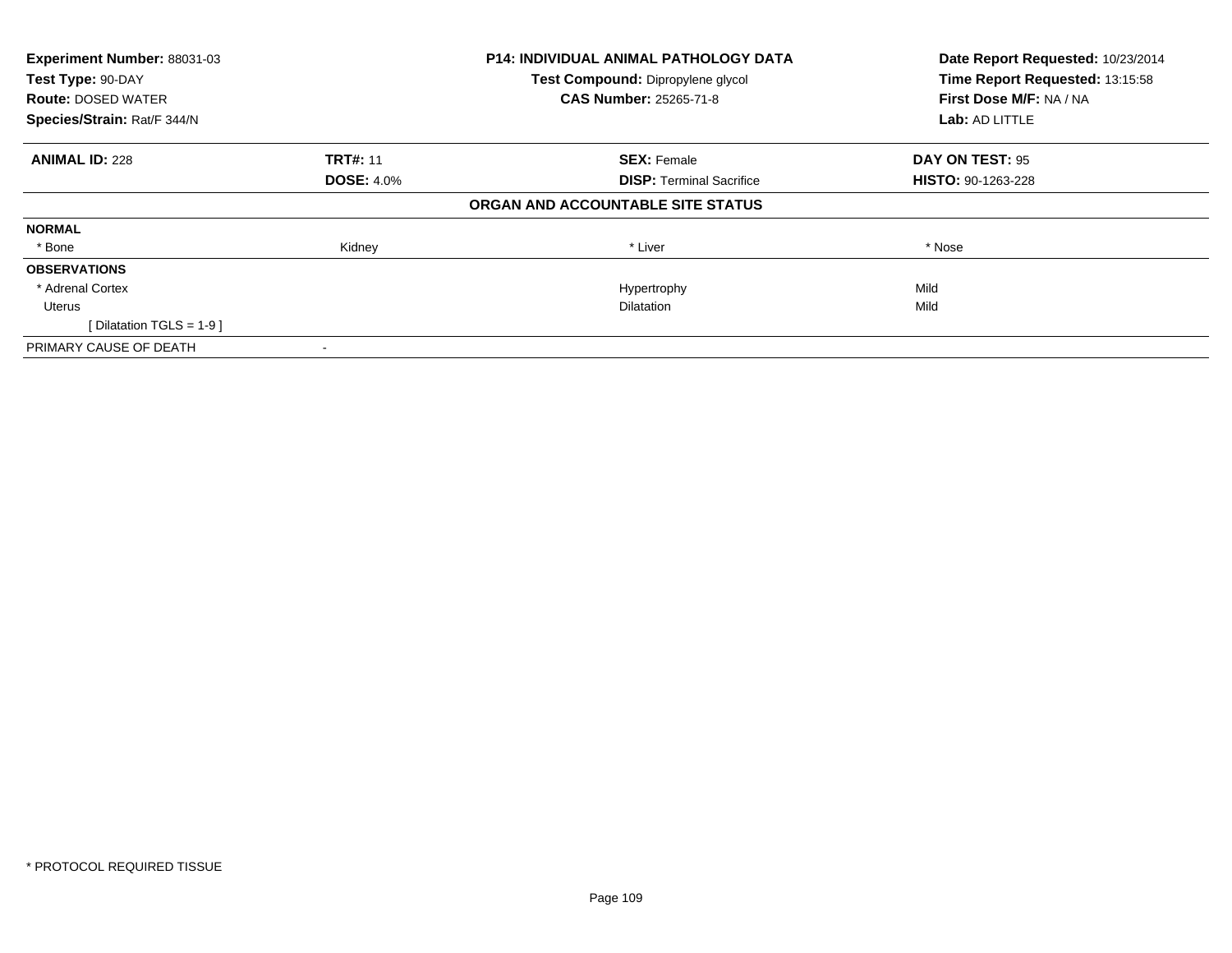| Experiment Number: 88031-03<br>Test Type: 90-DAY |                   | <b>P14: INDIVIDUAL ANIMAL PATHOLOGY DATA</b> | Date Report Requested: 10/23/2014<br>Time Report Requested: 13:15:58 |  |
|--------------------------------------------------|-------------------|----------------------------------------------|----------------------------------------------------------------------|--|
|                                                  |                   | Test Compound: Dipropylene glycol            |                                                                      |  |
| <b>Route: DOSED WATER</b>                        |                   | <b>CAS Number: 25265-71-8</b>                | First Dose M/F: NA / NA                                              |  |
| Species/Strain: Rat/F 344/N                      |                   |                                              | Lab: AD LITTLE                                                       |  |
| <b>ANIMAL ID: 229</b>                            | <b>TRT#: 11</b>   | <b>SEX: Female</b>                           | DAY ON TEST: 95                                                      |  |
|                                                  | <b>DOSE: 4.0%</b> | <b>DISP: Terminal Sacrifice</b>              | <b>HISTO: 90-1263-229</b>                                            |  |
|                                                  |                   | ORGAN AND ACCOUNTABLE SITE STATUS            |                                                                      |  |
| <b>NORMAL</b>                                    |                   |                                              |                                                                      |  |
| * Bone                                           | Kidney            | * Liver                                      | * Nose                                                               |  |
| Thymus                                           |                   |                                              |                                                                      |  |
| <b>OBSERVATIONS</b>                              |                   |                                              |                                                                      |  |
| * Adrenal Cortex                                 |                   | Hypertrophy                                  | Mild                                                                 |  |
| PRIMARY CAUSE OF DEATH                           |                   |                                              |                                                                      |  |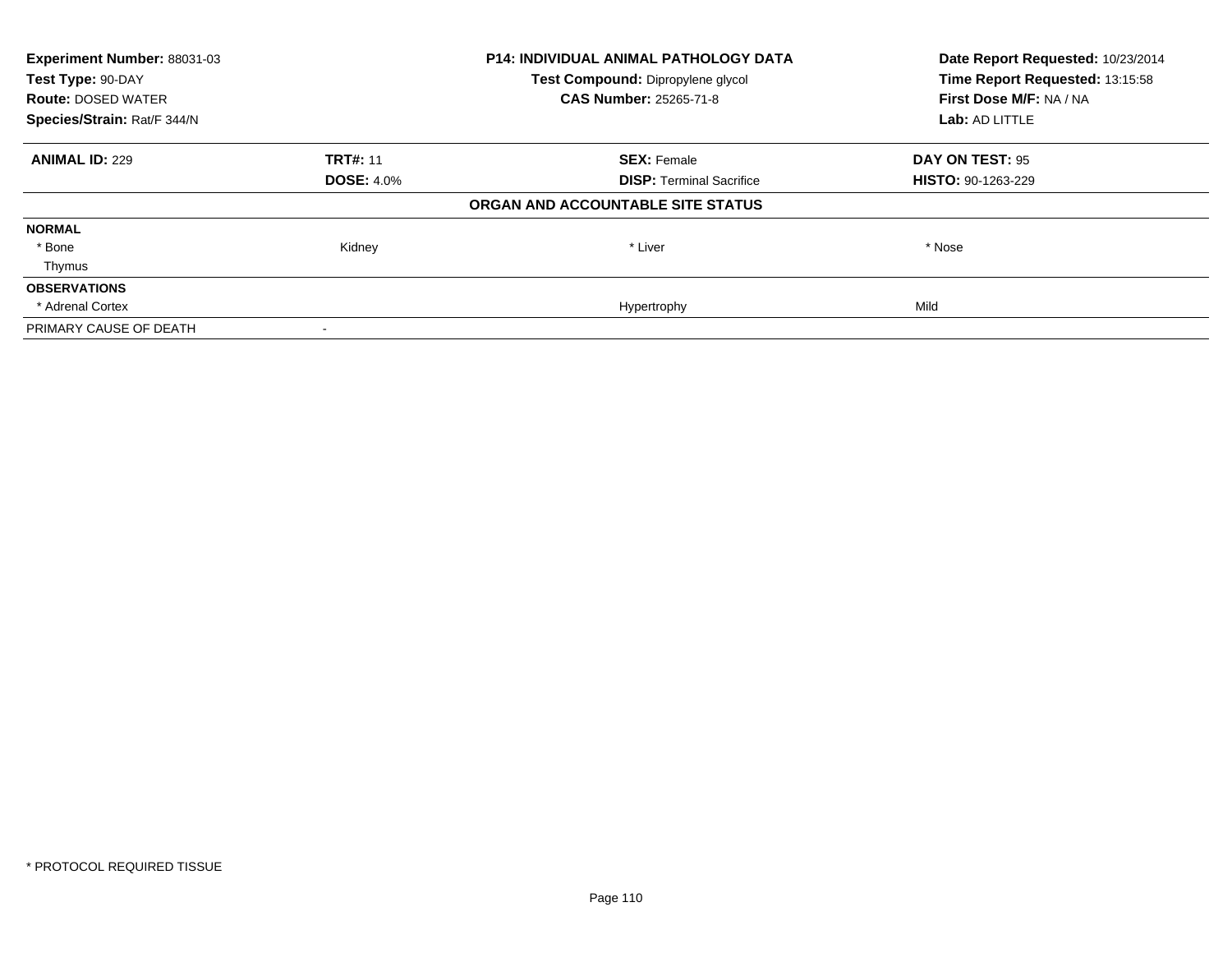| Experiment Number: 88031-03<br>Test Type: 90-DAY |                   | <b>P14: INDIVIDUAL ANIMAL PATHOLOGY DATA</b> | Date Report Requested: 10/23/2014<br>Time Report Requested: 13:15:58 |
|--------------------------------------------------|-------------------|----------------------------------------------|----------------------------------------------------------------------|
|                                                  |                   | Test Compound: Dipropylene glycol            |                                                                      |
| <b>Route: DOSED WATER</b>                        |                   | <b>CAS Number: 25265-71-8</b>                | First Dose M/F: NA / NA                                              |
| Species/Strain: Rat/F 344/N                      |                   |                                              | Lab: AD LITTLE                                                       |
| <b>ANIMAL ID: 230</b>                            | <b>TRT#: 11</b>   | <b>SEX: Female</b>                           | DAY ON TEST: 95                                                      |
|                                                  | <b>DOSE: 4.0%</b> | <b>DISP: Terminal Sacrifice</b>              | <b>HISTO: 90-1263-230</b>                                            |
|                                                  |                   | ORGAN AND ACCOUNTABLE SITE STATUS            |                                                                      |
| <b>NORMAL</b>                                    |                   |                                              |                                                                      |
| * Bone                                           | Kidney            | * Liver                                      | * Nose                                                               |
| <b>OBSERVATIONS</b>                              |                   |                                              |                                                                      |
| * Adrenal Cortex                                 |                   | Hypertrophy                                  | Minimal                                                              |
| PRIMARY CAUSE OF DEATH                           |                   |                                              |                                                                      |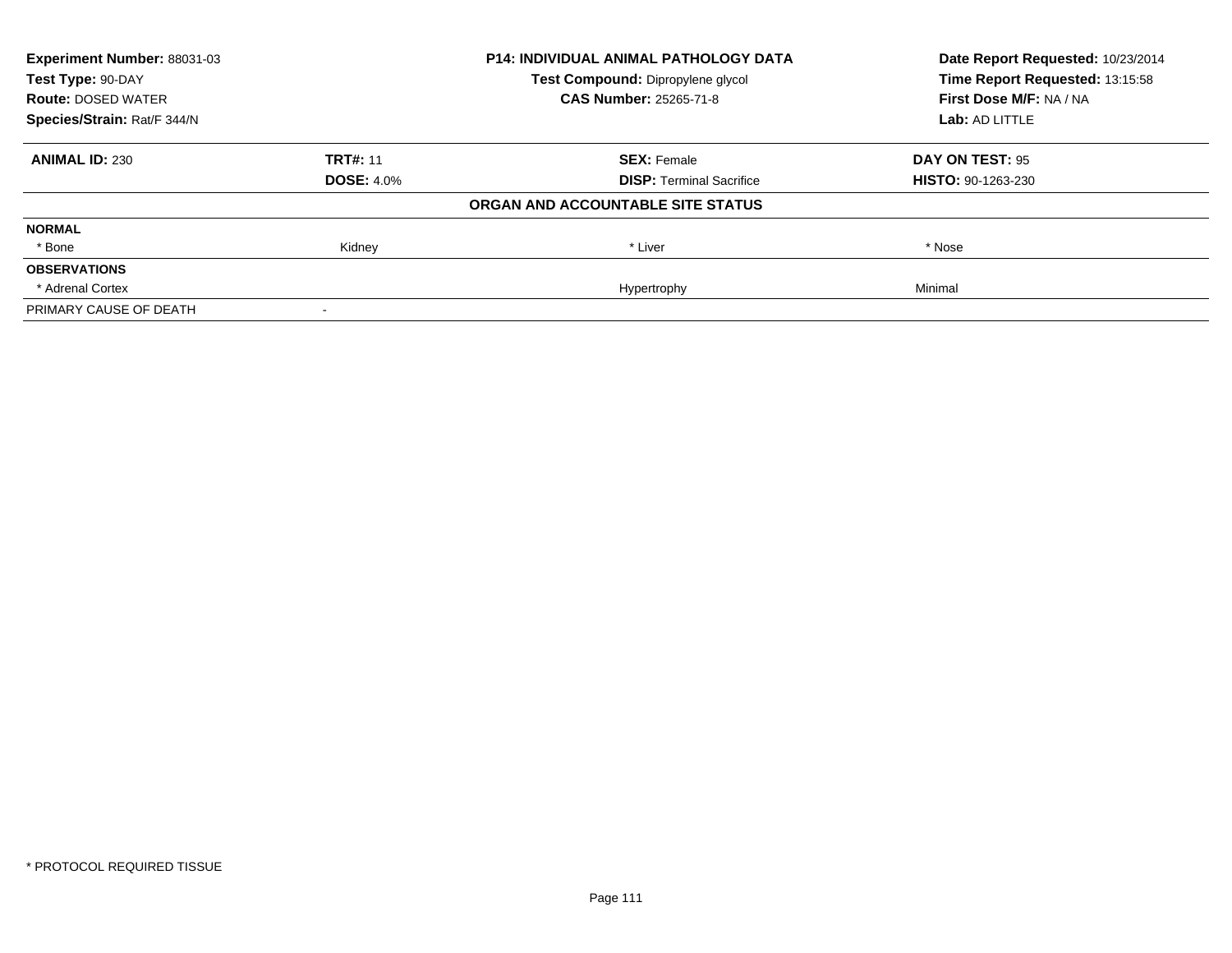| Experiment Number: 88031-03<br>Test Type: 90-DAY |                            | <b>P14: INDIVIDUAL ANIMAL PATHOLOGY DATA</b> | Date Report Requested: 10/23/2014<br>Time Report Requested: 13:15:58 |
|--------------------------------------------------|----------------------------|----------------------------------------------|----------------------------------------------------------------------|
|                                                  |                            | Test Compound: Dipropylene glycol            |                                                                      |
| <b>Route: DOSED WATER</b>                        |                            | <b>CAS Number: 25265-71-8</b>                | First Dose M/F: NA / NA                                              |
| Species/Strain: Rat/F 344/N                      |                            |                                              | Lab: AD LITTLE                                                       |
|                                                  |                            |                                              |                                                                      |
| <b>ANIMAL ID: 231</b>                            | <b>TRT#: 12</b>            | <b>SEX: Female</b>                           | DAY ON TEST: 95                                                      |
|                                                  | <b>DOSE: 8.0%</b>          | <b>DISP: Terminal Sacrifice</b>              | HISTO: 90-1263-231                                                   |
|                                                  |                            | ORGAN AND ACCOUNTABLE SITE STATUS            |                                                                      |
| <b>NORMAL</b>                                    |                            |                                              |                                                                      |
| * Adrenal Medulla                                | * Blood Vessel             | * Bone                                       | * Bone Marrow                                                        |
| * Brain                                          | * Clitoral Gland           | * Esophagus                                  | * Heart                                                              |
| * Intestine Large, Cecum                         | * Intestine Large, Colon   | * Intestine Large, Rectum                    | * Intestine Small, Duodenum                                          |
| * Intestine Small, Ileum                         | * Intestine Small, Jejunum | * Islets. Pancreatic                         | * Lung                                                               |
| * Lymph Node, Mesenteric                         | * Mammary Gland            | * Ovary                                      | * Pancreas                                                           |
| * Parathyroid Gland                              | * Pituitary Gland          | * Salivary Glands                            | * Skin                                                               |
| * Spleen                                         | * Stomach, Forestomach     | * Stomach, Glandular                         | * Thymus                                                             |
| * Thyroid Gland                                  | * Trachea                  | * Urinary Bladder                            |                                                                      |
| <b>OBSERVATIONS</b>                              |                            |                                              |                                                                      |
| * Adrenal Cortex                                 |                            | Hypertrophy                                  | Minimal                                                              |
| * Kidney                                         | <b>Renal Tubule</b>        | <b>Casts Protein</b>                         | Minimal                                                              |
| * Liver                                          |                            | <b>Atypical Focus</b>                        | Mild                                                                 |
|                                                  |                            | Fatty Change                                 | Moderate                                                             |
| [ Atypical Focus TGLS = 2-12 ]                   |                            |                                              |                                                                      |
| * Lymph Node, Mandibular                         |                            | Hemorrhage                                   | Mild                                                                 |
| * Nose                                           | Olfactory Epi              | Degeneration                                 | Focal, Moderate                                                      |
|                                                  | <b>Respirat Epith</b>      | Degeneration                                 | Focal, Mild                                                          |
| * Uterus                                         |                            | Dilatation                                   | Moderate                                                             |
| [Dilatation TGLS = $1-9$ ]                       |                            |                                              |                                                                      |
| PRIMARY CAUSE OF DEATH                           | $\blacksquare$             |                                              |                                                                      |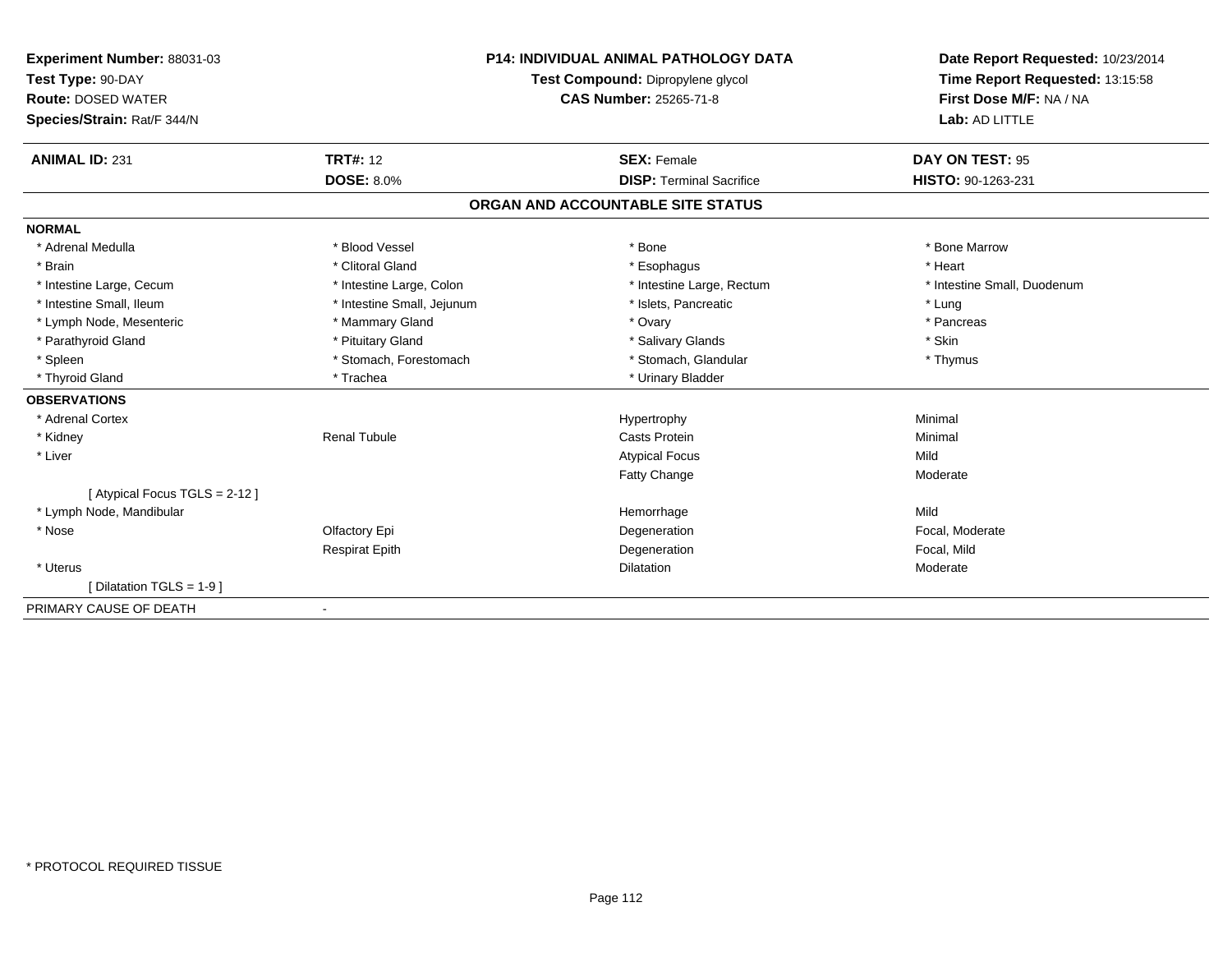| Experiment Number: 88031-03<br>Test Type: 90-DAY<br><b>Route: DOSED WATER</b><br>Species/Strain: Rat/F 344/N |                          | <b>P14: INDIVIDUAL ANIMAL PATHOLOGY DATA</b><br>Test Compound: Dipropylene glycol<br><b>CAS Number: 25265-71-8</b> | Date Report Requested: 10/23/2014<br>Time Report Requested: 13:15:58<br>First Dose M/F: NA / NA<br>Lab: AD LITTLE |
|--------------------------------------------------------------------------------------------------------------|--------------------------|--------------------------------------------------------------------------------------------------------------------|-------------------------------------------------------------------------------------------------------------------|
| <b>ANIMAL ID: 232</b>                                                                                        | <b>TRT#: 12</b>          | <b>SEX: Female</b>                                                                                                 | DAY ON TEST: 95                                                                                                   |
|                                                                                                              | <b>DOSE: 8.0%</b>        | <b>DISP: Terminal Sacrifice</b>                                                                                    | HISTO: 90-1263-232                                                                                                |
|                                                                                                              |                          | ORGAN AND ACCOUNTABLE SITE STATUS                                                                                  |                                                                                                                   |
| <b>NORMAL</b>                                                                                                |                          |                                                                                                                    |                                                                                                                   |
| * Adrenal Cortex                                                                                             | * Adrenal Medulla        | * Blood Vessel                                                                                                     | * Bone                                                                                                            |
| * Bone Marrow                                                                                                | * Brain                  | * Clitoral Gland                                                                                                   | * Esophagus                                                                                                       |
| * Heart                                                                                                      | * Intestine Large, Cecum | * Intestine Large, Colon                                                                                           | * Intestine Large, Rectum                                                                                         |
| * Intestine Small, Duodenum                                                                                  | * Intestine Small, Ileum | * Intestine Small, Jejunum                                                                                         | * Islets, Pancreatic                                                                                              |
| * Lung                                                                                                       | * Lymph Node, Mandibular | * Lymph Node, Mesenteric                                                                                           | * Mammary Gland                                                                                                   |
| * Ovary                                                                                                      | * Pancreas               | * Parathyroid Gland                                                                                                | * Pituitary Gland                                                                                                 |
| * Salivary Glands                                                                                            | * Skin                   | * Spleen                                                                                                           | * Stomach, Forestomach                                                                                            |
| * Stomach, Glandular                                                                                         | * Thymus                 | * Thyroid Gland                                                                                                    | * Trachea                                                                                                         |
| * Urinary Bladder                                                                                            |                          |                                                                                                                    |                                                                                                                   |
| <b>OBSERVATIONS</b>                                                                                          |                          |                                                                                                                    |                                                                                                                   |
| * Kidney                                                                                                     | <b>Renal Tubule</b>      | <b>Casts Protein</b>                                                                                               | Minimal                                                                                                           |
|                                                                                                              |                          | <b>Infiltration Cellular</b>                                                                                       | Lymphocyte, Minimal                                                                                               |
|                                                                                                              | <b>Renal Tubule</b>      | Regeneration                                                                                                       | Minimal                                                                                                           |
| * Liver                                                                                                      |                          | <b>Fatty Change</b>                                                                                                | Mild                                                                                                              |
| * Nose                                                                                                       | Olfactory Epi            | Degeneration                                                                                                       | Focal, Moderate                                                                                                   |
| * Uterus                                                                                                     |                          | Atrophy                                                                                                            | Mild                                                                                                              |
| PRIMARY CAUSE OF DEATH                                                                                       |                          |                                                                                                                    |                                                                                                                   |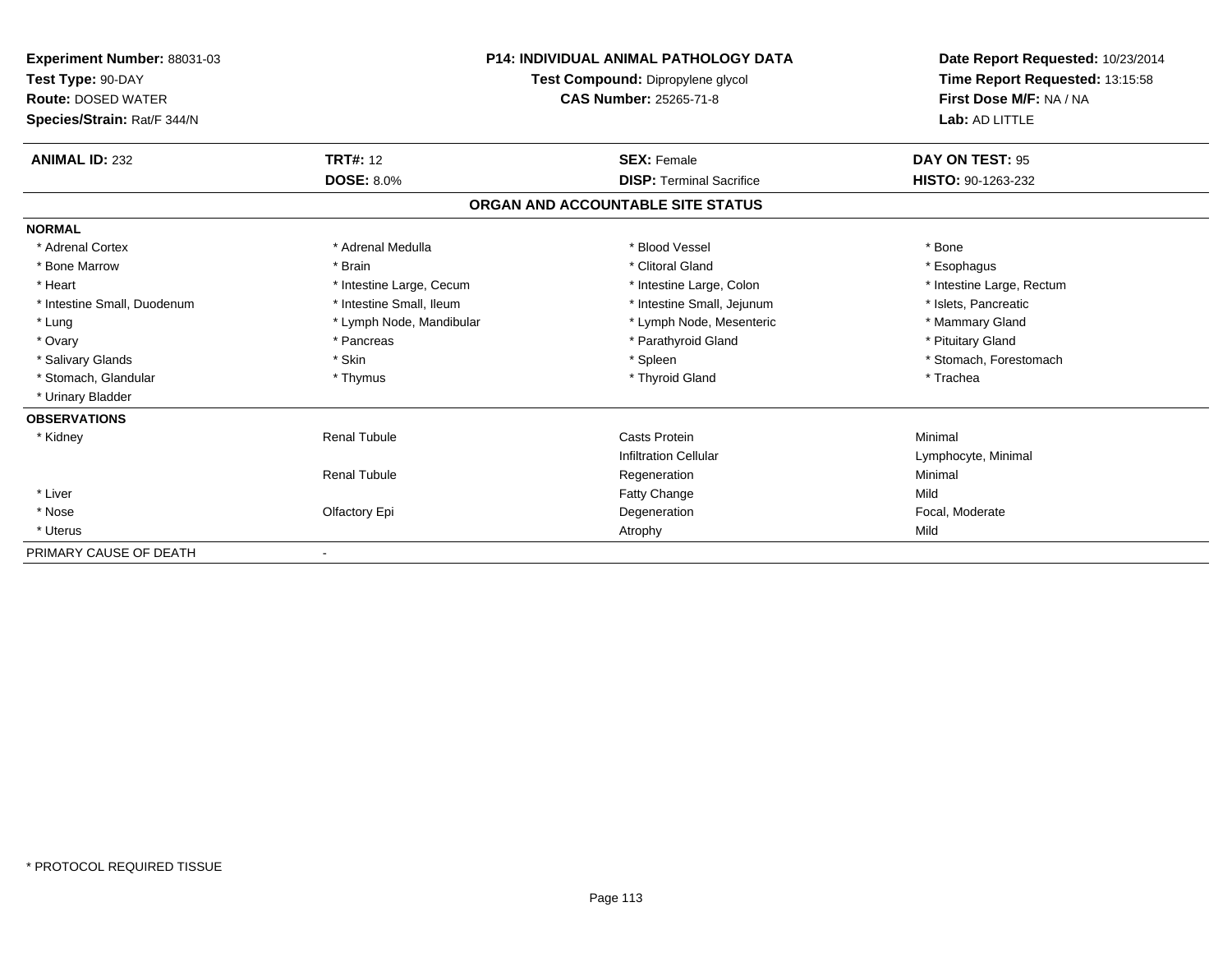| Experiment Number: 88031-03<br>Test Type: 90-DAY<br><b>Route: DOSED WATER</b><br>Species/Strain: Rat/F 344/N | <b>P14: INDIVIDUAL ANIMAL PATHOLOGY DATA</b><br>Test Compound: Dipropylene glycol<br><b>CAS Number: 25265-71-8</b> |                                   | Date Report Requested: 10/23/2014<br>Time Report Requested: 13:15:58<br>First Dose M/F: NA / NA<br>Lab: AD LITTLE |  |
|--------------------------------------------------------------------------------------------------------------|--------------------------------------------------------------------------------------------------------------------|-----------------------------------|-------------------------------------------------------------------------------------------------------------------|--|
| <b>ANIMAL ID: 233</b>                                                                                        | <b>TRT#: 12</b>                                                                                                    | <b>SEX: Female</b>                | DAY ON TEST: 95                                                                                                   |  |
|                                                                                                              | <b>DOSE: 8.0%</b>                                                                                                  | <b>DISP: Terminal Sacrifice</b>   | HISTO: 90-1263-233                                                                                                |  |
|                                                                                                              |                                                                                                                    | ORGAN AND ACCOUNTABLE SITE STATUS |                                                                                                                   |  |
| <b>NORMAL</b>                                                                                                |                                                                                                                    |                                   |                                                                                                                   |  |
| * Adrenal Medulla                                                                                            | * Bone                                                                                                             | * Bone Marrow                     | * Brain                                                                                                           |  |
| * Clitoral Gland                                                                                             | * Esophagus                                                                                                        | * Heart                           | * Intestine Large, Cecum                                                                                          |  |
| * Intestine Large, Colon                                                                                     | * Intestine Large, Rectum                                                                                          | * Intestine Small, Duodenum       | * Intestine Small, Ileum                                                                                          |  |
| * Intestine Small, Jejunum                                                                                   | * Islets, Pancreatic                                                                                               | * Kidney                          | * Lung                                                                                                            |  |
| * Lymph Node, Mandibular                                                                                     | * Lymph Node, Mesenteric                                                                                           | * Mammary Gland                   | * Ovary                                                                                                           |  |
| * Pancreas                                                                                                   | * Parathyroid Gland                                                                                                | * Pituitary Gland                 | * Salivary Glands                                                                                                 |  |
| * Skin                                                                                                       | * Spleen                                                                                                           | * Stomach, Forestomach            | * Stomach, Glandular                                                                                              |  |
| * Thymus                                                                                                     | * Thyroid Gland                                                                                                    | * Trachea                         | * Urinary Bladder                                                                                                 |  |
| * Uterus                                                                                                     |                                                                                                                    |                                   |                                                                                                                   |  |
| <b>MISSING</b>                                                                                               |                                                                                                                    |                                   |                                                                                                                   |  |
| * Blood Vessel                                                                                               |                                                                                                                    |                                   |                                                                                                                   |  |
| <b>OBSERVATIONS</b>                                                                                          |                                                                                                                    |                                   |                                                                                                                   |  |
| * Adrenal Cortex                                                                                             |                                                                                                                    | Hypertrophy                       | Minimal                                                                                                           |  |
| * Liver                                                                                                      |                                                                                                                    | <b>Fatty Change</b>               | Mild                                                                                                              |  |
| * Nose                                                                                                       | Olfactory Epi                                                                                                      | Degeneration                      | Focal, Moderate                                                                                                   |  |
| PRIMARY CAUSE OF DEATH                                                                                       |                                                                                                                    |                                   |                                                                                                                   |  |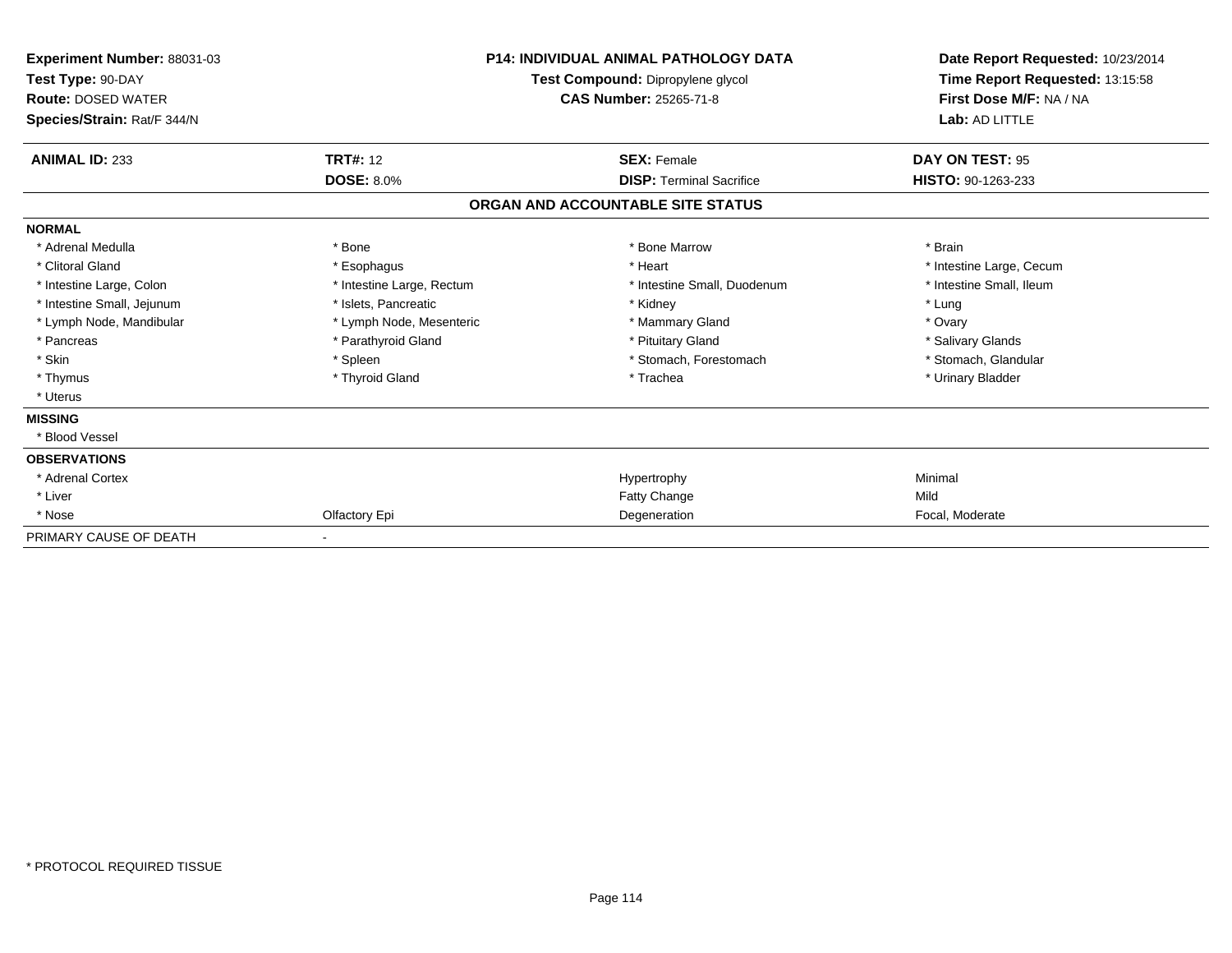| Experiment Number: 88031-03<br>Test Type: 90-DAY<br><b>Route: DOSED WATER</b><br>Species/Strain: Rat/F 344/N |                            | <b>P14: INDIVIDUAL ANIMAL PATHOLOGY DATA</b><br>Test Compound: Dipropylene glycol<br><b>CAS Number: 25265-71-8</b> | Date Report Requested: 10/23/2014<br>Time Report Requested: 13:15:58<br>First Dose M/F: NA / NA<br>Lab: AD LITTLE |
|--------------------------------------------------------------------------------------------------------------|----------------------------|--------------------------------------------------------------------------------------------------------------------|-------------------------------------------------------------------------------------------------------------------|
| <b>ANIMAL ID: 234</b>                                                                                        | <b>TRT#: 12</b>            | <b>SEX: Female</b>                                                                                                 | DAY ON TEST: 95                                                                                                   |
|                                                                                                              | <b>DOSE: 8.0%</b>          | <b>DISP:</b> Terminal Sacrifice                                                                                    | HISTO: 90-1263-234                                                                                                |
|                                                                                                              |                            | ORGAN AND ACCOUNTABLE SITE STATUS                                                                                  |                                                                                                                   |
| <b>NORMAL</b>                                                                                                |                            |                                                                                                                    |                                                                                                                   |
| * Adrenal Medulla                                                                                            | * Blood Vessel             | * Bone                                                                                                             | * Bone Marrow                                                                                                     |
| * Brain                                                                                                      | * Clitoral Gland           | * Esophagus                                                                                                        | * Heart                                                                                                           |
| * Intestine Large, Cecum                                                                                     | * Intestine Large, Colon   | * Intestine Large, Rectum                                                                                          | * Intestine Small, Duodenum                                                                                       |
| * Intestine Small, Ileum                                                                                     | * Intestine Small, Jejunum | * Islets, Pancreatic                                                                                               | * Kidney                                                                                                          |
| * Lung                                                                                                       | * Lymph Node, Mandibular   | * Lymph Node, Mesenteric                                                                                           | * Mammary Gland                                                                                                   |
| * Ovary                                                                                                      | * Parathyroid Gland        | * Pituitary Gland                                                                                                  | * Salivary Glands                                                                                                 |
| * Skin                                                                                                       | * Spleen                   | * Stomach, Forestomach                                                                                             | * Stomach, Glandular                                                                                              |
| * Thymus                                                                                                     | * Thyroid Gland            | * Trachea                                                                                                          | * Urinary Bladder                                                                                                 |
| <b>OBSERVATIONS</b>                                                                                          |                            |                                                                                                                    |                                                                                                                   |
| * Adrenal Cortex                                                                                             |                            | Hypertrophy                                                                                                        | Minimal                                                                                                           |
| * Liver                                                                                                      |                            | Fatty Change                                                                                                       | Moderate                                                                                                          |
|                                                                                                              |                            | Hepatodiaphragmatic Nodule                                                                                         |                                                                                                                   |
| [Fatty Change TGLS = 1-5]<br>[ Hepatodiaphragmatic Nodule TGLS = 2-5 ]                                       |                            |                                                                                                                    |                                                                                                                   |
| * Nose                                                                                                       | Olfactory Epi              | Degeneration                                                                                                       | Focal, Moderate                                                                                                   |
| * Pancreas                                                                                                   | Acinus                     | Atrophy                                                                                                            | Focal, Mild                                                                                                       |
| * Uterus                                                                                                     |                            | Atrophy                                                                                                            | Mild                                                                                                              |
| PRIMARY CAUSE OF DEATH                                                                                       | $\overline{\phantom{a}}$   |                                                                                                                    |                                                                                                                   |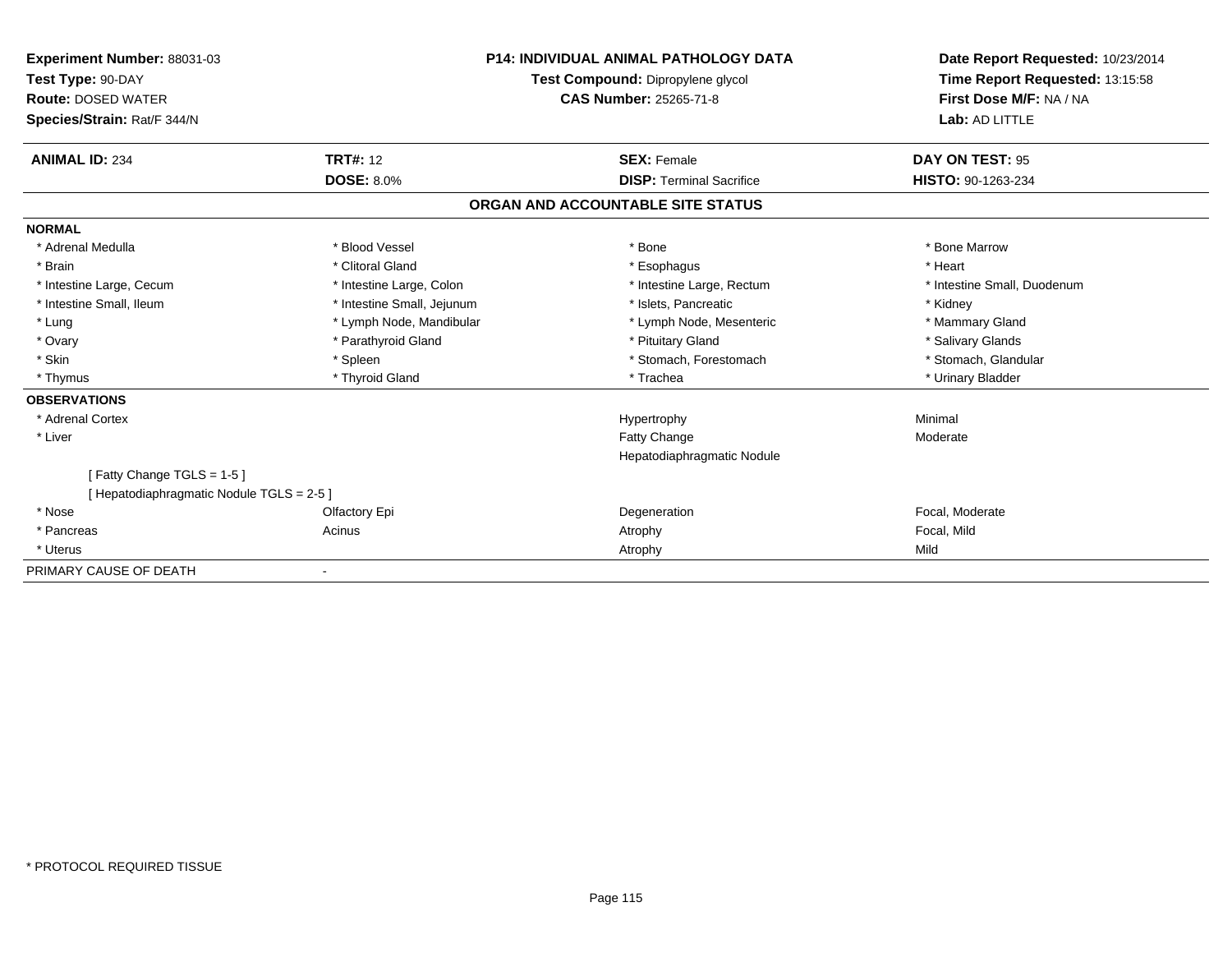| Experiment Number: 88031-03<br>Test Type: 90-DAY |                               | <b>P14: INDIVIDUAL ANIMAL PATHOLOGY DATA</b> | Date Report Requested: 10/23/2014 |
|--------------------------------------------------|-------------------------------|----------------------------------------------|-----------------------------------|
|                                                  |                               | Test Compound: Dipropylene glycol            | Time Report Requested: 13:15:58   |
| <b>Route: DOSED WATER</b>                        | <b>CAS Number: 25265-71-8</b> |                                              | First Dose M/F: NA / NA           |
| Species/Strain: Rat/F 344/N                      |                               |                                              | Lab: AD LITTLE                    |
| <b>ANIMAL ID: 235</b>                            | <b>TRT#: 12</b>               | <b>SEX: Female</b>                           | DAY ON TEST: 95                   |
|                                                  | <b>DOSE: 8.0%</b>             | <b>DISP: Terminal Sacrifice</b>              | HISTO: 90-1263-235                |
|                                                  |                               | ORGAN AND ACCOUNTABLE SITE STATUS            |                                   |
| <b>NORMAL</b>                                    |                               |                                              |                                   |
| * Adrenal Medulla                                | * Blood Vessel                | * Bone                                       | * Bone Marrow                     |
| * Brain                                          | * Clitoral Gland              | * Esophagus                                  | * Heart                           |
| * Intestine Large, Cecum                         | * Intestine Large, Colon      | * Intestine Large, Rectum                    | * Intestine Small, Duodenum       |
| * Intestine Small, Ileum                         | * Intestine Small, Jejunum    | * Islets, Pancreatic                         | * Lung                            |
| * Lymph Node, Mandibular                         | * Lymph Node, Mesenteric      | * Mammary Gland                              | * Ovary                           |
| * Pituitary Gland                                | * Salivary Glands             | * Skin                                       | * Spleen                          |
| * Stomach, Forestomach                           | * Stomach, Glandular          | * Thymus                                     | * Thyroid Gland                   |
| * Trachea                                        | * Urinary Bladder             | * Uterus                                     |                                   |
| <b>MISSING</b>                                   |                               |                                              |                                   |
| * Parathyroid Gland                              |                               |                                              |                                   |
| <b>OBSERVATIONS</b>                              |                               |                                              |                                   |
| * Adrenal Cortex                                 |                               | Hypertrophy                                  | Minimal                           |
| * Kidney                                         | <b>Renal Tubule</b>           | Casts Protein                                | Minimal                           |
|                                                  |                               | <b>Infiltration Cellular</b>                 | Lymphocyte, Minimal               |
|                                                  | <b>Renal Tubule</b>           | Regeneration                                 | Minimal                           |
| * Liver                                          |                               | <b>Fatty Change</b>                          | Mild                              |
| * Nose                                           | Olfactory Epi                 | Degeneration                                 | Focal, Marked                     |
| * Pancreas                                       |                               | Ectopic Liver                                | Focal, Minimal                    |
| PRIMARY CAUSE OF DEATH                           |                               |                                              |                                   |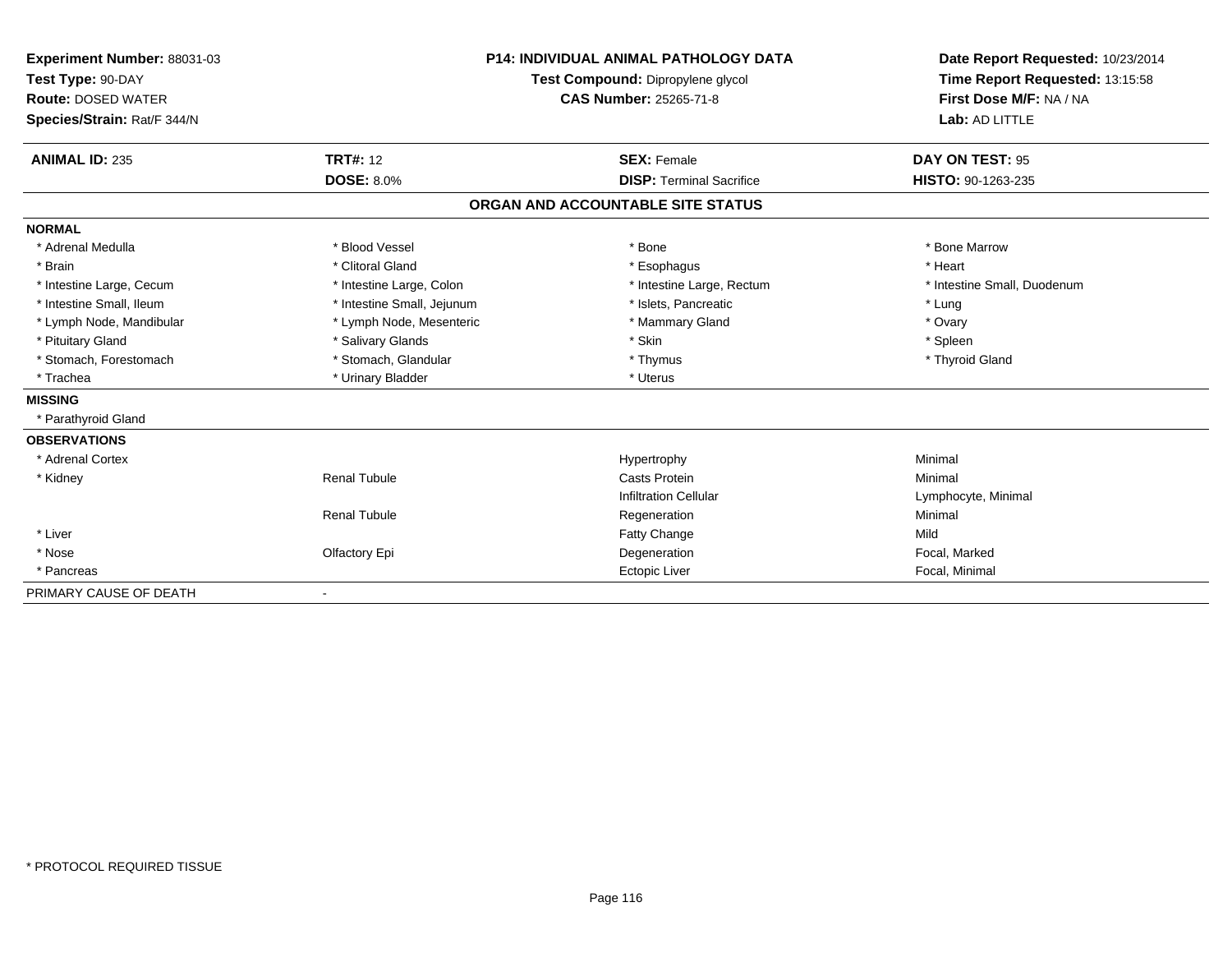| <b>Experiment Number: 88031-03</b><br>Test Type: 90-DAY<br><b>Route: DOSED WATER</b><br>Species/Strain: Rat/F 344/N | <b>P14: INDIVIDUAL ANIMAL PATHOLOGY DATA</b><br>Test Compound: Dipropylene glycol<br><b>CAS Number: 25265-71-8</b> |                                   | Date Report Requested: 10/23/2014<br>Time Report Requested: 13:15:58<br>First Dose M/F: NA / NA<br>Lab: AD LITTLE |
|---------------------------------------------------------------------------------------------------------------------|--------------------------------------------------------------------------------------------------------------------|-----------------------------------|-------------------------------------------------------------------------------------------------------------------|
| <b>ANIMAL ID: 236</b>                                                                                               | <b>TRT#: 12</b>                                                                                                    | <b>SEX: Female</b>                | DAY ON TEST: 95                                                                                                   |
|                                                                                                                     | <b>DOSE: 8.0%</b>                                                                                                  | <b>DISP: Terminal Sacrifice</b>   | HISTO: 90-1263-236                                                                                                |
|                                                                                                                     |                                                                                                                    | ORGAN AND ACCOUNTABLE SITE STATUS |                                                                                                                   |
| <b>NORMAL</b>                                                                                                       |                                                                                                                    |                                   |                                                                                                                   |
| * Adrenal Medulla                                                                                                   | * Blood Vessel                                                                                                     | * Bone                            | * Bone Marrow                                                                                                     |
| * Brain                                                                                                             | * Clitoral Gland                                                                                                   | * Esophagus                       | * Heart                                                                                                           |
| * Intestine Large, Cecum                                                                                            | * Intestine Large, Colon                                                                                           | * Intestine Large, Rectum         | * Intestine Small, Duodenum                                                                                       |
| * Intestine Small, Ileum                                                                                            | * Intestine Small, Jejunum                                                                                         | * Islets, Pancreatic              | * Lung                                                                                                            |
| * Lymph Node, Mandibular                                                                                            | * Lymph Node, Mesenteric                                                                                           | * Mammary Gland                   | * Ovary                                                                                                           |
| * Pancreas                                                                                                          | * Parathyroid Gland                                                                                                | * Pituitary Gland                 | * Salivary Glands                                                                                                 |
| * Skin                                                                                                              | * Stomach, Forestomach                                                                                             | * Stomach, Glandular              | * Thymus                                                                                                          |
| * Thyroid Gland                                                                                                     | * Trachea                                                                                                          | * Urinary Bladder                 | * Uterus                                                                                                          |
| <b>OBSERVATIONS</b>                                                                                                 |                                                                                                                    |                                   |                                                                                                                   |
| * Adrenal Cortex                                                                                                    |                                                                                                                    | Hypertrophy                       | Minimal                                                                                                           |
| * Kidney                                                                                                            | <b>Renal Tubule</b>                                                                                                | Casts Protein                     | Minimal                                                                                                           |
| * Liver                                                                                                             |                                                                                                                    | <b>Fatty Change</b>               | Mild                                                                                                              |
| * Nose                                                                                                              | Olfactory Epi                                                                                                      | Degeneration                      | Focal, Moderate                                                                                                   |
| * Spleen                                                                                                            |                                                                                                                    | <b>Ectopic Tissue</b>             |                                                                                                                   |
| [ Ectopic Tissue TGLS = 1-12 ]                                                                                      |                                                                                                                    |                                   |                                                                                                                   |
| PRIMARY CAUSE OF DEATH                                                                                              |                                                                                                                    |                                   |                                                                                                                   |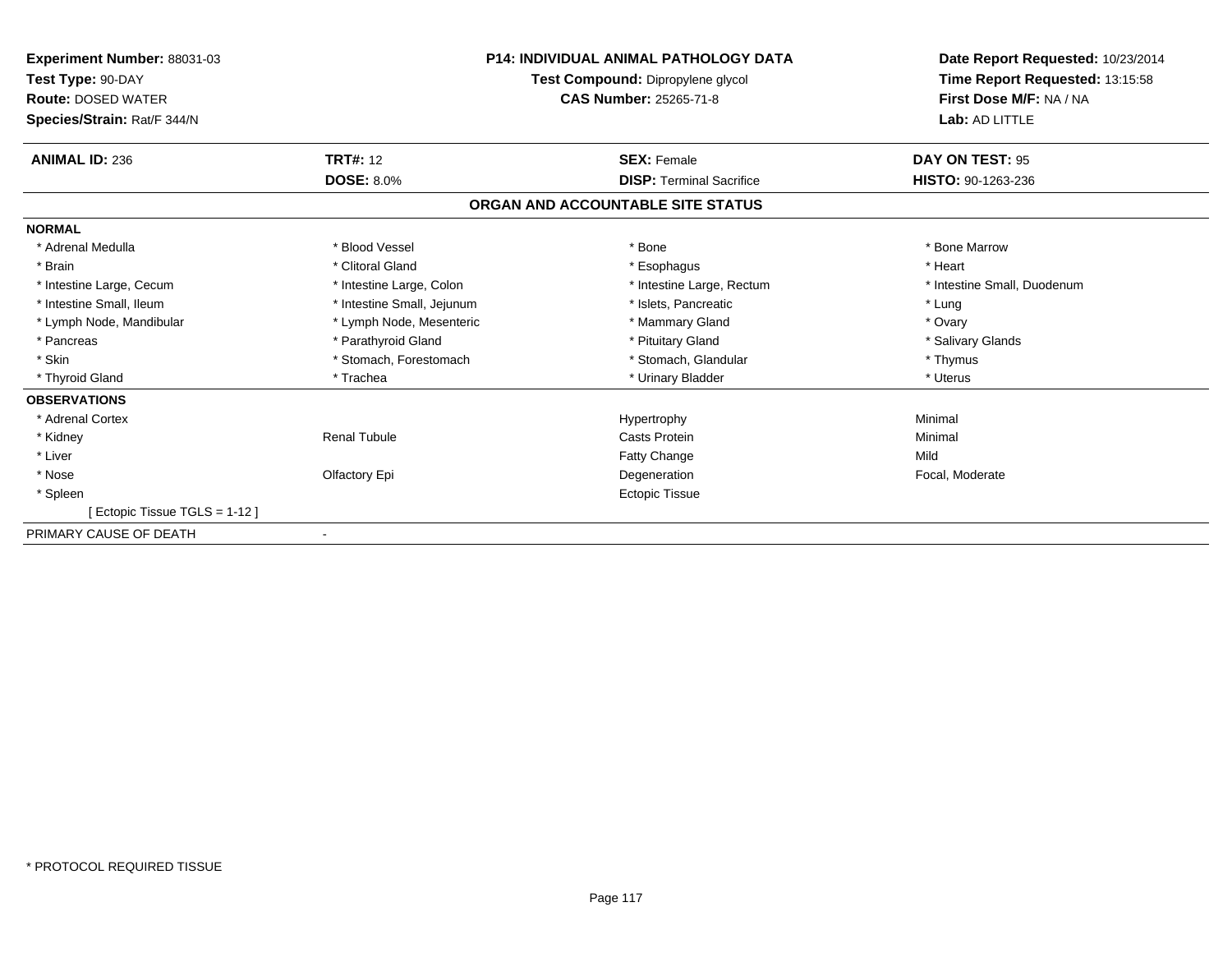| <b>Experiment Number: 88031-03</b><br>Test Type: 90-DAY<br><b>Route: DOSED WATER</b><br>Species/Strain: Rat/F 344/N<br><b>ANIMAL ID: 237</b>                                                           | <b>TRT#: 12</b><br><b>DOSE: 8.0%</b>                                                                                                                                                 | <b>P14: INDIVIDUAL ANIMAL PATHOLOGY DATA</b><br>Test Compound: Dipropylene glycol<br><b>CAS Number: 25265-71-8</b><br><b>SEX: Female</b>                        | Date Report Requested: 10/23/2014<br>Time Report Requested: 13:15:58<br>First Dose M/F: NA / NA<br>Lab: AD LITTLE<br>DAY ON TEST: 95<br>HISTO: 90-1263-237 |
|--------------------------------------------------------------------------------------------------------------------------------------------------------------------------------------------------------|--------------------------------------------------------------------------------------------------------------------------------------------------------------------------------------|-----------------------------------------------------------------------------------------------------------------------------------------------------------------|------------------------------------------------------------------------------------------------------------------------------------------------------------|
|                                                                                                                                                                                                        |                                                                                                                                                                                      | <b>DISP: Terminal Sacrifice</b><br>ORGAN AND ACCOUNTABLE SITE STATUS                                                                                            |                                                                                                                                                            |
| <b>NORMAL</b>                                                                                                                                                                                          |                                                                                                                                                                                      |                                                                                                                                                                 |                                                                                                                                                            |
| * Adrenal Medulla<br>* Brain<br>* Intestine Large, Cecum<br>* Intestine Small. Ileum<br>* Lymph Node, Mandibular<br>* Pancreas<br>* Spleen<br>* Thyroid Gland<br><b>MISSING</b><br>* Parathyroid Gland | * Blood Vessel<br>* Clitoral Gland<br>* Intestine Large, Colon<br>* Intestine Small, Jejunum<br>* Lymph Node, Mesenteric<br>* Pituitary Gland<br>* Stomach, Forestomach<br>* Trachea | * Bone<br>* Esophagus<br>* Intestine Large, Rectum<br>* Islets, Pancreatic<br>* Mammary Gland<br>* Salivary Glands<br>* Stomach, Glandular<br>* Urinary Bladder | * Bone Marrow<br>* Heart<br>* Intestine Small, Duodenum<br>* Lung<br>* Ovary<br>* Skin<br>* Thymus<br>* Uterus                                             |
| <b>OBSERVATIONS</b>                                                                                                                                                                                    |                                                                                                                                                                                      |                                                                                                                                                                 |                                                                                                                                                            |
| * Adrenal Cortex                                                                                                                                                                                       |                                                                                                                                                                                      | Hypertrophy                                                                                                                                                     | Mild                                                                                                                                                       |
| * Kidney                                                                                                                                                                                               | Renal Tubule<br><b>Renal Tubule</b>                                                                                                                                                  | <b>Casts Protein</b><br>Regeneration                                                                                                                            | Minimal<br>Minimal                                                                                                                                         |
| * Liver                                                                                                                                                                                                |                                                                                                                                                                                      | <b>Fatty Change</b>                                                                                                                                             | Mild                                                                                                                                                       |
| [Fatty Change TGLS = 1-5]<br>* Nose                                                                                                                                                                    | Olfactory Epi                                                                                                                                                                        | Degeneration                                                                                                                                                    | Focal, Moderate                                                                                                                                            |
| PRIMARY CAUSE OF DEATH                                                                                                                                                                                 | $\blacksquare$                                                                                                                                                                       |                                                                                                                                                                 |                                                                                                                                                            |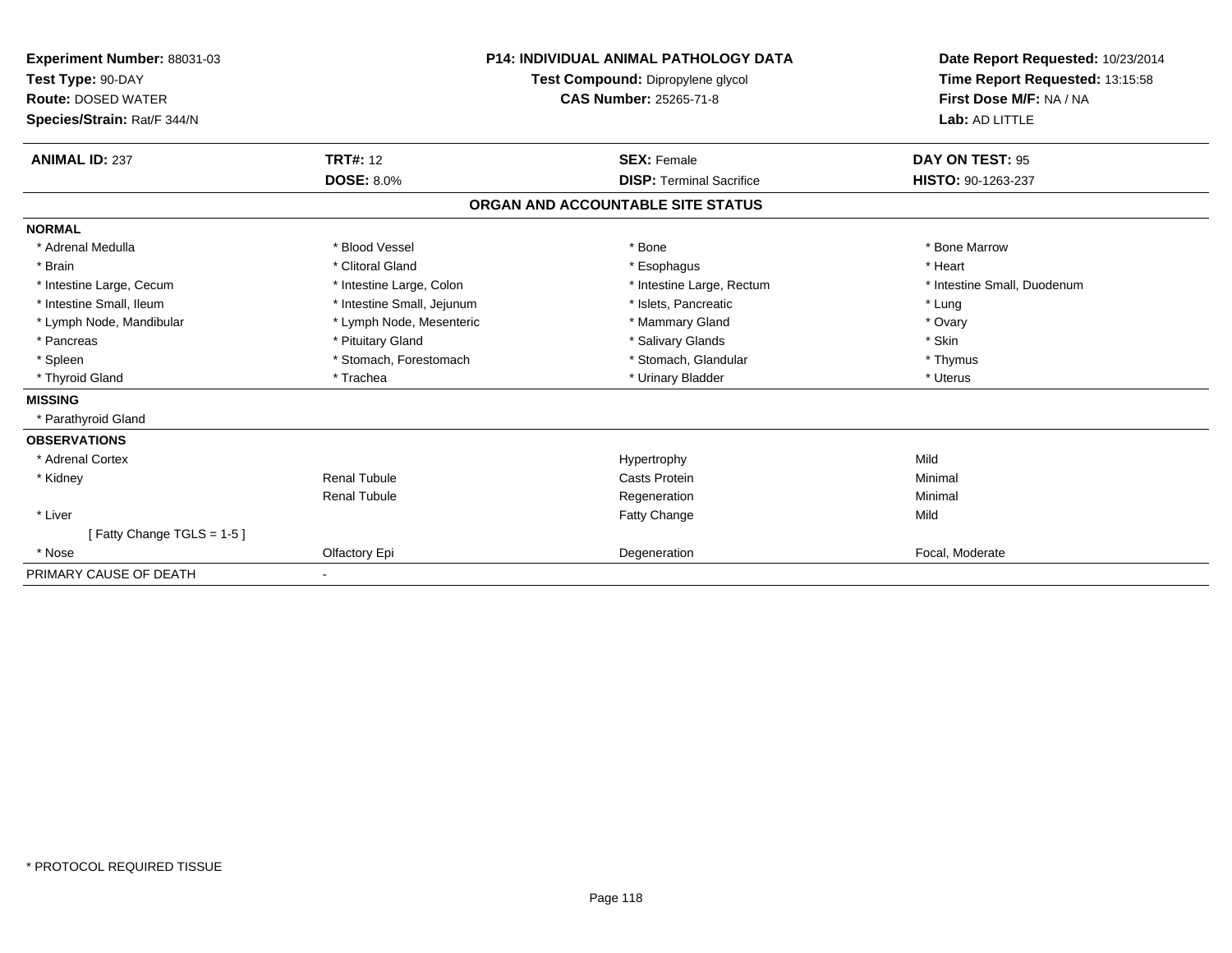| Experiment Number: 88031-03<br>Test Type: 90-DAY<br><b>Route: DOSED WATER</b><br>Species/Strain: Rat/F 344/N | <b>P14: INDIVIDUAL ANIMAL PATHOLOGY DATA</b><br>Test Compound: Dipropylene glycol<br><b>CAS Number: 25265-71-8</b> |                                   | Date Report Requested: 10/23/2014<br>Time Report Requested: 13:15:58<br>First Dose M/F: NA / NA<br>Lab: AD LITTLE |  |
|--------------------------------------------------------------------------------------------------------------|--------------------------------------------------------------------------------------------------------------------|-----------------------------------|-------------------------------------------------------------------------------------------------------------------|--|
| <b>ANIMAL ID: 238</b>                                                                                        | <b>TRT#: 12</b>                                                                                                    | <b>SEX: Female</b>                | DAY ON TEST: 95                                                                                                   |  |
|                                                                                                              | <b>DOSE: 8.0%</b>                                                                                                  | <b>DISP: Terminal Sacrifice</b>   | HISTO: 90-1263-238                                                                                                |  |
|                                                                                                              |                                                                                                                    | ORGAN AND ACCOUNTABLE SITE STATUS |                                                                                                                   |  |
| <b>NORMAL</b>                                                                                                |                                                                                                                    |                                   |                                                                                                                   |  |
| * Adrenal Medulla                                                                                            | * Blood Vessel                                                                                                     | * Bone                            | * Bone Marrow                                                                                                     |  |
| * Brain                                                                                                      | * Clitoral Gland                                                                                                   | * Esophagus                       | * Intestine Large, Cecum                                                                                          |  |
| * Intestine Large, Colon                                                                                     | * Intestine Large, Rectum                                                                                          | * Intestine Small, Duodenum       | * Intestine Small, Ileum                                                                                          |  |
| * Intestine Small, Jejunum                                                                                   | * Islets, Pancreatic                                                                                               | * Lymph Node, Mandibular          | * Lymph Node, Mesenteric                                                                                          |  |
| * Mammary Gland                                                                                              | * Ovary                                                                                                            | * Pancreas                        | * Parathyroid Gland                                                                                               |  |
| * Pituitary Gland                                                                                            | * Salivary Glands                                                                                                  | * Skin                            | * Spleen                                                                                                          |  |
| * Stomach, Forestomach                                                                                       | * Stomach, Glandular                                                                                               | * Thymus                          | * Thyroid Gland                                                                                                   |  |
| * Trachea                                                                                                    | * Urinary Bladder                                                                                                  | * Uterus                          |                                                                                                                   |  |
| <b>OBSERVATIONS</b>                                                                                          |                                                                                                                    |                                   |                                                                                                                   |  |
| * Adrenal Cortex                                                                                             |                                                                                                                    | Hypertrophy                       | Minimal                                                                                                           |  |
| * Heart                                                                                                      |                                                                                                                    | Cardiomyopathy                    | Minimal                                                                                                           |  |
| * Kidney                                                                                                     | <b>Renal Tubule</b>                                                                                                | <b>Casts Protein</b>              | Minimal                                                                                                           |  |
| * Liver                                                                                                      |                                                                                                                    | <b>Fatty Change</b>               | Mild                                                                                                              |  |
| * Lung                                                                                                       |                                                                                                                    | Hemorrhage                        | Focal, Minimal                                                                                                    |  |
| * Nose                                                                                                       | Olfactory Epi                                                                                                      | Degeneration                      | Focal, Moderate                                                                                                   |  |
| PRIMARY CAUSE OF DEATH                                                                                       |                                                                                                                    |                                   |                                                                                                                   |  |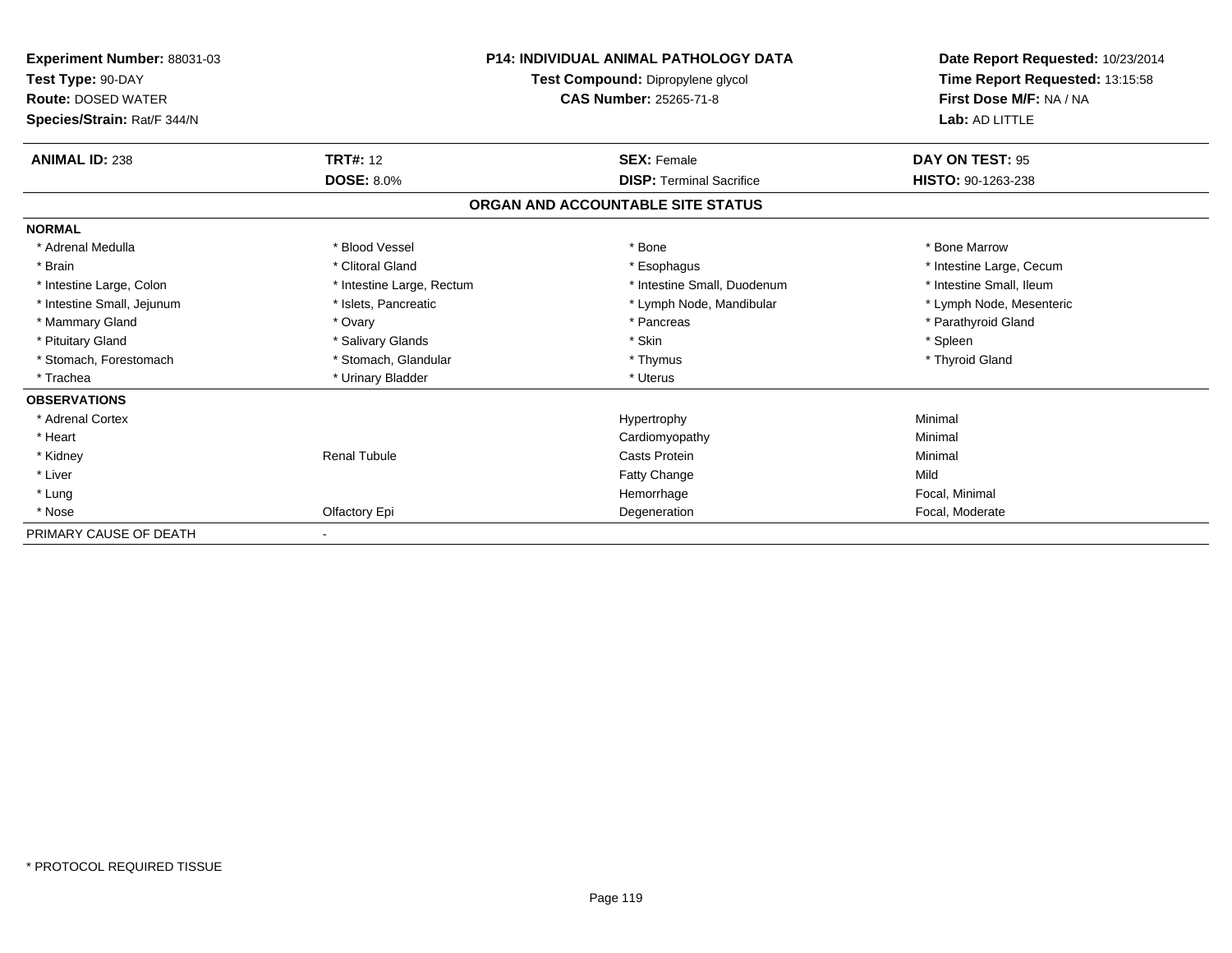| <b>Experiment Number: 88031-03</b><br>Test Type: 90-DAY<br><b>Route: DOSED WATER</b><br>Species/Strain: Rat/F 344/N |                           | <b>P14: INDIVIDUAL ANIMAL PATHOLOGY DATA</b><br>Test Compound: Dipropylene glycol<br><b>CAS Number: 25265-71-8</b> | Date Report Requested: 10/23/2014<br>Time Report Requested: 13:15:58<br>First Dose M/F: NA / NA<br>Lab: AD LITTLE |
|---------------------------------------------------------------------------------------------------------------------|---------------------------|--------------------------------------------------------------------------------------------------------------------|-------------------------------------------------------------------------------------------------------------------|
| <b>ANIMAL ID: 239</b>                                                                                               | <b>TRT#: 12</b>           | <b>SEX: Female</b>                                                                                                 | DAY ON TEST: 95                                                                                                   |
|                                                                                                                     | <b>DOSE: 8.0%</b>         | <b>DISP: Terminal Sacrifice</b>                                                                                    | HISTO: 90-1263-239                                                                                                |
|                                                                                                                     |                           | ORGAN AND ACCOUNTABLE SITE STATUS                                                                                  |                                                                                                                   |
| <b>NORMAL</b>                                                                                                       |                           |                                                                                                                    |                                                                                                                   |
| * Adrenal Medulla                                                                                                   | * Blood Vessel            | * Bone                                                                                                             | * Bone Marrow                                                                                                     |
| * Brain                                                                                                             | * Esophagus               | * Heart                                                                                                            | * Intestine Large, Cecum                                                                                          |
| * Intestine Large, Colon                                                                                            | * Intestine Large, Rectum | * Intestine Small, Duodenum                                                                                        | * Intestine Small, Ileum                                                                                          |
| * Intestine Small, Jejunum                                                                                          | * Islets, Pancreatic      | * Lung                                                                                                             | * Lymph Node, Mandibular                                                                                          |
| * Lymph Node, Mesenteric                                                                                            | * Mammary Gland           | * Ovary                                                                                                            | * Pancreas                                                                                                        |
| * Parathyroid Gland                                                                                                 | * Pituitary Gland         | * Salivary Glands                                                                                                  | * Skin                                                                                                            |
| * Spleen                                                                                                            | * Stomach, Forestomach    | * Stomach, Glandular                                                                                               | * Thymus                                                                                                          |
| * Thyroid Gland                                                                                                     | * Trachea                 | * Urinary Bladder                                                                                                  | * Uterus                                                                                                          |
| <b>MISSING</b>                                                                                                      |                           |                                                                                                                    |                                                                                                                   |
| * Clitoral Gland                                                                                                    |                           |                                                                                                                    |                                                                                                                   |
| <b>OBSERVATIONS</b>                                                                                                 |                           |                                                                                                                    |                                                                                                                   |
| * Adrenal Cortex                                                                                                    |                           | Hypertrophy                                                                                                        | Minimal                                                                                                           |
| * Kidney                                                                                                            | <b>Renal Tubule</b>       | <b>Casts Protein</b>                                                                                               | Minimal                                                                                                           |
|                                                                                                                     | <b>Renal Tubule</b>       | Regeneration                                                                                                       | Minimal                                                                                                           |
| * Liver                                                                                                             |                           | <b>Fatty Change</b>                                                                                                | Minimal                                                                                                           |
| * Nose                                                                                                              | Olfactory Epi             | Degeneration                                                                                                       | Focal, Moderate                                                                                                   |
| PRIMARY CAUSE OF DEATH                                                                                              |                           |                                                                                                                    |                                                                                                                   |